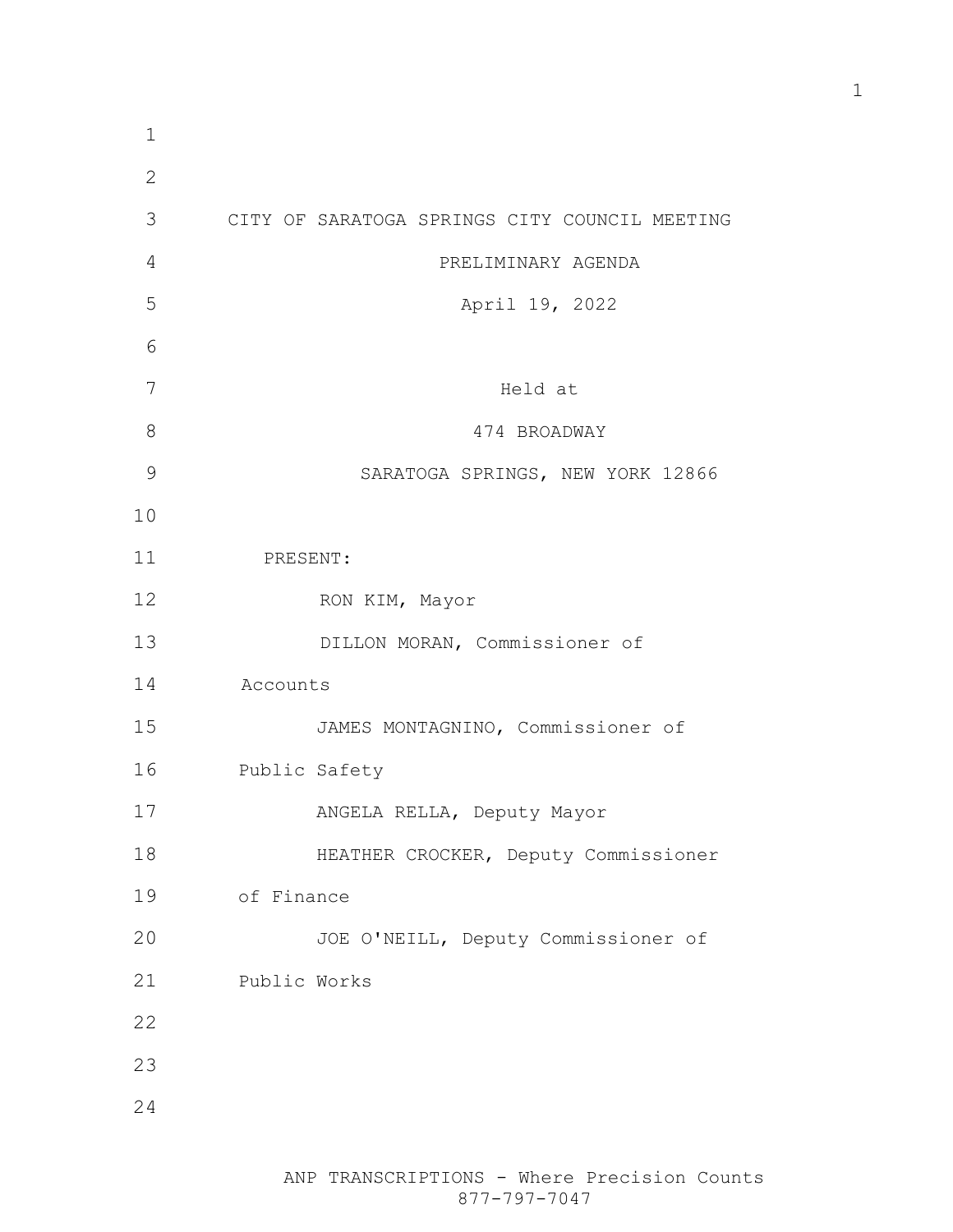ANP TRANSCRIPTIONS - Where Precision Counts 877-797-7047 MAYOR KIM: It's about 6:36. I'm because call our public hearing to order. Our first item on the public hearing agenda is the Civilian Review 7 Board. I'd ask you if anyone has -- the public would like to comment on the Civilian Review Board proposal, please 10 step up to the mic. Give us your name, your address and you have two minutes, anyone? 13 MR. MATHIESEN: Hi, my name is Chris Mathiesen. I live at 28 Friar Tuck Way, Saratoga Springs. Regarding the Civilian Review Board, I think I've said in the past, I am not a strong advocate for this. We looked into this when I was commissioner years ago, we didn't think it was really something that was necessary. Especially, under the commission form of government where the commissioner and the deputy commissioner have, so much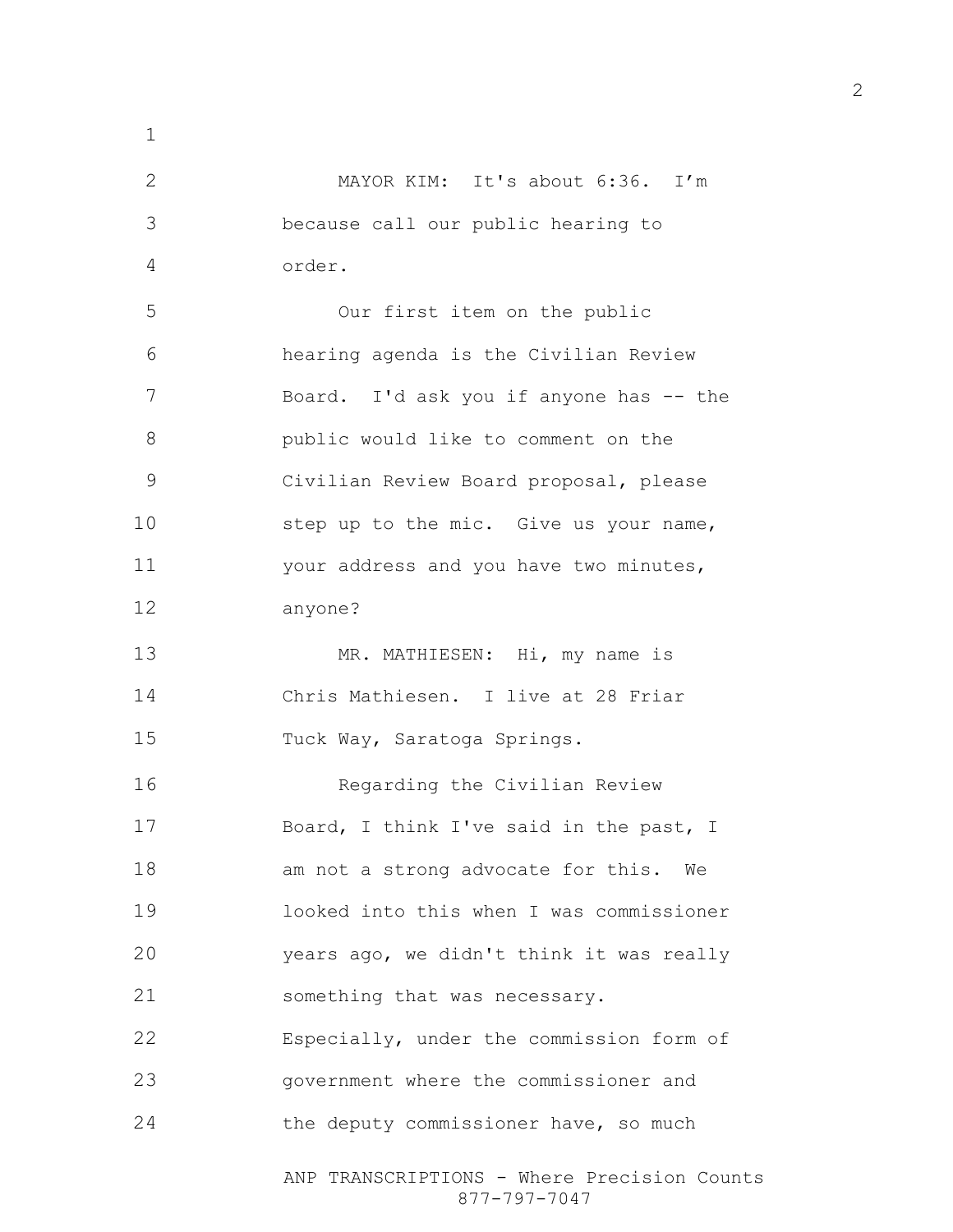Saratoga Springs City Council Meeting civilian control over the -- the Police 2 -- Police Department.

I mean, there are obviously good things here. Yes, the Department does exist to help create and maintain a self –- self -- a safe environment that's important. Trust and confidence of the community is essential for the smooth operation of The Department, that's true. When that trust and confidence is 11 brought into question or broken, prompt, appropriate, effective procedures must be available to resolve any issues that have risen. Well, for -- since 1950 and that's been the commissioner and the deputy commissioner, those civilians 17 that were overseeing that department. 18 And I don't know any living current or -19 - or former commissioner of public safety, including you Mayor, who would tolerate any kind of misconduct or any 22 kind of problem in terms of -- of -- of issues of this sort in that department. So I understand that a number of people feel that this is necessary. I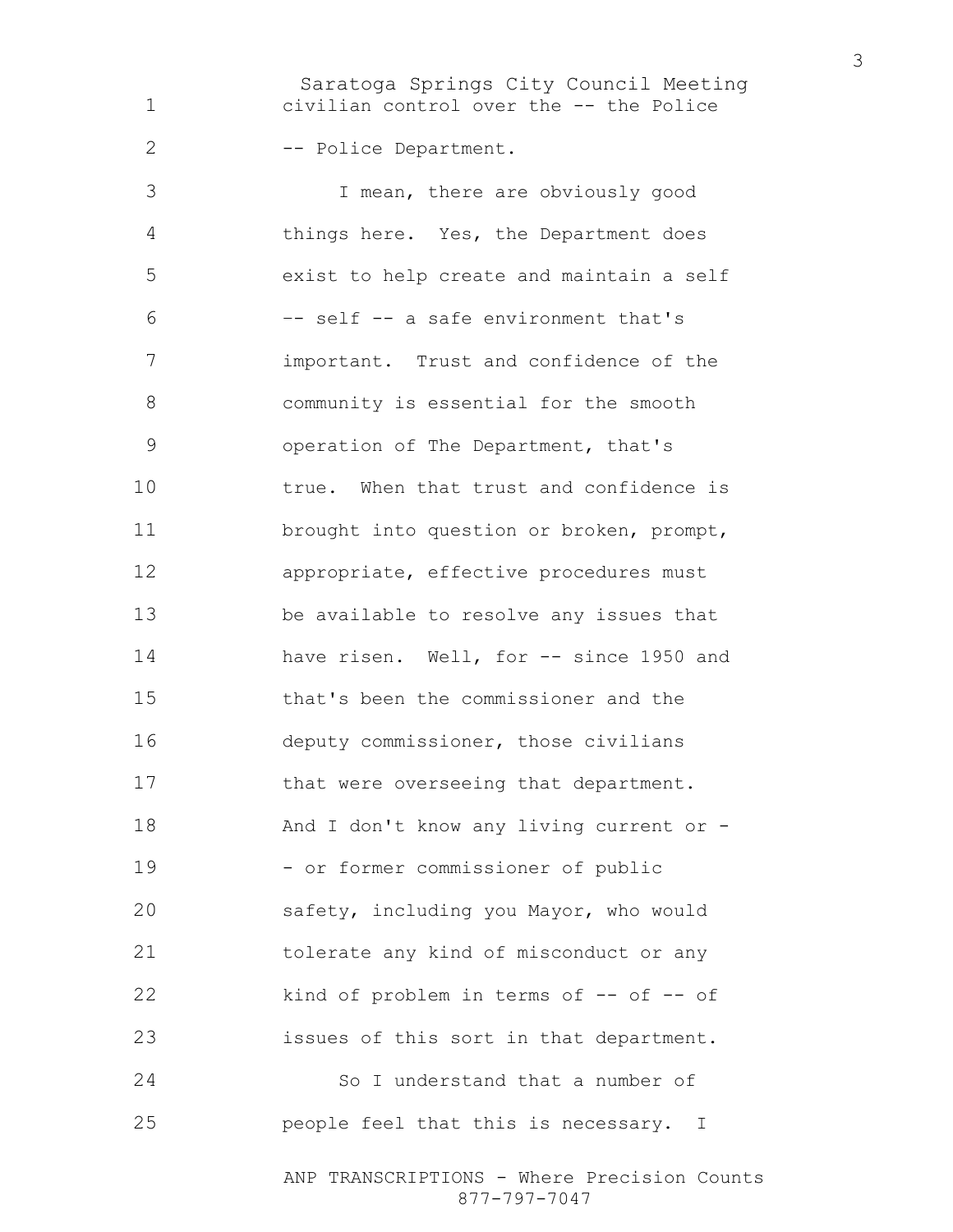Saratoga Springs City Council Meeting ANP TRANSCRIPTIONS - Where Precision Counts was very disappointed, though, when I saw the -- the Zoom meeting on the last meeting of the Police Reform Task Force. And so much of the concerns that were being raised, had to do with the general amount issue and there was so much misinformation there regarding the -- 8 the -- the investigation that was conducted. The report that was done that Commissioner Montagnino doesn't 11 seem to acknowledge. The -- the matter 12 the -- in which it was -- it was dealt with, there was a lot of misinformation there. I would invite anybody in the Council to speak to me about the context of the facts that you think you have and get a clear picture of what would actually happened there. So I don't really believe that this is necessary, if it is, it's not a bad 21 thing and I hope it works well. But 22 I'll also hope there's balance on that -23 - on that committee. Thank you. MAYOR KIM: Thank you. Anyone else wish to be heard, regarding the Civilian

877-797-7047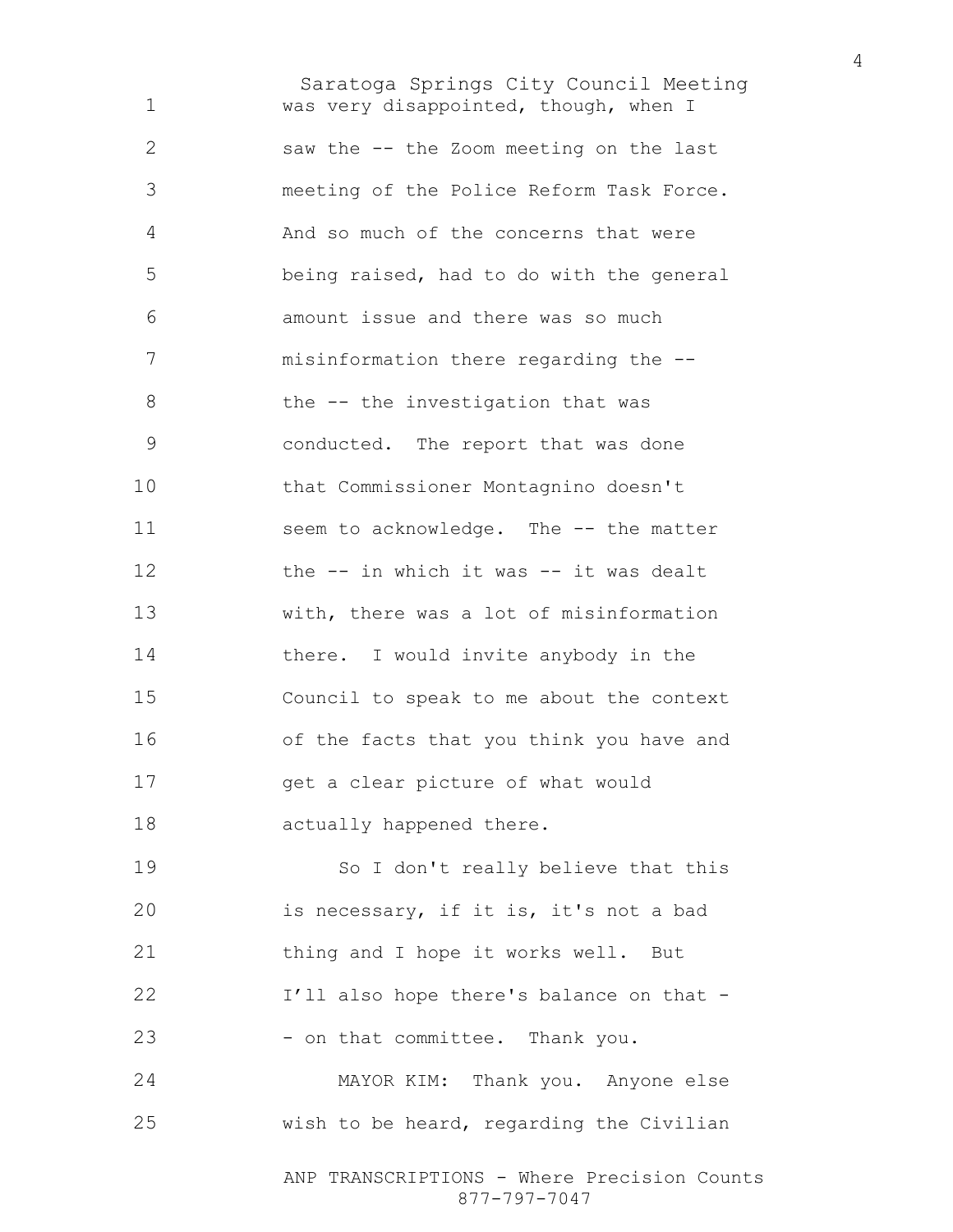Saratoga Springs City Council Meeting Review Board? Seeing no one else, I'm keeping the public hearing open at the request of Commissioner Montagnino. And we'll go on to the second, which is the Community Development Block Grant Recommendations. Anyone wish to be heard on the Community Development Block Grant Recommendations, which will be voted on tonight, by the way? 10 Anyone, wish to be heard about -- on the Community Development Block Grant Recommendations? Seeing, no one. 13 I will go to our third public hearing, which is on the Amendments to Unified Development Ordinance. Anyone wish to be heard on the Unified Development Ordinance Amendments? MR. MATHIESEN: Yes, Chris Mathiesen in 28 Friar Tuck Way. I just -- I wasn't quite sure. I've -- I've tried to read through the UDO and I've haven't gotten all the way through. Wasn't sure why you were taking out Country Club and educational facilities out of the rural residential district.

ANP TRANSCRIPTIONS - Where Precision Counts 877-797-7047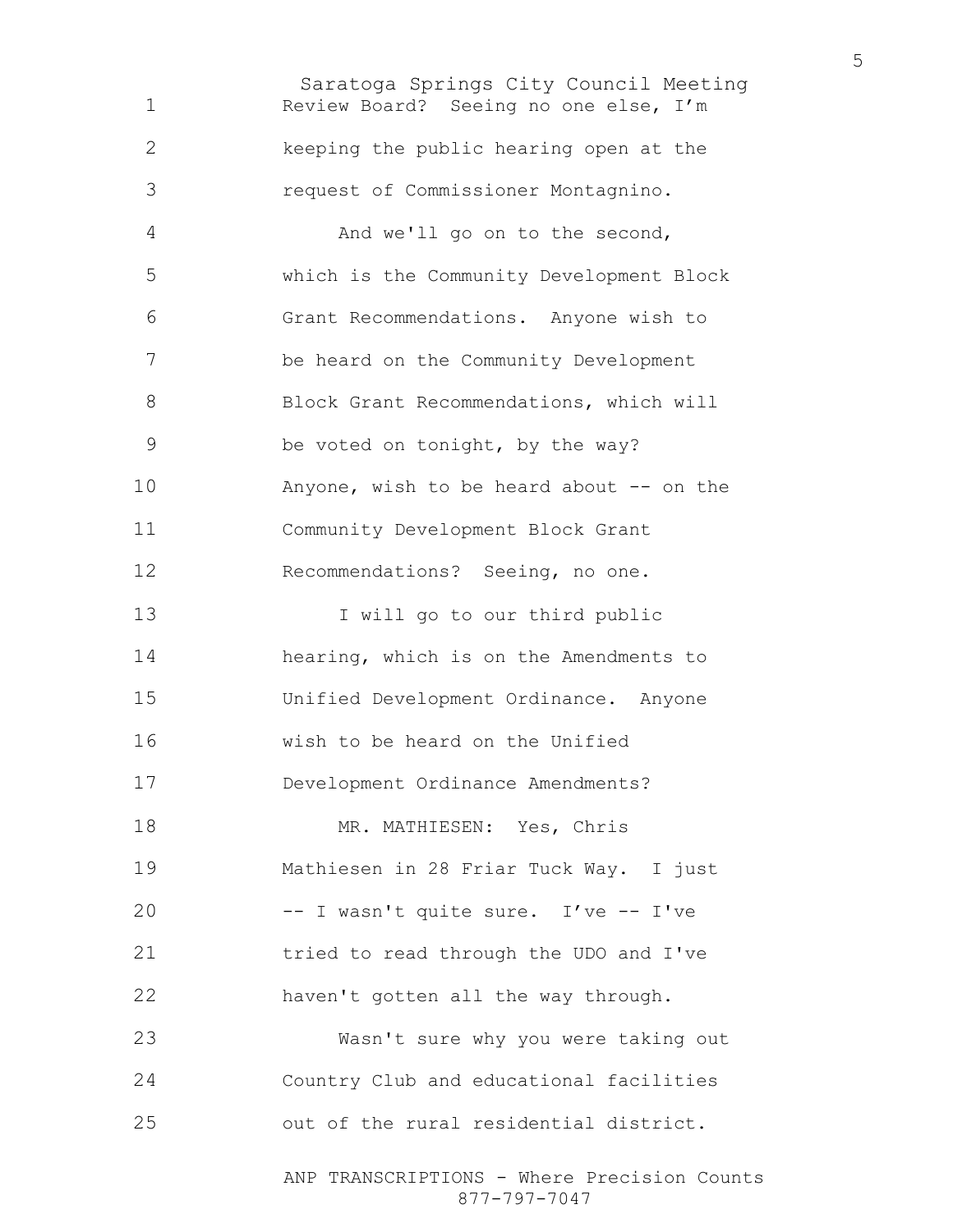Saratoga Springs City Council Meeting ANP TRANSCRIPTIONS - Where Precision Counts 1 We have two, golf -- I think -- I'm assuming Country Club means golf course. We have two golf courses in the rural residential districts in the city. I don't see there being a big problem with that, I'm not quite sure where that came 7 from. I'm not sure what the issue is, I don't think there's any room for any more golf courses in the city, so I'm 10 not even sure why you're removing that. 11 And -- and the educational facility, well, we have this sort of independent school out on Lake Avenue. I don't think that's really having a negative impact on the rural residential character of that area. I think you know, obviously commercial uses would but I don't think that's really necessarily a negative. So I'm not quite sure -- I wasn't quite sure where those were coming from, so that was -- I was just concerned about that. Thank you. MAYOR KIM: Thank you. Anyone else wish to be heard on Possible Amendments

877-797-7047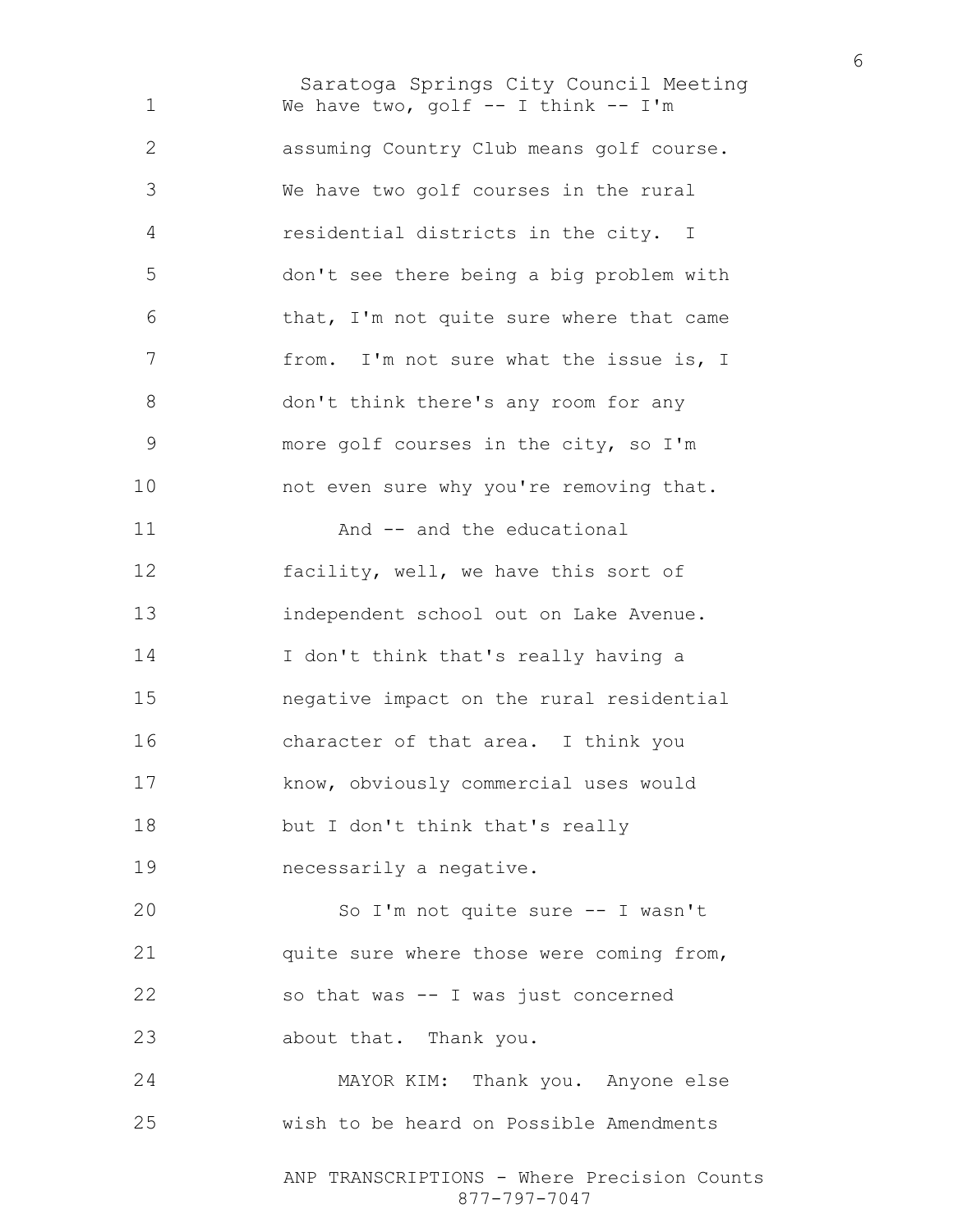Saratoga Springs City Council Meeting 1 to Unified Developments Ordinance? Seeing, no one else. I will move to our fourth public hearing, which is on the Sister City Relationship with Chekhov Russia. Just to give you the background here. We received a letter it was late February from the Council General Payne (phonetic), who asked us to reconsider 10 the relationship we've had since about, I guess it was 1999 (indiscernible) with Chekhov Russia. 13 That we thought it would be --before we took any action on that relationship that we have -- we have had 16 to all the public. Anyone wish to be heard about the Sister City Relationship with Chekhov Russia? COMMISSIONER SANGVHI: Mayor Kim, I -- I got an e-mail I'd like to read out. 21 MAYOR KIM: Sure. COMMISSIONER SANGVHI: But I'm trying to find it. Sorry, could you just give me a second? MAYOR KIM: Sure.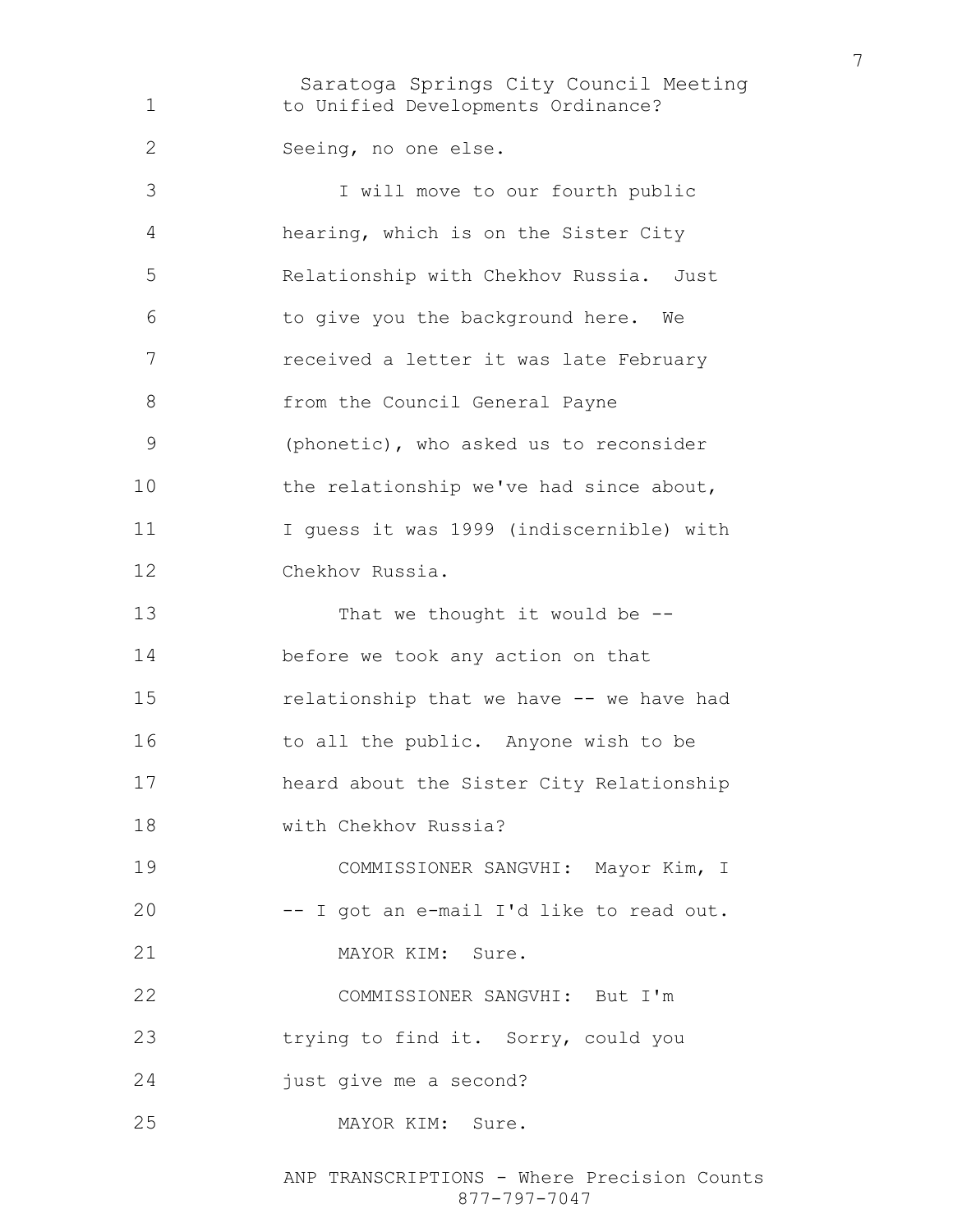Saratoga Springs City Council Meeting COMMISSIONER SANGVHI: There are several e-mails and I'm trying to figure out what -- where does it start. Sorry, give me a second. I'm just because read out one that -- that came to me. It says, we estimate -- this is from Laura Chodos. She was involved in this process and served for 11 years. And she believes that this is critical in terms of understanding between the two countries. And she says that we estimated that during the 11 years of operation, our Russian guests spent approximately \$90,000 on food, gifts, horse racing bets and entertainment. The Goodwill cannot be measured if current military involvements and amicably, our State Department and Open World Program at the Library of Congress will fund programs with Russia again. She says why not think about other countries and matching cities to city responsibility -- possibilities.

ANP TRANSCRIPTIONS - Where Precision Counts 877-797-7047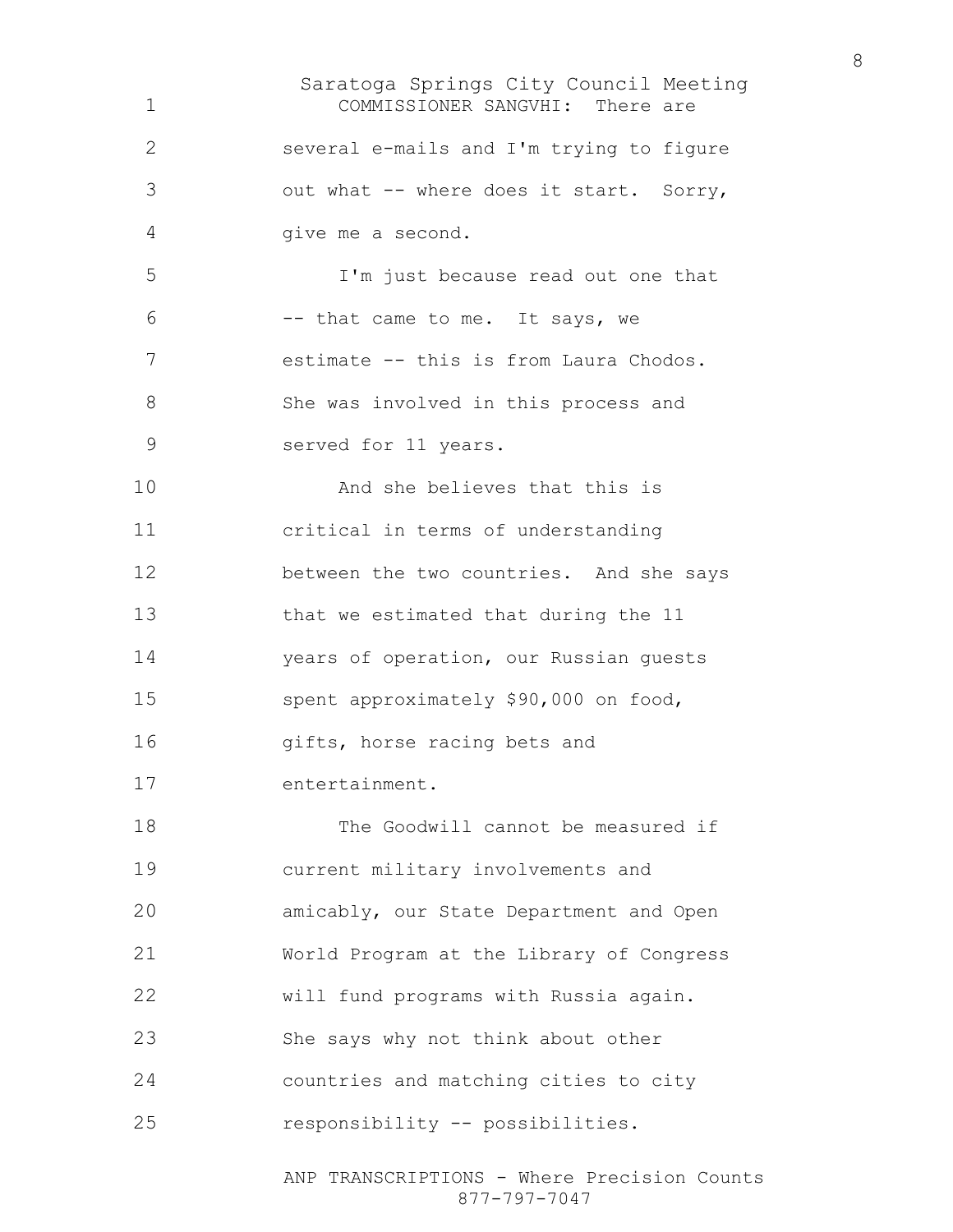Saratoga Springs City Council Meeting Zooming online education programs will help everyone learn about other cultures. So there's definitely sort of a

move and apparently we're not -- Chekhov is not the only Sister City. It says amongst the sister cities that Saratoga 8 Springs has been associated with, Vichy in France, Tula in Russia that was from 1991 to 2000, Chekhov Russia from 2000 11 to 2011. The most active group was Saratoga Springs Chekhov Sister City Incorporated.

And then she's attached one of the brochures describing the activity which you know, also has the chronology of an exploratory visit in September 2000. Where they had a visit to Russia, an official delegation and so on and I can submit all of this to -- to you. MAYOR KIM: Why don't we attach it 22 to the record? COMMISSIONER SANGVHI: Yeah, I will do so. Sorry, it just came --

MAYOR KIM: Great. Thank you.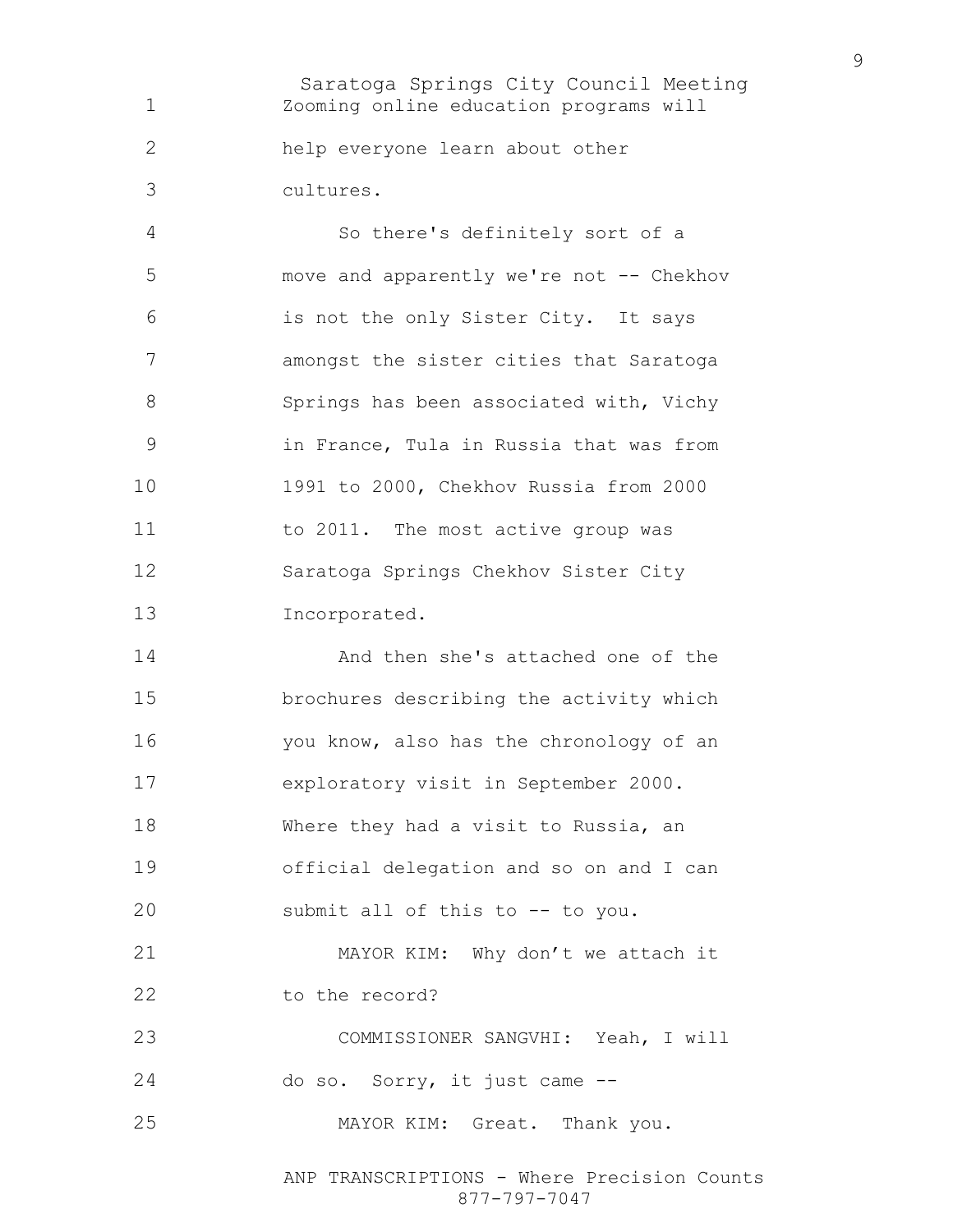Saratoga Springs City Council Meeting ANP TRANSCRIPTIONS - Where Precision Counts COMMISSIONER SANGVHI: Yeah. MAYOR KIM: Yeah, I -- I heard she was involved. The -- the mayor time (indiscernible). Former Mayor (indiscernible) class mentioned that (indiscernible). COMMISSIONER SANGVHI: I -- I believe what she thinks we should be doing is, sort of putting it on hold. And then if it does start again, to -- to continue but you know, just sort of 12 to be more deliberate about it. MAYOR KIM: Anyone else wish to be heard about our Sister City Relationship with Chekhov Russia? Seeing none, I will move on to our fifth public hearing. Oh and we're keep -- we're because close the public hearing on Chekhov Russia (indiscernible) most likely have a proposal for this (indiscernible) at our next meeting. The fifth item for public hearing this evening is the Caroline Street Traffic Control. Anyone wish to be heard about the Caroline Street School

877-797-7047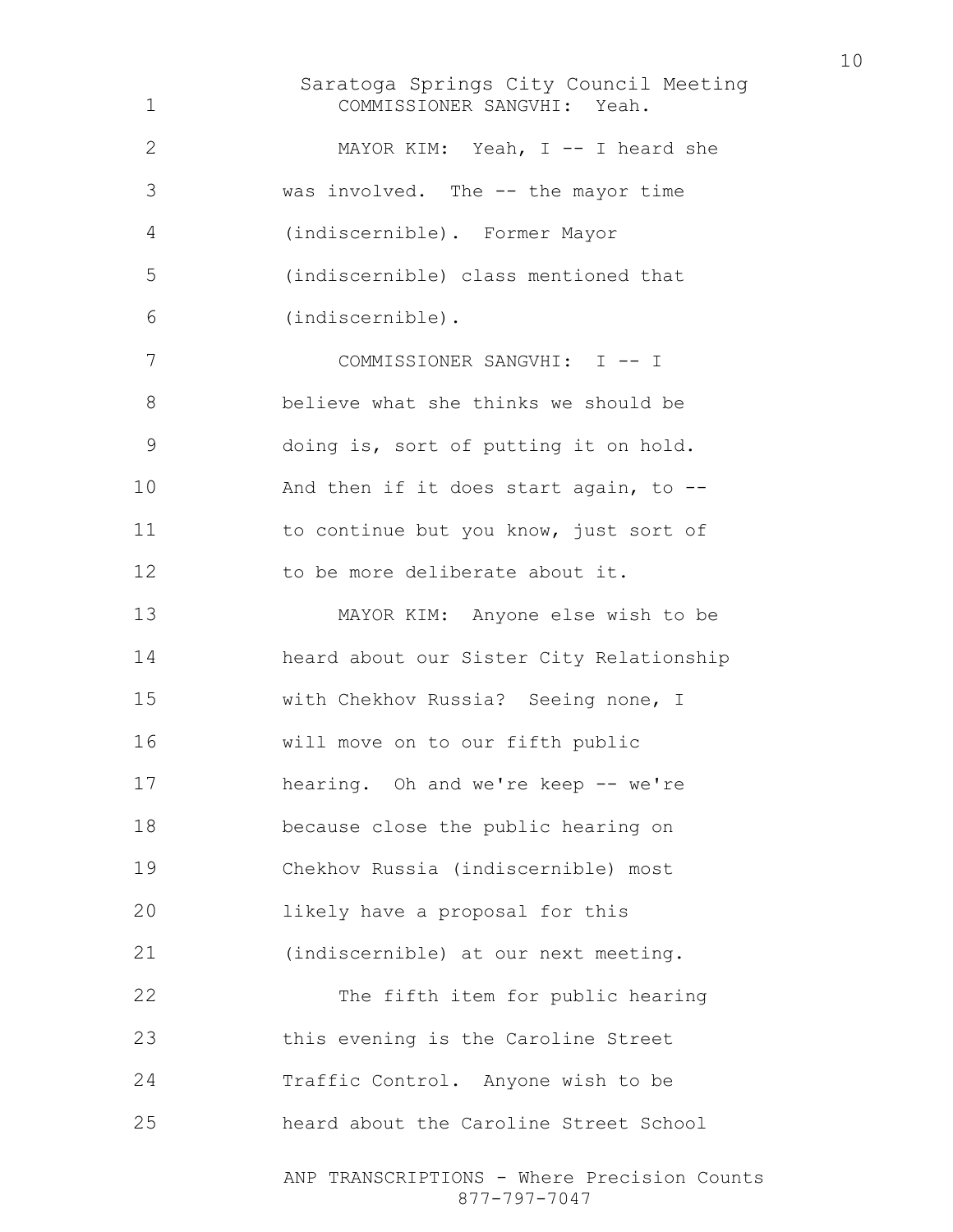Saratoga Springs City Council Meeting Traffic Control above? Step up, give us your name and your address and you have (indiscernible) --

MS. O'MALLEY: Hi, Olivia O'Malley, MacArthur Drive. I do have a petition I'd like to present to the Council, to have the Do Not Enter signs and Drive 8 removed. So if I could pass it off to somebody at some point.

10 And while I'm happy to see that 11 that one way was removed from the proposed ordinance. I'm disappointed to see that there wasn't a one way in the opposite direction, preventing cars from heading east on Caroline Street past Schuyler Drive at school arrival and dismissal.

ANP TRANSCRIPTIONS - Where Precision Counts 18 The measures proposed -- and at Benton and there's kids that walk well beyond that point, to MacArthur, Iroquois and down to Foxhall. In the absence of a sidewalk, this is the only way to keep kids safe until they reach their street. This measure would be similar to what is done at Lake Avenue

877-797-7047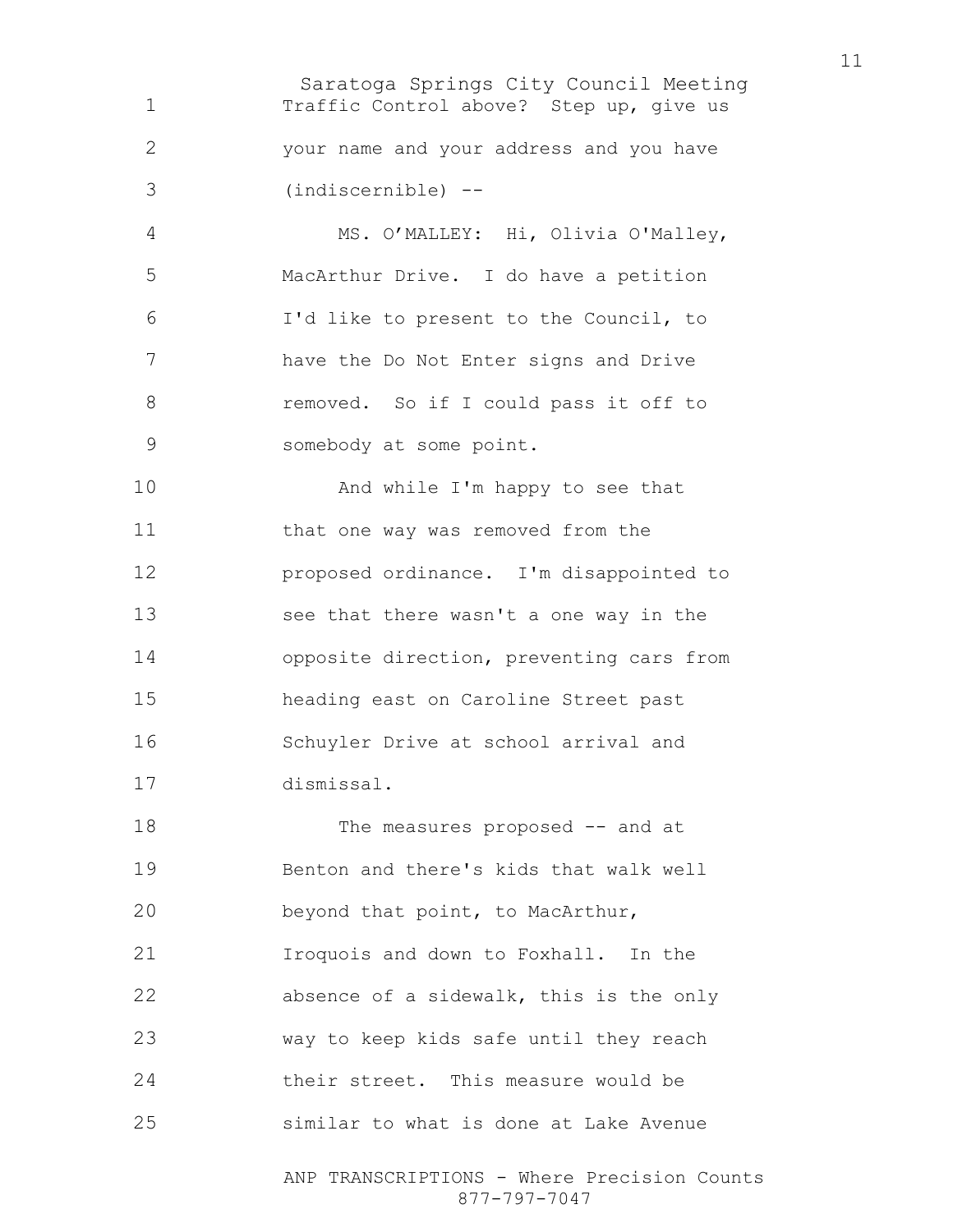Saratoga Springs City Council Meeting School, where Regent Street is made one way during school arrival and dismissal. They have a portable Do Not Enter sign that's rolled out at school arrival and dismissal and then moved out of the way at every other time. It would be preventing traffic for 15 minutes twice 8 a day and again, there's precedent for this at Lake Avenue School. 10 So you know, while we're really appreciative of the other measures, especially the No Parking, No Standing signs, those have been very helpful. Having that one way going the opposite direction really would provide the children with the greatest amount of safety. Thank you. COMMISIONER MONTAGNINO: Could -- before -- before you get -- there -- there has been a suggestion made that the crossing guard in the afternoons particularly. MS. O' MALLEY: Uh-huh (affirmative). Yes. COMMISIONER MONTAGNINO: Put up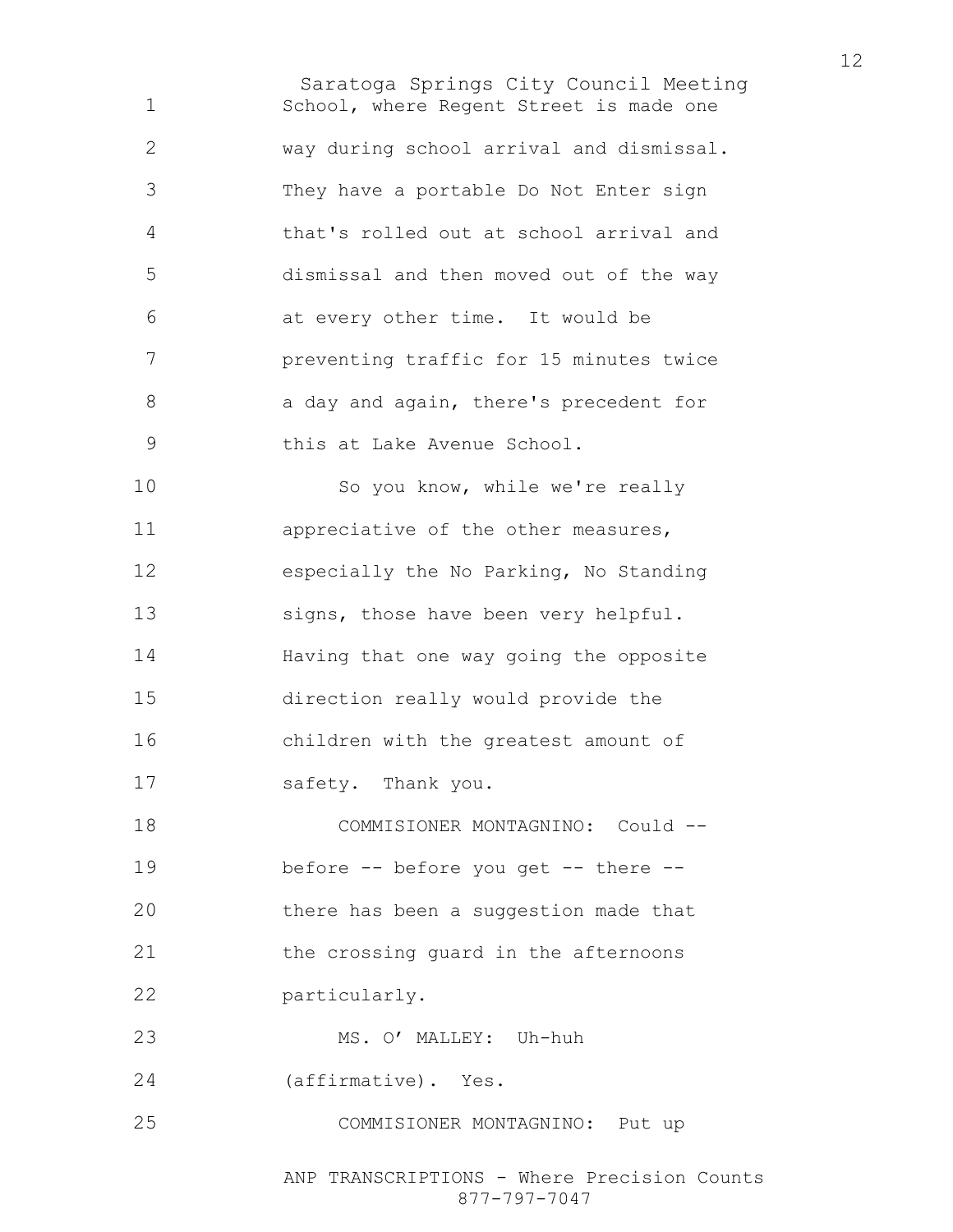Saratoga Springs City Council Meeting ANP TRANSCRIPTIONS - Where Precision Counts 877-797-7047 some kind of like a sawhorse -- 2 MS. O' MALLEY: Yes. COMMISIONER MONTAGNINO: -- indicating that no traffic should go beyond the end of that first block. MS. O' MALLEY: Uh-huh (affirmative). COMMISIONER MONTAGNINO: And the crossing guard would be directing traffic north and south to keep traffic 11 off of Caroline Street. 12 MS. O'MALLEY: Yep. COMMISIONER MONTAGNINO: Is that a reasonable alternative to -- 15 MS. O'MALLEY: Yes. 16 COMMISIONER MONTAGNINO: -- what 17 you're suggesting? 18 MS. O'MALLEY: I -- I do think that would be helpful. I think the afternoon is the most problematic time because you have everyone being dismissed at once, instead of over a 20 minute period. So there's just a constant stream of cars coming by the kids. If there was some sort of aid to help the crossing guard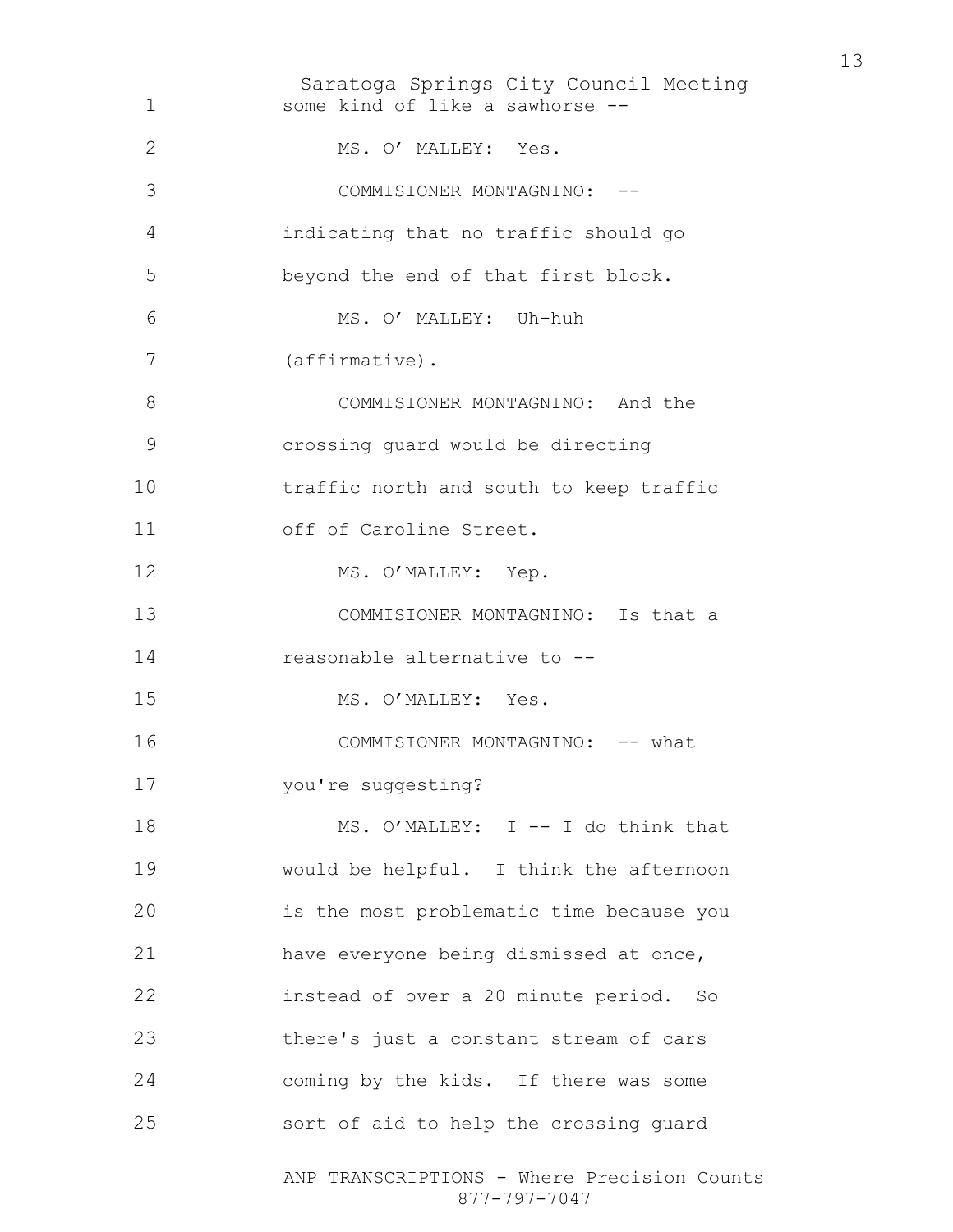Saratoga Springs City Council Meeting ANP TRANSCRIPTIONS - Where Precision Counts 877-797-7047 you know, something to block off the roads, so they have to go right or left unless it's local traffic. I think that would be the best option and it would be the least disruptive to the neighborhood. COMMISIONER MONTAGNINO: Right. That -- that's something that we had in mind, it -- 10 MS. O'MALLEY: Yes. 11 COMMISIONER MONTAGNINO: --wouldn't require an ordinance to do. It 13 would just be something that -- for the dismissal period, the crossing guard would -- would direct the traffic left or right -- 17 MS. O'MALLEY: Okay. COMMISIONER MONTAGNINO: -- from her perspective. So -- MS. O'MALLEY: Yep, that would be 21 great. COMMISIONER MONTAGNINO: -- I think that will answer the question. MS. O'MALLEY: Yes, thank you. Appreciate that.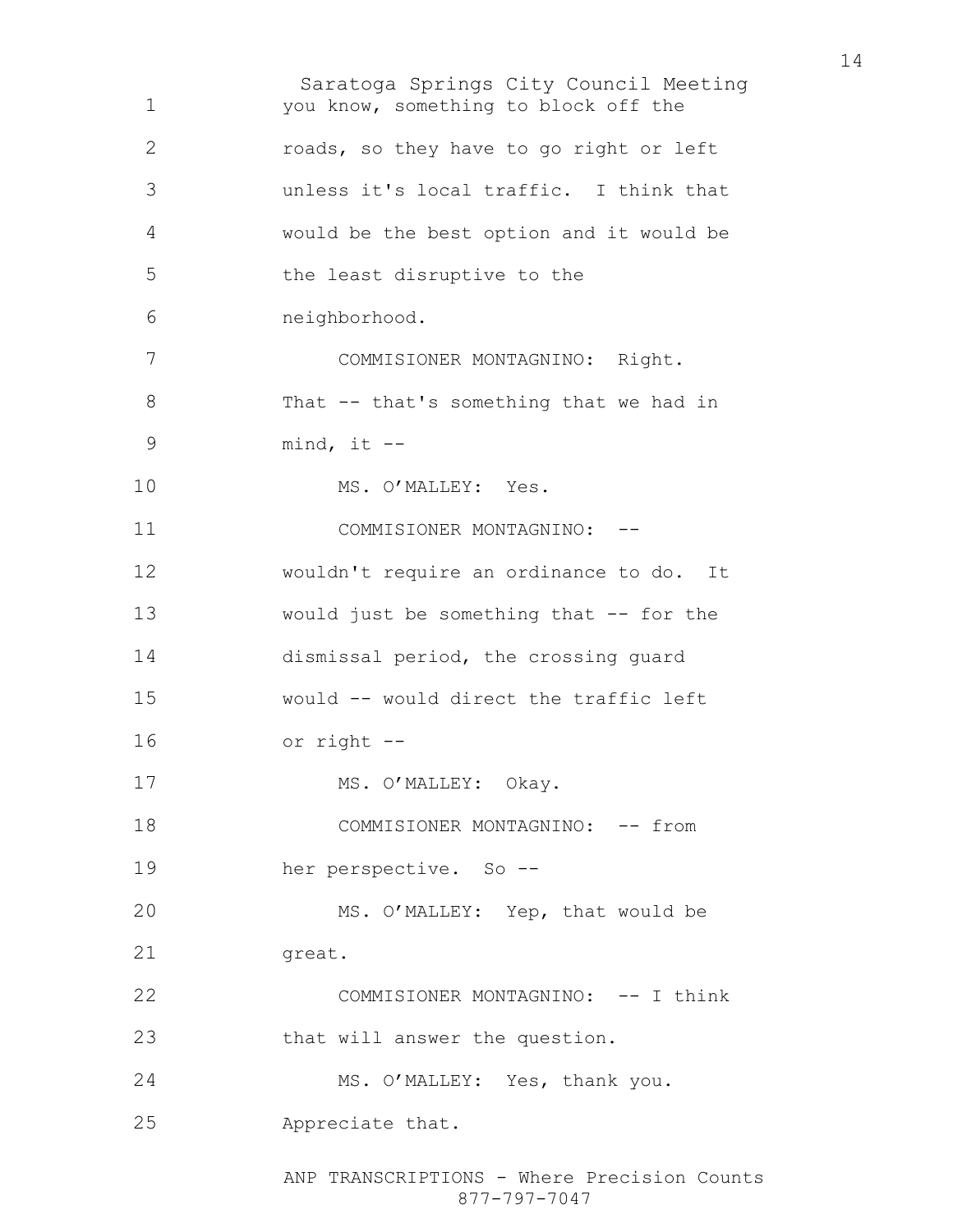Saratoga Springs City Council Meeting ANP TRANSCRIPTIONS - Where Precision Counts COMMISSIONER MONTAGNINO: Welcome. MAYOR KIM: Anyone else wish to be heard about -- on the issue of Traffic - 4 - Traffic Control at the Caroline Street School? Commissioner, do you want this left open? COMMISIONER MONTAGNINO: I think we 8 can close the hearing, Mr. Mayor because we have the proposed ordinance on the agenda and we'll be voting on it as -- 11 MAYOR KIM: Okay. 12 COMMISIONER MONTAGNINO: -- part of our matters later on. 14 MAYOR KIM: Thank you. We will close the public hearing on Traffic Control Caroline Street School. Our final public hearing is on the Weibel Avenue PUD Amendment. Is there anyone that wishes to be heard on the Weibel Avenue PUD Amendment? 21 MR. GRASSY: Good evening, Mayor. Good evening, Commissioners'. It's a pleasure to meet you all. My name's Justin Grassy, I'm an attorney with Jones Steve's. I represent the

877-797-7047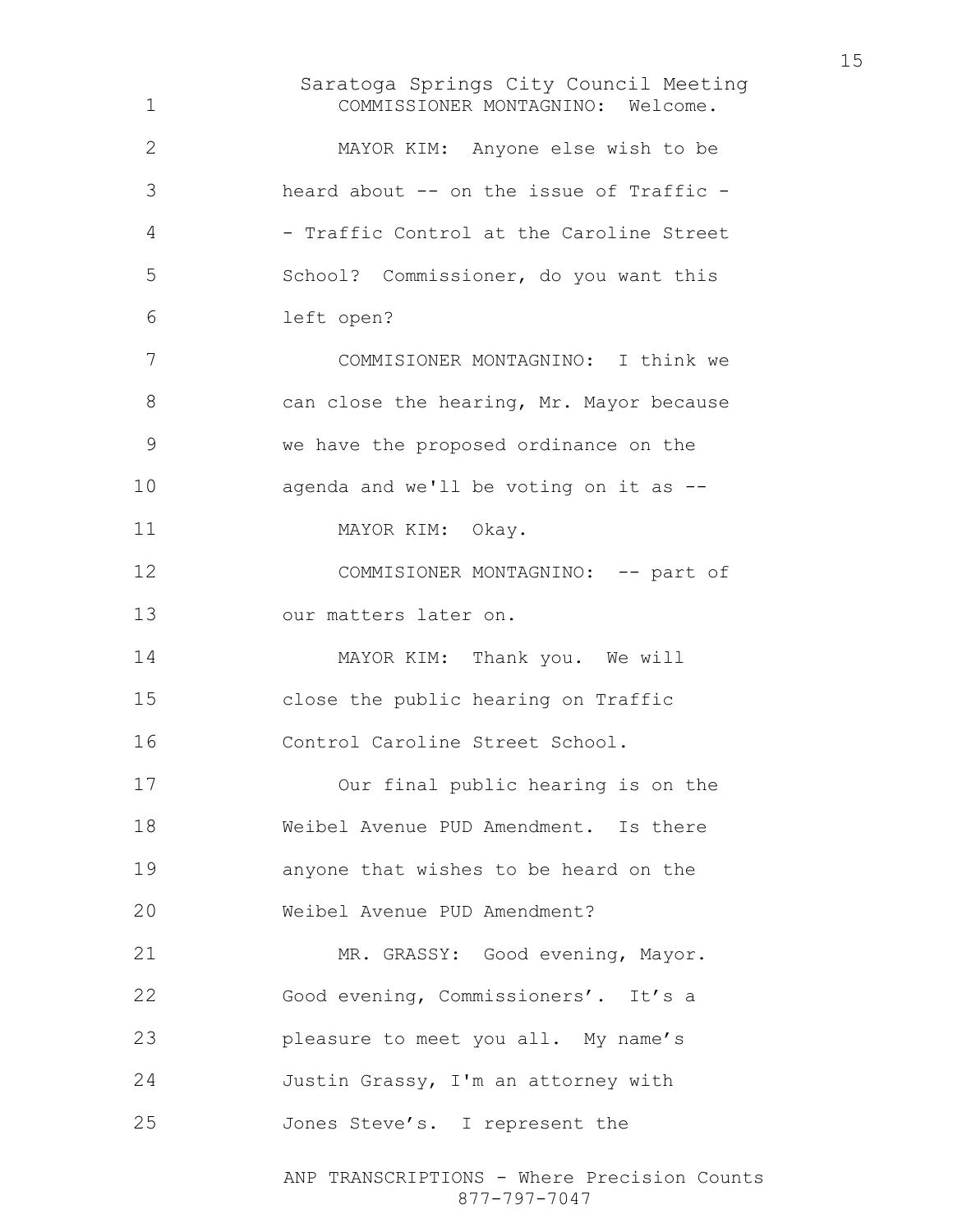Saratoga Springs City Council Meeting ANP TRANSCRIPTIONS - Where Precision Counts applicant, Farouk Aronson. This matter has been before the City Council for some time. We actually initially introduced the amendment in May of 2021, we have now supplemented it. Although for a risk of being repetitive I figured I'd give you kind 8 of an overview of exactly what is -- is before you currently. Most of you would know the -- the - 11 - the Weibel Plaza Commercial PUD as the current Hannaford, Nicole's Tractor Supply and Denny's. In addition to 14 that, the -- the entire PUD area actually comprises just over 39 acres 16 out there, 16 of which remains vacant. So the 16 is -- is largely our focus here, although the PUD Amendment obviously impacts the entirety of that PUD. The -- the 16 acres is kind of nestled behind Hannaford. And so Hannaford is -- is to the east, to the north is the New York State Department of Transportation and to the west, I

877-797-7047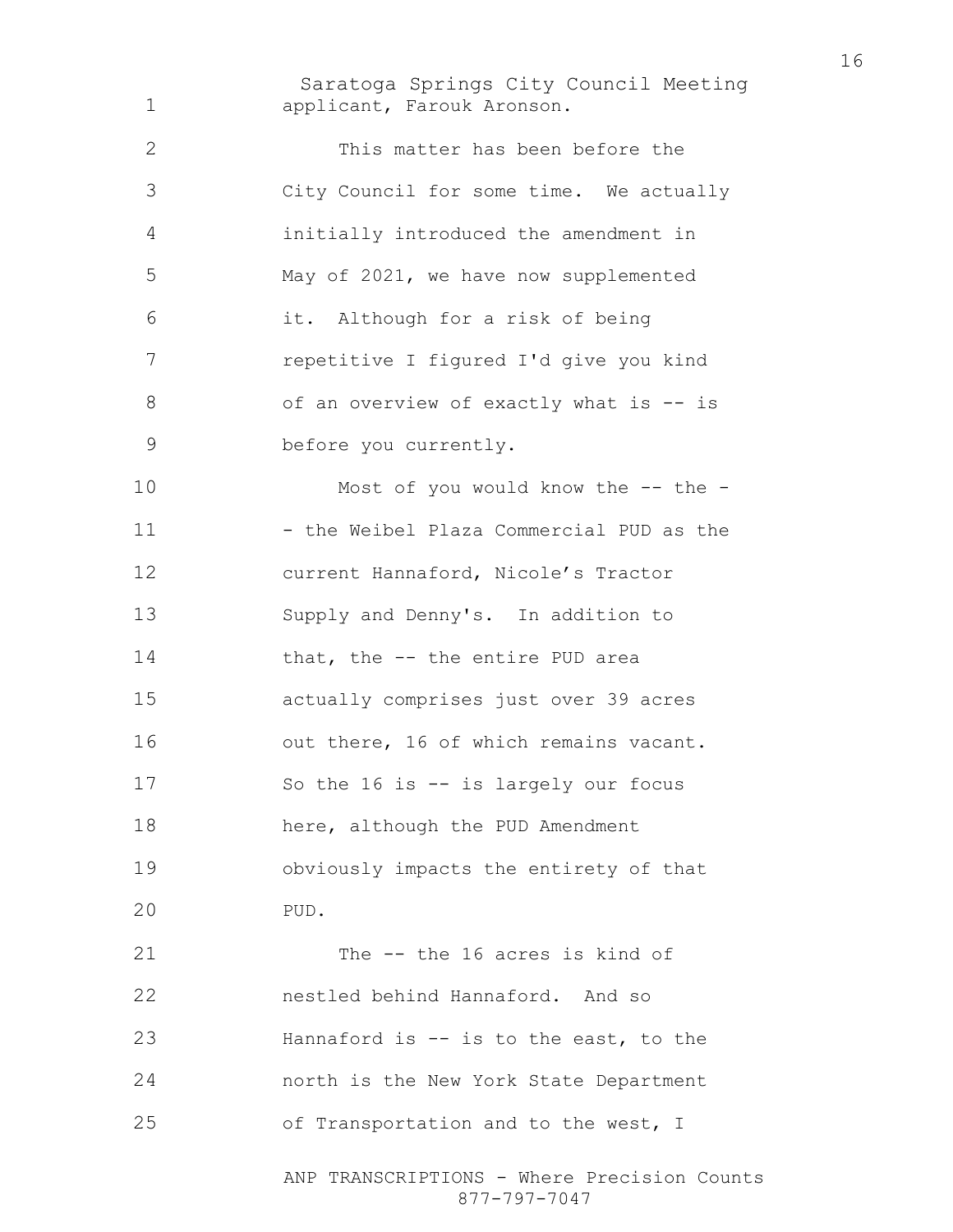Saratoga Springs City Council Meeting 1 think it -- its longest boundary line is 2 the North Way. So it's -- it's somewhat of a unique parcel for over there, I think is a reason that we are now -- well, the PUD was originally approved in 1992. I think there's a reason now that we are in, you know 2022 and it hasn't been developed yet. The genesis for the application back in May of 2021 is that there is a provision in this PUD that says, this 16 acre area known as Zone B of the PUD. If there hasn't been a site plan approval, then the PUD zoning expires and it reverts to an RR-1 District. That district no longer exists, so technically, there's an error on our map. At the time in May of 2021, we -- we came to -- we came to the city and said would you -- would we'd like to include this in part of the UDO? In fact, the YMCA PUD had a very similar provision where a portion of it expired, so we're all kind of at the same spot.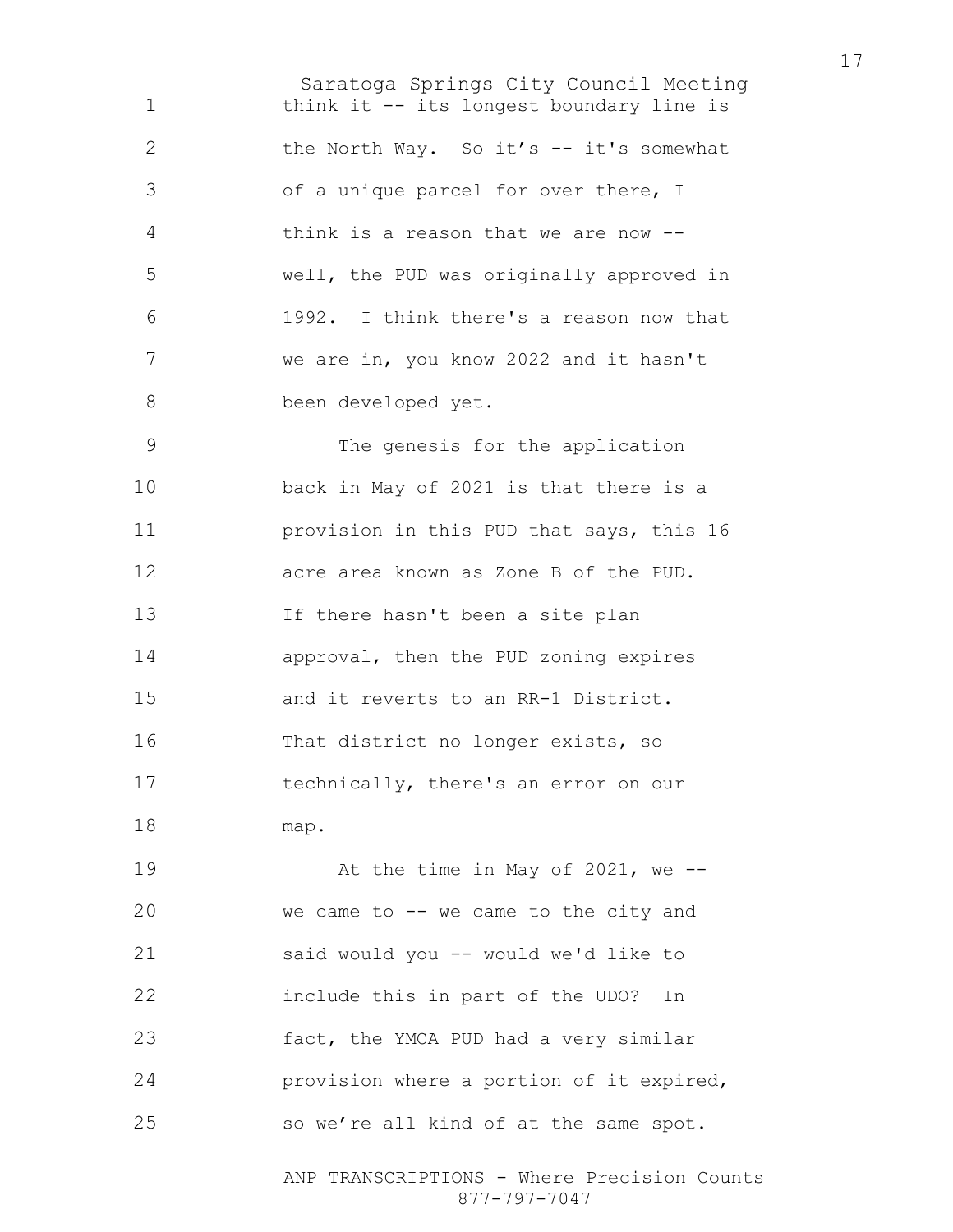Saratoga Springs City Council Meeting ANP TRANSCRIPTIONS - Where Precision Counts And the discussion was, let's not include it with the UDO, let's kind of have it as a separate application. So we submitted an amendment to the -- the PUD, which increased the -- the expiration date and as well incorporated a couple of additional uses. There are 8 already, within the PUD obviously, some significant number of permitted uses. However, obviously since there has been no site plan and no development in that area, we wanted to add some additional ones that might be more feasible. So currently before you we have requested PUD amendment, extending that expiration date to 2035, to give us some additional time to put some plans together. Any of those approved permitted uses would still require Planning Board Site Plan Review. We have left alone, the remaining permitted uses in the PUD but we have also added three additional uses. Those -- those uses we have added are our warehouse, distribution plant

877-797-7047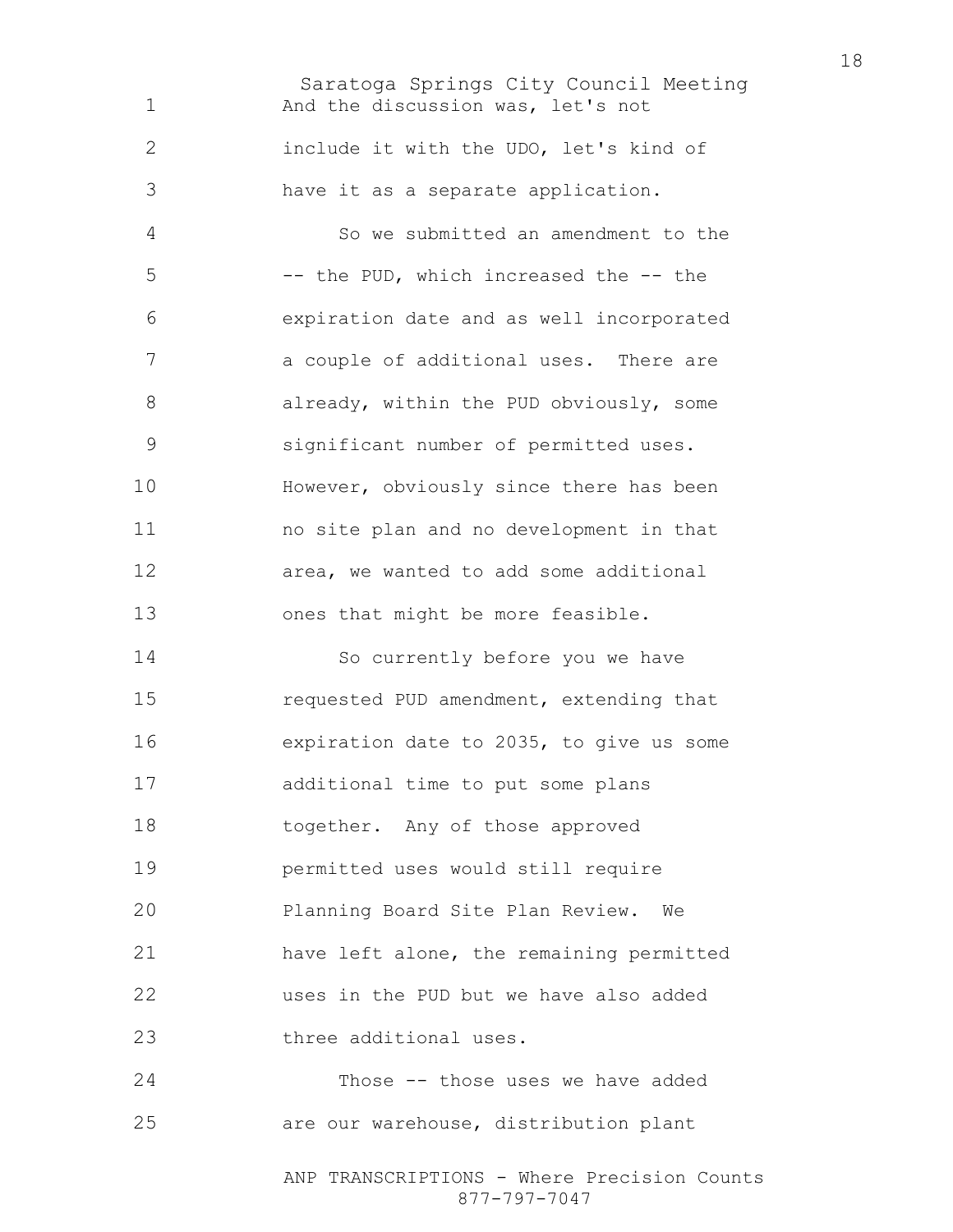Saratoga Springs City Council Meeting ANP TRANSCRIPTIONS - Where Precision Counts and wholesale establishments. And then we've added a marijuana dispensary and marijuana growing and processing. We think those are -- are good fits for that particular area. In addition, first time around in May, the reason why we supplemented the application is that. The City of Saratoga Springs Planning Board, as well as the County Planning Board had some 11 recommendations, suggestions. In fact, the City of Saratoga Springs Planning Board provided a recommendation -- a positive recommendation of the exploration provision but a negative recommendation with regard to our new uses. And the reasoning, as I'll paraphrase the reasoning on this but it was essentially that the 1992 legislation was obviously before the Comprehensive Plan update. And the Comprehensive Plan Update resulted in certain zoning guidelines for architectural and design work. Those

877-797-7047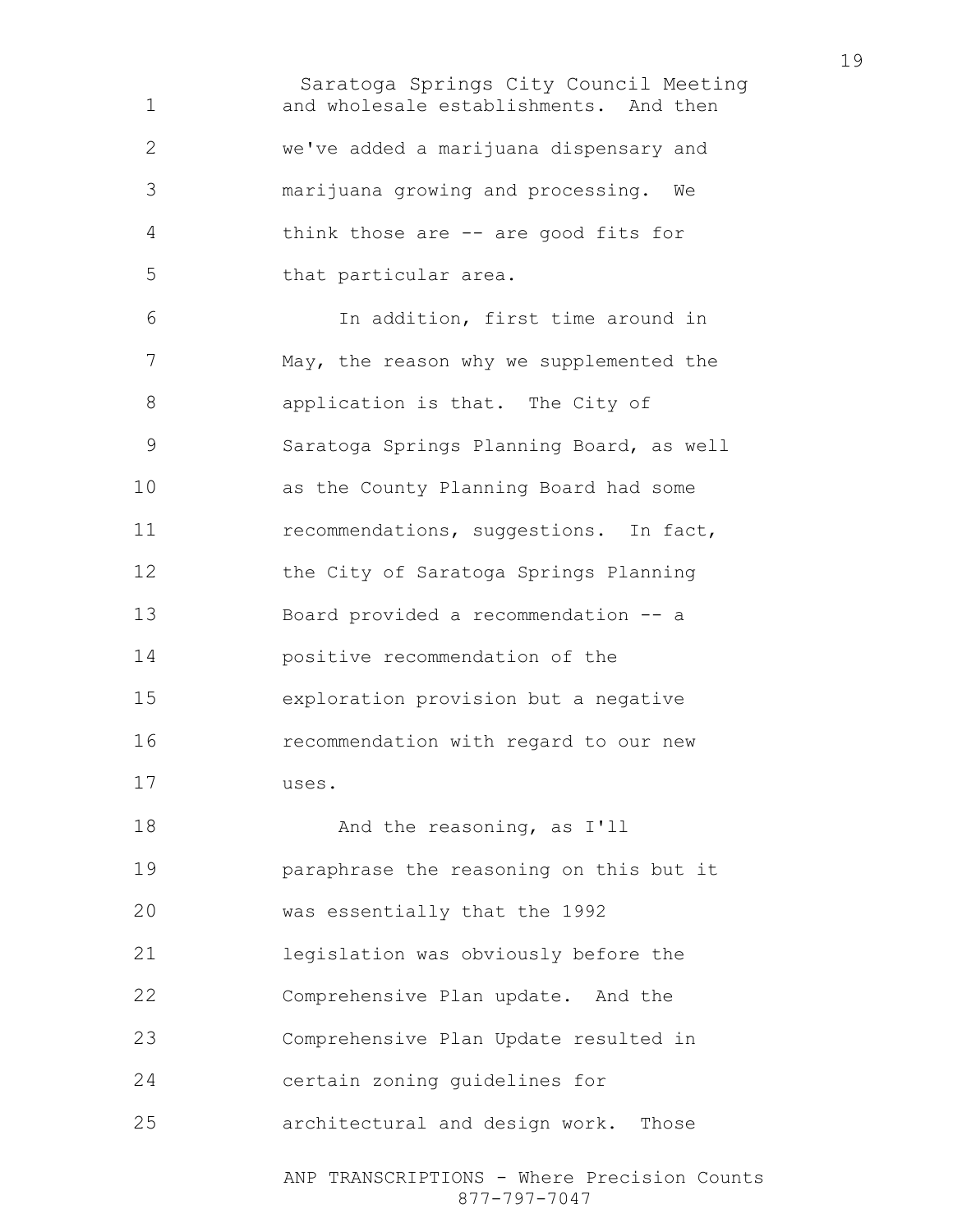Saratoga Springs City Council Meeting ANP TRANSCRIPTIONS - Where Precision Counts were not included in the 1992 PUD, so Planning Board City -- City of Saratoga Planning Board had recommended that we incorporate some of that language that is now in our transaction zones into the PD amendment as well. 7 So we've included that, that's --8 that's probably the most significant changes that you'll see and -- and a **redline form that we submitted.** It's a couple pages of additional guidelines, **recommendations for that what -- what is** also included in our transect zones for this PUD amendment as well. We are hopeful now, what we were looking for is -- is to go now, back before the City of Saratoga Springs Planning Board. With another recommendation from the City Council, for -- to see if those changes are -- are what they were seeking, to see we can get a positive recommendation on 23 both aspects now, of those changes. Similarly, we would be seeking a recommendation from the County Planning

877-797-7047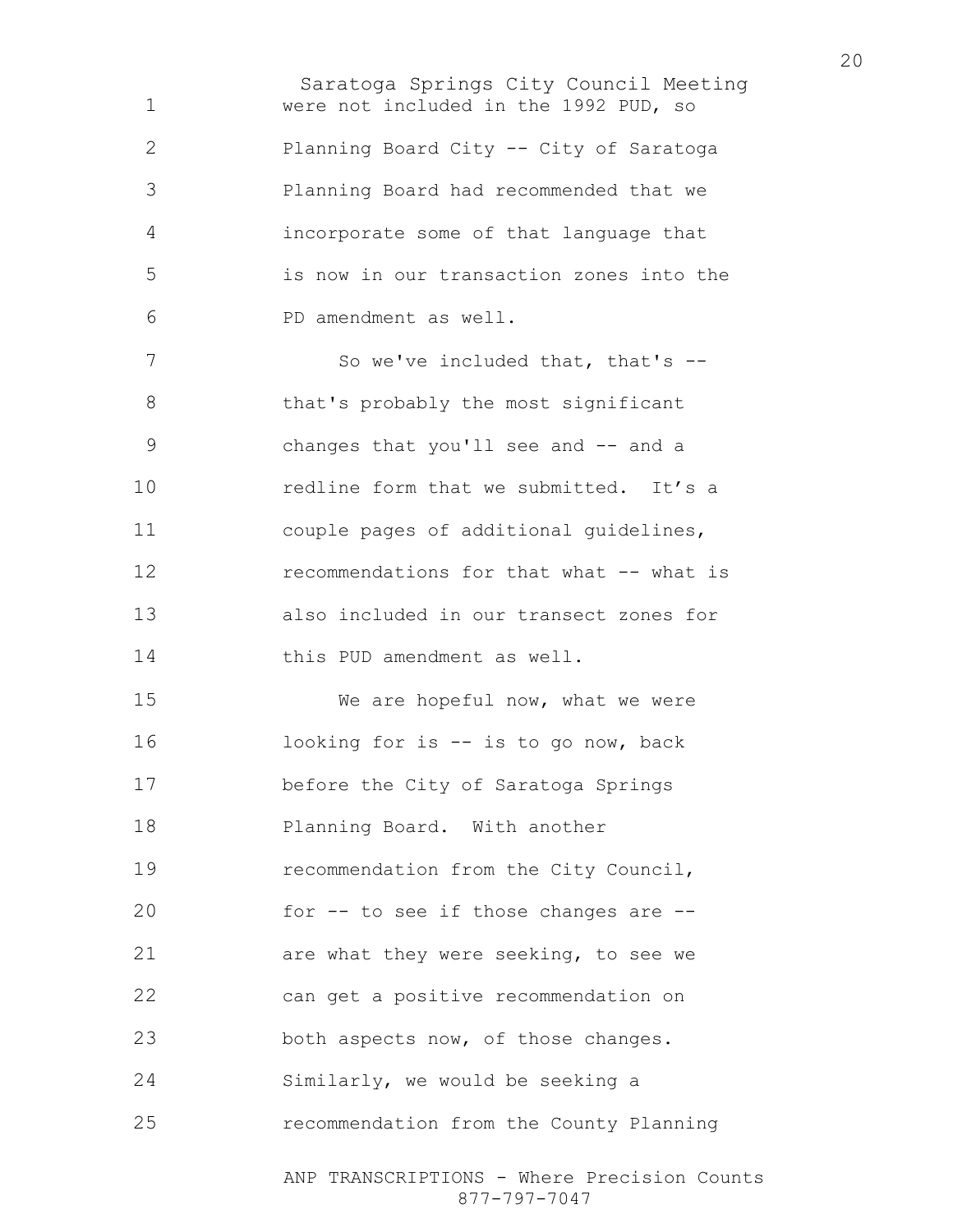Saratoga Springs City Council Meeting Board, from a referral from the City Council.

So that's really the -- the action that we'd be seeking at this point, is simply a referral to the City Planning Board and the -- and the County Planning Board. Ultimately, we would obviously be back before the City Council for approval -- for a decision on the PUD amendment itself, as well as a secret evaluation. But I know this is also, I think somewhat new to everyone on this is and we've been kind of in a hiatus of 14 -- of making those changes. So that's why we have a public hearing open 16 tonight. MAYOR KIM: So you'd like a referral from this Body to the two Planning Boards? MR. GRASSI: Correct. MAYOR KIM: So we could maybe close the public hearing and -- and get our resolution on that and enter the PUD on a later stage MR. GRASSI: Correct. Yeah,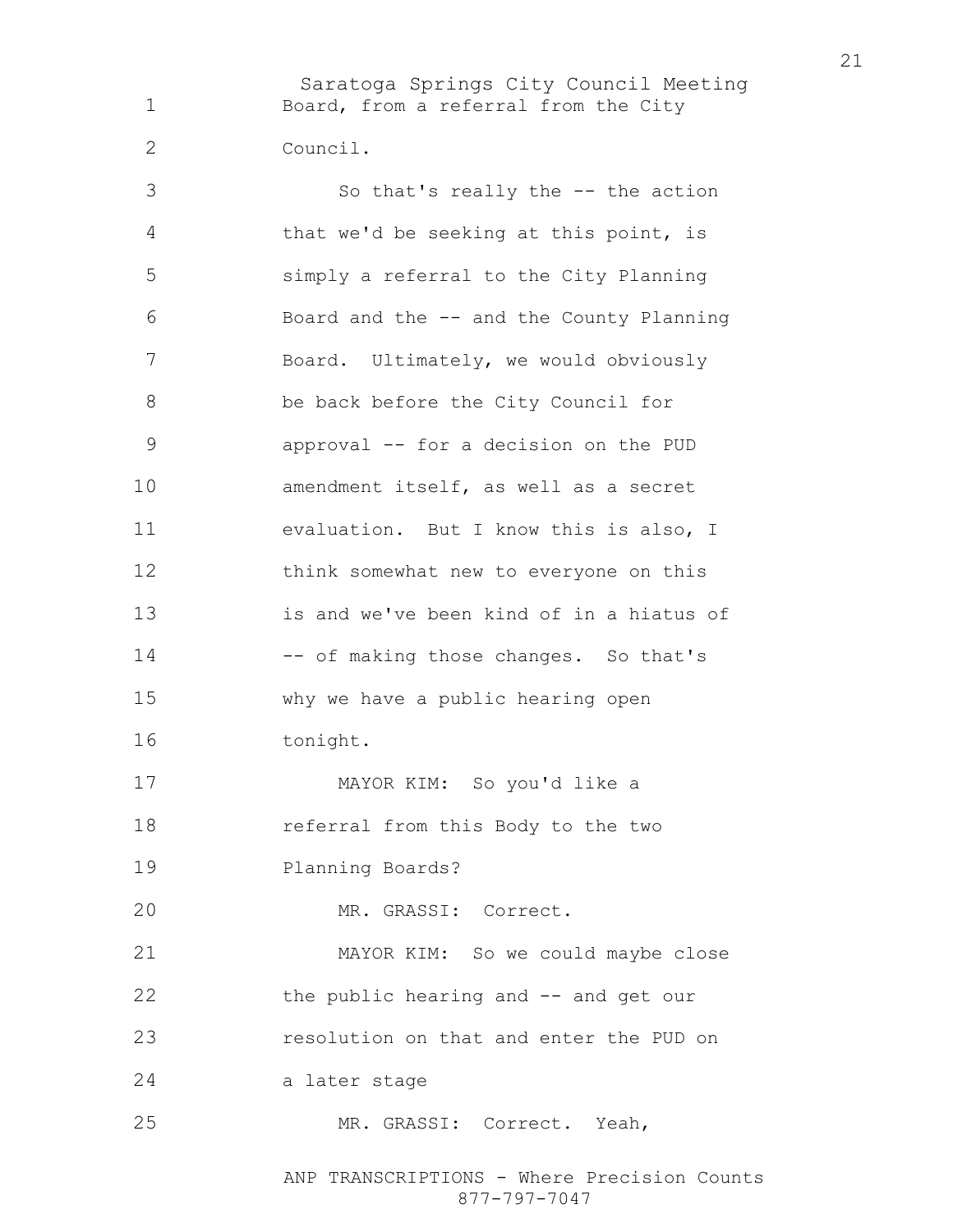Saratoga Springs City Council Meeting whether or not you know, you want to close the public hearing, is -- is certainly up to you, whether you want to leave it open. That is the only action that we would be seeking, is -- is so long as -- 7 as -- as City Council finds that there 8 is merit for review on this and that way it can -- it can be referred to those Planning Boards. That's the only option we'd be seeking. COMMISSIONER MORAN: Could I ask a question, Mr. Mayor? So if you were to 14 close this and then the PUD is -- new uses are considered. Will the public have an opportunity to re-comment on 17 that, from a procedural standpoint? Before it's considered for us for 19 adoption or -- or a recommendation. MR. GRASSI: And we would certainly 21 -- I suggest, I guess, reopening the public hearing based on the comments from the -- COMMISSIONER MORAN: I only asked because first off, I'm very much in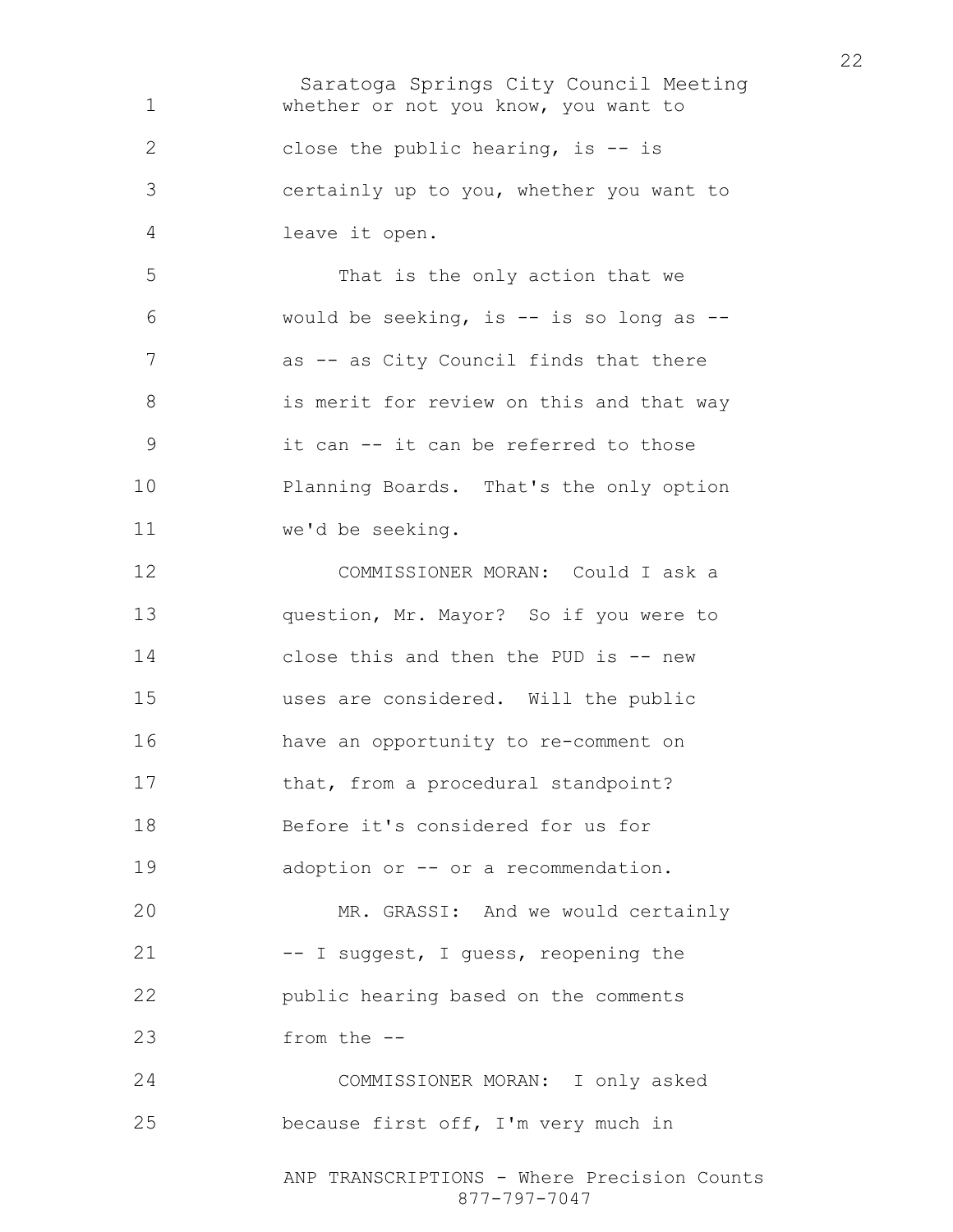Saratoga Springs City Council Meeting ANP TRANSCRIPTIONS - Where Precision Counts 877-797-7047 favor of the addition of the marijuana distribution location. I think there's was some guidance behind the scenes to say, this is an area we're looking at that makes a ton of sense for locating this, so I'm strongly in favor of that. 7 But that it is a new use, that this is a new -- a new thing for our community that we'll be incorporating. 10 I think it's important that we give as much visibility to those plans to everybody and -- and given them the 13 opportunity to comment on that, before we would make a formal adoption or a formal recommendation. MR. GRASSI: Certainly, we completely agree. COMMISSIONER MORAN: Yeah. 19 MAYOR KIM: So at this point, I think we can close the public hearing, look to -- to a resolution as to what -- as to whether or not we want to refer 23 this to The Court. Is there any deadline that acting - 25 - enacting on the amendment? Because I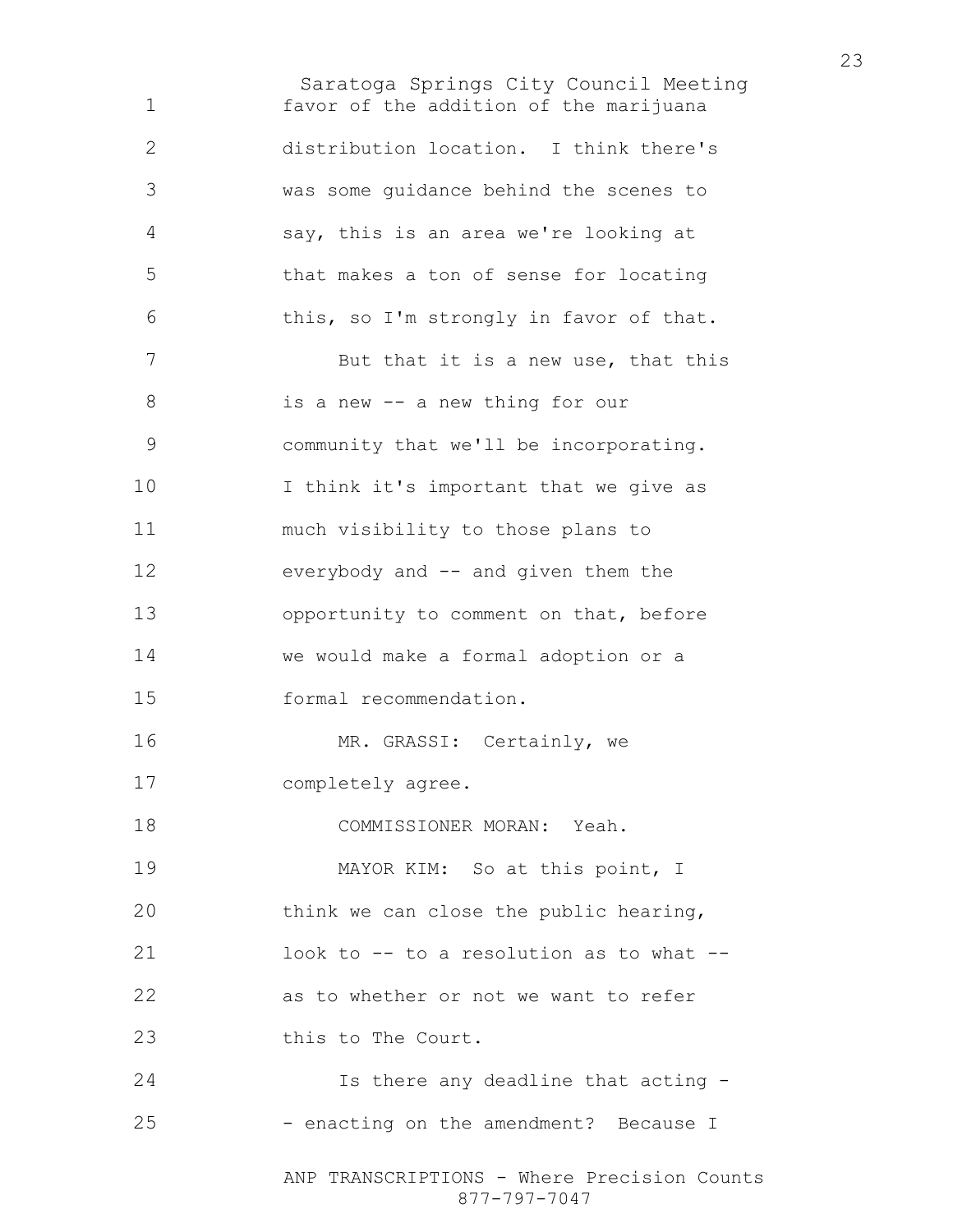Saratoga Springs City Council Meeting ANP TRANSCRIPTIONS - Where Precision Counts 877-797-7047 know it's been pending a while, I mean 2 for the months. 'Cause it's my understanding if we don't do something, it reverts back to the original zone, correct? MR. GRASSI: Right. I mean, so yeah, correct. I mean currently, it's 8 technically already reverted. MAYOR KIM: Oh, okay. MR. GRASSI: As soon as the site -- no site plan approval was approved by 12 2012, interestingly, it already reverted. So while it appears as a PUD 14 on the -- on the zoning map of the city, technically, that really almost should be a defect, there's no -- there is no underlying zoning absent. I guess a determination as to what it should be, the legislation doesn't provide so. 20 As far as the deadline for the  $-$ 21 for the City Council to act or I don't -22 - I don't believe there are any imposed deadlines on that at this point. 24 COMMISIONER MONTAGNINO: If I may, Mr. Mayor, I -- I think if I understand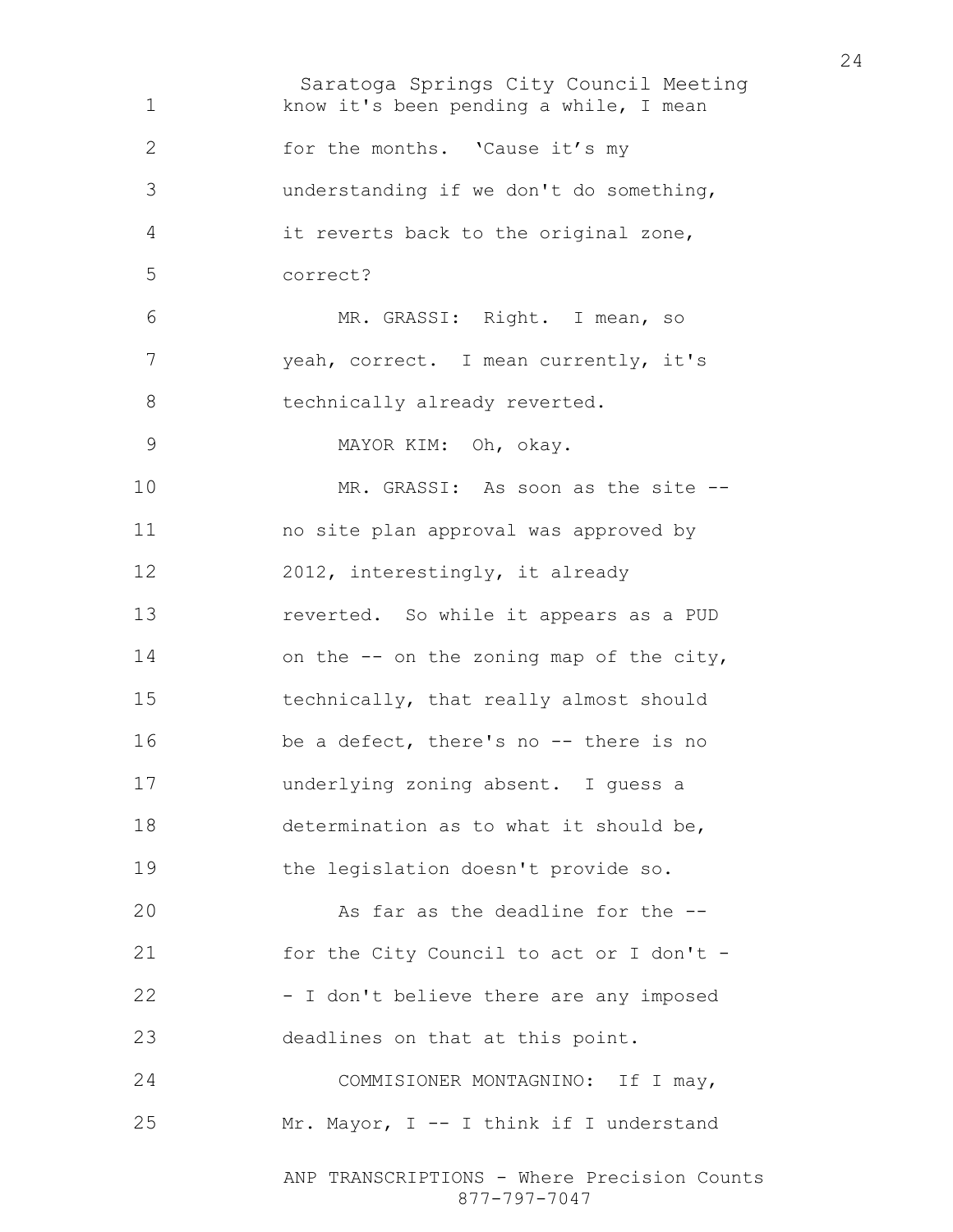Saratoga Springs City Council Meeting Counsel's position and what I've read in their proposal, this is because require a zoning change for this to happen. Which means it's because be backed before the City Council after it passes, assuming it passes the Planning Board. MAYOR KIM: Correct but we could open the public hearing at that point on that specific zoning amendment, which might be more -- that might be specific enough for -- to get any other -- COMMISIONER MONTAGNINO: Right. So 13 that at this point, we could refer the matter to the Planning Board without -- MAYOR KIM: Right. 16 COMMISIONER MONTAGNINO: -- losing any of the options and any of the ability for the public to weigh in. MAYOR KIM: I mean -- COMMISSIONER MORAN: Yeah, that works for me. I just want to make sure 22 that there's, you know this is the first time I'm hearing about it in public forum. I understood that this was forthcoming, I just think it's

ANP TRANSCRIPTIONS - Where Precision Counts 877-797-7047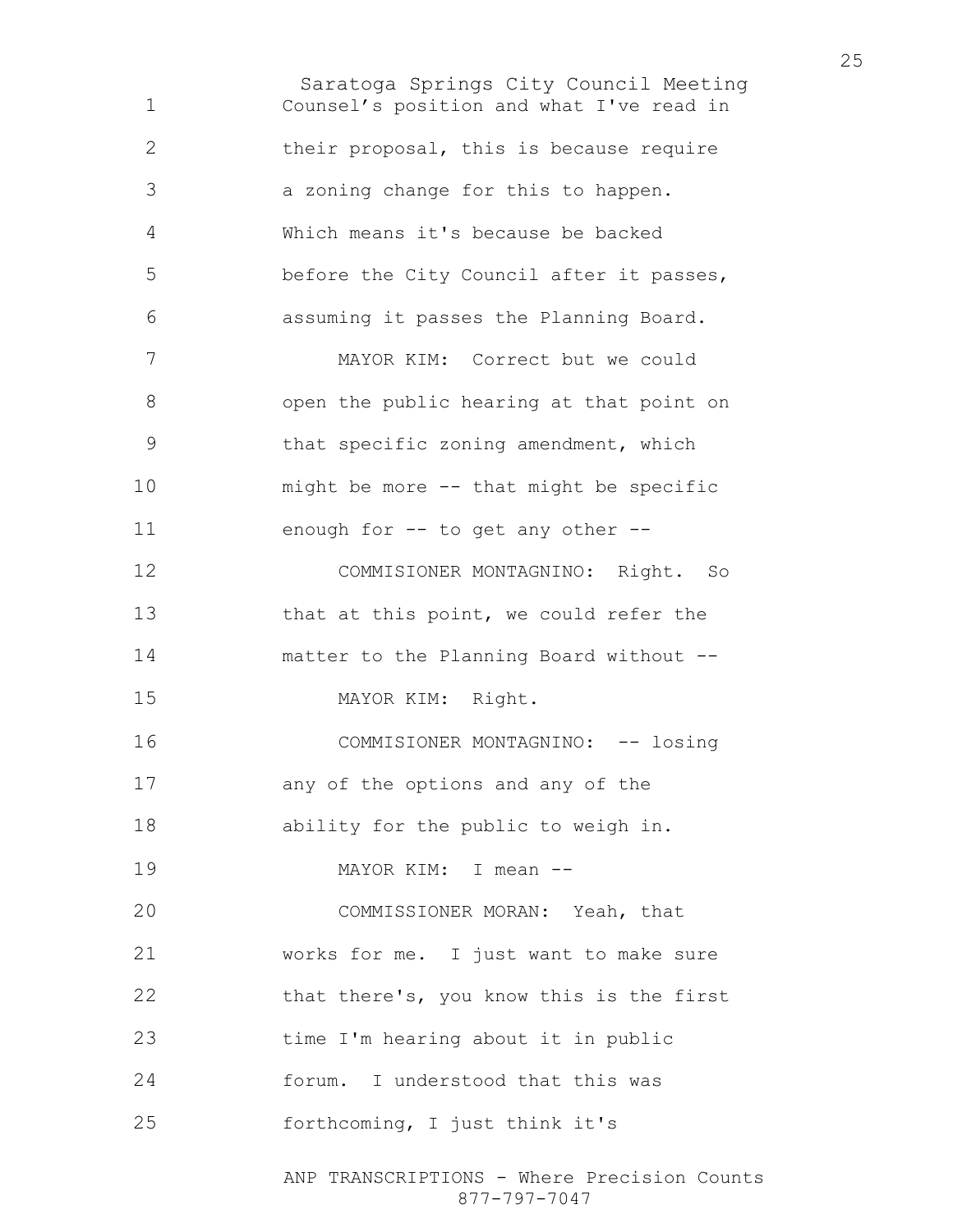Saratoga Springs City Council Meeting appropriate that we -- we not end the conversation, that's all. That it would be reopened at a different portion of the project is totally fine with me. MAYOR KIM: Yeah, it's been on our agenda. COMMISSIONER MORAN: I know. 8 MAYOR KIM: Since we all walked in. COMMISSIONER SANGHVI: I know. MAYOR KIM: But this is the first 11 time we've had a presentation on it. 12 So -- so why don't we do this is --we can hold off on a resolution and we'll be back here probably by the next City Council meeting after this. But we'll close the public hearing at this point. Any objections? COMMISSIONER MORAN: None. COMMISIONER MONTAGNINO: No objection. COMMISSIONER SANGHVI: No. MAYOR KIM: Okay. COMMISSIONER MORAN: The Block Development Grant was that open or closed Ron?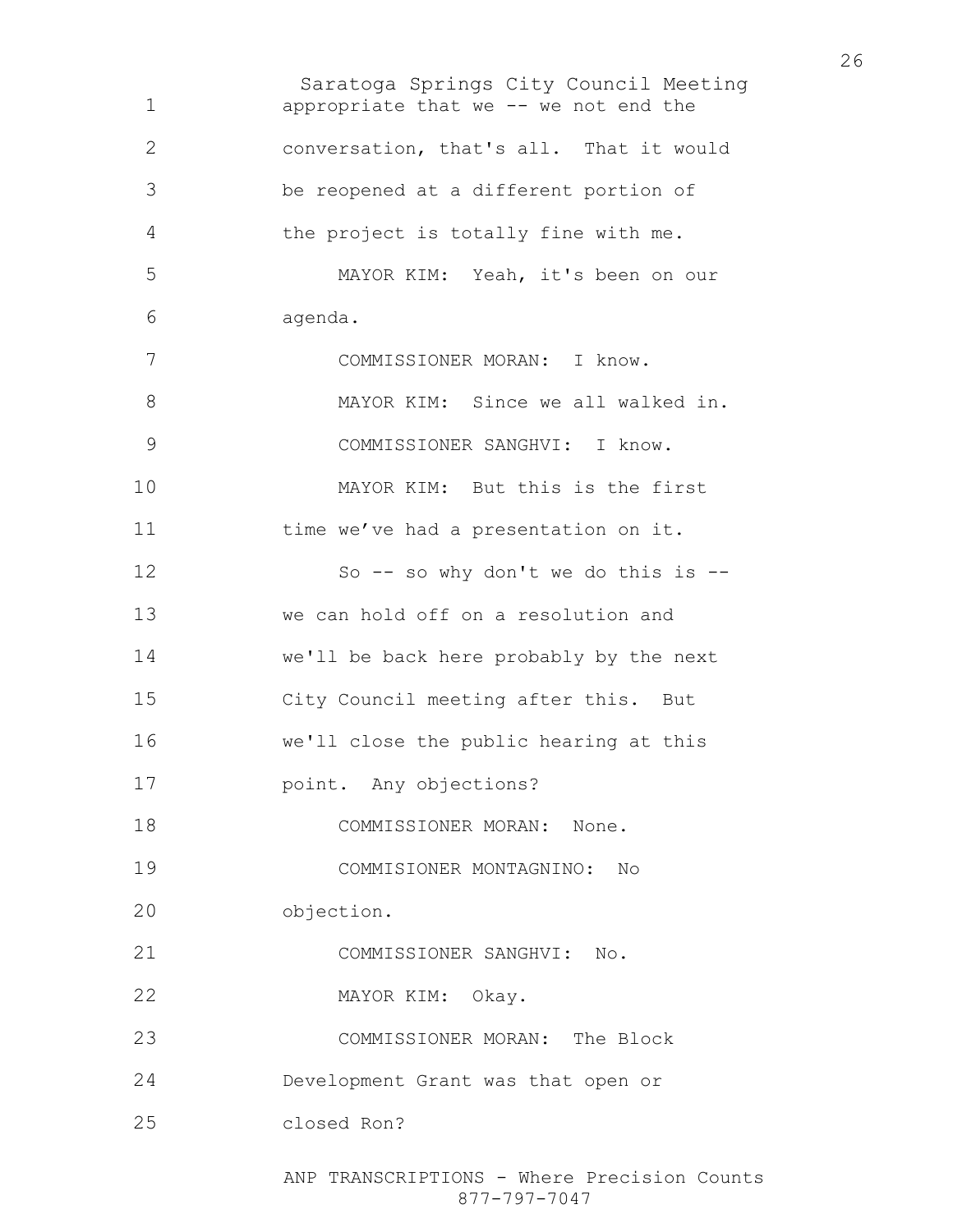Saratoga Springs City Council Meeting ANP TRANSCRIPTIONS - Where Precision Counts 877-797-7047 1 MAYOR KIM: I'm sorry, that was --was closed. COMMISSIONER SANGHVI: That was closed. COMMISSIONER MORAN: That was closed, also. Thank you, sir. MR. GRASSI: Excellent. Thank you all. MAYOR KIM: Thank you. So that closes all our public hearings. And I call the meeting to order and ask Commissioner Moran to do the roll call. COMMISIONER MORAN: Mayor Kim? 14 MAYOR KIM: Here. COMMISSIONER MORAN: Commissioner Montagnino? COMMISSIONER MONTAGNINO: Present. COMMISIONER MORAN: Commissioner Sanghvi? COMMISSIONER SANGHVI: Present. COMMISSIONER MORAN: Commissioner Moran is here. If I may ask everyone for a moment of silence in honor Commissioner Scirocco. Thank you. Supervisor Gaston?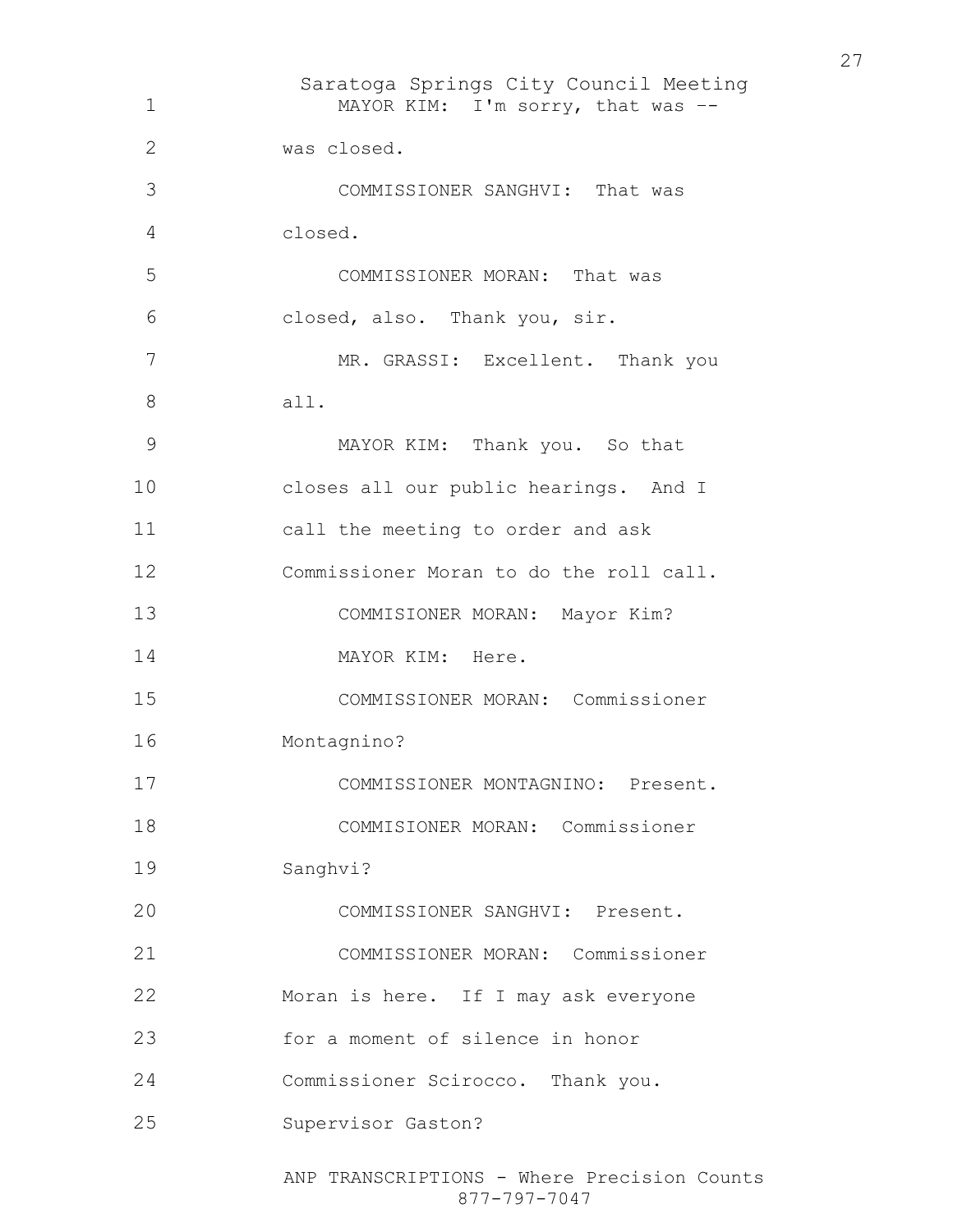Saratoga Springs City Council Meeting 1 SUPERVISOR GASTON: Here. COMMISSIONER MORAN: Supervisor Veitch? SUPERVISOR VEITCH: Here. COMMISSIONER MORAN: Thank you. MAYOR KIM: We could rise to salute the flag. Next portion of our meeting is our public comment period and as I've said before, the one rule is we have two minutes for every person who'd like to come to speak to us. Come to microphone 12 give us your name, your address. Happy 13 to hear what you have to say, please 14 keep these suggestions in mind. You're a member of a community, speaking to a community be kind, be factual and accurate. The suggestions, the rule of two minutes is strict. Please come to the mic if you have anything you'd like to comment. MR. LARSON: Mayor Kim, members' of the Council. My name is Erik Larson. I'm a member of the Community of Saratoga Springs. I've made a career

out of being a member of a dispute

ANP TRANSCRIPTIONS - Where Precision Counts 877-797-7047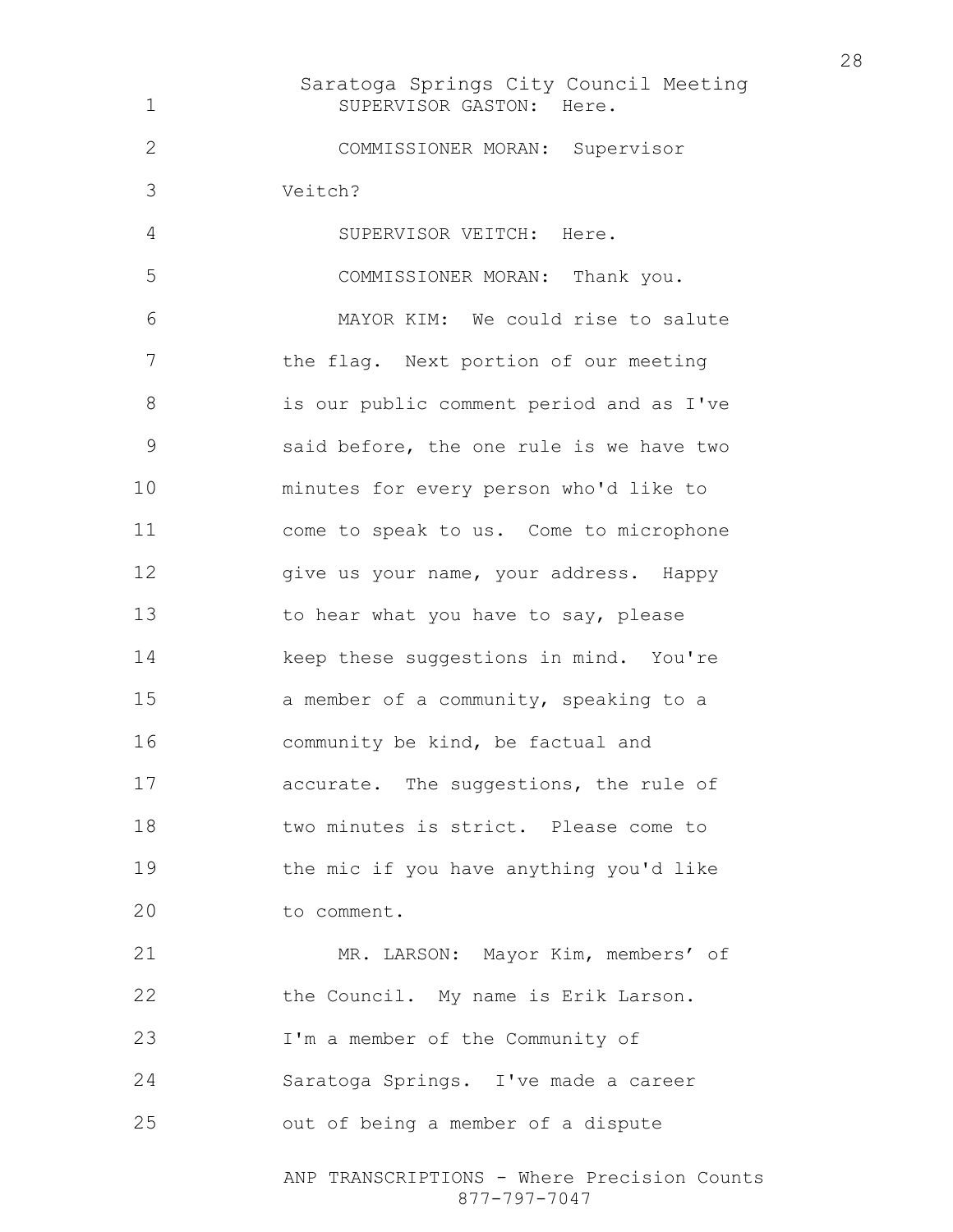Saratoga Springs City Council Meeting resolution a profession. I'm an arbitrator and mediator and I'm rising to enthusiastically, support the Council's adoption of chapter 37 for the Civilian Review Board. That has been under debate and under consideration by this body and others for a considerable period of time. And it's now arrived at a point where the Council can take an action to adopt a statute that I believe will go a very long way in resolving many of the controversies that have invoked -- enveloped our community in 14 the last few years. I've read the -- I've read the proposal carefully. I realize that many of its provisions have been endorsed by the Police Reform Task Force, under Co-19 chair Jason Golub. And I -- frankly, look upon myself as a professional with regard to matters of dispute resolution and I find virtually nothing in this proposal that I object to. I think that it is dealt with issues that have come up before this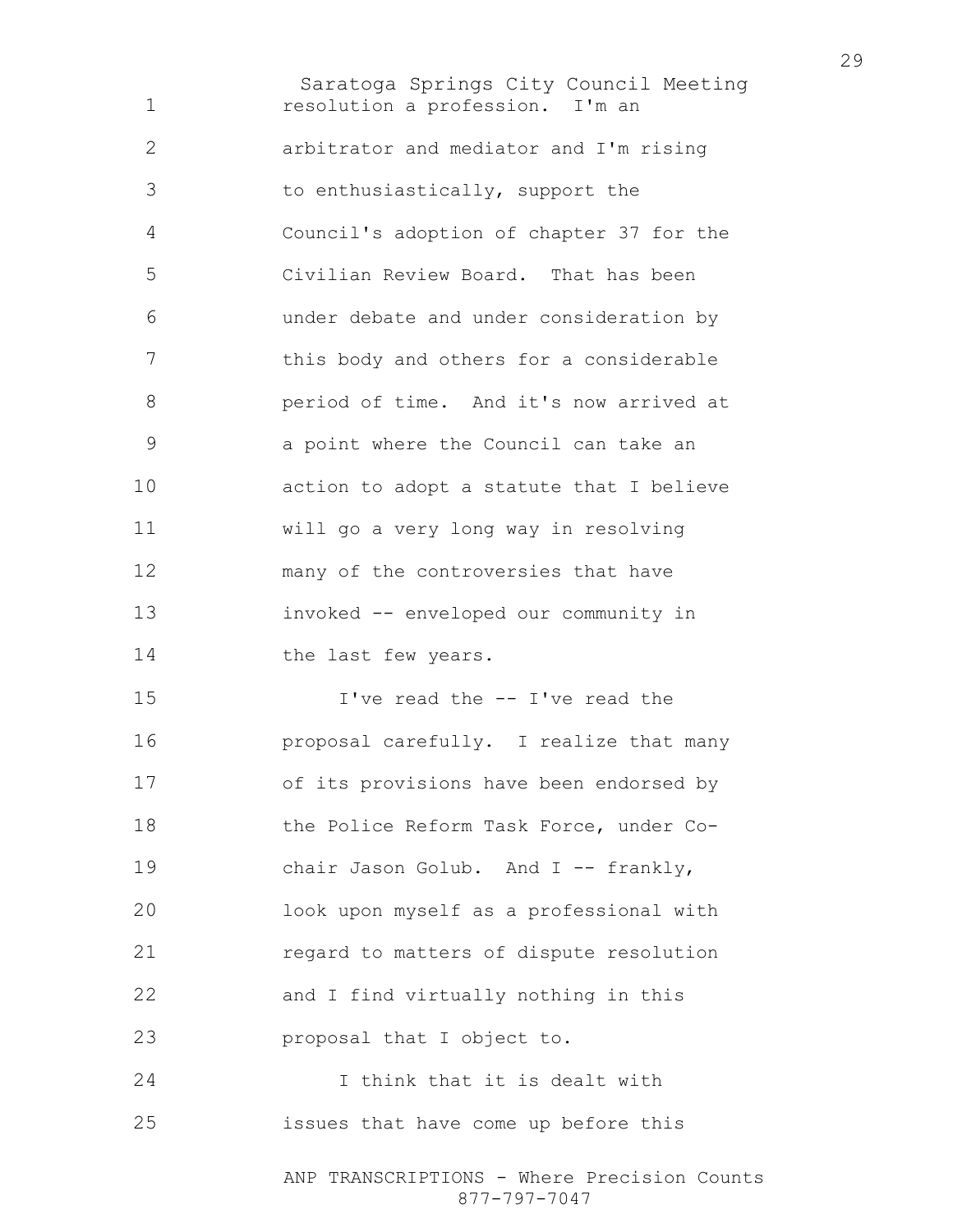Saratoga Springs City Council Meeting ANP TRANSCRIPTIONS - Where Precision Counts body, in previous considerations in a very professional way. I believe it's a neutral approach to providing a forum for citizens in the community, to raise grievances with a Police Force. It does it however, in a way, which is completely neutral. And I believe if it's properly funded and if it's implemented with regard to the intentions that are set forth in the provisions, that it will advance the peace and civility of our community into a very considerable degree. So I encourage its adoption. Thank you. MAYOR KIM: Thank you. Anyone else? MR. MATHIESEN: Chris Mathiesen, 28 Friar Tuck Way. Regarding the comment **just made, yes, the Citizens Review** Board could be neutral based upon the -- the makeup of the board that's really important. Also, just a few other things about this proposal, to be a member of this board you have to have resided in

877-797-7047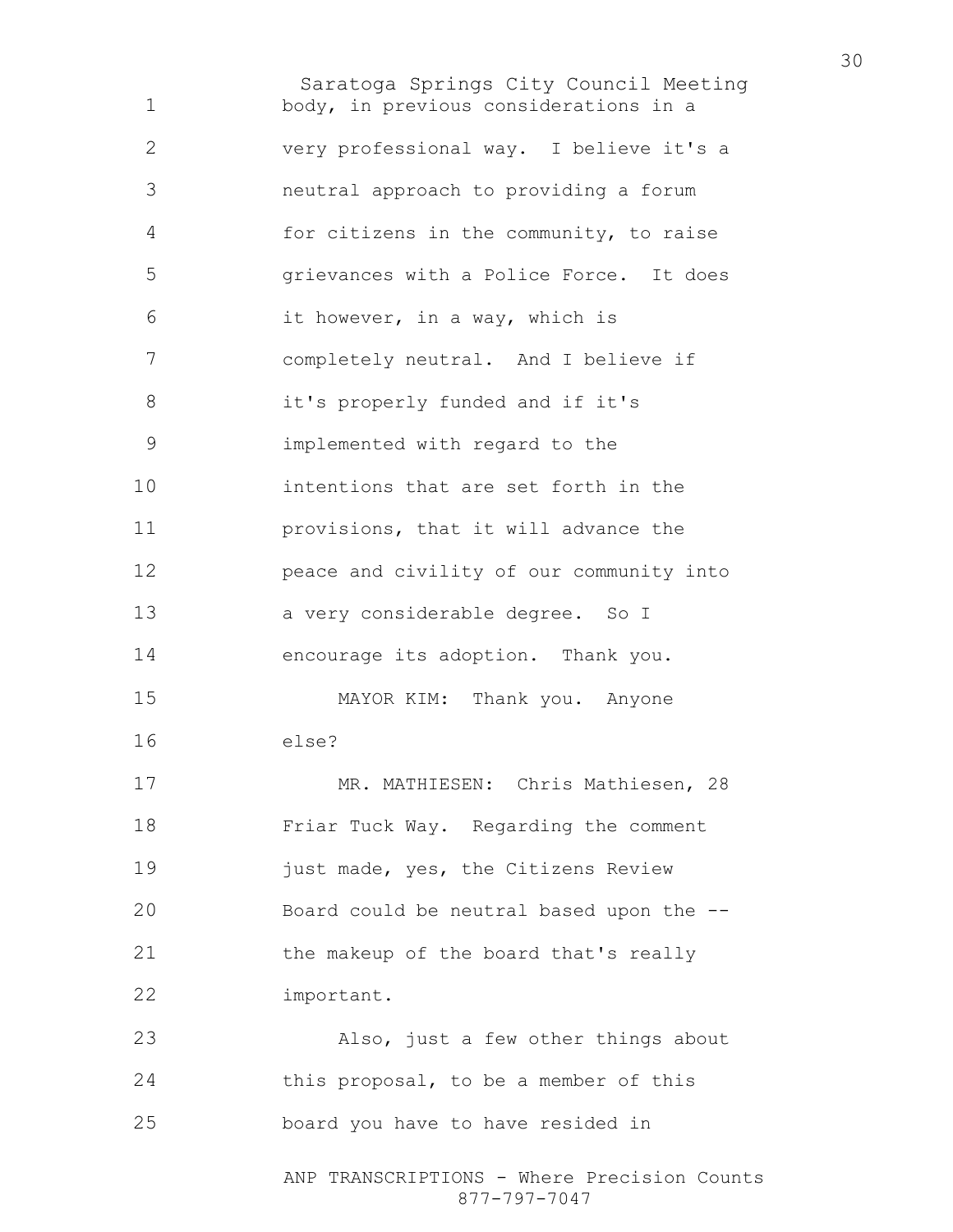Saratoga Springs City Council Meeting Saratoga Springs for at least, six months prior to the appointment. I think six months is a little short, I think you should look for people who have been here longer, who understand the city. Six months is not a very long time. 8 And my other (indiscernible) comment is that, in order for the Board to properly investigate a complaint, the complaint should made -- be made as soon as possible but not more than 90 days after the incident. Boy 90 days is a 14 long time, I would suggest something shorter. I think if people are because have a complaint made against the Department, that you want to make sure that complaint is made when memories are 19 fresh and evidence is -- is more easily attained. So I think that would be **important** to other comments. Other comments I talked before --

last week about the -- the changes in the hierarchy of the Police Department.

I -- I continue to reflect on the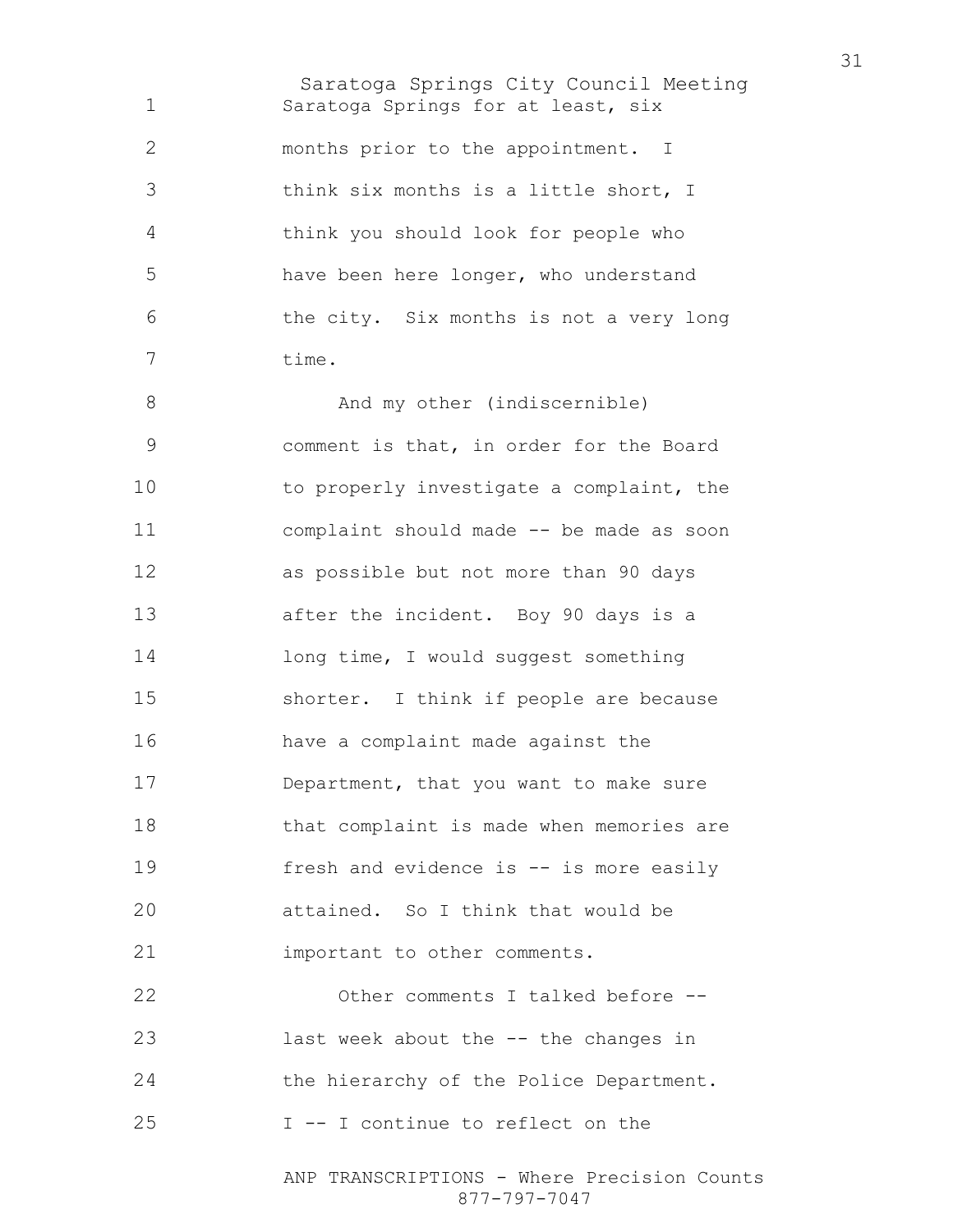Saratoga Springs City Council Meeting importance of having a chief and an assistant chief in that department. I think the -- they balance each other. I think that they are -- really complement each other. I think that taking one away is -- is -- is not a good idea at 7 this stage and I would suggest that that 8 be rethought. And read something in one of the blogs about a change, apparently in the code of conduct for the police, regarding something about adultery. And I'm not quite sure what that's all about, I haven't heard that discussed at the -- the -- the Council table I don't think. But that's an archaic part of New York State law and how that will be 18 used to try to dismiss a member of -- of 19 our department, really concerns me. Thank you. MAYOR KIM: Thank you. Anyone else, wish to be heard? 23 MS. BROWN: Alexis Brown, Saratoga Springs. I missed the -- MAYOR KIM: Can you get closer to -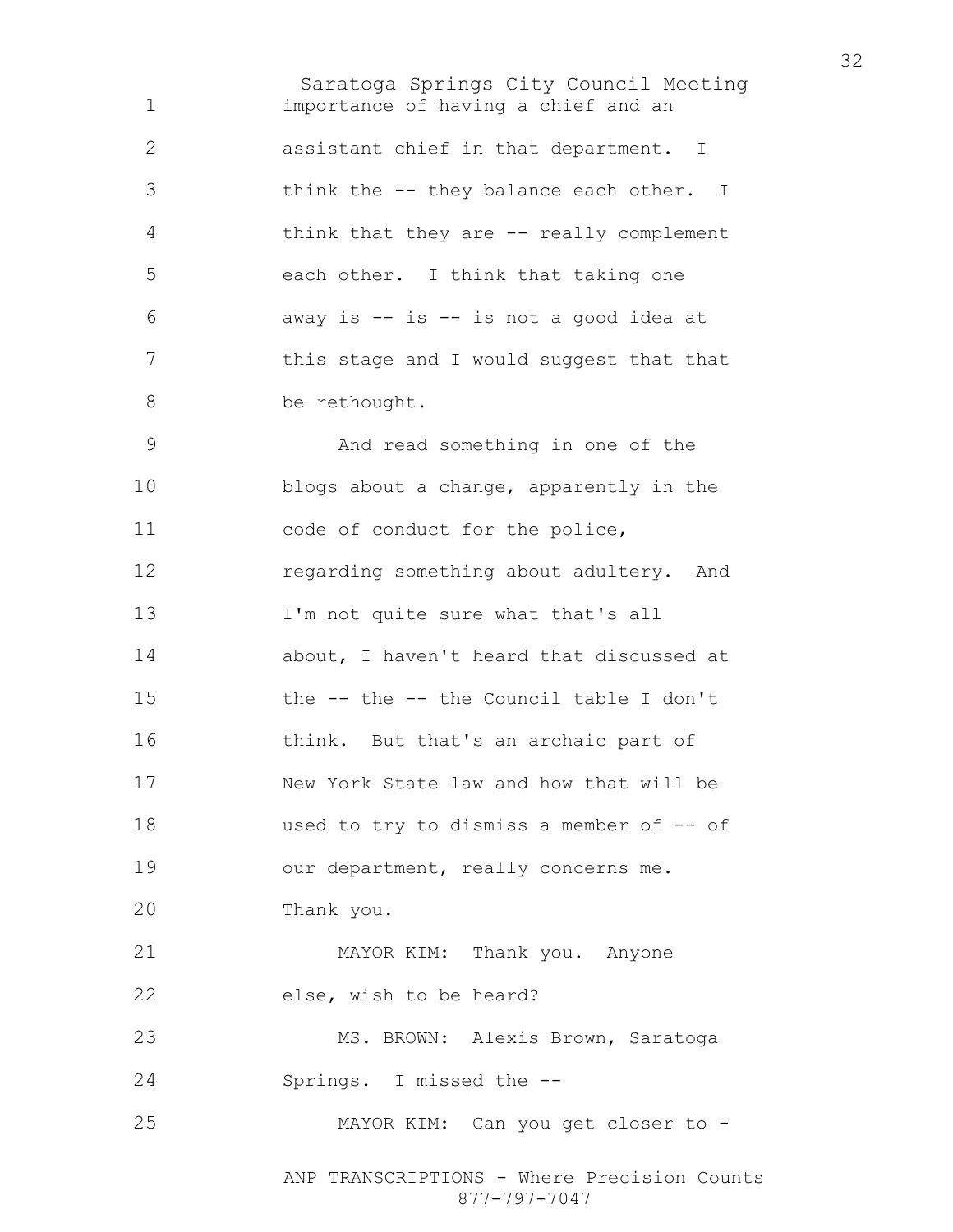Saratoga Springs City Council Meeting

-

| 2             | MS. BROWN: Yeah.                                            |
|---------------|-------------------------------------------------------------|
| 3             | MAYOR KIM: -- mic, please? We --                            |
| 4             | MS. BROWN: Is this okay?                                    |
| 5             | COMMISSIONER SANGVHI: Yeah.                                 |
| 6             | MS. BROWN: Okay. Alexis Brown,                              |
| 7             | Saratoga Springs. Here to talk about                        |
| 8             | the Civilian Review Board because I                         |
| $\mathcal{G}$ | missed the public hearing. I just want                      |
| 10            | to say one, thank you for lowering the                      |
| 11            | minimum age requirement to 18 to 25.                        |
| 12            | Just because there's a -- I think it's a                    |
| 13            | big etiological difference between you                      |
| 14            | know 18 year olds and 29 year olds, so                      |
| 15            | that -- that was a positive that I saw.                     |
| 16            | I just want to bring attention to                           |
| 17            | the second paragraph on the second page.                    |
| 18            | Where it says members of the CRB shall                      |
| 19            | be individuals of good character, who                       |
| 20            | must at all times remain unbiased and                       |
| 21            | impartial regarding matters of law                          |
| 22            | enforcement in our community. The                           |
| 23            | Activist Community and the City were a                      |
| 24            | bit concerned that that language may be                     |
| 25            | used by future you know, members of the                     |
|               | ANP TRANSCRIPTIONS - Where Precision Counts<br>877-797-7047 |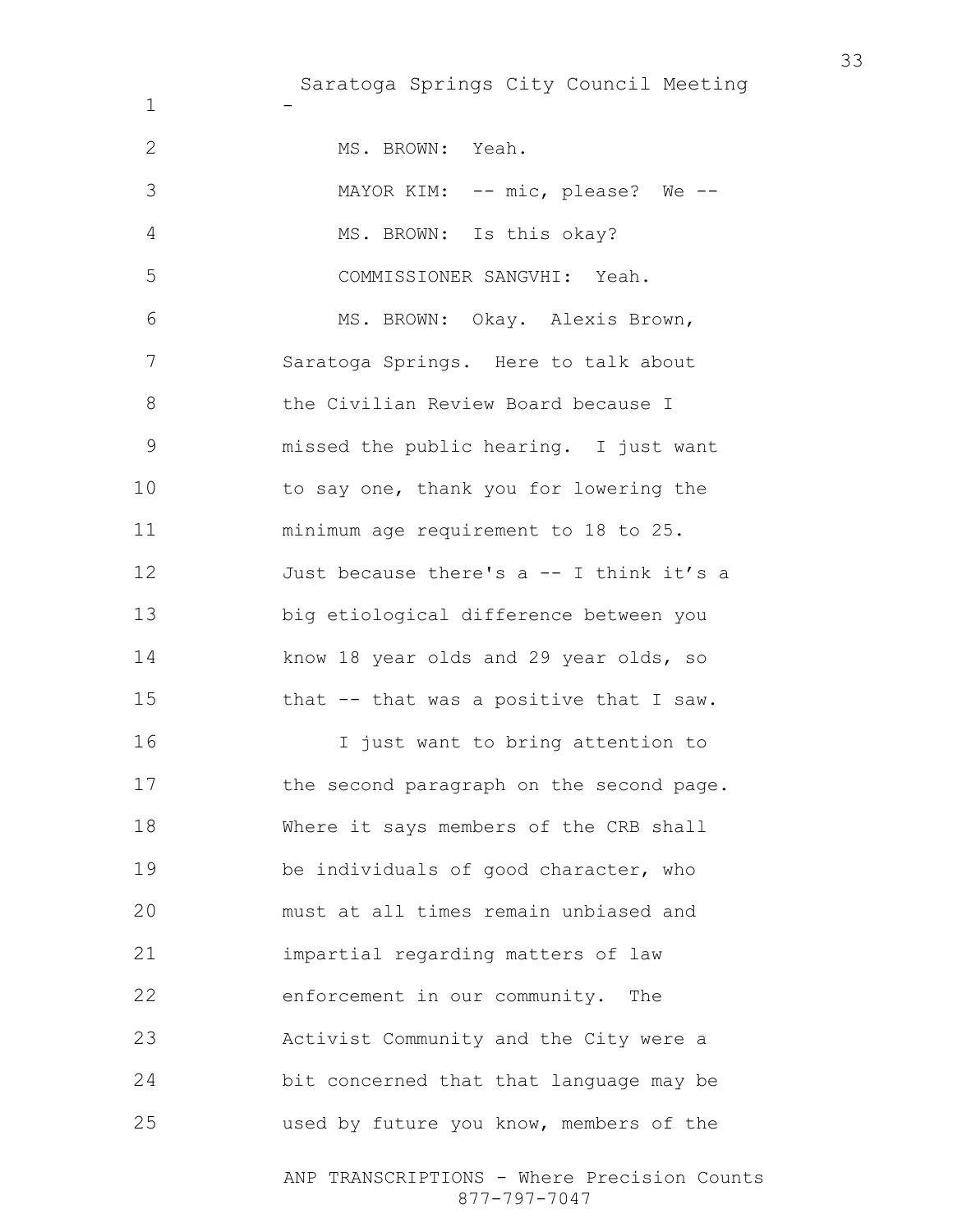Saratoga Springs City Council Meeting Council to bar activist and things like that from joining the committee. So I just would like to bring attention to that. So thank you. MAYOR KIM: Thank you. Anyone else --COMMISSIONER SANGVHI: Commissioner Montagnino, wasn't that on the Police Reform Task Force recommendation? COMMISSIONER MONTAGNINO: Yes, the 11 -- the language regarding good character is directly lifted from the recommendations of the Task Force. There's some additional specific language with regard to felony convictions and removing the bar if there is a certificate of relief from disabilities or a ceiling order. But -- but to directly answer your question, the good character language is verbatim **from the Task Force recommendation.** COMMISSIONER SANGVHI: Which was the original Task Force, the -- the people who came up with the 50 point recommendation?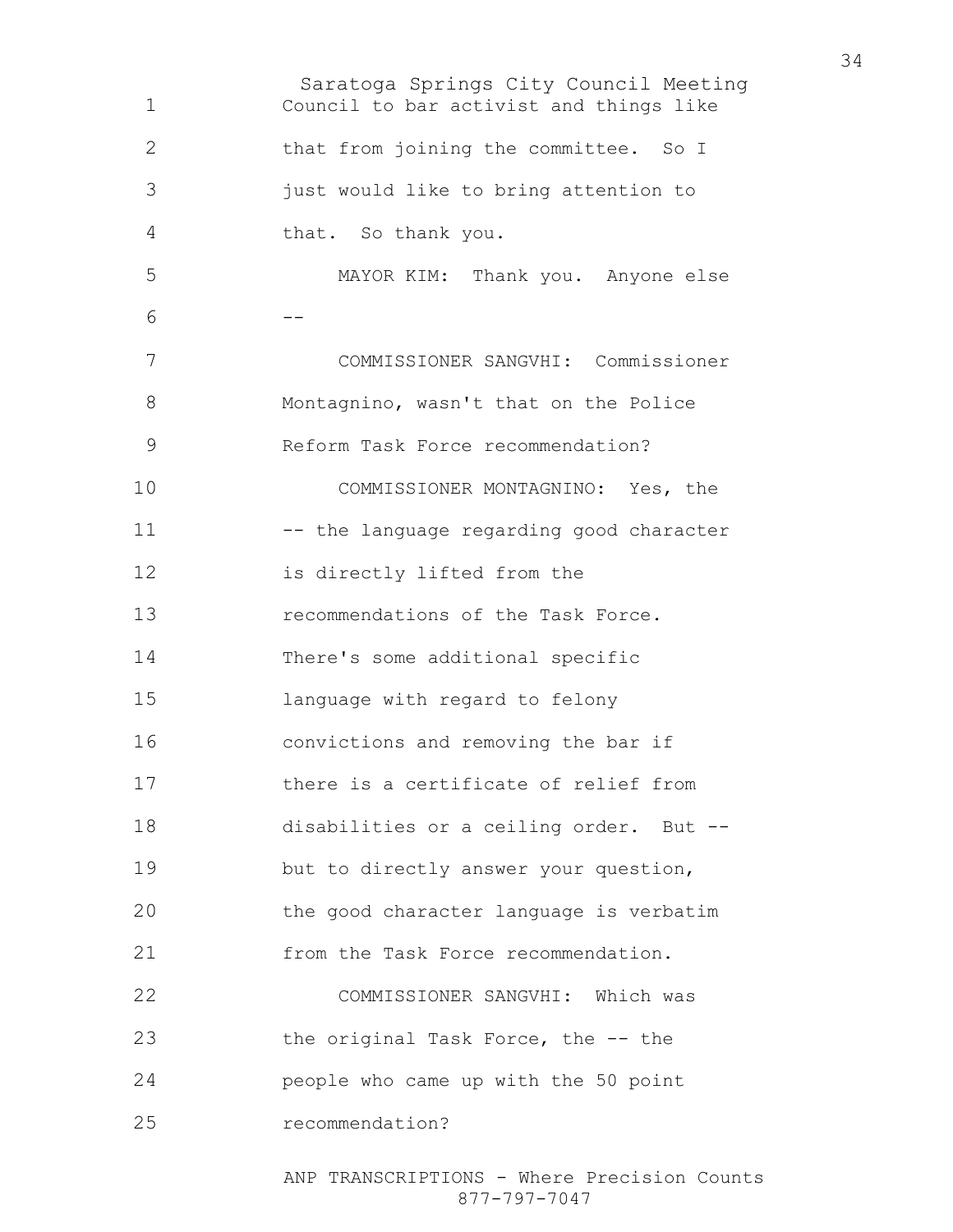Saratoga Springs City Council Meeting ANP TRANSCRIPTIONS - Where Precision Counts COMMISSIONER MONTAGNINO: Yes. COMMISSIONER SANGVHI: Okay. MAYOR KIM: Anyone else, wish to be heard? Seeing none, we're because close the public comment period and we will move on to our first presentation. Mostly Modern Musical Festival is because be appearing in June, their home is Skidmore and we've invited them here today to give us a little taste of what they're because be performing in June. Victoria Patterson is the executive director. Hi. 14 MS. PATTERSON: Hi. MAYOR KIM: Thanks for coming. And Ashley Gray the director of communications. 18 MS. PATTERSON: Thank you. 19 MAYOR KIM: And one of -- thank you 20 for coming and take it away. 21 MS. PATTERSON: Thank you, Mr. Mayor. Thank you, City Council. My name is Victoria Patterson. Hi, everybody. Well, the camera -- maybe people at home aren't because know the

877-797-7047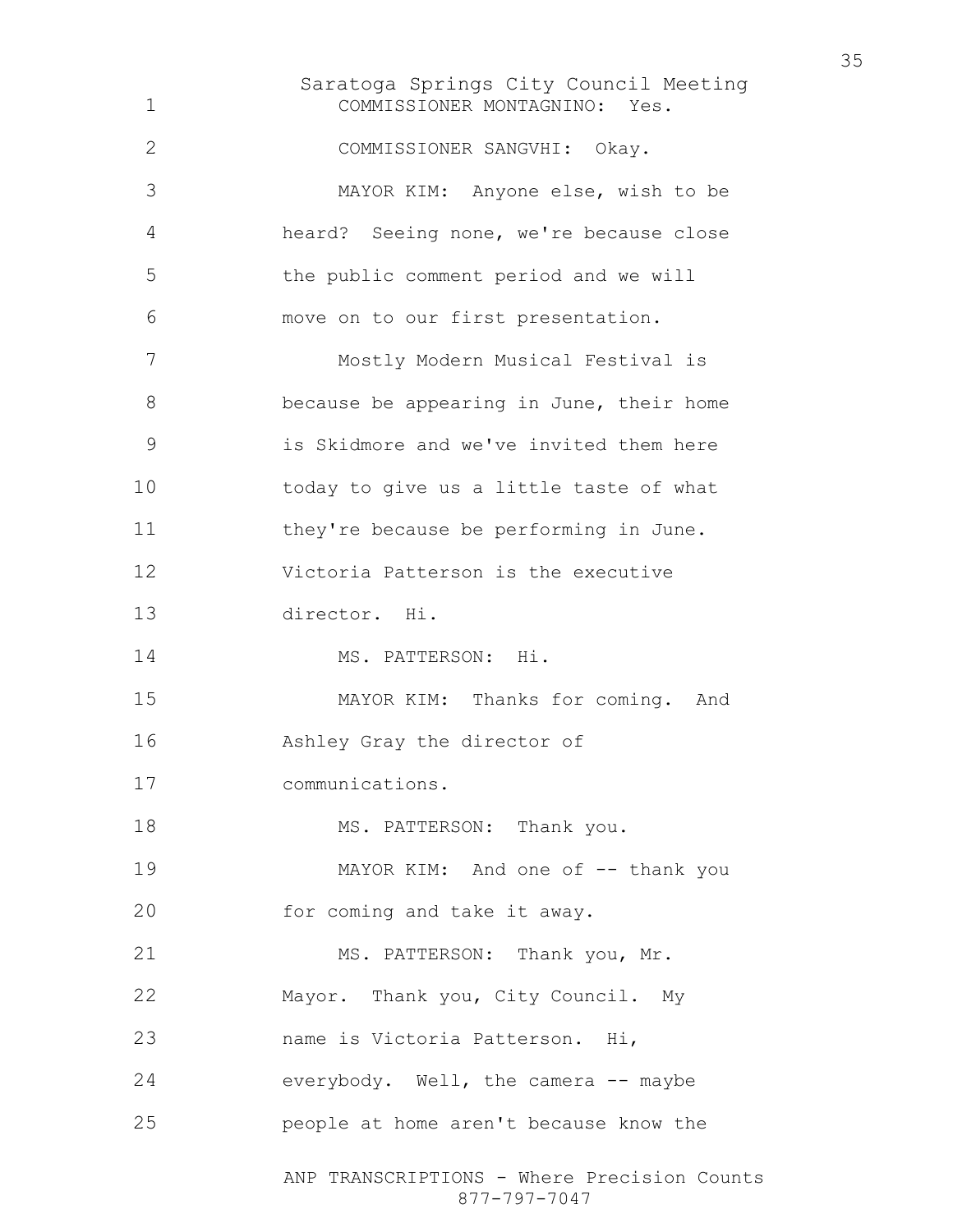Saratoga Springs City Council Meeting surprise but everybody in this room can see the surprise. I am a musician, I am a violinist and I'm the Executive Director of the Mostly Modern festival. And so let's just start our slideshow. Let's make 7 sure Justin (phonetic) there it is. And I'd like to thank Carrie (phonetic) and Justin, everybody for -- for coordinating this -- this presentation. So here I am with my husband. That 12 is me, I have spent 20 years on Broadway, I've had four shows on Broadway. Right before the pandemic I was playing Moulin Rouge and Phantom, 16 the Opera. And my husband is a beautiful composer, classical -- I would 18 say we're classical musicians. However, 19 I play pop music, I play on Broadway, I play all types of music -- modern music.

And we have been married a very long 22 time, I'm not because disclose that. But we've been married a long time, we're a musical team and the Mostly Modern Festival like the Mayor said

> ANP TRANSCRIPTIONS - Where Precision Counts 877-797-7047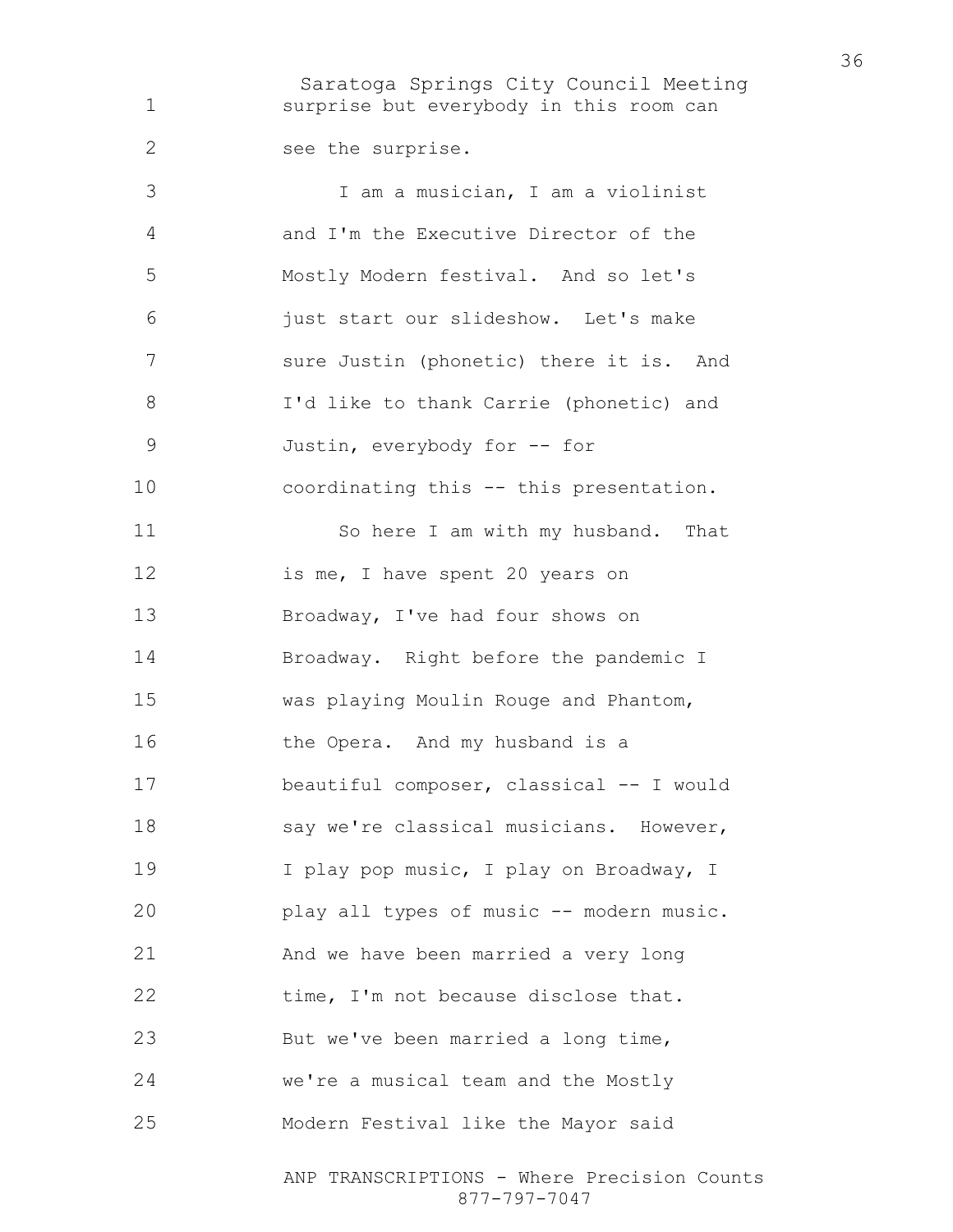Saratoga Springs City Council Meeting takes place at Skidmore College. It's a three week festival that happens every June.

Let's go maybe to the -- here it is. Yes, so our very first season was in 2018 and then we had our second season in 2019. And then guess what happened? I don't need to tell you but we did not have a festival the last two summers because of COVID 19. We house 200 People at Skidmore College and I wanted to make it work outdoors but I 13 just couldn't figure out how to house and feed 200 people for three weeks. We wanted to do it out in a park but we were not able to do the festival.

So our third season is this June 18 and as you can see, we have an orchestra, we have chamber music, we have opera, we have vocal music, all 21 types of classical music. And the reason it's modern, is that we do do dead composers but we also do living composers. Like my husband, who's the house -- our house composer and we do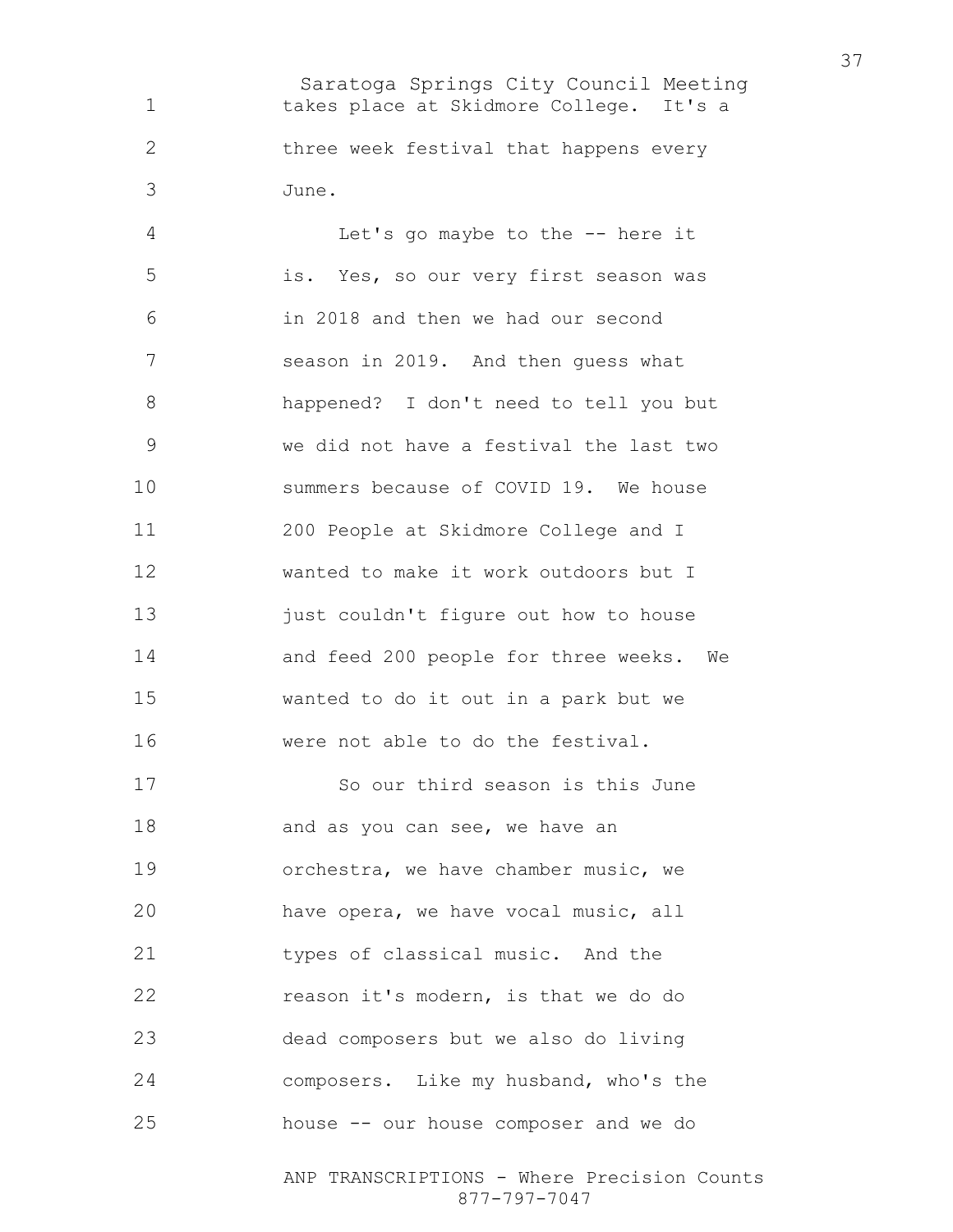Saratoga Springs City Council Meeting ANP TRANSCRIPTIONS - Where Precision Counts music of our time. So you're not because get to -- it's not the Mostly Mozart Festival, which is in New York City and yes, that is upon we took that from New York where I -- I live there. This is the Mostly Modern and yeah, we - 7 - we love to celebrate living composers. 8 So there are 50 faculty members like myself, who are veteran Broadway, **Lincoln Center musicians, awesome New** York artists but we also have about 150 12 students. Students 18 and older, mostly, I would say in their young -- in their early 20s and they -- they auditioned for the festival. And so when you saw that orchestra picture, that was me sitting with a 22 year old violinist. And so all the professionals and the students sit side by side and make music -- music together at the concerts. People audition from Juilliard, the Eastman School where I 23 went to school. You know McGill, Curtis, it's quite competitive and we're so proud of the quality of the institute

877-797-7047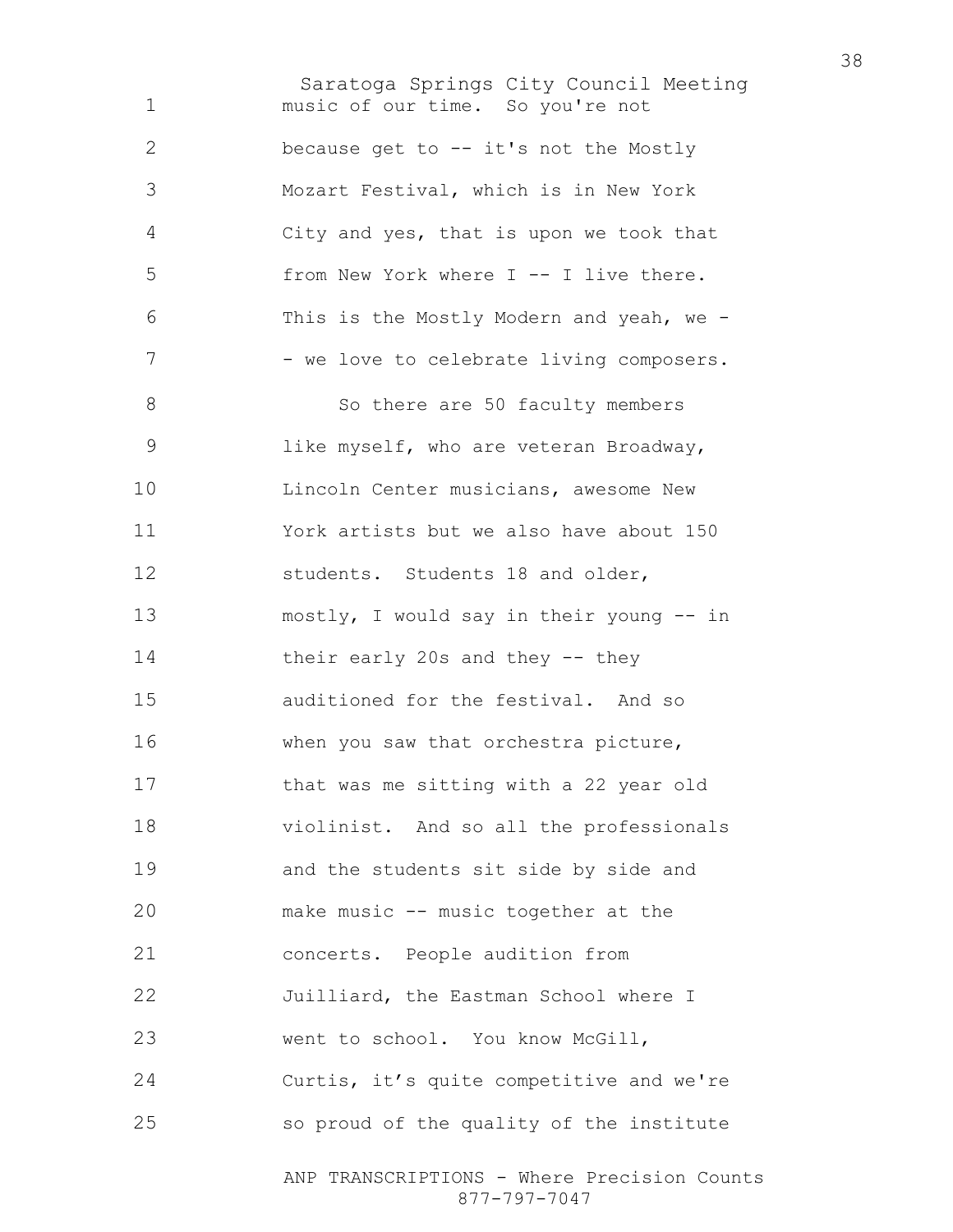Saratoga Springs City Council Meeting as well as our professional artists.

Okay. So Justin's because set this up for us. This gives you just, it's -- instead of me speaking, this is a one minute video that shows our final orchestra concert with Ward Stare, who was the conductor of the Rochester 8 Philharmonic. I'm from Rochester, New York and this was our final concert. This just gives you a top as of what we do at Skidmore College. Fantastic, I can't wait to come back this summer, just watching that video is just so exciting. I just cannot tell you how much I miss live music and I cannot wait to share this with you guys. So just going a little bit about my 19 history, my husband and I -- Robert and I started a nonprofit in 2005, it's a 501(c)(3), it's called Mostly Modern Projects. And to the left, you see Mostly Modern Festival, which is at Skidmore College. Hopefully every summer till I die, every June I would

> ANP TRANSCRIPTIONS - Where Precision Counts 877-797-7047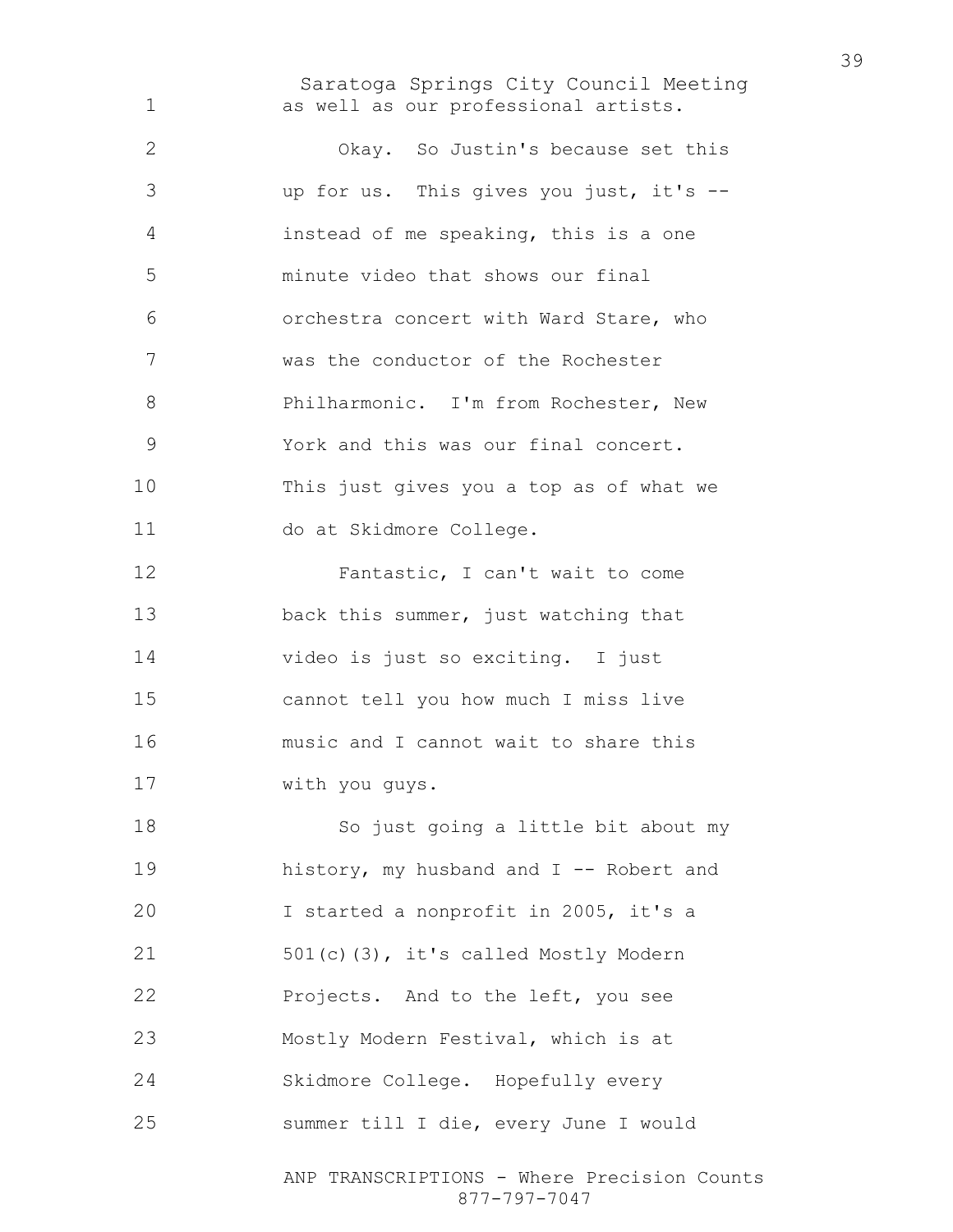Saratoga Springs City Council Meeting 1 love to be here in Saratoga Springs.

2 And then to the right is the Mostly Modern Pops, which is like I say, I do play classical music but I also play a lot of popular music. So in the pandemic particularly, I started this string quartet with a drummer. And we played everything from the Beach Boys to Coldplay to Lady Gaga to classical and it's been really -- really -- really fun 11 and making people happy, so that's Mostly Modern Pops.

13 And I'm not because go too much into the middle thing but it's so special. I want to tell you about music and medicine because -- I mean you guys **know this but during the pandemic, all** 18 the musicians, all of Broadway shut down. There was no -- there was no work and so certainly the first six months we 21 just -- my husband and I -- we'll get to this but we have a house up here, so we -- we hung out here. But by last year - 24 - by last January 2021 I was pretty bored and I was sick of just doing 1000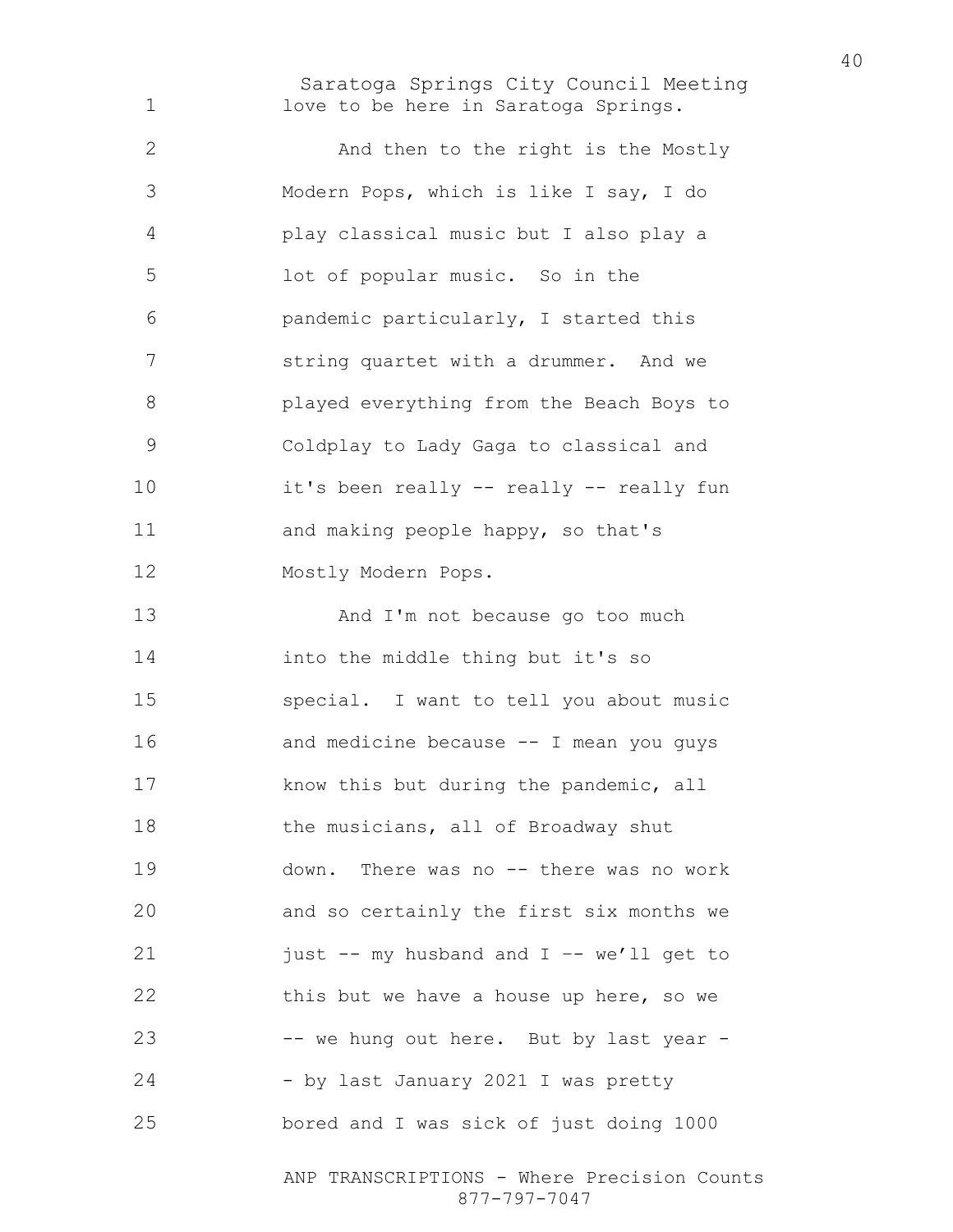Saratoga Springs City Council Meeting piece puzzles. And so I just couldn't stand it anymore. And I live only about 10 blocks from the Jacob Javits Center. That's the Javits Center on 34th and 12th Avenue. And a colleague of mine -- we went in and basically we walked in 7 trying to get the vaccination, and I 8 just thought, wait a minute, there needs to be live music here, 'cause it's a really safe, gigantic space. We've got 11 10,000 people at the height of the 12 pandemic, 10,000 people a day, who are coming in to get the shot and why not soothe people? Not everybody likes to get shots. And it was just a stressful 16 time, -- let's -- even if you don't mind getting a shot. The national guards 18 there, the EMT, there's doctors, it was a rather stressful moment in our -- in our -- in New York City. So I pitched 21 this idea to the Javits Center, and to make a long story sho -- short, we ended up doing seven concerts every day, seven days a week from 12:00-2:00, we had a lunchtime concert. We played soothing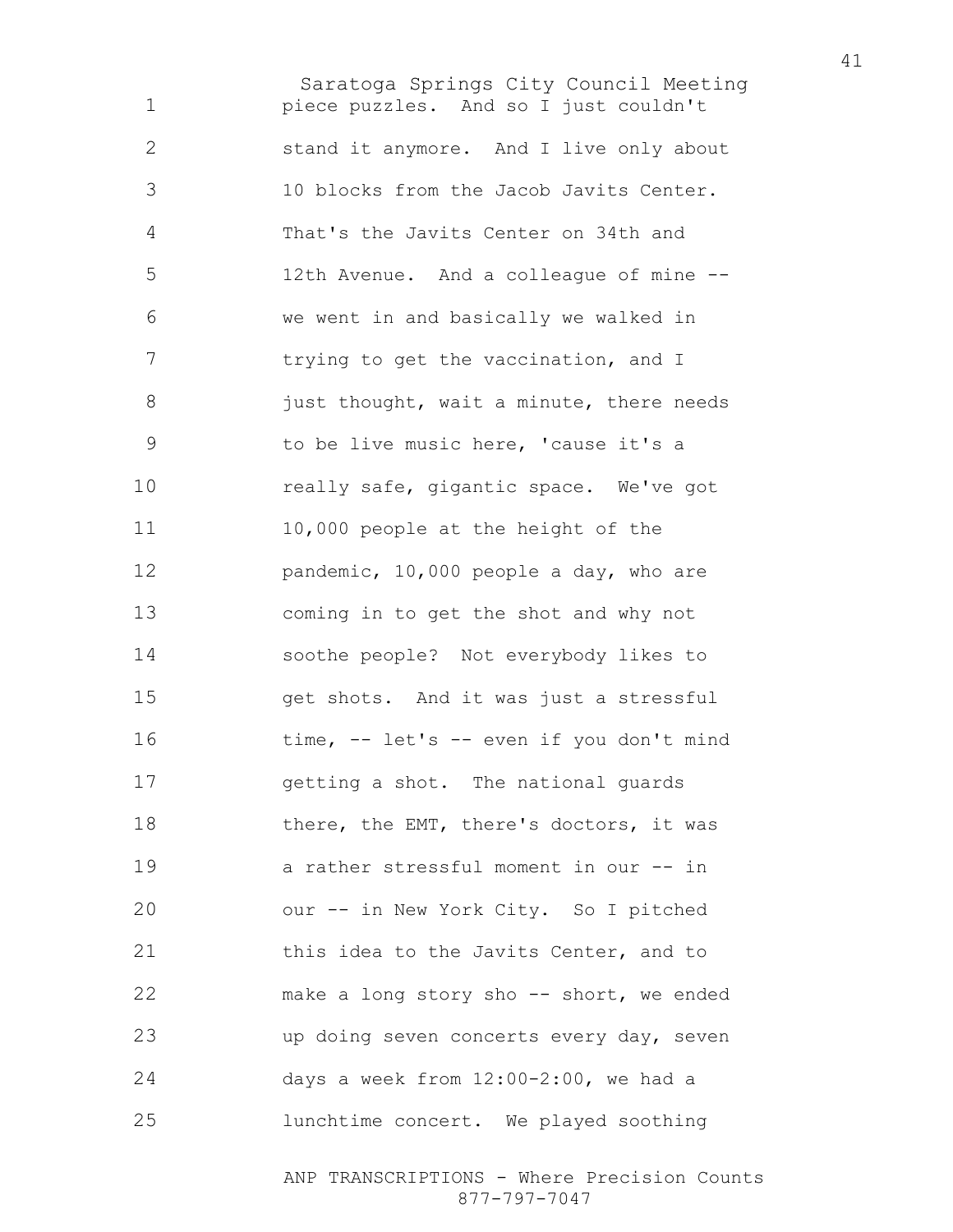Saratoga Springs City Council Meeting music, happy music. We had harp players, guitar, string, quartet. We played pop music, classical music folk music, and we just calmed people down for those two hours. And they -- and the doctor started coming up to us and saying, Hey, nobody's having panic attacks during the time you guys are playing. And then it -- another doctor would come up and basically I said, we need to take a study on this. I need you guys to write this down and let's see if it's just a coincidence. But the fact is in six months, maybe one person had a panic attack while I was playing 16 the violin. And so, I don't know. I think this is a life changing thing for me personally. I think music is so -- so important. And I always knew that I started the violin when I was four, but playing for these patients at the Javits Center, I wanna play at Saratoga hospital. I wanna be doing outreach all 24 the time because it is so -- it's so healing and people love it. So I had to

> ANP TRANSCRIPTIONS - Where Precision Counts 877-797-7047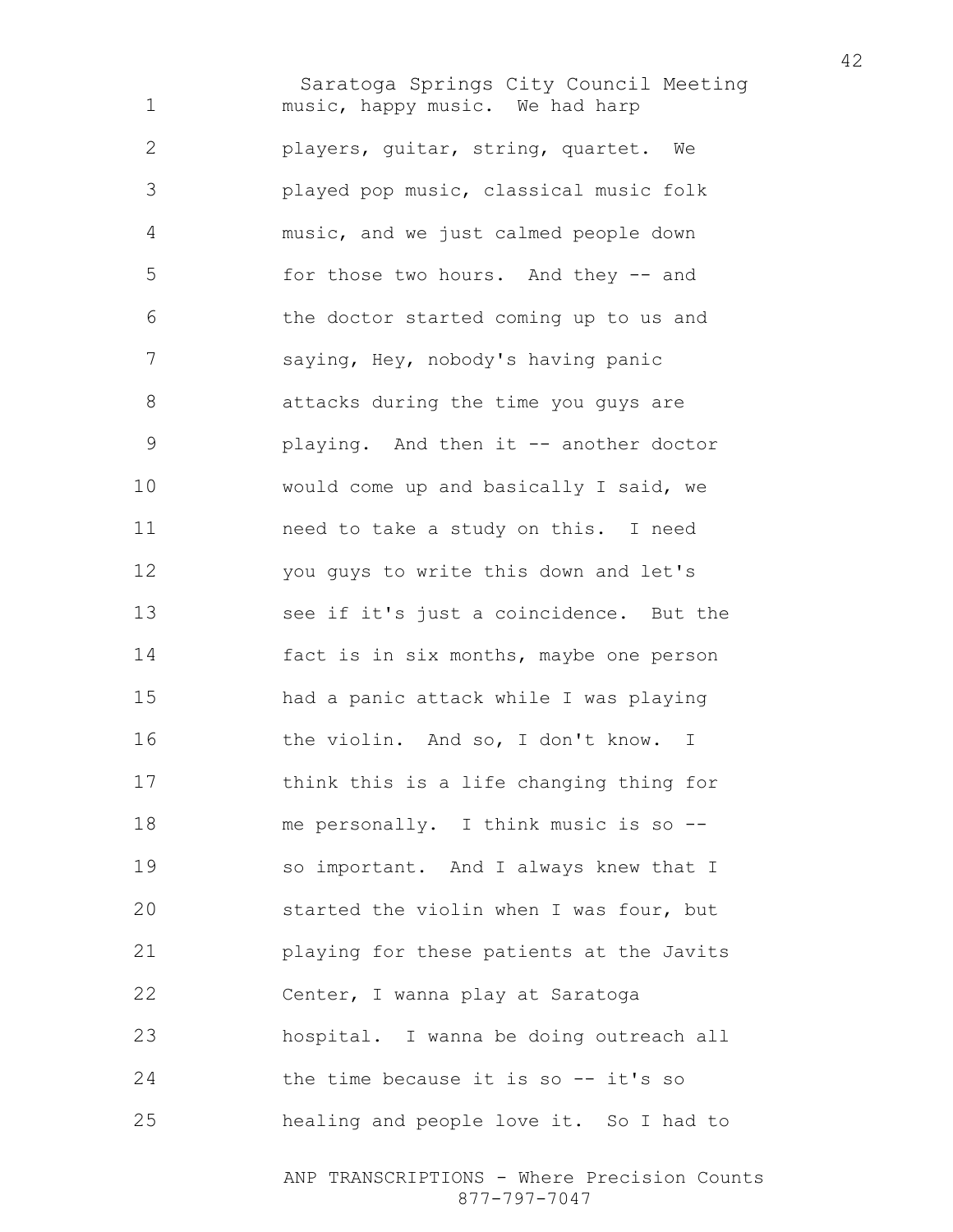Saratoga Springs City Council Meeting 1 just share that with you guys, even though that doesn't really have to do about my presentation, but it's really - 4 - was an incredible year, last year to be in New York City, doing that work. Okay. Um the mostly modern projects and our festival is supported by these amazing organizations, the national endowment for the arts. This is a huge 10 honor. It is highly competitive. I don't need to tell you all wonderful 12 government people how -- how it -- it's 13 really an honor to get an NEA grant, which we got our first grant about three years ago, right before the pandemic 16 basically. And then the New York state council in the arts is another great supporter of ours. We just got a three-year grant with the New York state council in the arts. Both of them are 21 to support many of our projects, but certainly yes, they want us to -- it supports our festival in the summer and all the good work that we're doing in Saratoga Springs. So I just wanted to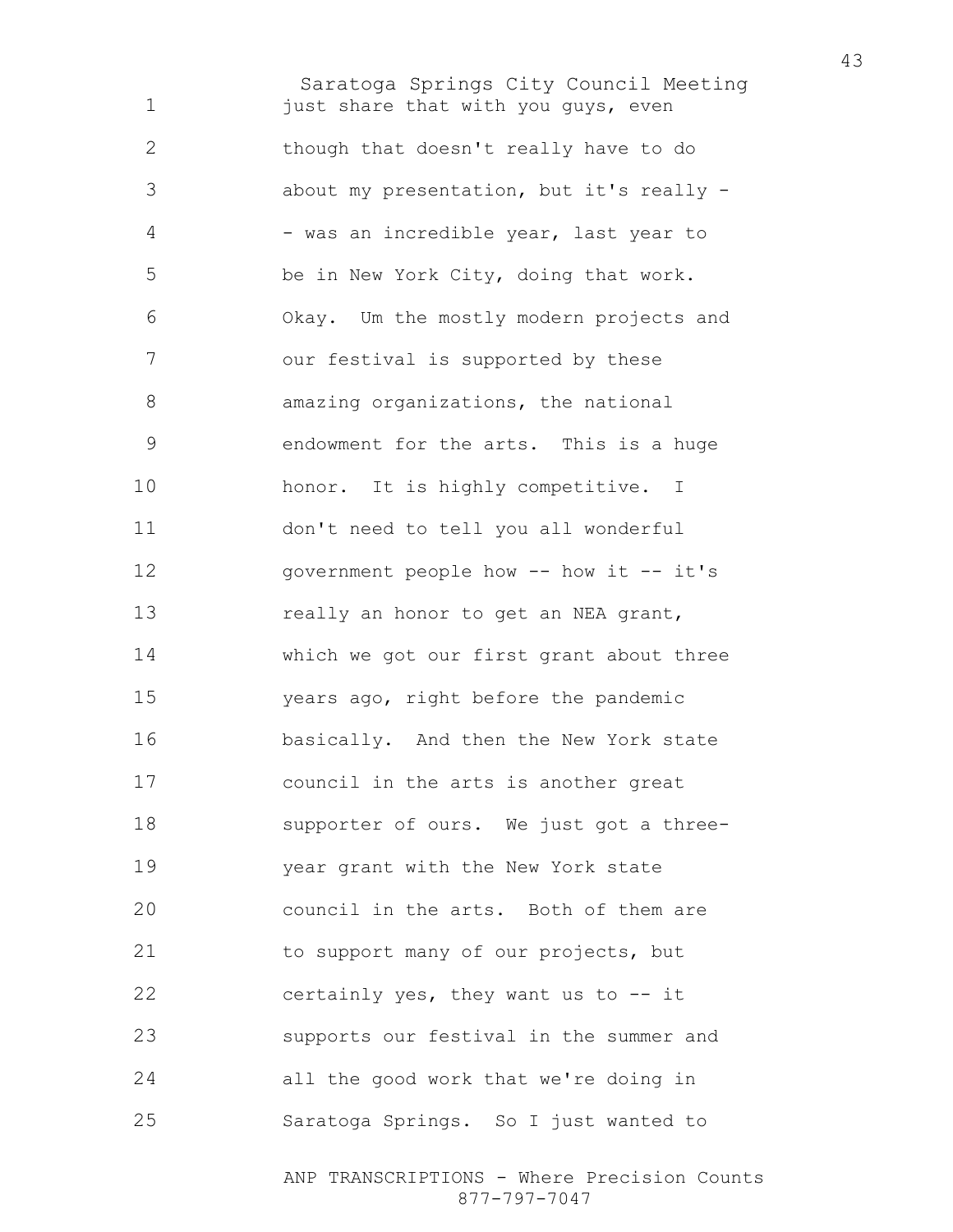Saratoga Springs City Council Meeting acknowledge them. Okay. So for those of you at home or here, if you haven't been to the Arthur Zankel Music Center at Skidmore college, that -- that's a picture of the brand new hall. Well, it's maybe 10 years old, but a lot of people I notice in town, they still haven't been to this hall. It's absolutely new in my mind. And it is -- forget about Carnegie hall. This is better than Carnegie hall, man. Zankel -- Arthur Zankel hall is actually did build the Zankel music hall at Carnegie hall. It is beautiful in those glass. 15 That whole thing is the backstage. You're looking at a floor to ceiling glass window when you're hearing music with like a forest background. And they even have a light show. They can do the lighting of the music of the mood to the 21 -- to the nature at -- at Skidmore. So that is like the centerpiece of our shows. That picture of all the trees in my driveway that is my home. We have an A-frame that -- that is out on county,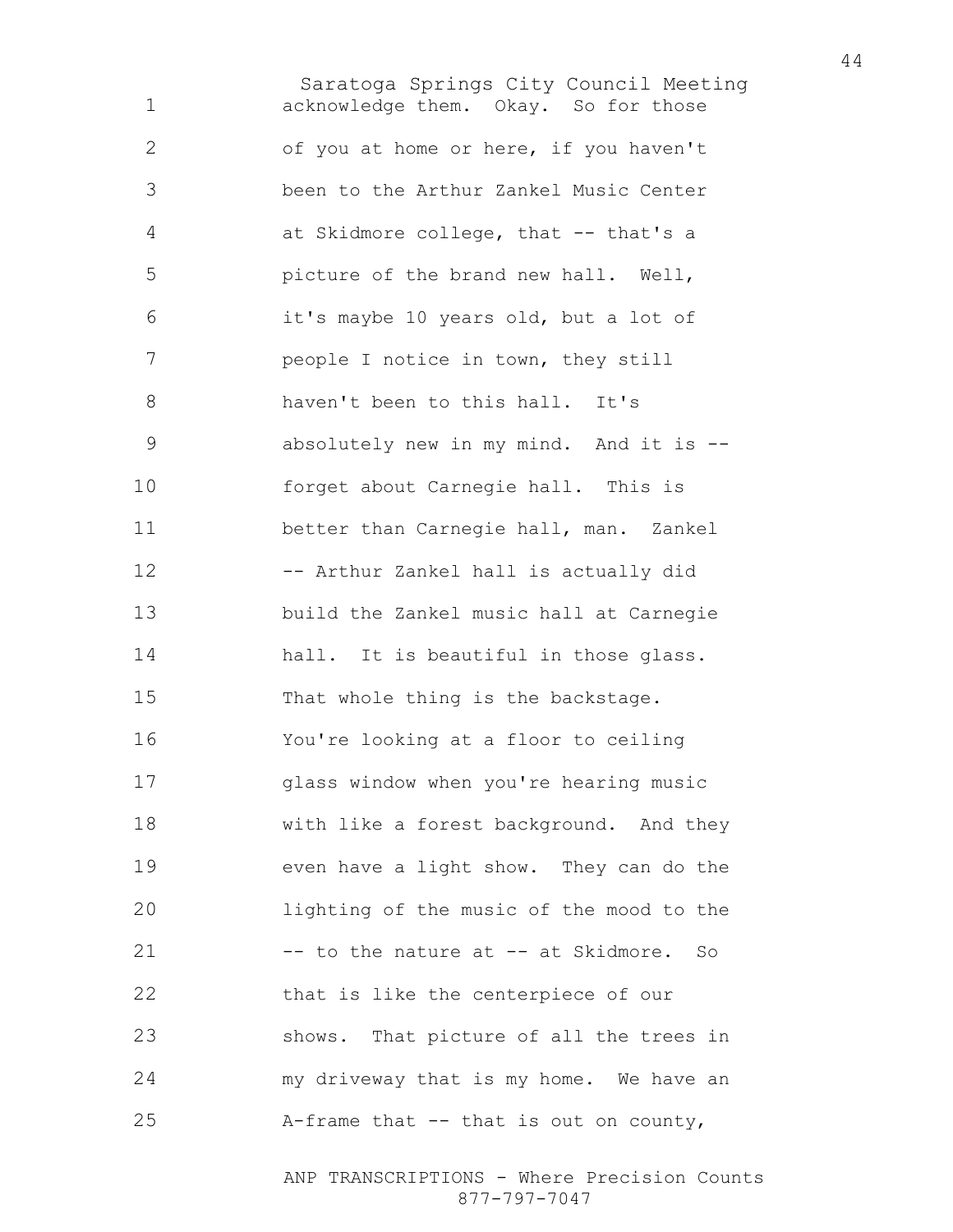Saratoga Springs City Council Meeting Route 68. Um now the whole world's gonna know that but it's near the harvest and hearth piz --pizza place. And like I said, we got -- my husband and I got this place before the pandemic and I just  $-$  I am so happy to be here. Like I said, I'm from Rochester, New York, my husband's from Buffalo, New York. We're very upstate. Even though we've been in New York City for 20 years, we could not be happier looking at that view every day. (Laugh) Okay. So this is during the pandemic. You 14 see, I -- I'm wearing a face shield, and then the other guys are wearing their masks. This is in front of Saratoga savory. And I just wanted to do a shout 18 out to Saratoga Springs because again, there was nothing going on and businesses like north Shire, bookstore Saratoga, savory -- sa -- savory pantry, Delphi hotel, and many others Sartor they -- they said, you know what? You guys can play your string quartet or trios outside. Remember we couldn't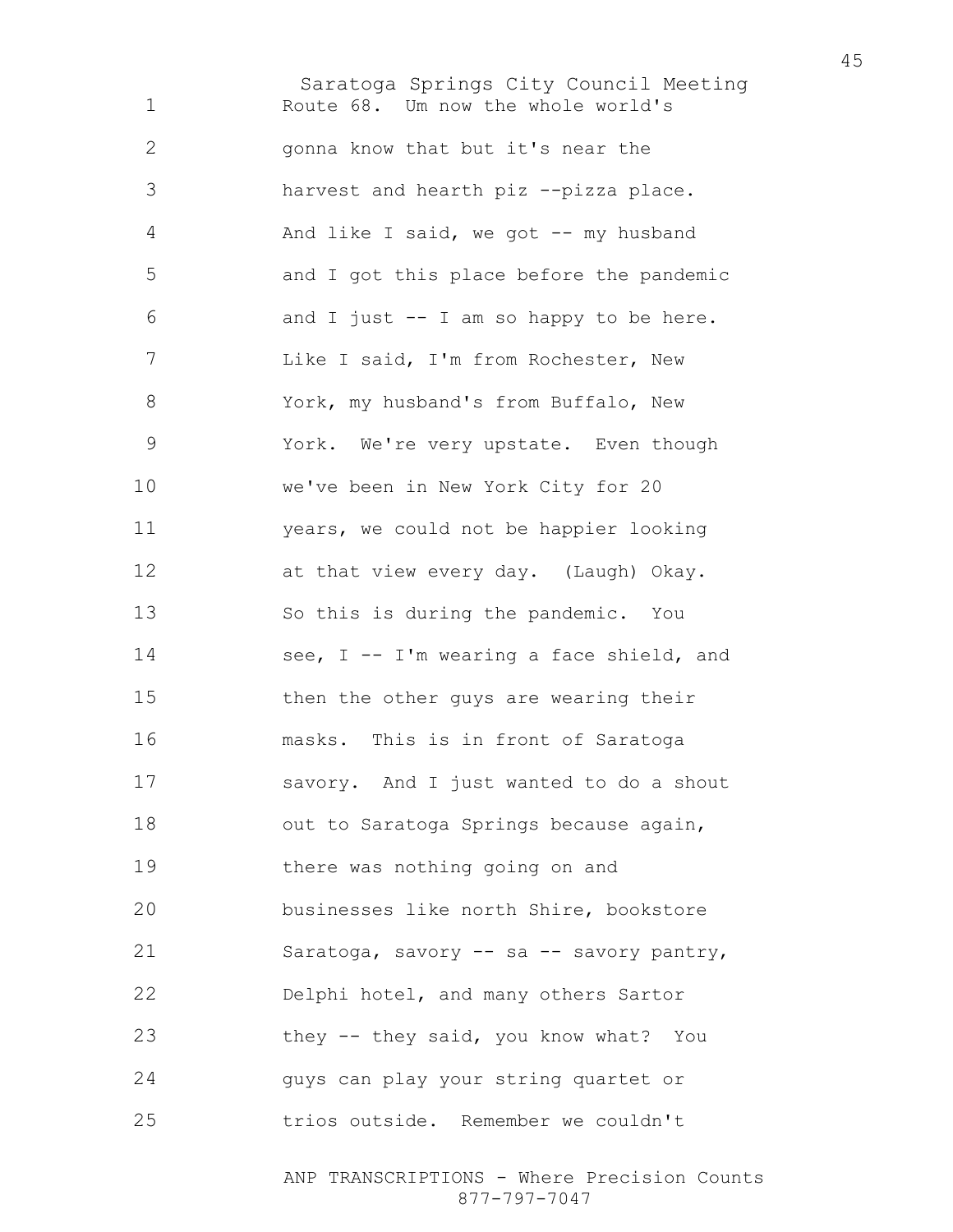Saratoga Springs City Council Meeting even play inside, you know, for much of the pandemic. And so we were able to do outreach concerts playing outside. We played at Congress Park and I just, --I was so welcomed in this town. I --I also wanna do a shout out to Caffe Lena. 7 They hired me during -- and my musicians during the pandemic. They are such a tour to force of this town. Okay. So we -- we are seeking for anybody watching here in -- in the room or at home, we are seeking sponsorship opportunities for local businesses to help us support the festival. So I said earlier we have 200 people basically moving into Saratoga Springs and that's what's so nice for you as a town. We wanna give you guys business, right? These are people coming from Australia, Portugal, Canada, all over the US. They love -- let -- let me tell you classical musicians, you know, they say, oh, you guys are so nerdy. Well look, let me tell you. We like to go out and drink. We like to go out to restaurants. We

> ANP TRANSCRIPTIONS - Where Precision Counts 877-797-7047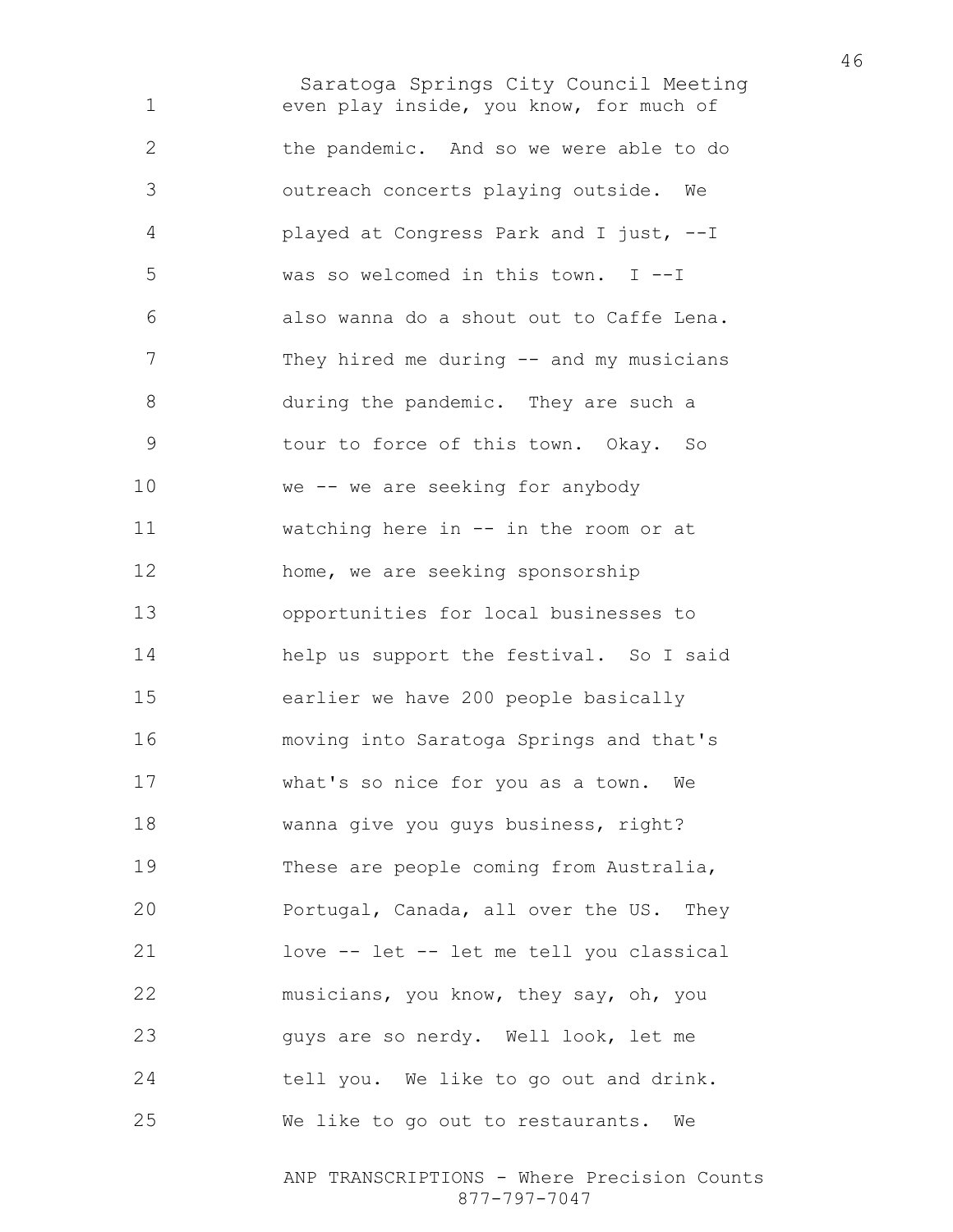Saratoga Springs City Council Meeting can party and spend money. So I am telling you, we're gonna bring a lot of great business to you guys in the month of June. Be -- we did in 2018 and 2019, we also have board members in patrons who live in New York City and Boston. So we're gonna bring in people from out 8 of town coming to the shows. So we're so excited to bring -- again, we're just -- I just wanna revitalize the art scene here in -- in Saratoga. You don't need much help in the months of July and August. I know because of the Philadelphia orchestra, the New York City ballet, but we really wanna spice it up in June. And so we are gonna bring in people from out of town to the region and -- and we are looking for people, if you're interested, in sponsoring us, which we will tell like for example, Northshire Bookstore, we tell all our 200 visitors, you need to go to this place because it's so amazing. So you're -- you're supporting our non-profit and everybody who gets

> ANP TRANSCRIPTIONS - Where Precision Counts 877-797-7047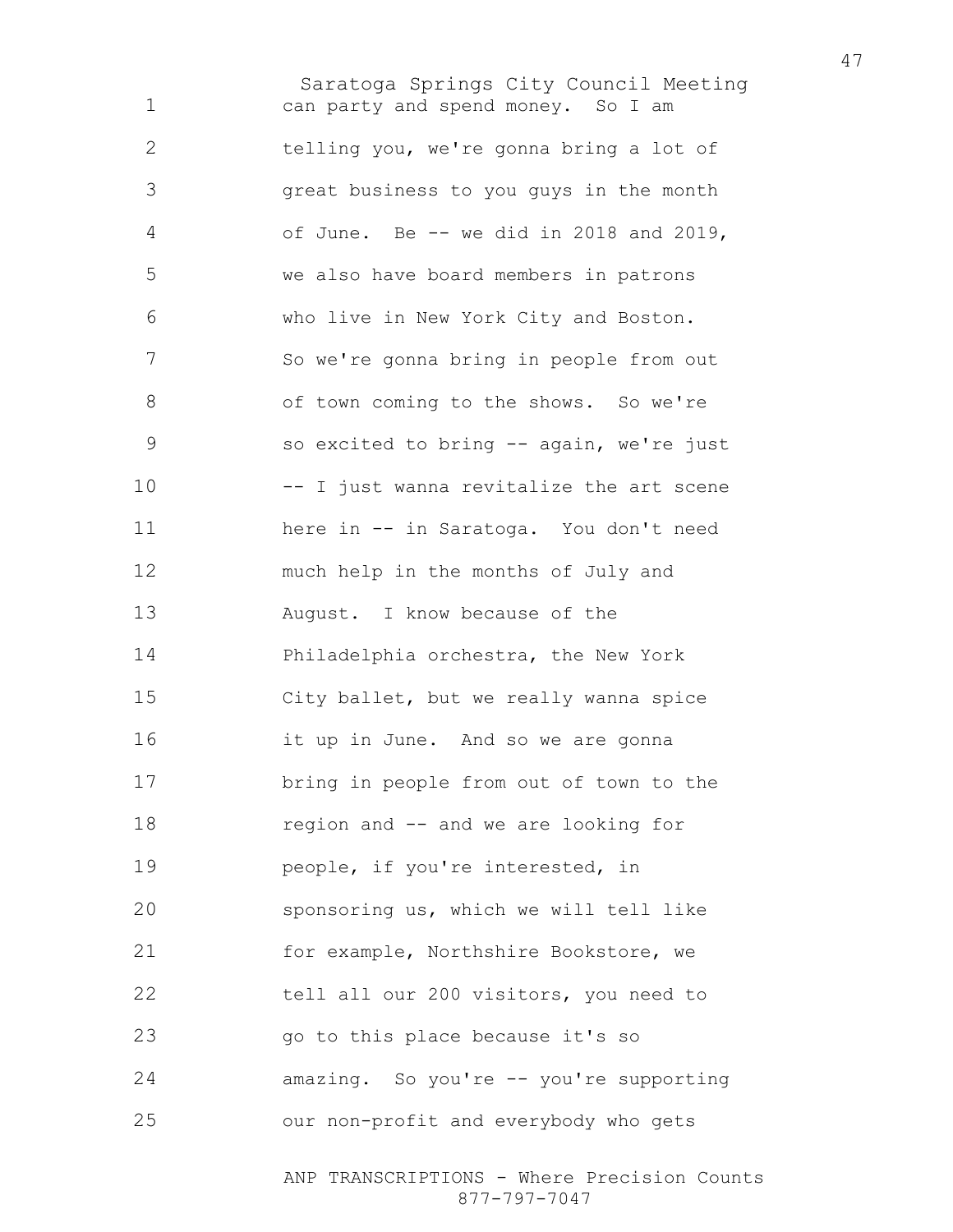Saratoga Springs City Council Meeting ads gets two season passes to all 12 of our shows. Okay. So we have 12 shows. The first one is at Caffe Lena on June 8th, if you don't know what Caffe Lena is, then you must not live in Saratoga Springs because it's just such an iconic 7 space. And what I love about them, you 8 know, the -- it's famous for Bob Dylan and folk music. And I was so happy and humbled. They bring a -- a classical violinist in and have us play classical 12 music. And I know they have us, hey, 13 they support opera. They know -- they do -- do all types of music. I did a children's show this summer. So our very first show is a kickoff at Caffe Lena. And I'm not gonna tell you all 12 performances, 'cause I'll be here all night. But I did wanna highlight three shows that we're doing. The first one is Peter Bay. The picture at the bottom, that's Peter Bay. He used to be the associate conductor of the Rochester, Phil harmonic. He moved down to Austin, Texas many years ago. He is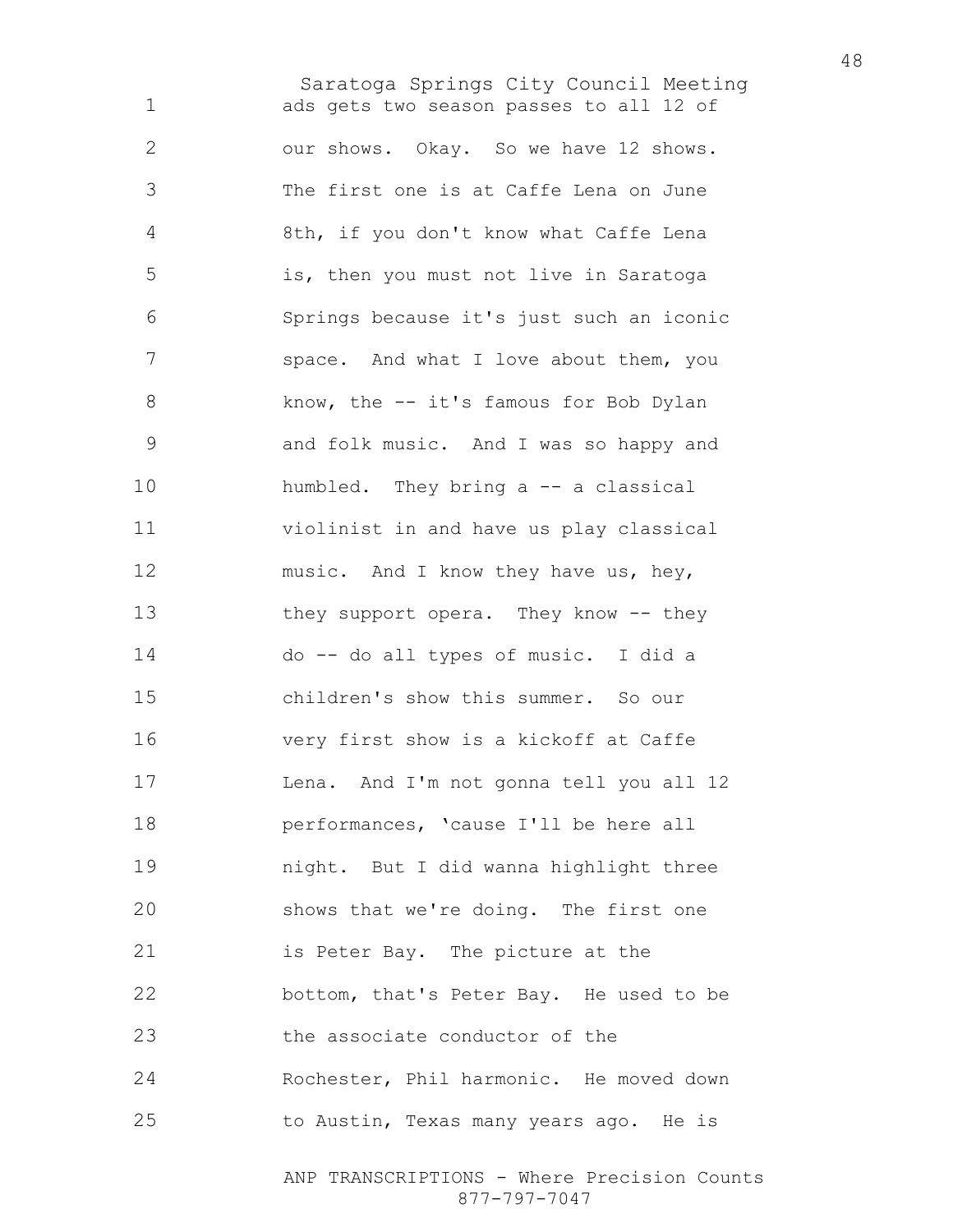Saratoga Springs City Council Meeting 1 the best. He is so great. We're doing a Samuel Barber beautiful piece on that program as a summer Knoxville of --, summer of 1915 to the right is an opera that my husband wrote. Robert Patterson, it's a comic opera. It is not an Italian or German. It's an English, of course, it's --, it's called the companion. It's a -- it's a futuristic opera, takes place in the future. It's about this woman, who's in the middle and she has a robot like companion who cooks and cleans and does 14 many things for her. And basically, it's a love triangle in its man versus machine, right? So in the 40 minutes it's like, does she have a crush on the guy on the left? Who's the robot. Um he's the Justin of this meeting. He does all the te -- tech stuff and it's like, she starts to like the real human. And she just is basically pulled between the robot and the human. And I'm not giving that away, but that's June 18th. And then the last concert we're doing

> ANP TRANSCRIPTIONS - Where Precision Counts 877-797-7047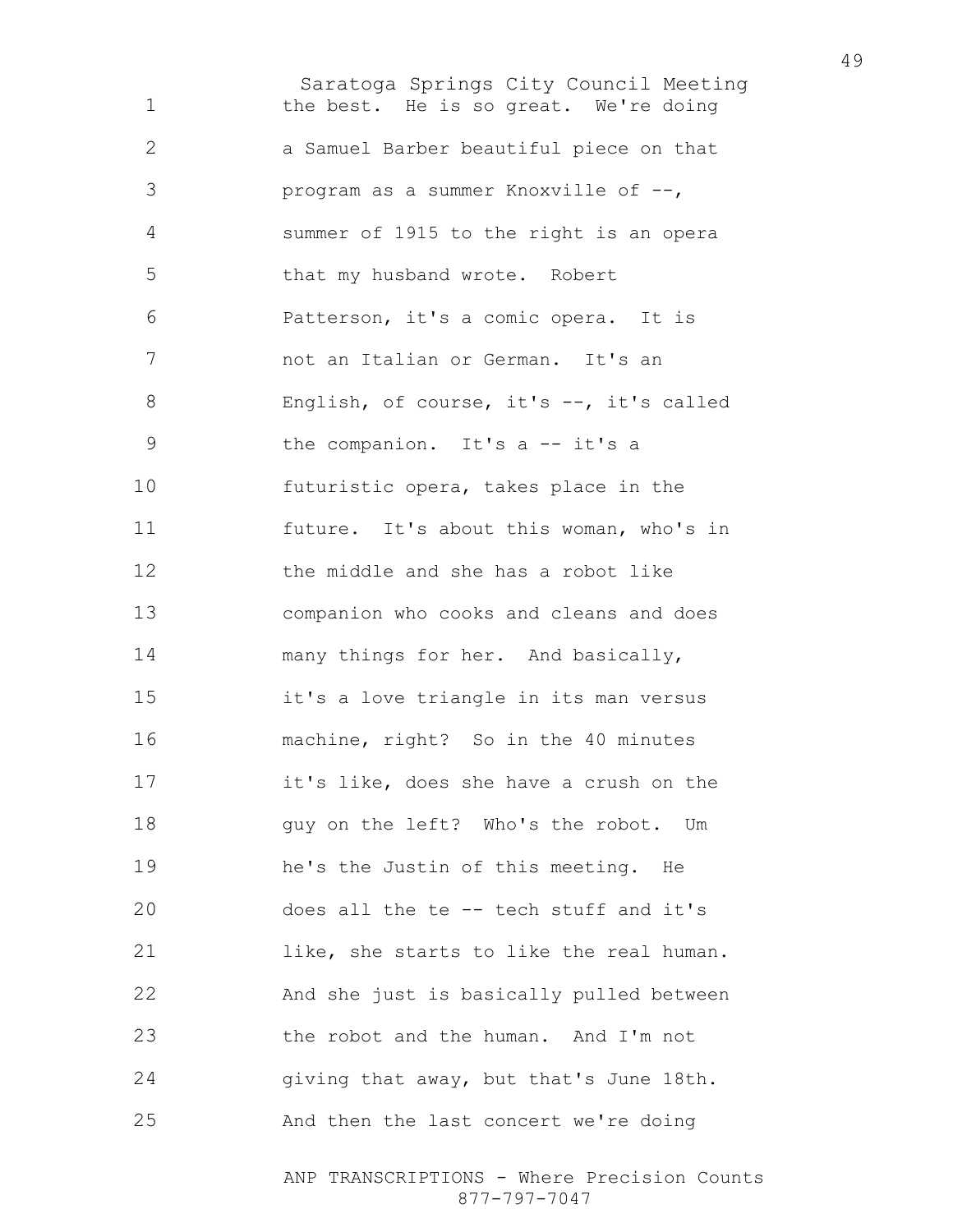Saratoga Springs City Council Meeting 1 this summer, June 24th, that's our final show of the summer. Joanne Falletta. Also, if you're an Upstate New York person, you need to know her. She is the Buffalo Phil harmonic conductor. She was cool way before even me too existed. I mean, this woman is an icon in Upstate New York and basically all over the United States. She's one of my favorite conductors period. And we are so thrilled to have her. I don't think she's conducted in the Saratoga Springs region. So she's really excited to be here with her husband. They're making a whole trip of it, she'll be closing our program. And so that's just a little 17 top, as of all the concerts we're doing. 18 And this is the end of my presentation. We have tickets on sale, mostly modern festival.org. And I'm going to close 21 this out with a song. It is from the it's from the civil war series. It was a Ken Burns movie and it's called Shocked Farwell. (Music)(Applause) MAYOR KIM: Thank you so much.

> ANP TRANSCRIPTIONS - Where Precision Counts 877-797-7047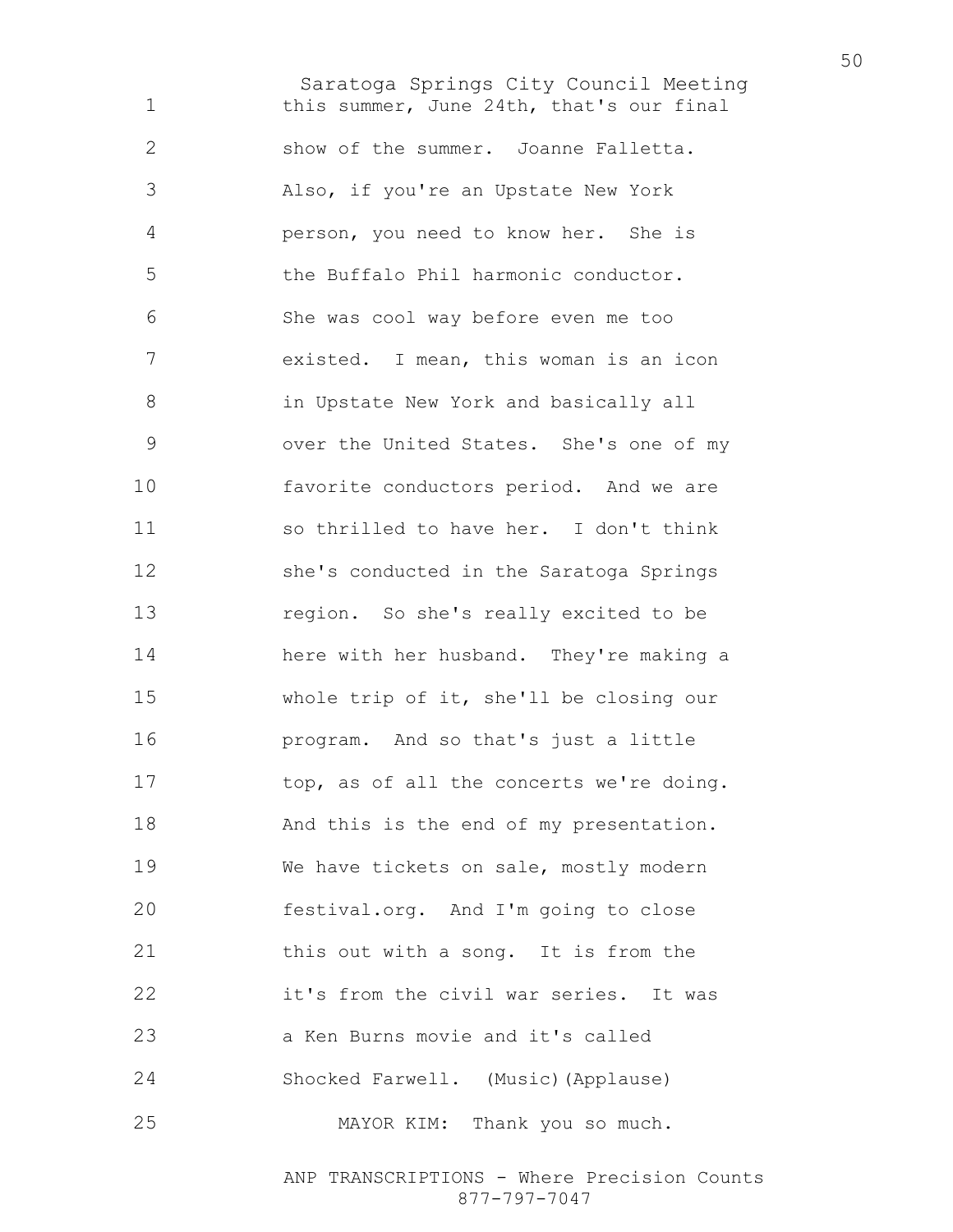Saratoga Springs City Council Meeting VICTORIA PATTERSON: Thank you all very much. MAYOR KIM: That was really wonderful. Thank you. We have a second presentation and we'll let Commissioner Sanghvi introduce. COMMISSIONER SANGHVI: Okay. this 8 is a ClearGov budget, transparency portal. That's gonna be on the City web and this is a preview of the sort of new accessible transparency and budget program. It replaces open Gov as you know it open go wasn't necessarily available all the time last year. Clear -- so ClearGov replaces that. And they're here this evening to walk us through the substantial information options that we have via zoom presentation. And Rob Battaglia is gonna be our presenter and key person who has provided a substantial assistance throughout this initiative. 23 And I know our budget director, Lynn Bachner has been the point person on 25 this. All right, take it away.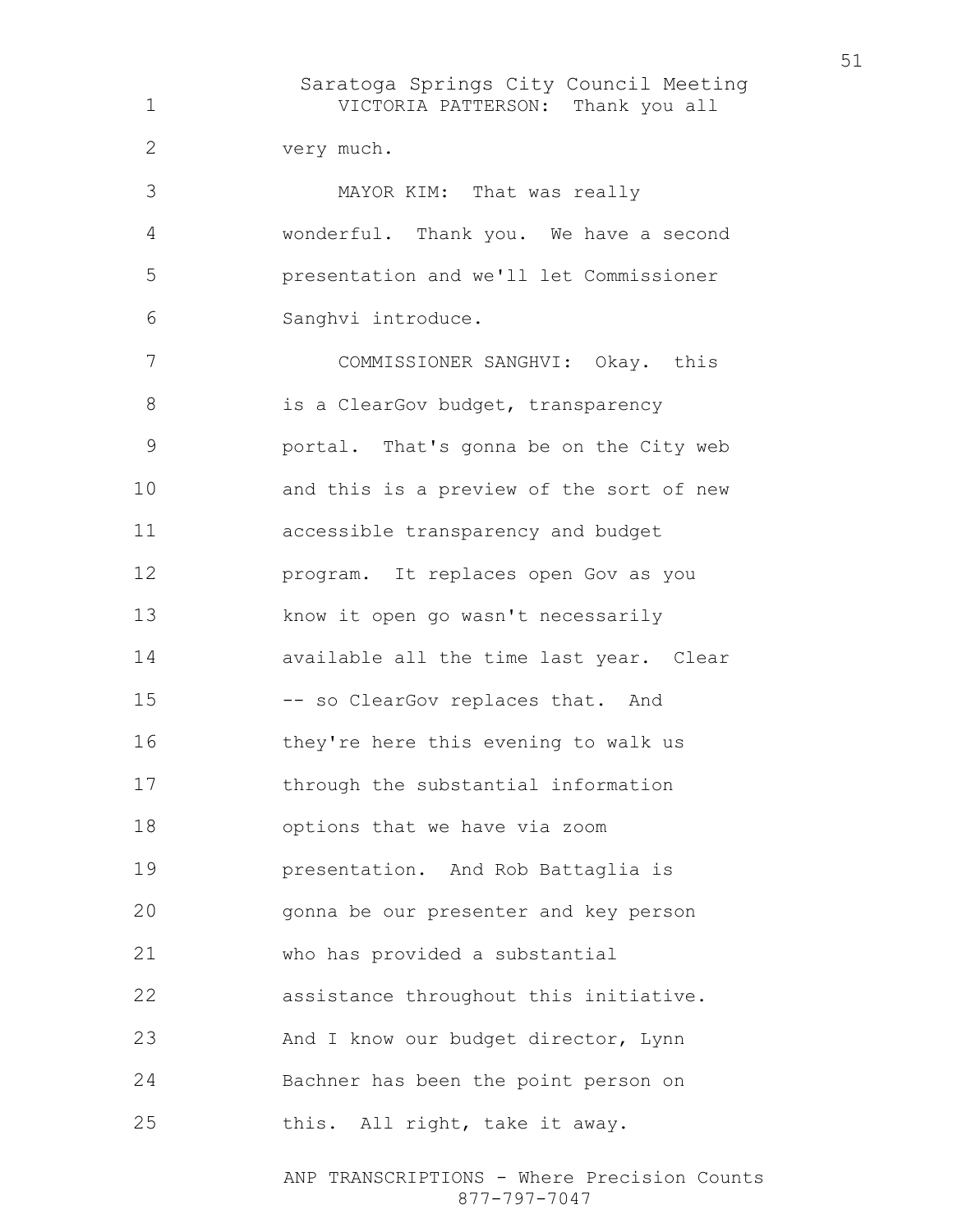## Saratoga Springs City Council Meeting ROBERT BATTAGLIA: Perfect.

Hopefully everyone can see my screen here. My name is Rob Battaglia. I am a senior market development executive at ClearGov, and I want to thank the City Council for allowing me to present 7 tonight about ClearGov, and some of the different solutions that the City will be using in the coming year. Just as a quick background on ClearGov for those who might not be familiar with us, we are a cloud-based budgeting software company. We work with a handful of communities across New York State, and over 600 local governments across the United States. And all of our solutions are designed to complement your existing **accounting software.** So the City currently uses menus as its accounting software, all of our different cloud based budgeting modules compliment that existing platform. We offer a bunch of different modules around the budget process specifically, and the different solutions that the City of Saratoga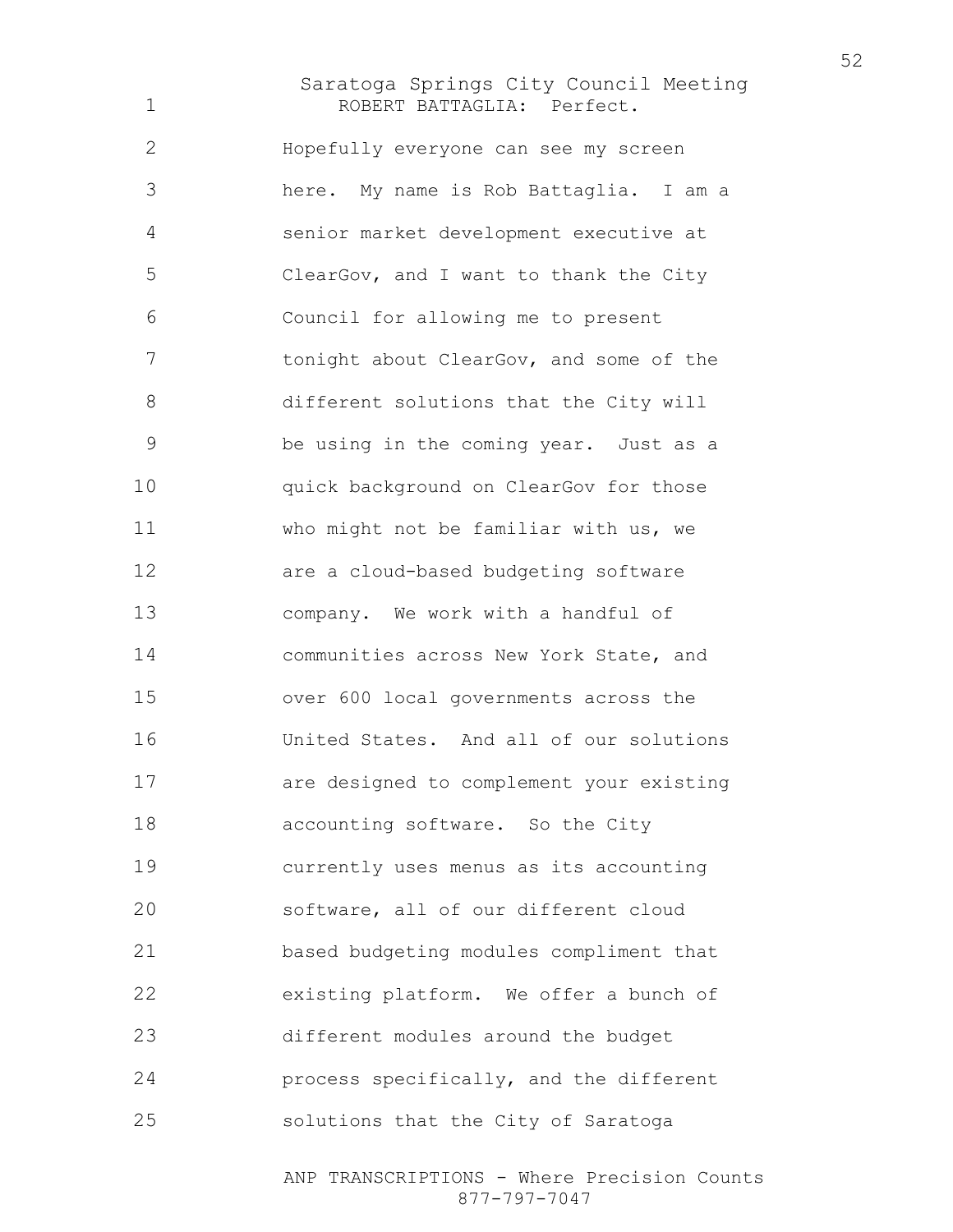Saratoga Springs City Council Meeting Springs has signed up for include our operational budgeting module. This is a tool used by the finance department to streamline the budget building process across departments from a collaborative perspective, and also streamline the communication process with council members and other stakeholders during the budget building process. It also comes with a tool around capital project planning and communication. The other module that the City has signed up for 13 is our transparency software, which is a cloud based tool used to better communicate both with stakeholders internally and the public financial information, including your budget versus actual activity during the fiscal year. Other updates such as non-performance -- non-financial performance measures as well as capital project info as well. So I'm now gonna give a demonstration of our public facing transparency solution. If any members of the City Council have any questions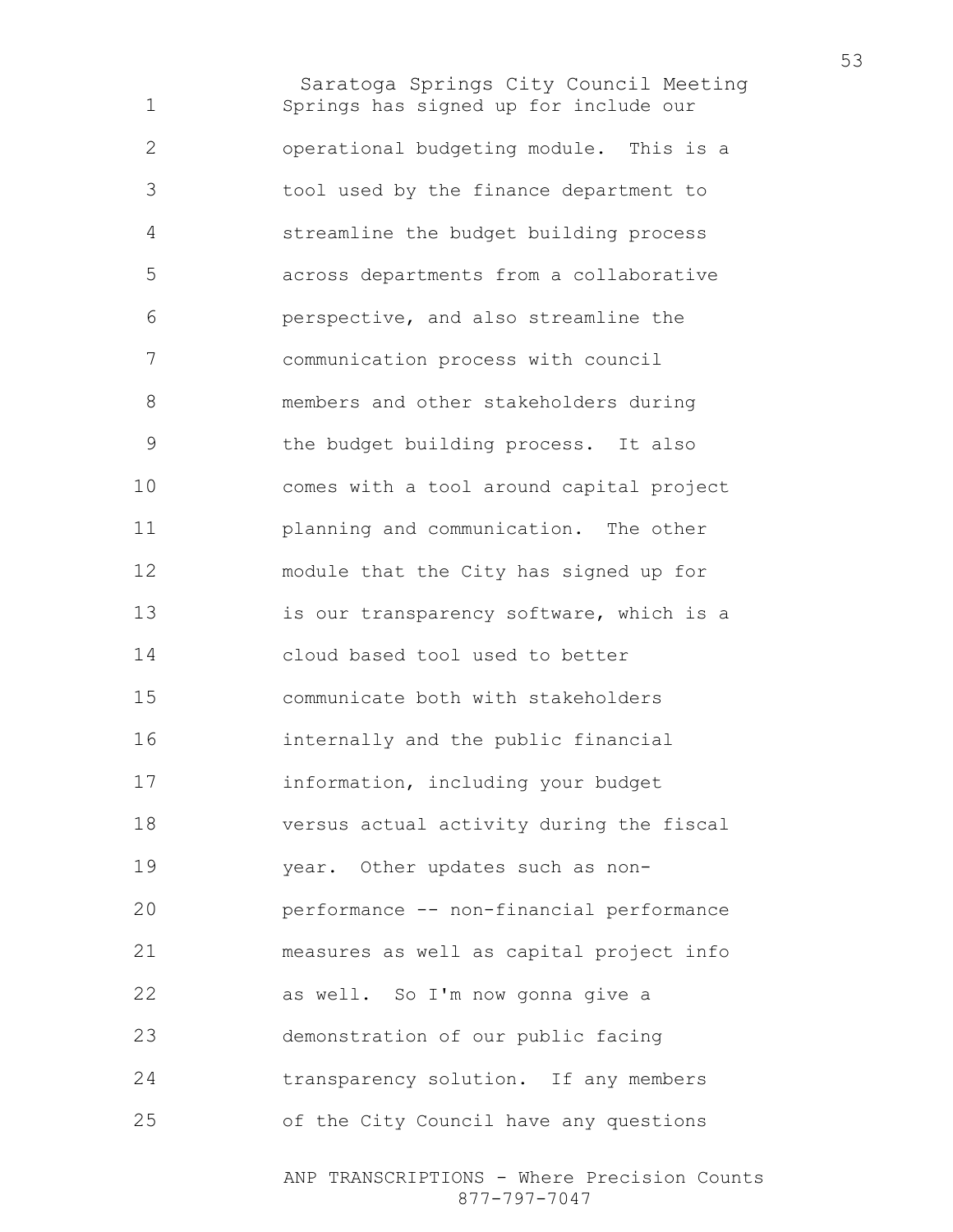Saratoga Springs City Council Meeting for me, I'm happy to answer those during the demonstration. I'll also leave some time at the end for questions as well. So I want everyone to imagine right now I'm on the City's website. I want you to imagine somewhere off the City's website is gonna be a button or a banner or a link. And when anyone clicks on that, whether it's a member of the government stakeholder internally, or a member of the public, when we click on 12 that link button or banner, it's gonna take us to a web based site that looks something like this. So right now we're looking at a demo account. What comes with this ClearGov transparency site are a bunch of different ingredients, and it's really up to the user in this case, 19 you know, the City's finance department to decide, you know, how you wanna customize this based on the needs of Saratoga Springs. I'm gonna briefly run through some of the different ingredients and then we'll -- we'll slice and dice the details a little bit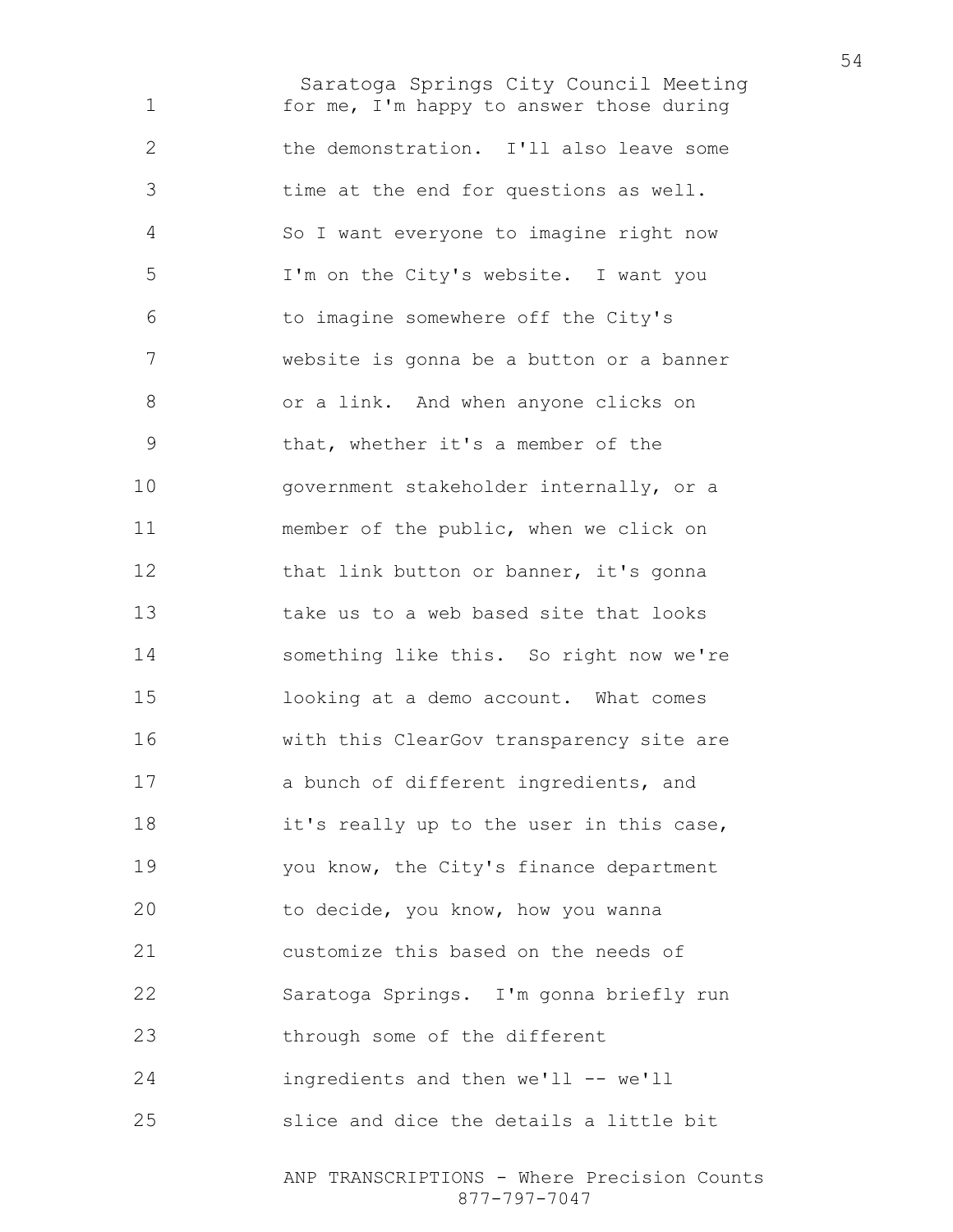Saratoga Springs City Council Meeting further. So at the onset, you're gonna see a demographics breakdown of the community in your transparency profile. We have a direct API with the census bureau and this demographic data as populated through that API from the census bureau. We also update this information each year as well from a financial transparency perspective. The City is able to upload unlimited amounts of historical budget and actual data. And that data will be presented in a bites sized, infographic based fashion. So compared to maybe, you know, some of those more PDF based budget documents, this is a tool that's interactive and much more intuitive for again, a resident or a stakeholder to kind of see, you know, the financial data. We can see that high-level information. We can see the budget versus actual 22 activity historically, and this tool can also be used during the fiscal year and update your actuals monthly or quarterly to also show some of that activity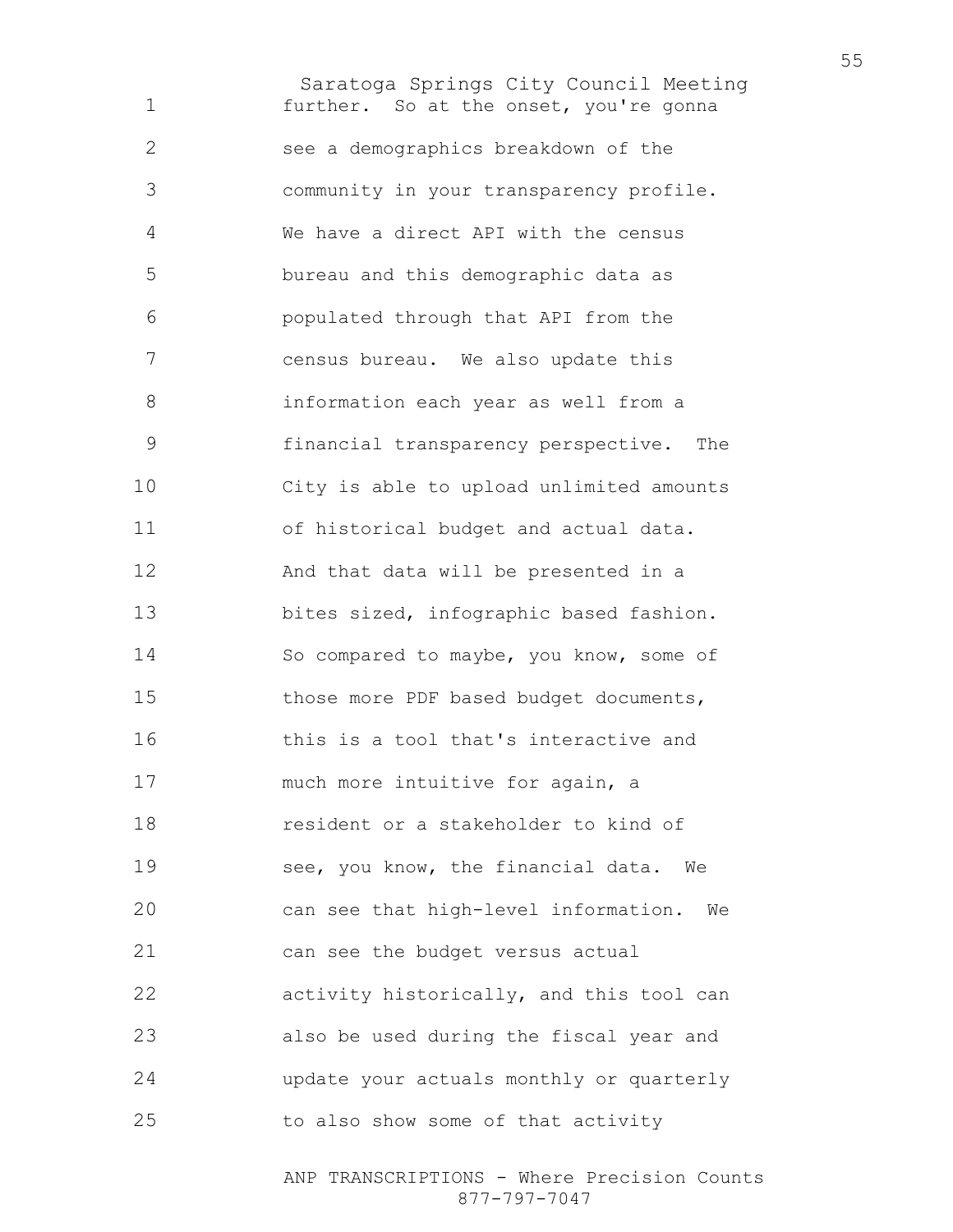Saratoga Springs City Council Meeting during the year as well. In addition to 2 that, you're also able to show, you know, certain information like major and -- and important capital project information high level financial data like fund balance totals debt information. You can even do check level financial transparency as well. Where I first wanna start though is with kind of the more granular financial elements of the software. And right now we're looking at a community in New York. This is the village of Pelham in Westchester County. I wanna first start with a revenue breakdown of their 16 transparency site. So a resident again, or a stakeholder internally can click on 18 this site, right now we're looking at a revenue breakdown for Pelham. We can current -- we can see what they've budgeted for revenues in their budget versus what was actually collected, to date. Everything is infographic. Everything's broken down with nice, beautiful graphs and charts and -- and a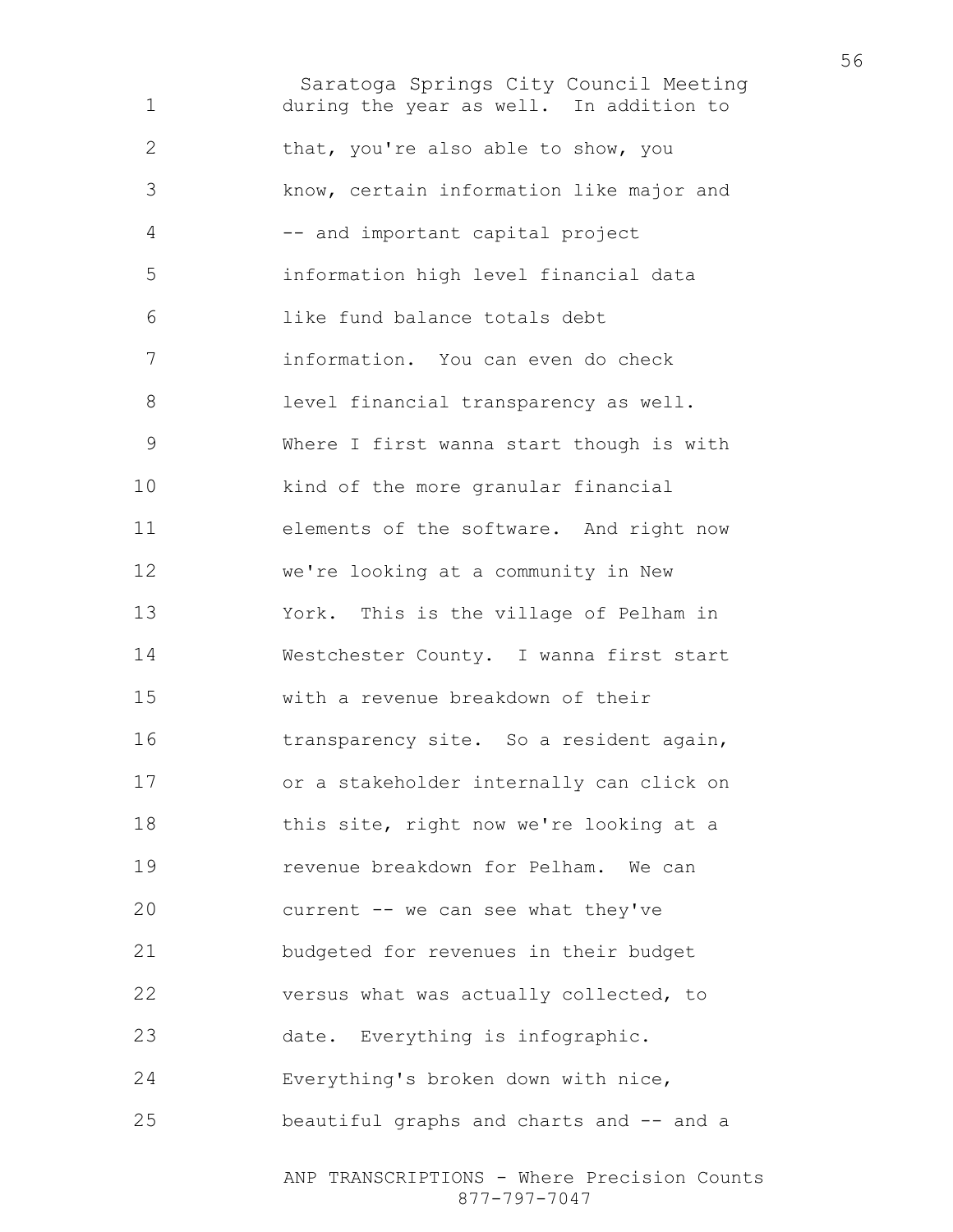Saratoga Springs City Council Meeting resident or a stakeholder can come in here and play around with these different charts and graphs, and kinda consume that data from a bunch of different perspectives. So this is not just putting the data in ICE format, but it's also putting it their fingertips 8 from an interactive perspective as well. And you can see the revenues broken down for the village of Pelham, we're -- we're seeing their revenue is broken down by the different revenue sources. We see per cap and figures associated with those figures. We see their budget versus actual activity for the last 10 plus years for each revenue source. And 17 then showing in a really nice, easy to read format the amount budget for each **revenue source.** Then what was actually collected down to the line item level, same thing on the expense side. So if I click on the expenditures portion of the transparency profile, there's actually a feature available to the City to make available to members of the public,

> ANP TRANSCRIPTIONS - Where Precision Counts 877-797-7047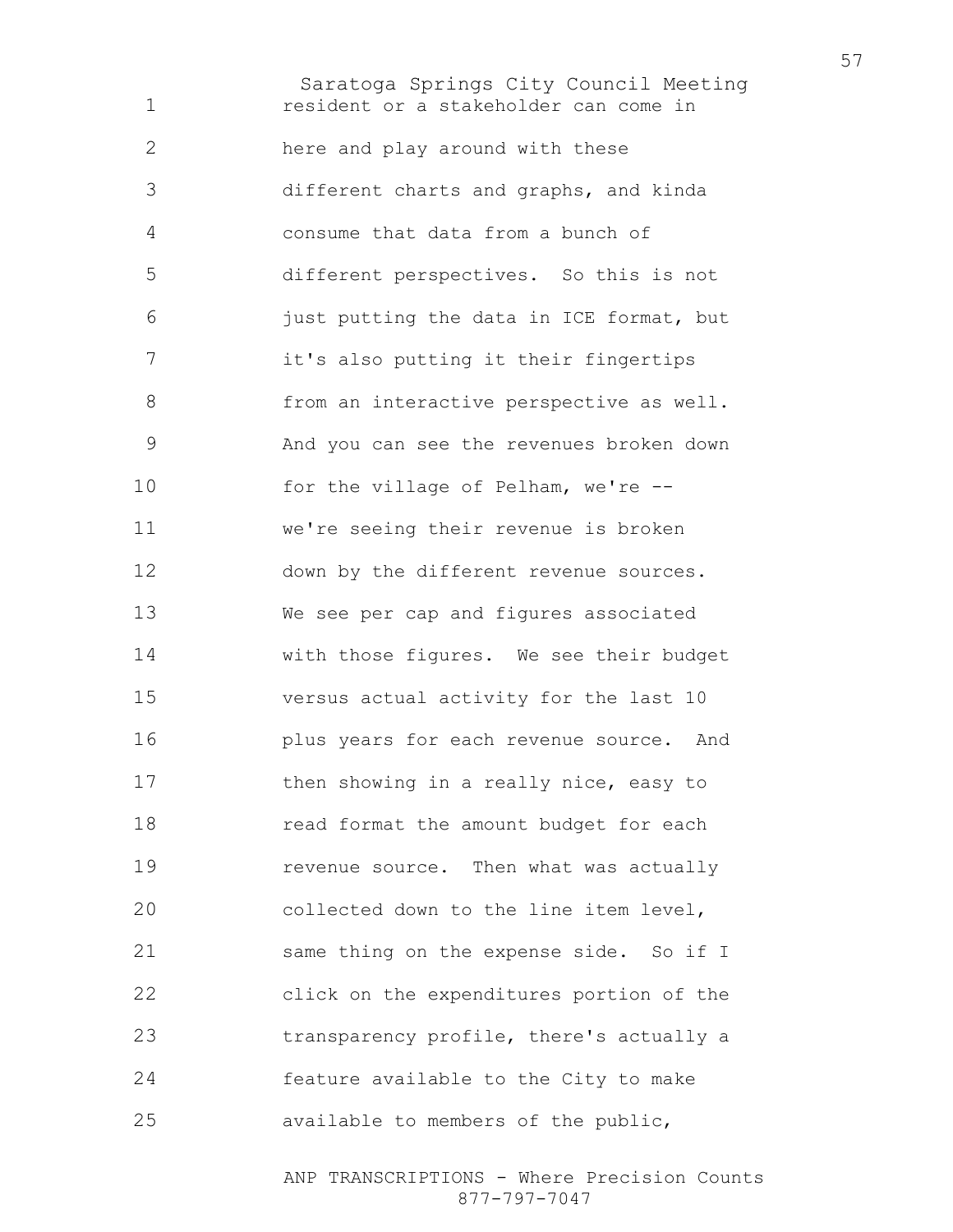Saratoga Springs City Council Meeting rather than showing the expenses by per capital like revenue. We can actually make available to residents the ability for them to type in their property tax bill to the City, and it will personalize the experience for residents. So the City can kind of customize what formulas associate with this. So maybe the City sees, you know, 30 cents on the dollar from property 11 taxes. So if I, you know, in this case pays \$7,000 a year in property taxes to the village of Pelham it'll actually appropriate the right amounts based on 15 those formulas. So I can see again, high level info, like how much they've budgeted for expenditures versus how much they've spent to date, everything broken down in a really easy to read format, and then that personalization 21 for me as the resident. So if I pay \$7,000 a year to the village Pelham and property taxes, \$21 is going to public safety. And I can see that data broken down budget versus actuals for context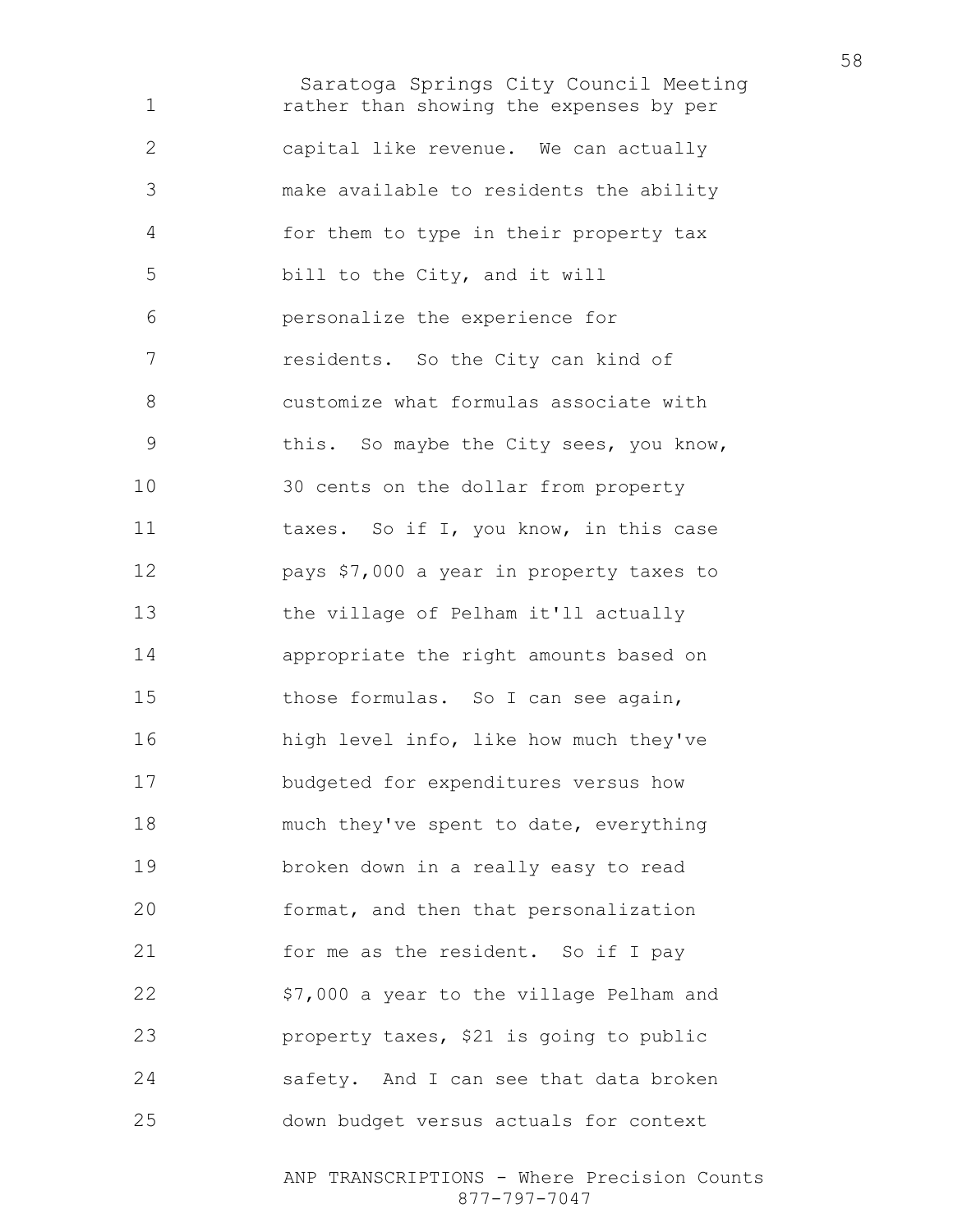Saratoga Springs City Council Meeting as well, 17 to employee benefits, you know, whatever your chart of accounts as a community looks like, that's what's gonna be represented here. And this is really like layers to the onion. So as a viewer, I can continue to peel back 7 these layers, but the, you know, finance department and the City is able to kind of pick and choose, you know, how many layers are available in their transparency profile. Some of the other features available in this solution include check level transparency. So in 14 addition to, you know, fund level transparency, department object and line item level financial transparency, you can get even more granular than that and do what we refer to as open checkbook. So if the City wanted to include all of their check level details, basically their check runs each month into the ClearGov platform, it'll be aggregated into a -- a searchable database by vendor by description, by expense type, and you can also run a start versus end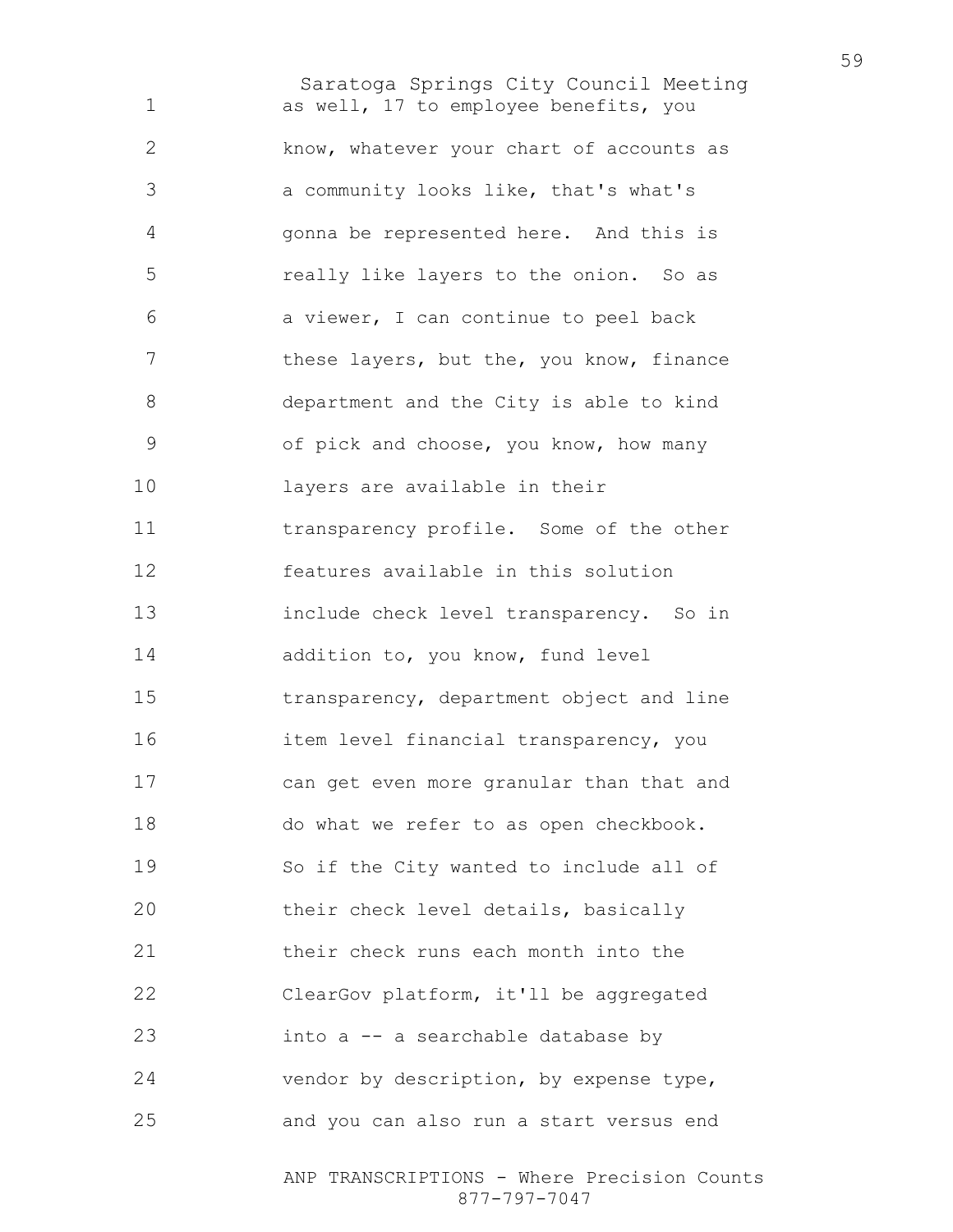Saratoga Springs City Council Meeting date window to examine that check level transparency. So you have even more granular options as a community when you're doing your financial transparency in the product. In addition to financial transparency, there are also features like dashboards where the finance department or the City Council can set up for any department or agency 10 within the City government, a dashboard. And these are really tools used by those different departments to communicate whatever information they wanna communicate or whatever information the City Council wants to collect from each department. Here's an example of a dashboard. This is a water and sewer department or water and sewer division dashboard showing certain performance measures, certain key performance indicators about what that department is doing. You know, at the end of the day, you know, government is service 24 oriented, and this is a great way whether it's from a -- a council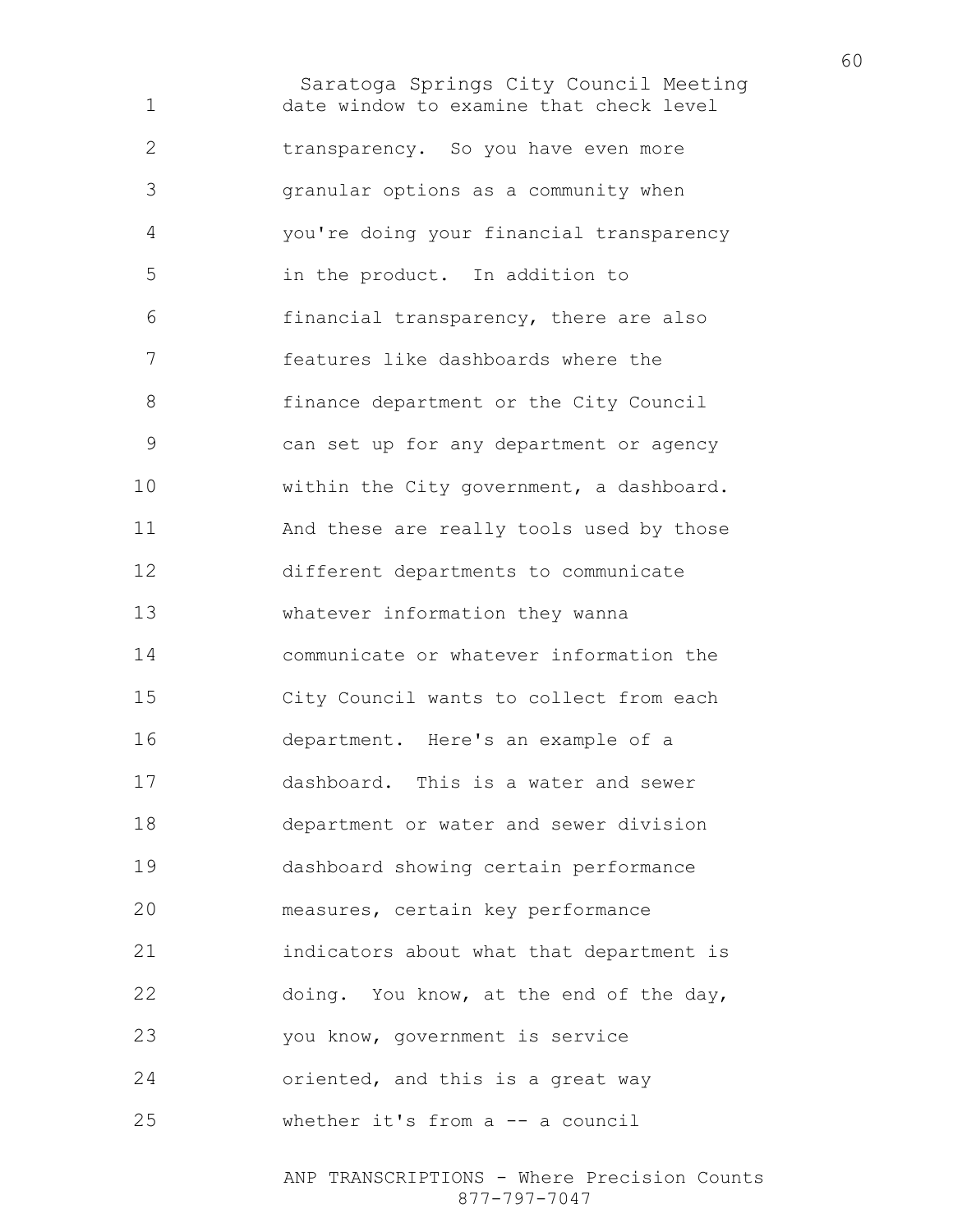Saratoga Springs City Council Meeting perspective or a public perspective to 2 kind of understand, you know, where the budget is being used. You know, if a highway department requests a five percent increase in the budget to pave an extra 50 roads, you know, this would be a way to communicate on those performances during the fiscal year. We can use this, not just to communicate 10 and collect data from each department, but perhaps the City Council administration would want to use these dashboards to centralize information. So something that's pretty pertinent these days is communication around APA. So you can imagine maybe creating a -- a dashboard around, you know, your APA presentation, you know, updates on, you know, who your APA committee members are, and what your planning process was for your APA allocations and information around the actual, you know, allocation of those funds and updates around those different projects. You know, this is a dashboard for you to centralize really

> ANP TRANSCRIPTIONS - Where Precision Counts 877-797-7047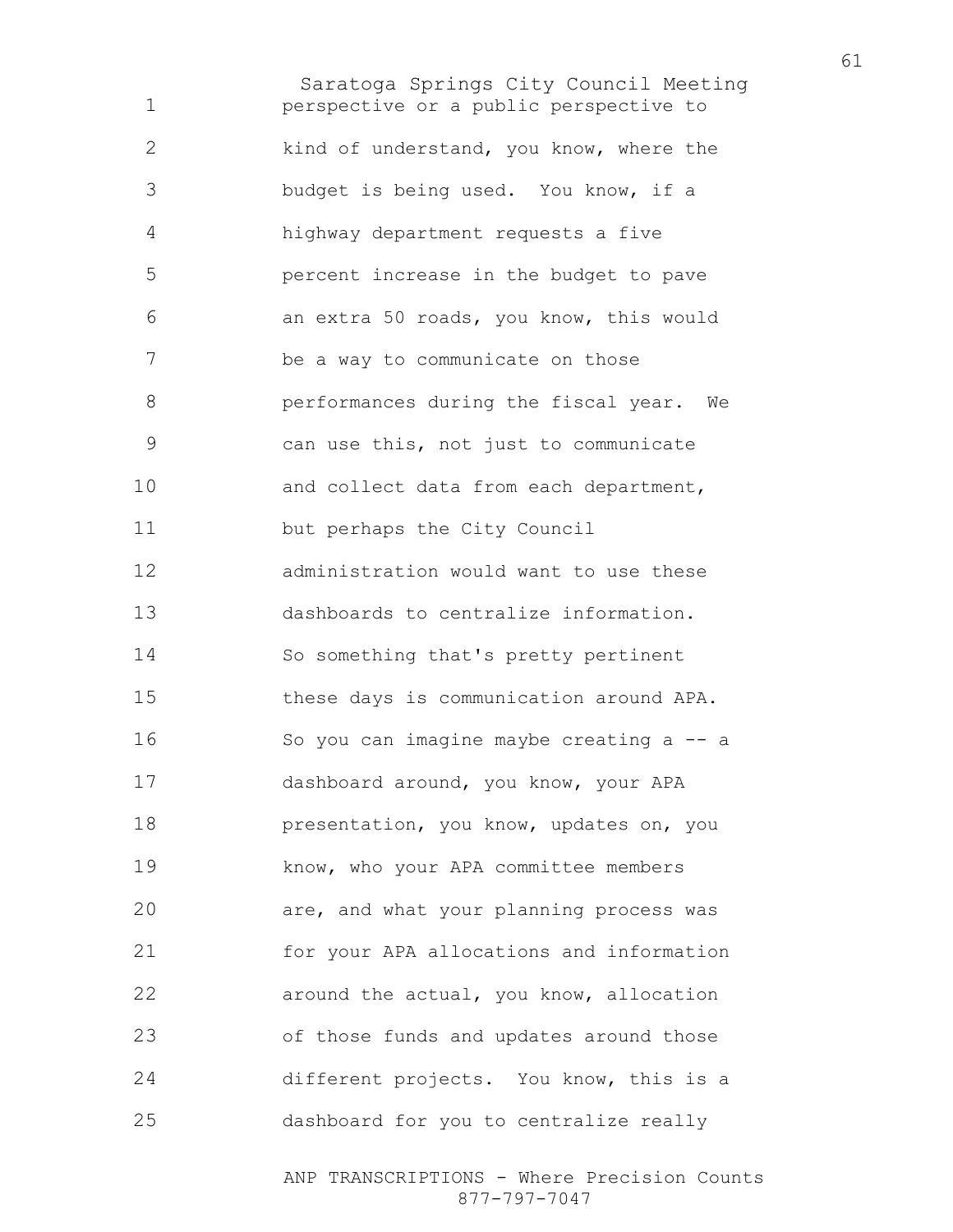Saratoga Springs City Council Meeting any kind of information you want, not just financial data. The last piece I wanna show is going to be capital projects. So in the software we can also show on a map, all of the relevant projects happening in the City. These can be, you know, all of your capital projects. These can be just major projects. These can be projects other 10 than capital, maybe APA projects or state or shared services projects. And what's nice is not only can we show on the map, all the different projects taking place, but each project is gonna get its own page here for residents and stakeholders to kind of get updates on them. So a lot of times communities will communicate updates on major projects at meetings like this, or maybe on the website, but sometimes that information isn't in the best format. This is a great way to digitize this information in a one stop shop, you know descriptions on the projects, images, renderings attachments, all available in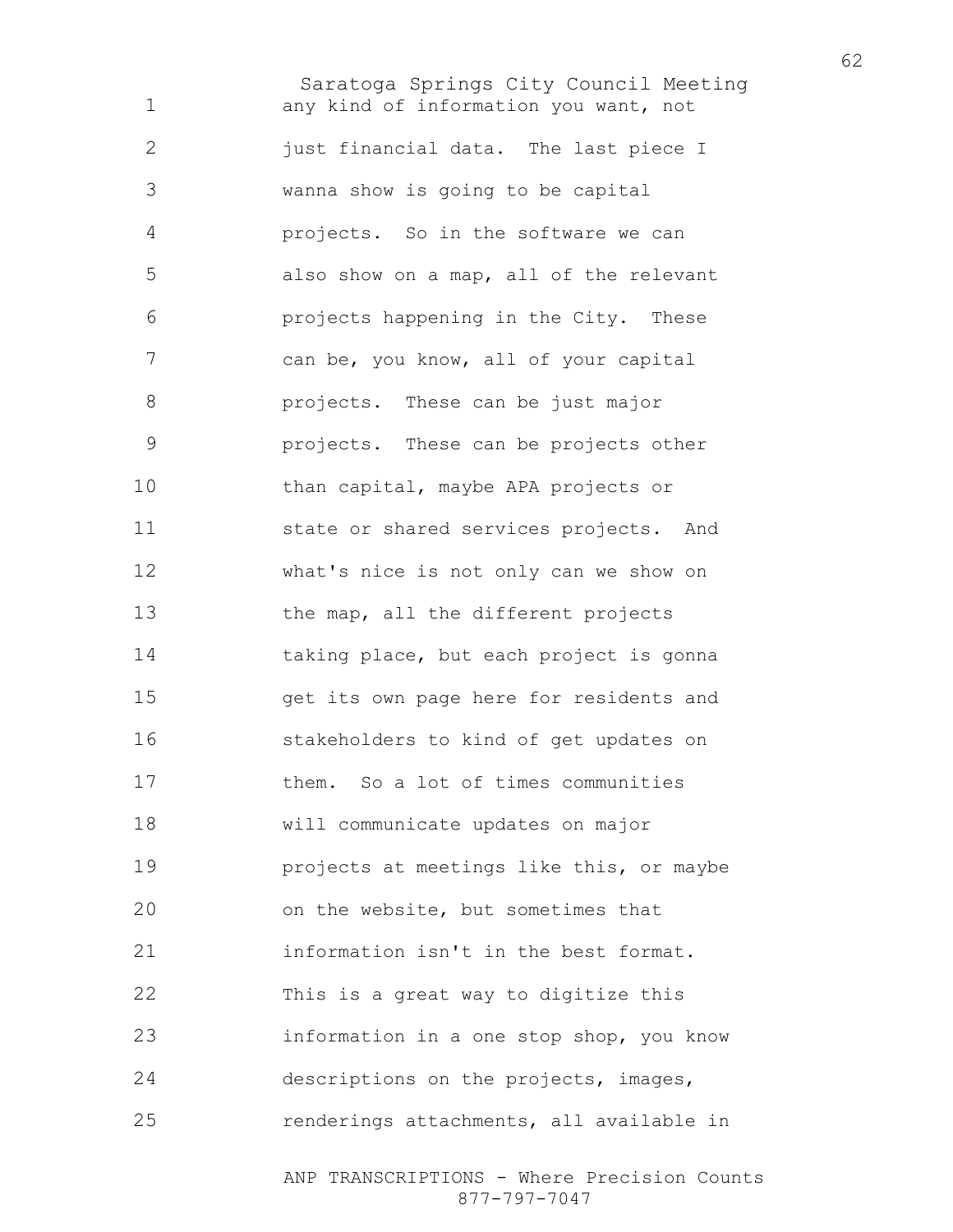Saratoga Springs City Council Meeting a nice digital, mobile friendly, ADA op 2 -- ADA optimized format. We're looking at geographic information related to the project showing, you know the budget for that project versus what's actually been spent to date. Where the money's coming from the expense is over time, the **phases of the project, the point of** contact your timelines or your projected versus current updates. This is also a civic engagement tool where residents can ask questions about the project. Those would be submitted privately. They would be answered privately by the City, and then if you wanted to post those questions and answers publicly, you could do that. And residents can even subscribe their e-mail to get updates sent directly to their inbox related to those important projects. So 21 that's our transparency software. Before we wrap up here, I did wanna give a sneak preview of the City of Saratoga Springs transparency profile. Now I will just caution you that this is still

> ANP TRANSCRIPTIONS - Where Precision Counts 877-797-7047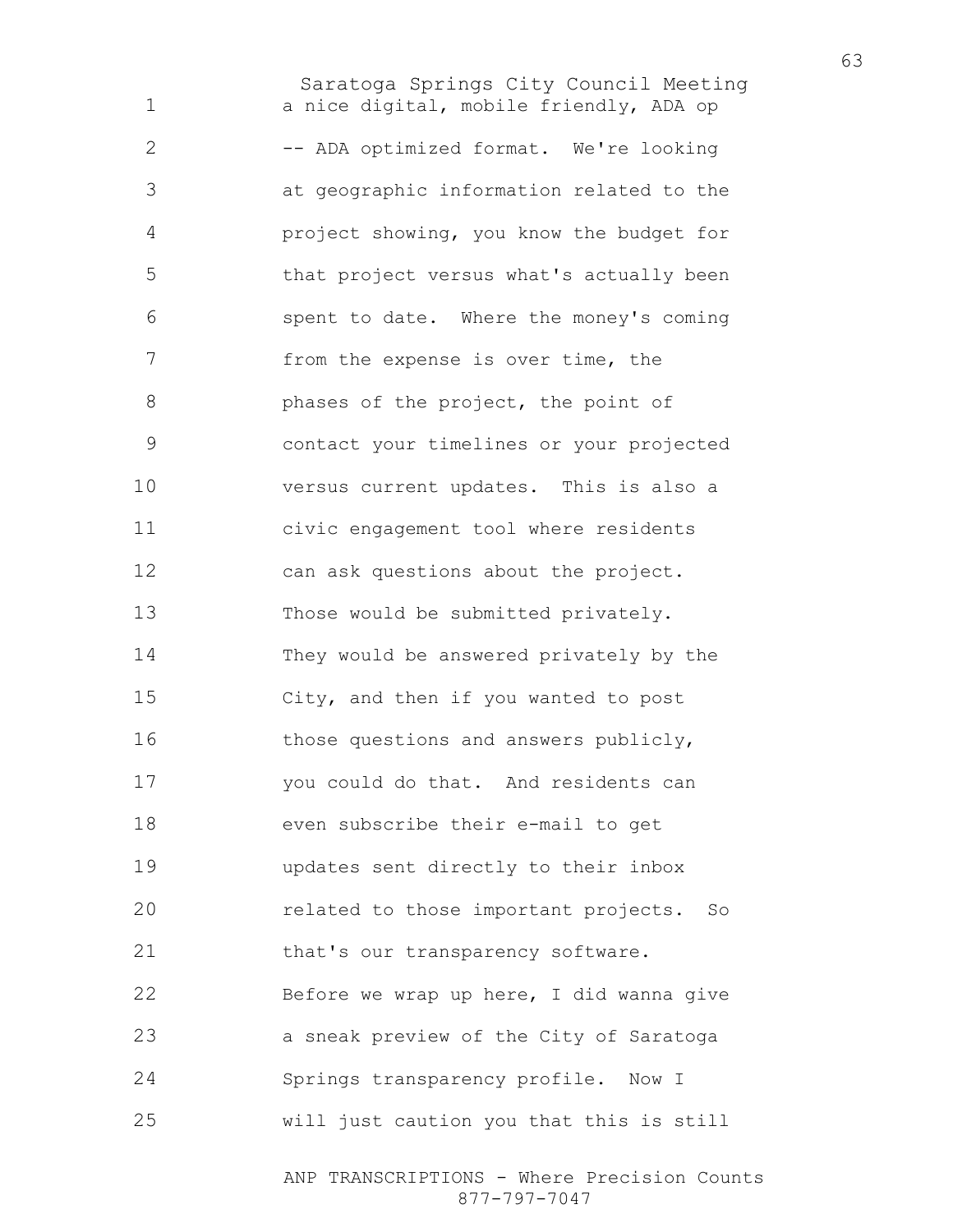Saratoga Springs City Council Meeting a work in progress. The data's being finalized between our team and the budget director. So if you have any questions about any of the data I show in this profile I will direct your questions to the budget director. But you can clearly see here a high level demographic snapshot, and we can drill down into some of the different revenue and expense breakdowns here. So from a revenue perspective, we're looking at 12 the general fund revenue here for the City of Saratoga Springs. What was budget versus what was actually collected again, that nice interactive breakdown by the different revenue sources for the City. We can see here everything broken down by the different sources themselves. So we see property taxes broken down per capita, budget versus actuals for the last five years, including the current year. And what's nice is you can continue to, like we said earlier, peel back these different layers. So you can imagine a resident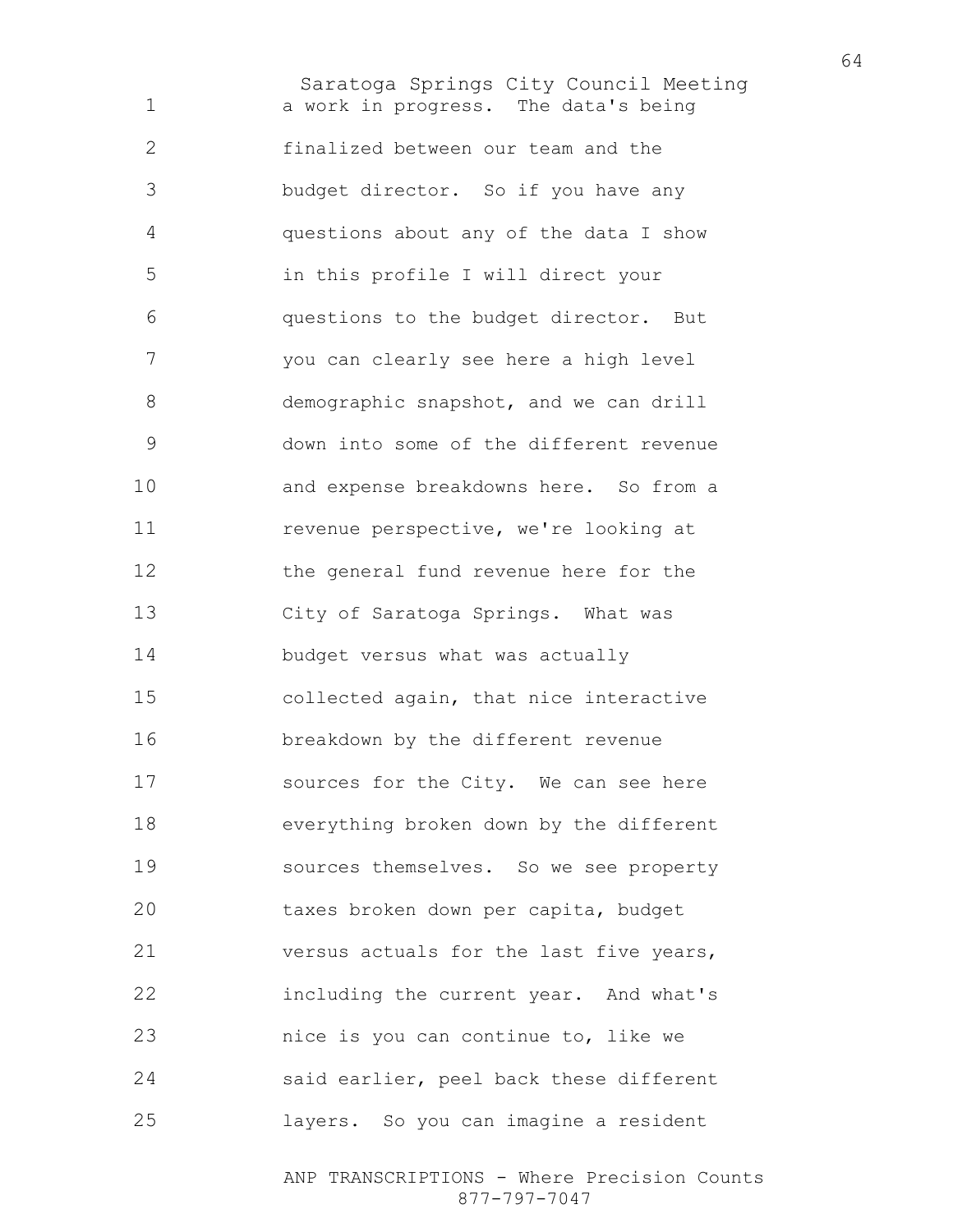Saratoga Springs City Council Meeting reading this information, maybe wanted to -- to peel back this a little bit further, get more detailed information on the revenue side of things, even go down to the line item level. On the expense side, again, we can clearly see what's been budged here in FY 22 versus what's actually been spent the date this far in the fiscal year. We can see the budget broken down by the different departments, and then again, we can see those trends historically the budget versus actual trends plus what's been spent to date. And if I go into the commissioner finance department, I can see that broken down per capita. If you want to turn that feature on for residents where they can personalize it with their property tax bill, you can certainly have that feature turned on, but we're gonna continue to peel back 22 these layers. Now we're in the finance department, we're looking at everything broken down, you know, IT versus the actual finance department, it looks like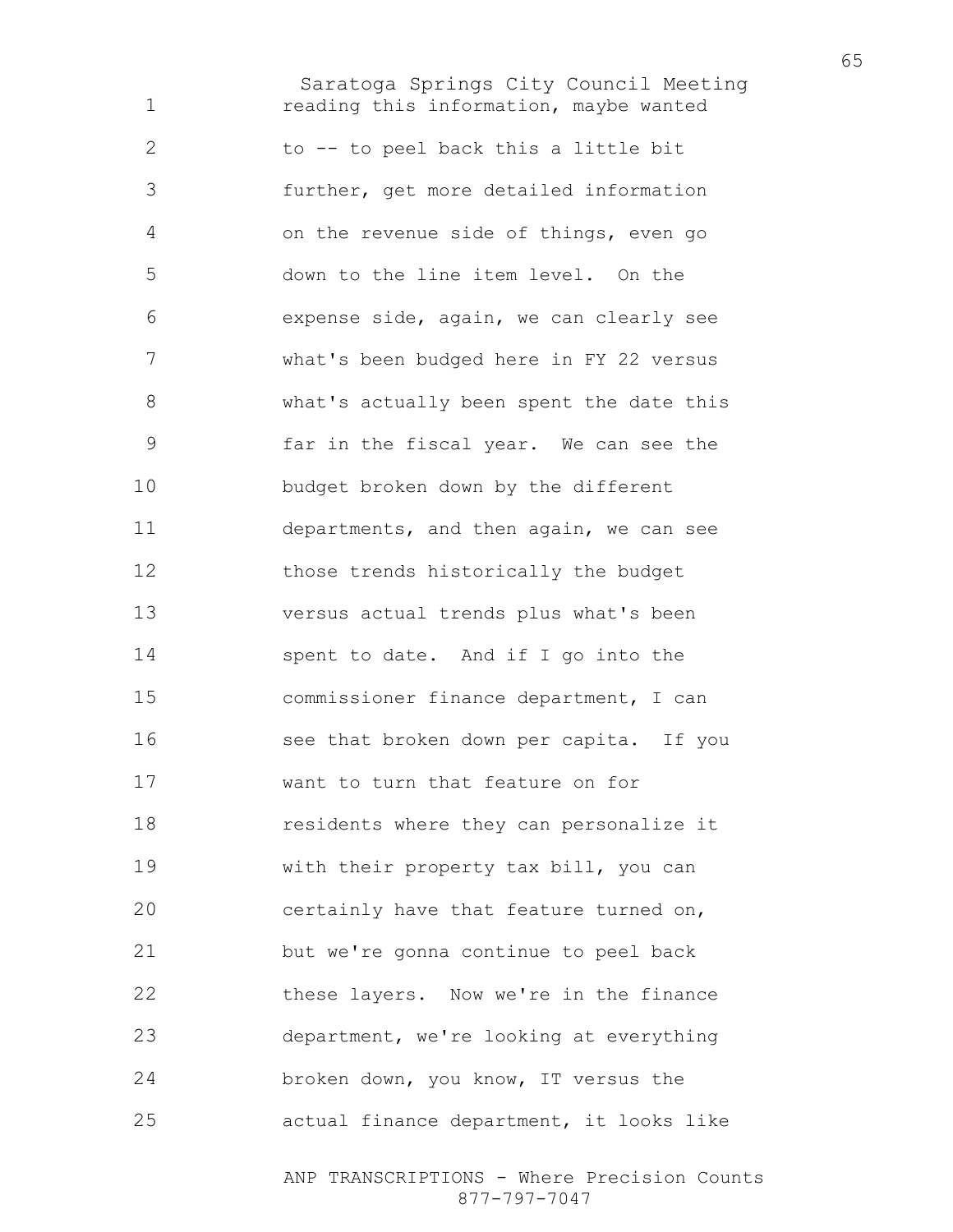Saratoga Springs City Council Meeting versus insurance, and we can continue to drill all the way down to the line item level if we really wanted to. And you can see here that budget versus actuals for contracted services. So the object for IT down to the line item level versus personnel as well. So that's a high level overview of ClearGov and obviously our transparency solution that the City will be rolling out here this year, but I'm more than happy to take 12 any questions or -- or comments from --from the council. COMMISSIONER SANGHVI: So if you all have any problem, we're still in the process of finalizing it. So we're open

17 to three --as you can see, we are still in the process of finalizing it. So if 19 you have any thoughts or suggestions, this is a good time. We're happy to hear it. And our budget director, Lynn Bachner is here. If you'll have any questions, she can help us too, but we should -- we should have this up and running,uyou know, within a short period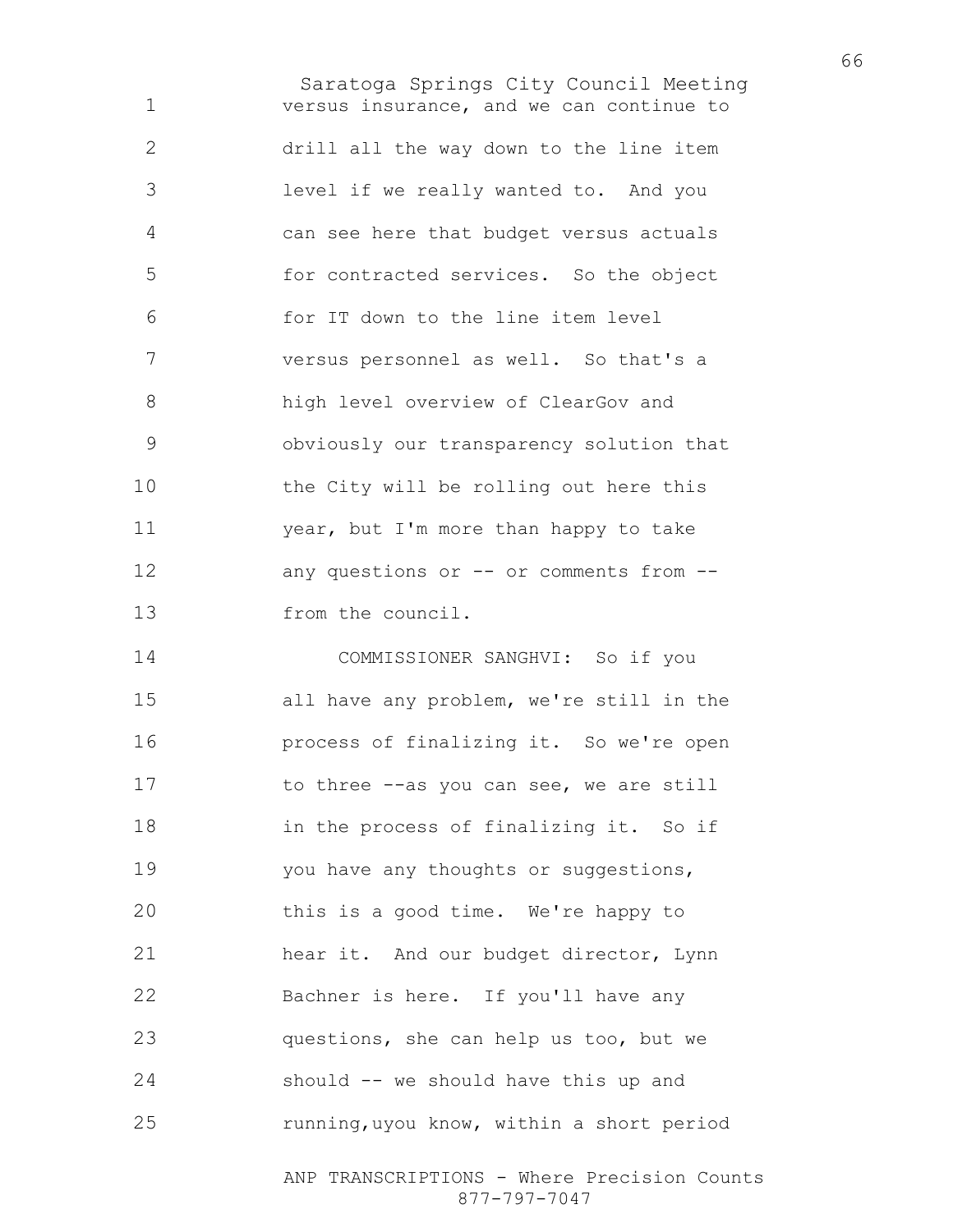Saratoga Springs City Council Meeting ANP TRANSCRIPTIONS - Where Precision Counts of time. And, we've -- we've been talking about accountability and transparency Day 1. This is sort of part of that. And I have to say a lot of this was, you know, sort of put in place before I was, commissioner. But 7 I'm -- I'm really happy to see, you 8 know, sort of how much this can  $-$ , how much information our -- our, members of 10 our community can get from -- from the 11 finance department because of this. 12 MAYOR KIM: Great. Any other comments? COMMISSIONER MONTAGNINO: I think it looks very promising, commissioner. Thank you. 17 COMMISSIONER SANGHVI: Thank you. And -- and thank you to Lynn Bachner who's, like I said, the -- the point person for this, so thank you. MAYOR KIM: Great. Our next item is the executive session. We don't have any at this point, so I'll invite the supervisors. I don't know which is coming first to do their report to the

877-797-7047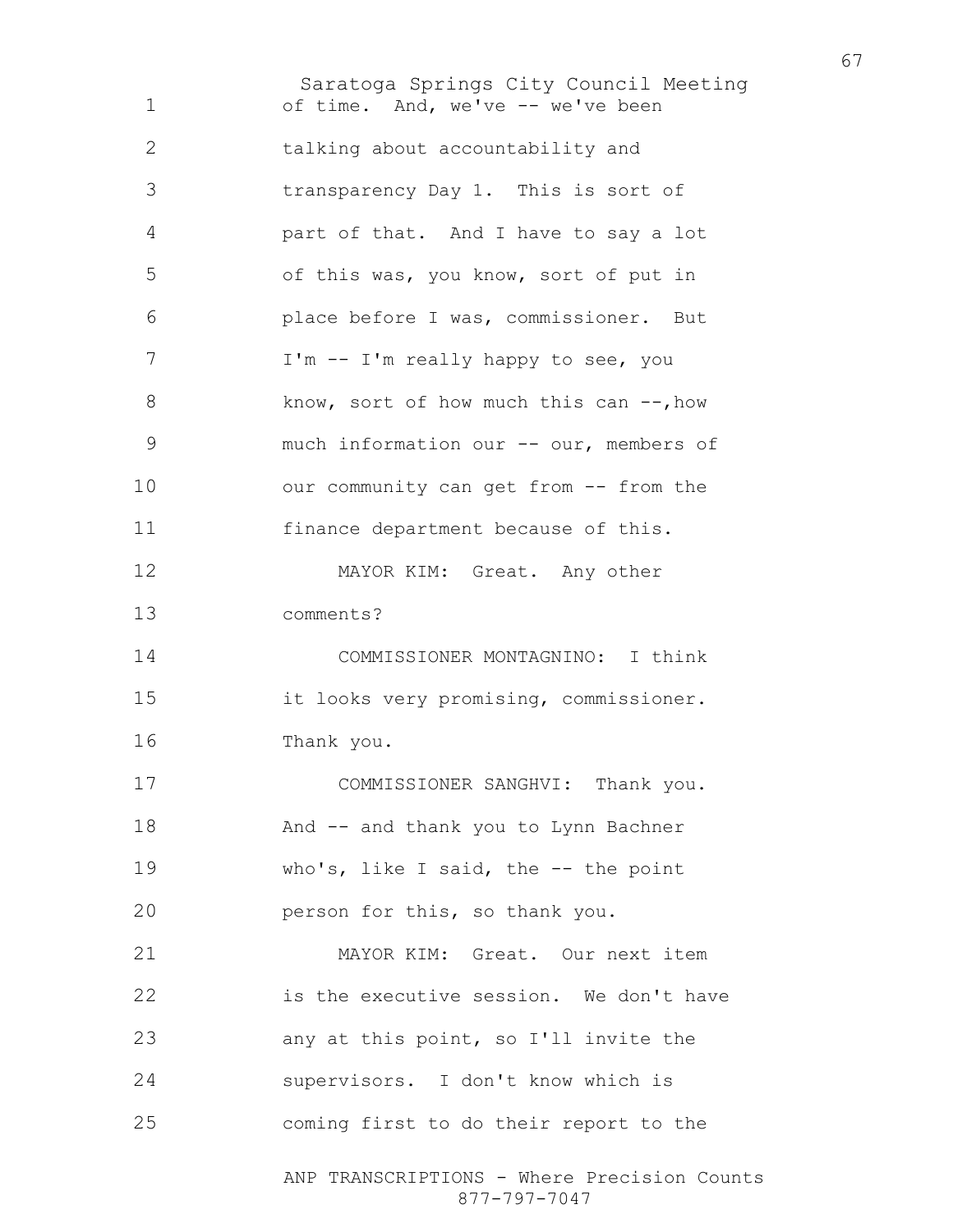Saratoga Springs City Council Meeting City Council.

SUPERVISOR VEITCH: Thank you, mayor, Supervisor Veitch. Just wanted to I have -- I have three agenda item -- actually four agenda items tonight. So the first thing on my agenda is just to 7 report back on the Saratoga County IT upgrades for our board meeting room. Proud to announce and happy to announce that today was the first full board meeting with our new technology. We did our first live stream of a board meeting today in Saratoga County. We didn't really have any issues when it came to the meeting, it flowed well and everything went well. All county meetings, both committee meetings and full board meetings are now going to be livestream on the Saratoga County website. So our meetings do usually attend early -- happen earlier in the afternoon. So I know people can't always be there to see our meetings but after each meeting, we will now post the meetings on a YouTube page to allow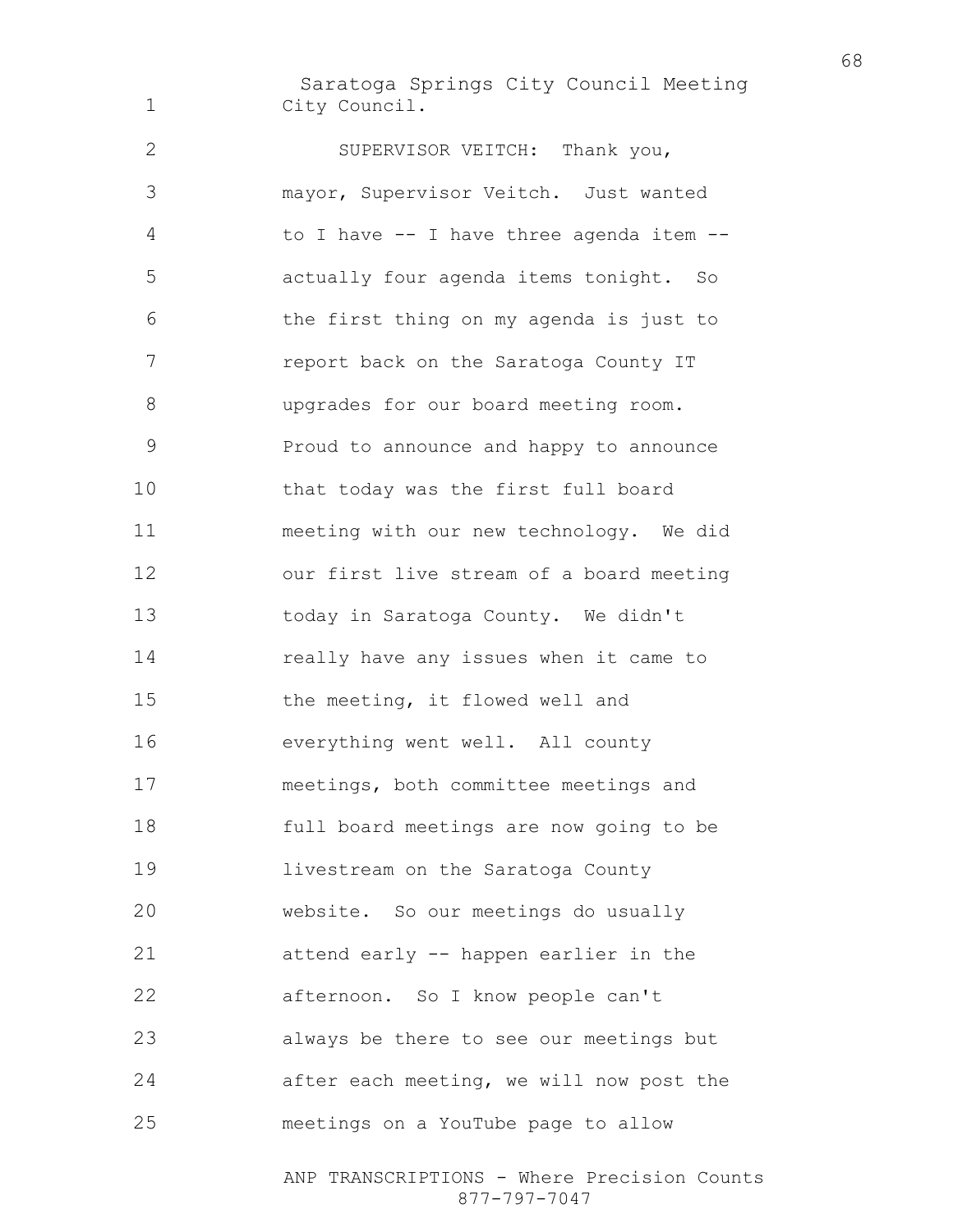Saratoga Springs City Council Meeting members of the public to see the meetings. Uh and again, you can visit our website at Saratoga County dot -- Saratoga County, ny.gov, and then it's meetings and 2022 meetings and all of our meetings and agendas and background information, as well as the livestream. 8 YouTube pages will be on that -- on that page. I do wanna thank our county IT department, as well as our clerk of the board and our administration staff. They -- they basically spent the last four weeks testing and retesting and 14 then testing again the county IT upgrades to make sure that they work and everything went off without a hitch today. Second on my agenda is just a **quick report on the county facility** study. So Saratoga County is in the midst of doing a facilities review and a facility study. The last time that the county did any kind of building new buildings in our county complex in Boston spa was probably about 20 years ago. Uh we did build a public safety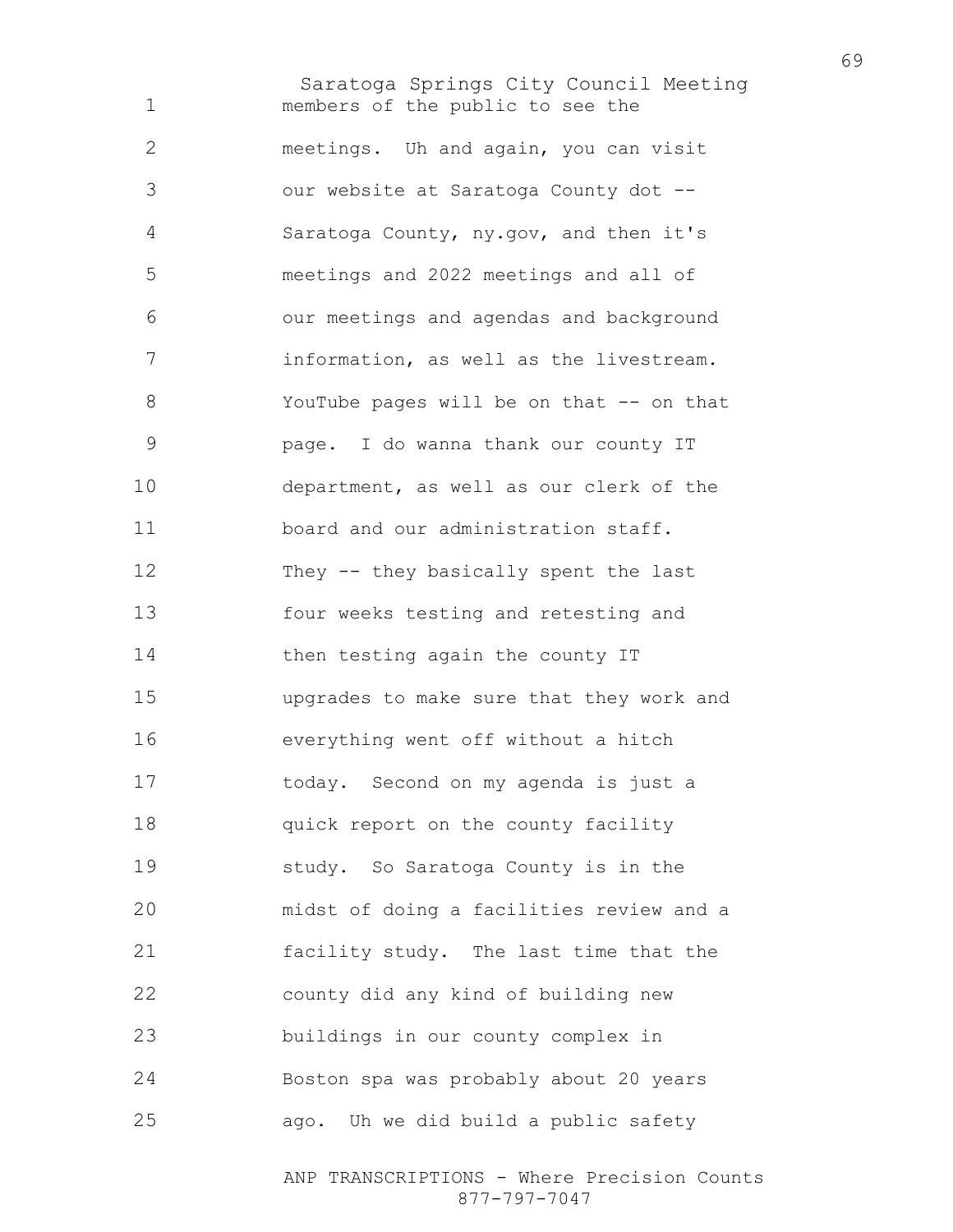Saratoga Springs City Council Meeting building in a public health building a few years ago on the county farm out in the town of Milton and quickly found out that the building was too small. We're expanding our public health department into a full service public health department. And we have quickly run out of space even in our newest building that's only a few years old. So basically, the idea here is to do a comprehensive review of our county 12 facilities, our -- our county workforce, 13 how we arrange ourselves in Bolson spa, our accessibility as well as for efficiency of operation. We did an RFP 16 for firms to assist us to perform this study. We received six proposals and we conducted interviews with three of the firms and we did choose today Clark Patterson Lee as the company that had won the award for the facility study. Uh we did have to do a budget amendment of \$47,000 above our \$100,000 budgeted in order to make this work. They've done a lot of work in comparable

> ANP TRANSCRIPTIONS - Where Precision Counts 877-797-7047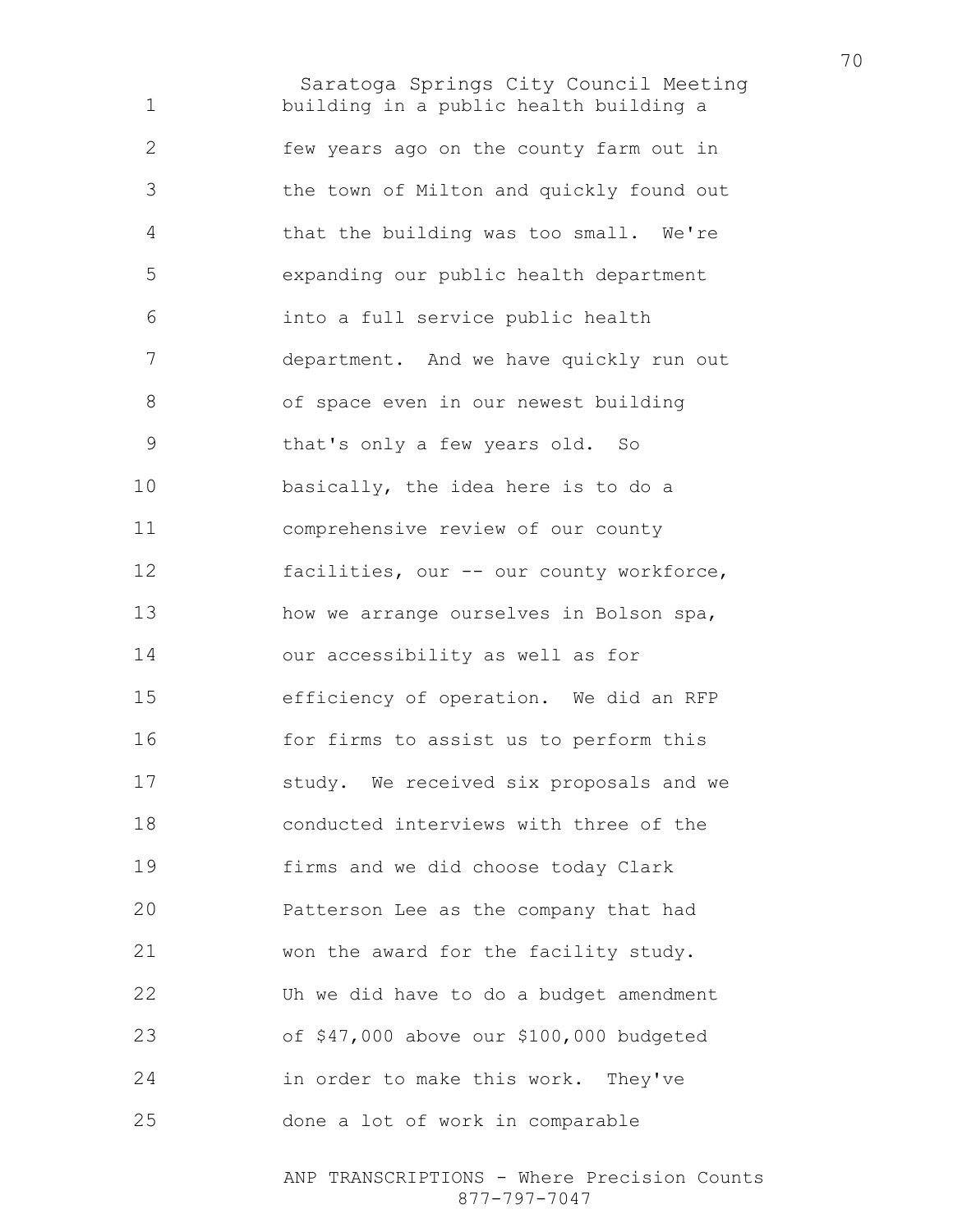Saratoga Springs City Council Meeting counties for different kinds of studies in terms of facilities and space. And they really kind of came to the top when it came to interviewing them on their competency as well as their experience 6 and doing such a thing and -- and making good recommendations for us to hopefully 8 operate better in the future. If -- if you do recall they were the -- the company who did the engineering for the City hall renovations. So we do have some experience with them here, right here in the City with that company. And they did a great job of all of that. It's -- it's really a 20 year impact of 16 our study. We're looking for what 17 recommendations might come out of it, whether it's consolidate, renovate, or build and we're looking forward to work with them this year to try to come up with a plan for a better efficiency and a better working environment at our county, as well as better accessibility and service to the public. Uh so that people can easily find our buildings

> ANP TRANSCRIPTIONS - Where Precision Counts 877-797-7047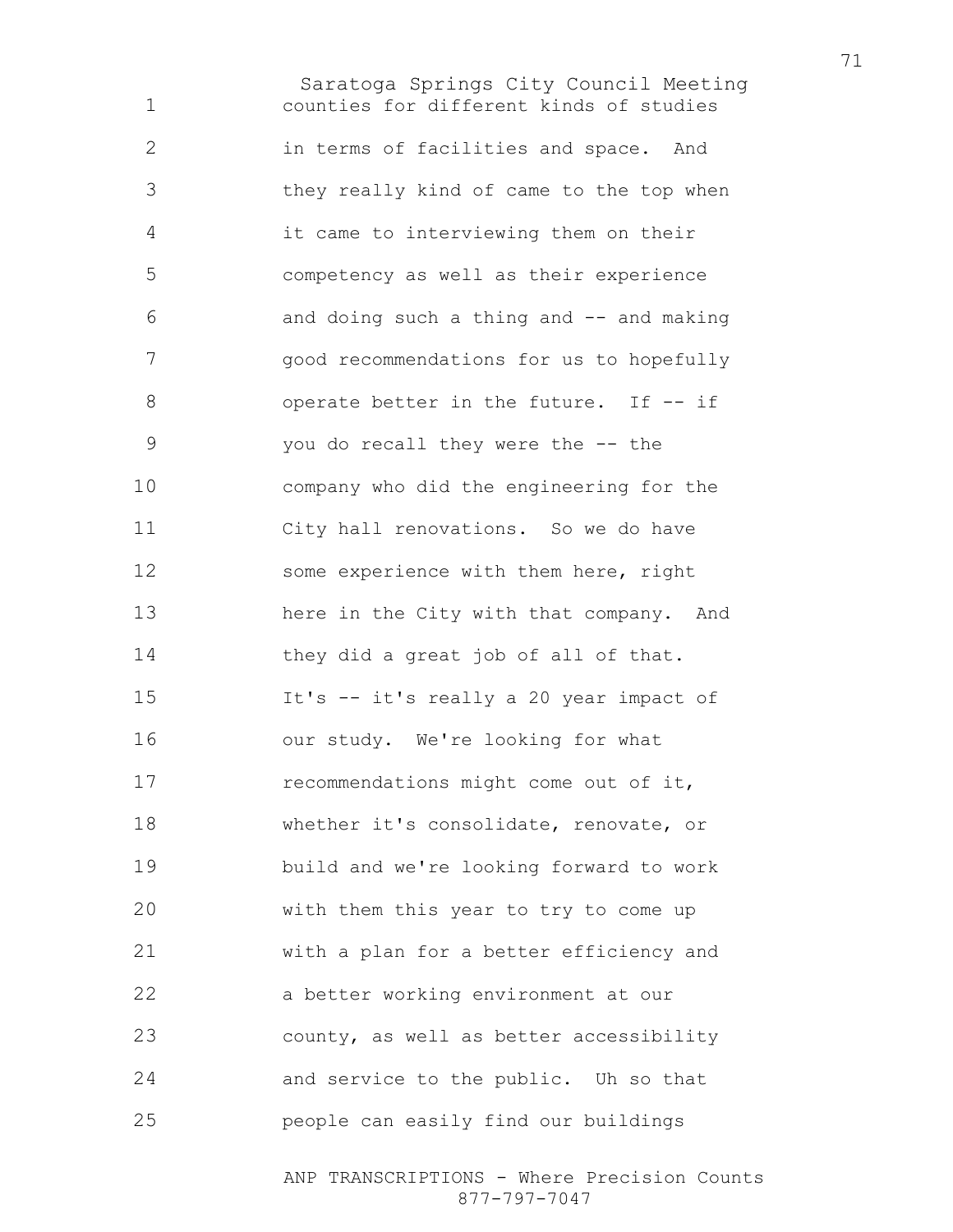Saratoga Springs City Council Meeting easily, find our departments and -- and get what they need from Saratoga County. Uh third on my agenda is just a report on the Saratoga casino hotel foundation. We had a meeting on April 6th. The foundation is consistent of five members. It's myself the chairman of the board of supervisors mayor Kim as well as Therese Connolly and chip -- foster from the Saratoga Horseman's association, harness horse persons association. Every year we do a grant program funded by the Saratoga casino to help, not for profits to help with gambling addition -- addiction and other issues. Our grant program will open in July, usually happens in the summer and we have a deadline on August 31st and our presentation and check presentation will be on September 18th. So we're looking forward to giving out those grants to our not-for-profits this year. It's a pretty small grant program, but we've been doing it for a lot of years, and I'm pleased to announce that I am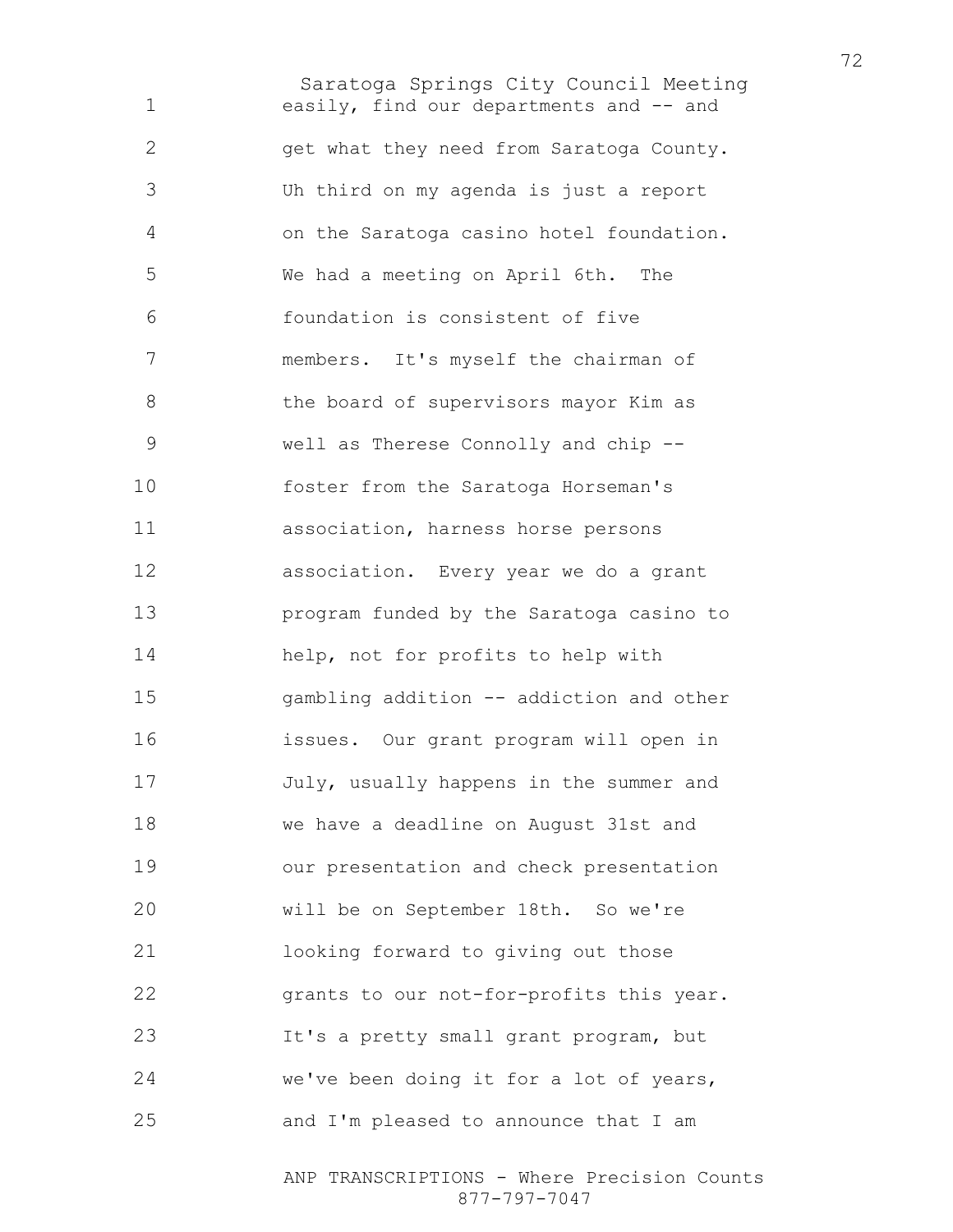Saratoga Springs City Council Meeting the chair of that committee again. This year I've been doing that for now, probably about 10 years and looking forward to having a good program again this year. And last on my agenda is just wanted to say a few words about Commissioner Scirocco. As you know, he was a lifelong Saratogian, born and raised here in his community, and it's a 10 very sad loss to our community, overall. I did wanna mention two things. He was a supervisor before me down at Saratoga County for eight years. And I just wanted to mention two of the things that I remember from when he was supervisor. So the first thing was he pushed for and 17 got the 50 percent NYRA admissions tax 18 to the City. He was the primary advocate for that pushing to get that tax collected and -- and half of it sent 21 to the City. Originally, all the admissions tax was collected at the county and they were not sharing it with 24 the City. So we still do that today, and I appreciate Commissioner Scirocco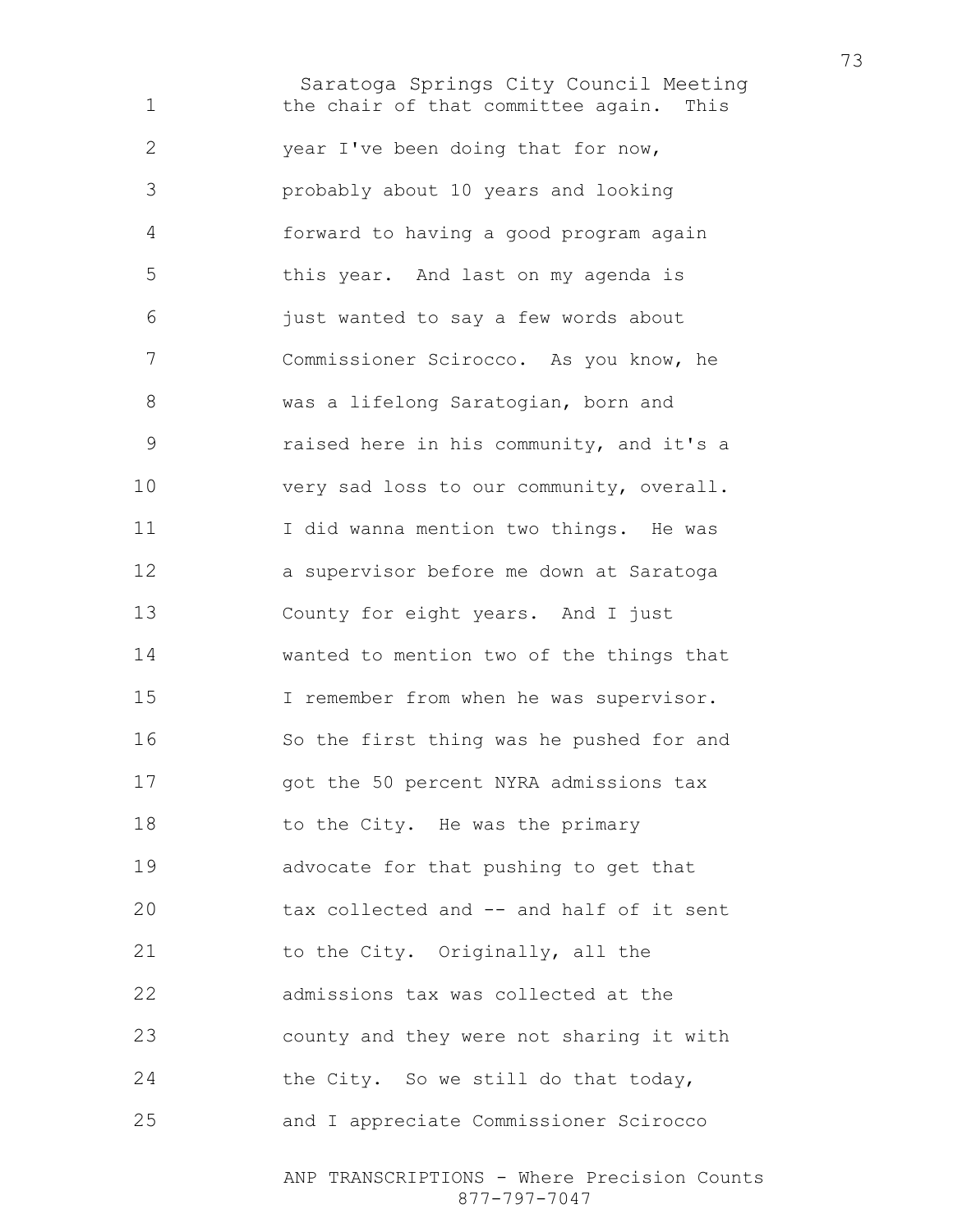Saratoga Springs City Council Meeting Supervisor Scirocco at the time for doing that. He was also chair of the DPW committee at the county back when the Giza Road trail was still a glimmer in our mind. (Laugh) And he was -- and they were getting ready to replace the bridge on Giza Road over the railroad tracks. And so he was really a great advocate at the county level to ensure that that sidewalk got put on the bridge when they repla -- replaced the bridge. And it was really the first piece of the trail (laugh) that -- that -- that bridge sidewalk. So I remember that meeting quite well back in maybe 2006 or 2007, where, you know, he came and talked to us and we said, Hey, we need - 18 - we need some help for this Geyser Road trail project we have and he was on board all the way and got that done for us. And it -- it was really the first county bridge that had a like pedestrian aspect to it. And so I appreciate the Co -- Supervisor Scirocco at the time commissioner to get that done. So I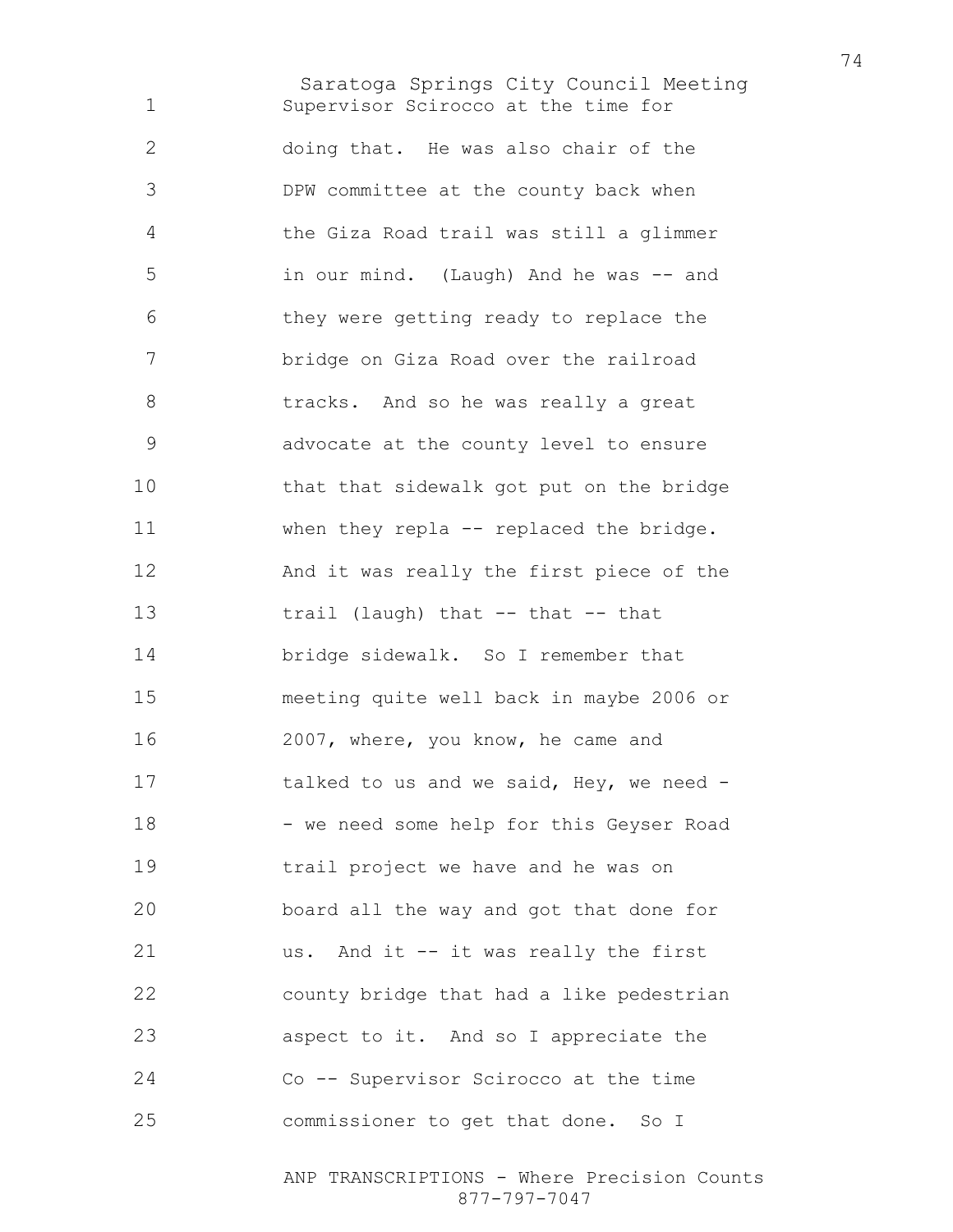Saratoga Springs City Council Meeting **just wanted to mention that as something** that I remember from him, but we got elected together in 2008, and we've served together in both of our roles at the City and county ever since. As you know, he did so much for our City preservation, infrastructure, parks, and rec and many things I think you'll talk about in your resolution tonight. It was gre -- a great honor to have served with him as -- and as one of his successors as supervisor, and also proud to have known him and to work with him 14 in the City. Uh as you know, my thoughts and I'm sure all of our thoughts are with his family at this 17 time, he will be missed by so many Saratogians and I was very glad to have known him and I'm so appreciative of all the service he gave to his City, as well as his musical talent. So thank you. And that's my agenda for tonight. MAYOR KIM: Thank you. Thank you, Supervisor Veitch. Next is Supervisor

Gaston.

ANP TRANSCRIPTIONS - Where Precision Counts 877-797-7047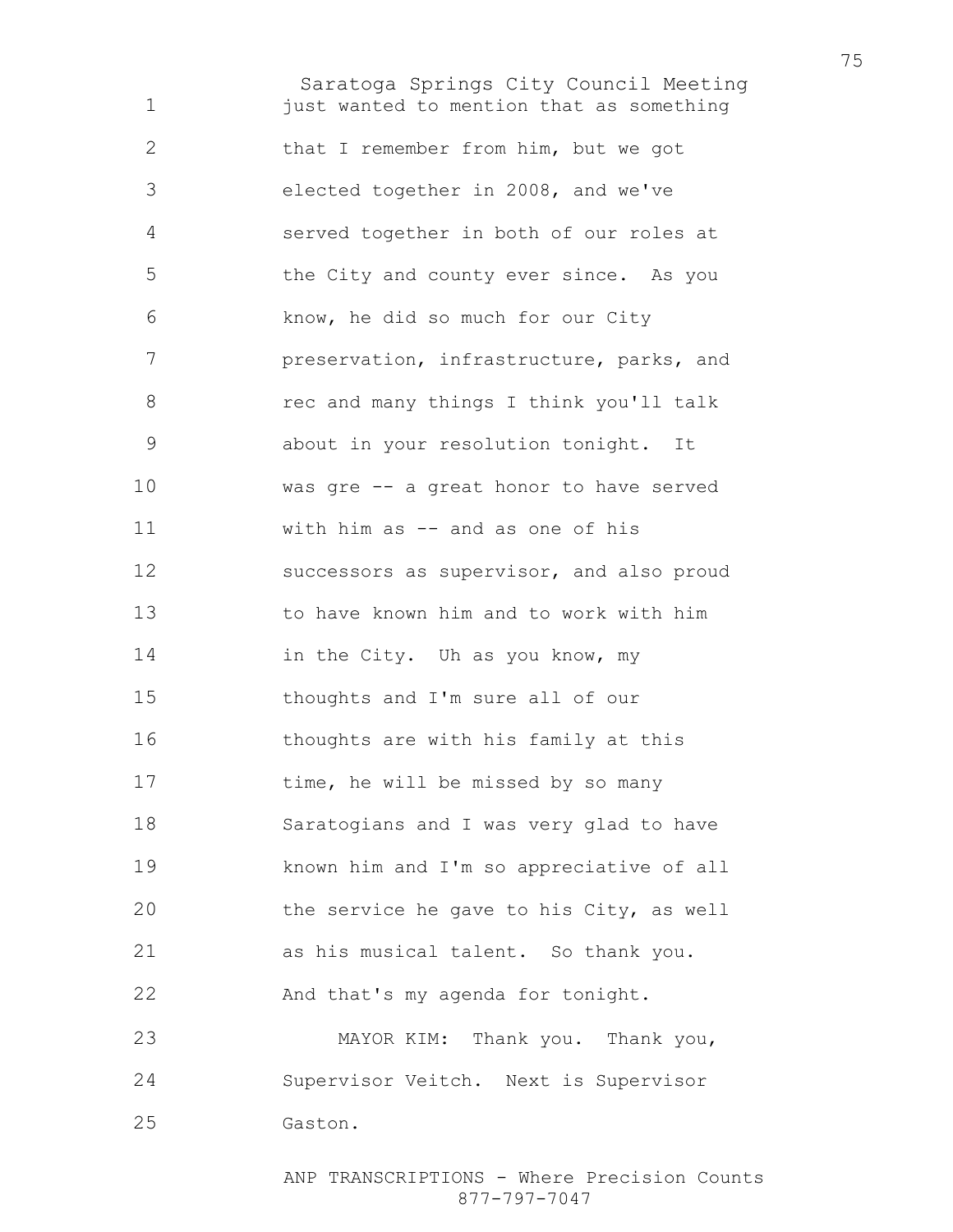Saratoga Springs City Council Meeting SUPERVISOR GASTON: Thank you, Mayor and council. The first item on my agenda is a COVID 19 update. Unfortunately, it's not as good news as we've had. Our numbers are increasing again. Right now, our rolling seven day positivity rate is 9.3 percent. I will note that that number is only being calculated with PCR tests now because the home test the correct numerator denominator weren't available because people weren't reporting negative tests. However, that is also reflected in what we're seeing as increases in hospitalization. Our rate is still relatively low at about six per 100,000. 17 However, it's increasing by about 76 to 18 a 100 percent every couple of weeks, and we know that it's a lagging indicator. So right now Saratoga hospital is actually performing one of the best in our capital region, but hospitals in both Glens Falls and in Albany have no ICU beds available and are limited in their regular hospitalization bed. So

> ANP TRANSCRIPTIONS - Where Precision Counts 877-797-7047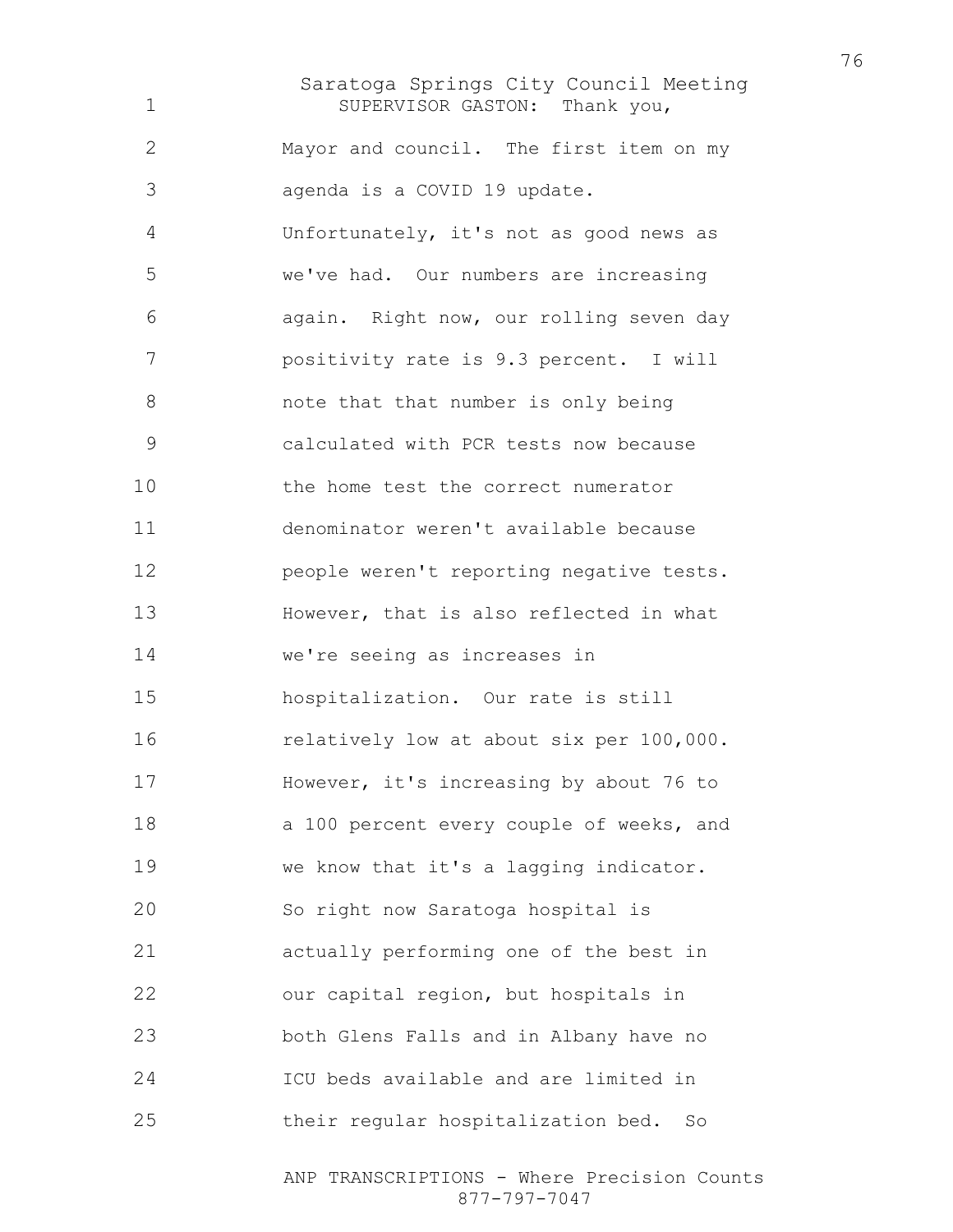Saratoga Springs City Council Meeting 1 it is still an indication COVID exists with us. Right now. 80 percent of cases identified are the B.2 Omicron variant, which is the one that often takes several rapid tests to show up. PCR tests remain more sensitive. So if you have a concern, if you have symptoms 8 and you need to go somewhere, please try and take a PCR test, and do not rely on a negative rapid test as saying that you're good to go. Travel mask mandates have been lifted in most of the country a federal court rule that they were invalid. There's some question about whether that's gonna be appealed, but as 16 of right now, they don't stand. However, individual businesses, companies and locations may have their own requirements. So you should pay attention and wear a mask when you're asked to, and nowhere is it -- nowhere public accommodations is it banned for you to wear a mask. So if you choose to, like I'm doing right now, that's fine. Those are the big things. We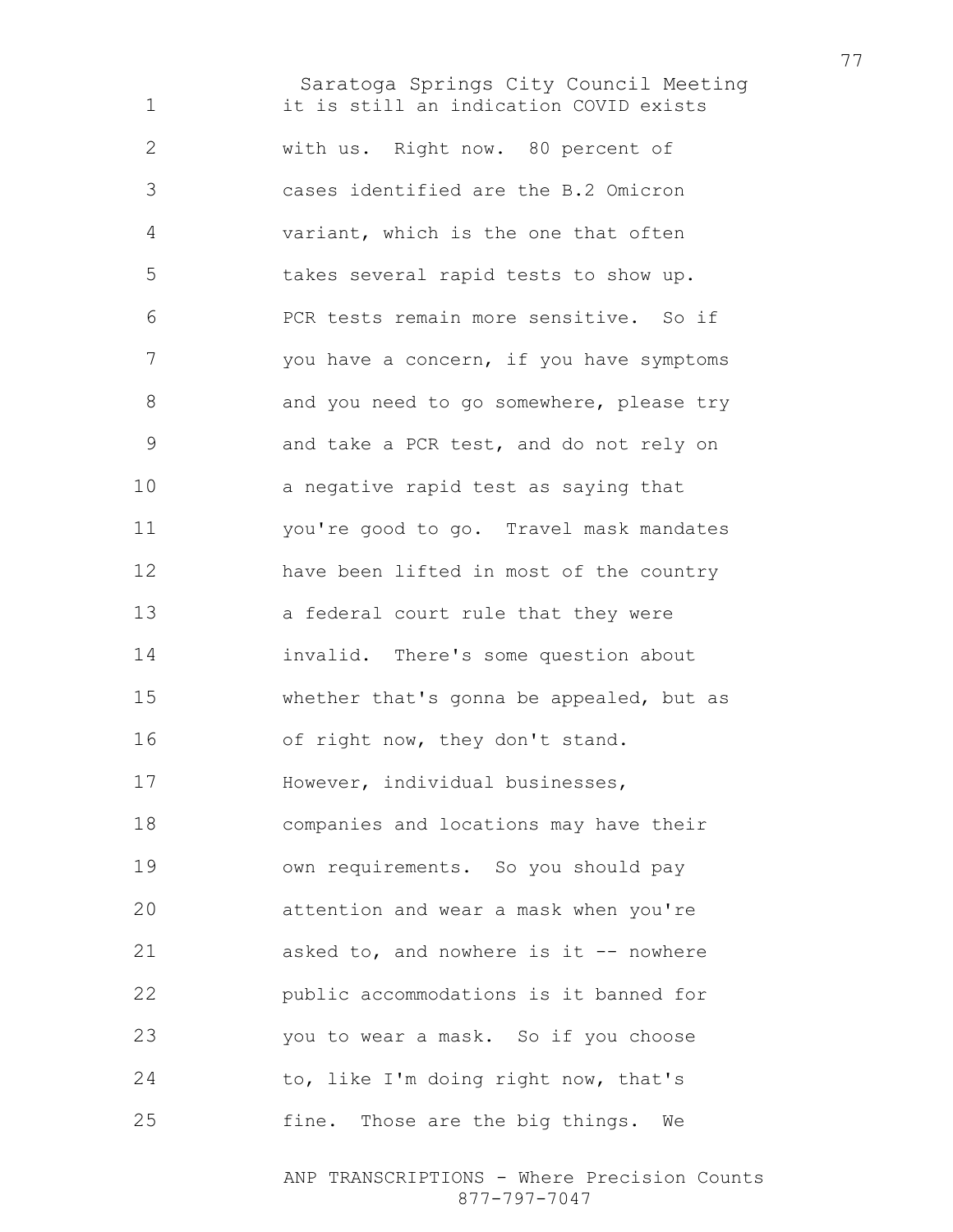Saratoga Springs City Council Meeting continue to do very well in vaccination in Saratoga County, which is why I believe we are not doing as bad as some of the other counties in New York state, which have unfortunately very high hospitalization and death rates. So let's keep that up and get your boosters including your second booster, if you were eligible for it. Everyone 50 and up has been deemed eligible at this 11 time, and if you have a medical 12 condition that requires it, you were previously able to. The second item on my agenda is not a dance is just a report from the board of supervisors meeting and the most important thing Supervisor Veitch spoke about a lot. 18 One thing I hear a lot from constituents in Saratoga Springs is that it's difficult to get ahold of the county. Where do we go, is it accessible? And I am very grateful to Supervisor Veitch and the committee for putting forward 24 this study, that's going to really analyze it and look at where we need

> ANP TRANSCRIPTIONS - Where Precision Counts 877-797-7047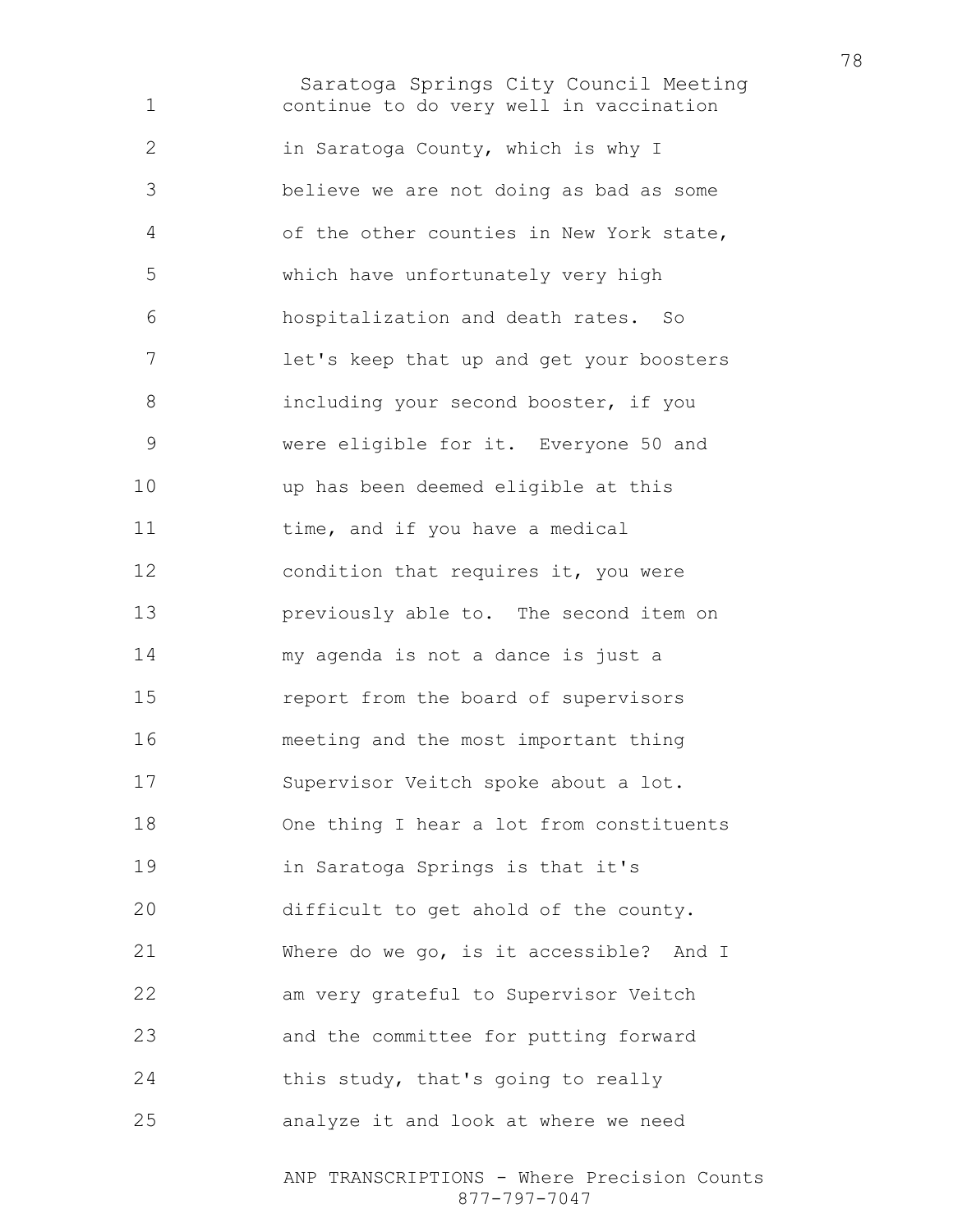Saratoga Springs City Council Meeting things and where we don't. For instance, public health was taken out of the City. I know Supervisor Veitch disagreed with it. I have said that I disagreed it happened before I got on the board, but I've fussed about it since then that social services items 8 like that, whether they're accessible both logistically and under ADA 10 guidelines, we're looking at all of 11 that. And I think that's going to be 12 really great. And I think that if you have any concerns or comments in particular, you should share with your supervisor so that we can make sure that that's something that's looked at or considered in the process. I look 18 forward to all of our county government, ideally being as efficient and accessible as our meetings now are. Thanks to the the live streaming, which is going pretty well. Not everybody's used to it yet. If there aren't any questions that concludes my agenda, MAYOR KIM: Any questions? Thank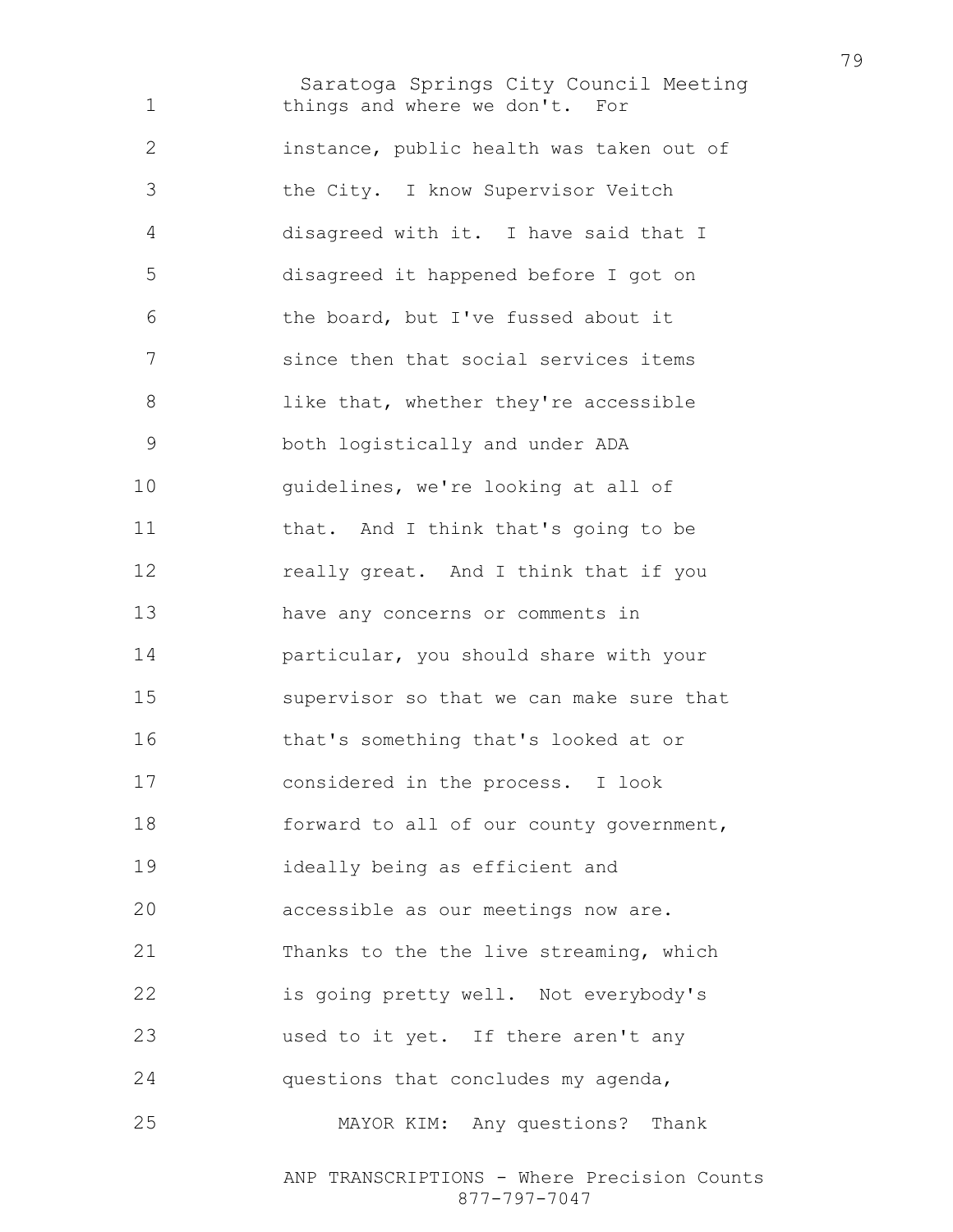Saratoga Springs City Council Meeting ANP TRANSCRIPTIONS - Where Precision Counts 877-797-7047 you, Supervisor Gaston. We are going to move to our consent agenda and I'll move that to consent agenda as listed and described be approved. Is there a second,. COMMISSIONER SANGHVI: Second. COMMISSIONER MONTAGNINO: Second. 8 MAYOR KIM: Is there any discussion on the consent agenda? All in favor, Aye? 11 ALL: Aye. MAYOR KIM: Opposed? Motion carries. Thank you. The next items, I'm -- I'm gonna go to the mayor's agenda. The next items are relating to Commissioner Scirocco. Before I get to **the two resolutions to honor our fallen** comrade, I'd -- I'd like to just tell a story about Commissioner Scirocco. Um about a month after the election my -- my father passed and we had wake like every, you know, the -- the usual events and much to my surprise, Commissioner Scirocco came to the wake and it shouldn't surprise me because he's that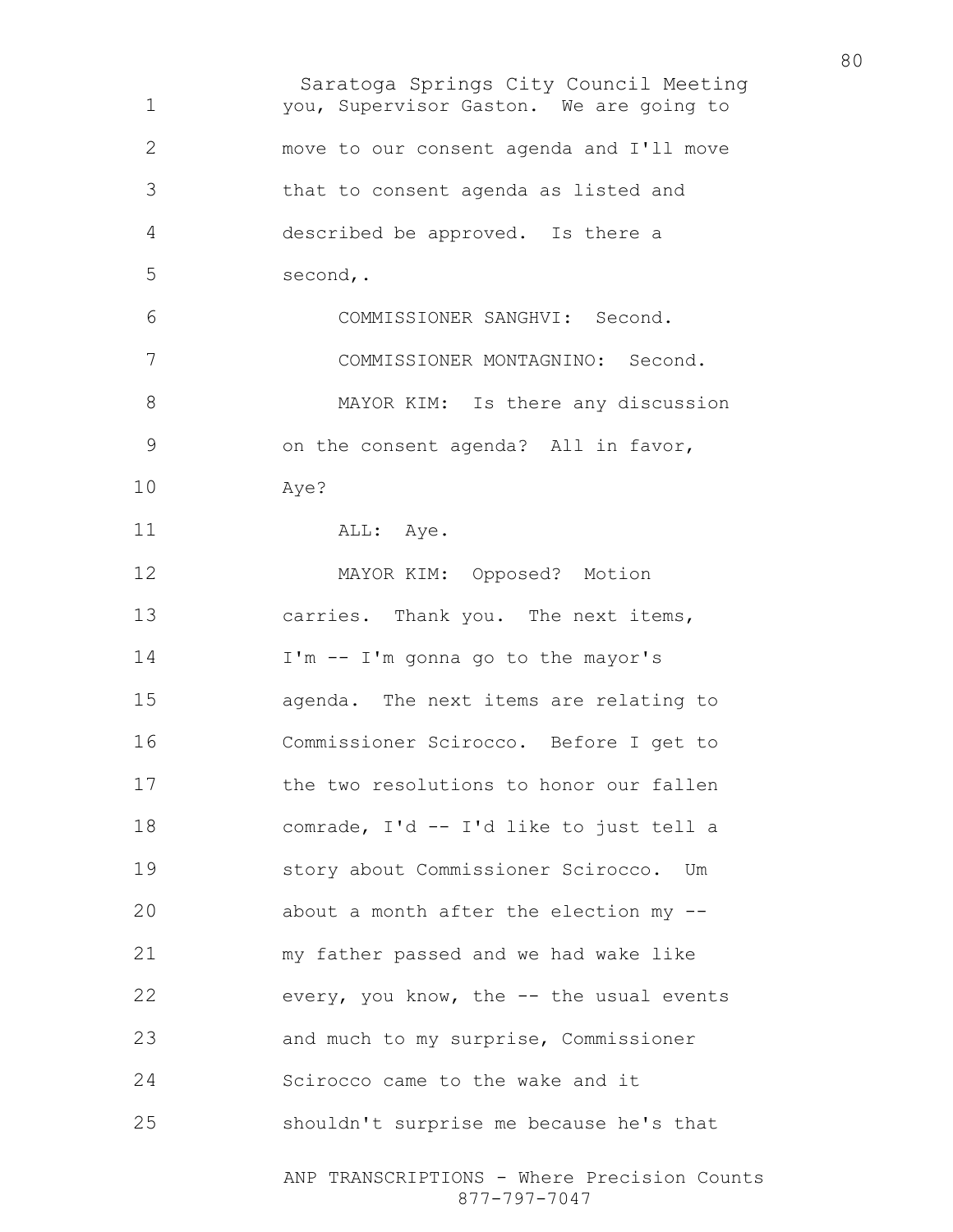Saratoga Springs City Council Meeting 1 kind of just good, decent human being. And amazed as it turned out, as he was talking to my -- my mother, it turned out that he knew some of the people that my -- my mother had grown up in Schenectady with. And that's really, we can talk about all the great things that "Skip" Scirocco did for this city, but what he really -- what he really surpassed in was just being a decent, good human being. And certainly we need that and we will miss him. I don't know if the other City Council members want to make any comments before I go to the first agenda item, which is the Resolution. If not, I'll -- I'll go to discussion and vote. This is a resolution in -- in memorial to Anthony J. "Skip" Scirocco, 1948 to 2022. Whereas Anthony "Skip" Scirocco, former Saratoga Springs County Supervisor, and Saratoga Springs Commissioner of Public Works, died in Saratoga Springs on April 6, 2022, just over three months after beginning what would've been his 23rd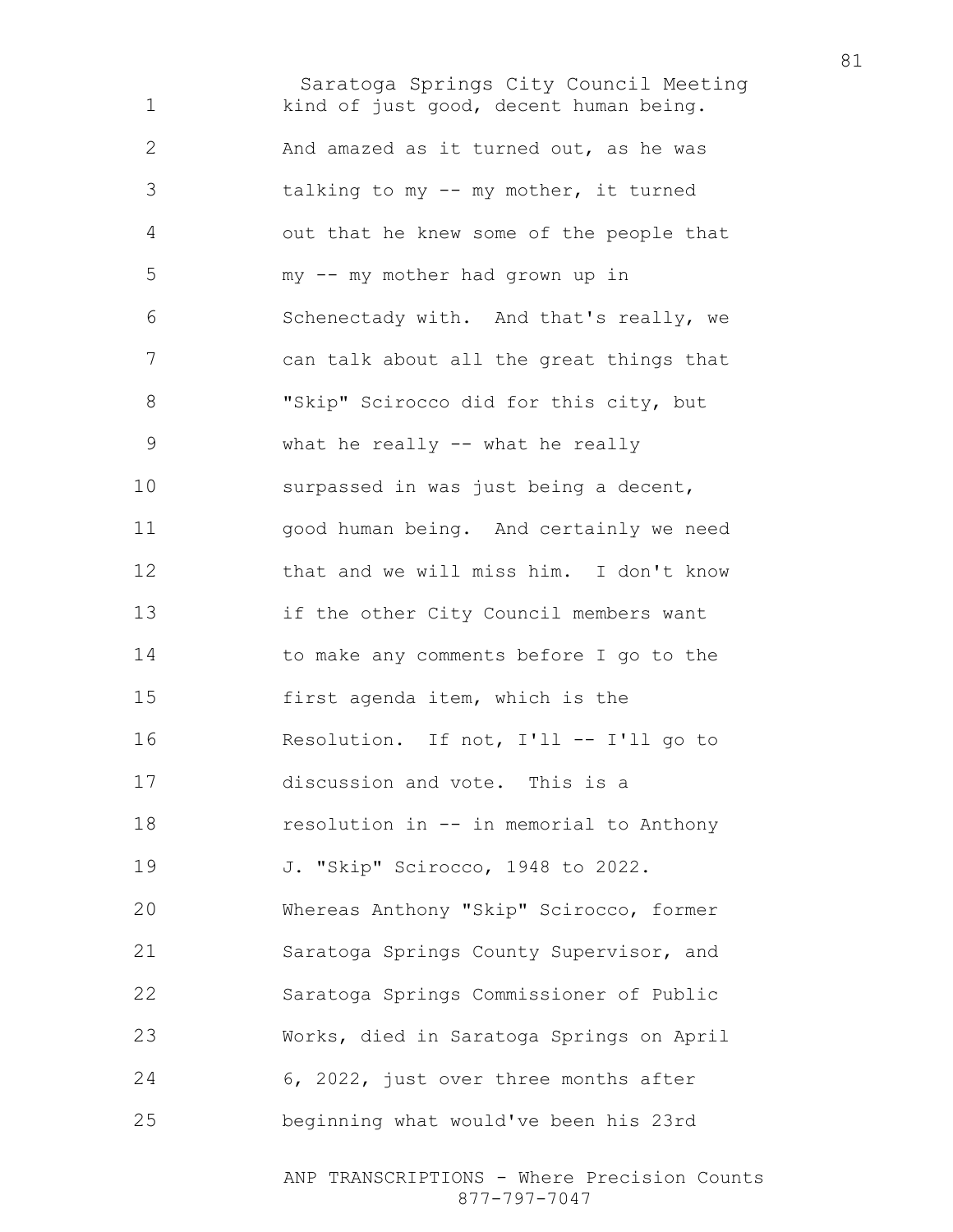Saratoga Springs City Council Meeting year as an elected officer of this City. And whereas Commissioner Scirocco was one of a small number of City Council members who worked as a City employee before taking his place at the council table. He had great respect for our city's historic buildings and streets. And in addition to his improvements to City infrastructure, he oversaw many renovations, including The Canfield Casino, The Spirit of Life Statute, and The Civil War Monument. His dedication 13 to the thorough renovation of City Hall, following its damage from a lightning strike were undoubtedly, be considered among his greatest contributions. His commitment to a quality renovation helped prevent further deterioration and his efforts made a critical difference in the preservation of this historic structure. In person, he was a kind and generous man who loved his family, his friends, and his community. His experience in City Government earned him appreciation from his department's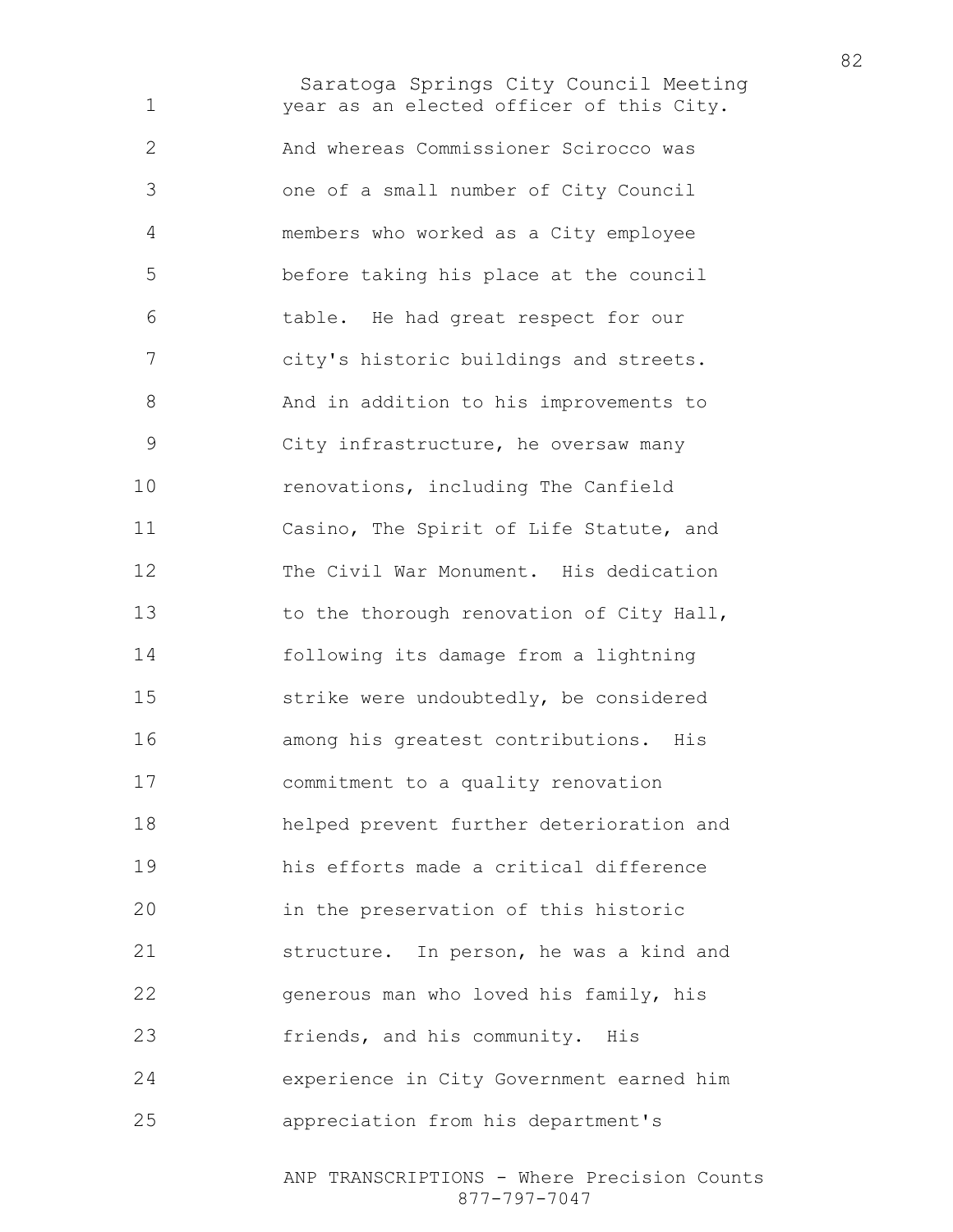Saratoga Springs City Council Meeting employees from his fellow council members and from the public. His legacy to our City is vast and his accomplishments will continue to be enjoyed and appreciated for many decades yet to come. Now, therefore be it resolved that on the behalf of the **people of Saratoga Springs, this City** Council, hereby honors Commissioner Scirocco's life, his memory, and his lifetime legacy of service to our City 12 and extends sympathy to his family. Thank you. And that's in form of motion. Is there a second? COMMISSIONER MORAN: Second. COMMISSIONER SANGHVI: Second. 17 MAYOR KIM: Is there any other --any discussion? All in favor? COMMISSIONER MONTAGNINO: Aye. COMMISSIONER SANGHVI: Aye. COMMISSIONER MORAN: Aye. MAYOR KIM: Thank you. Our -- the next item on our agenda is discussion and vote resolution to name the Music Hall -- The Anthony J. Scirocco Music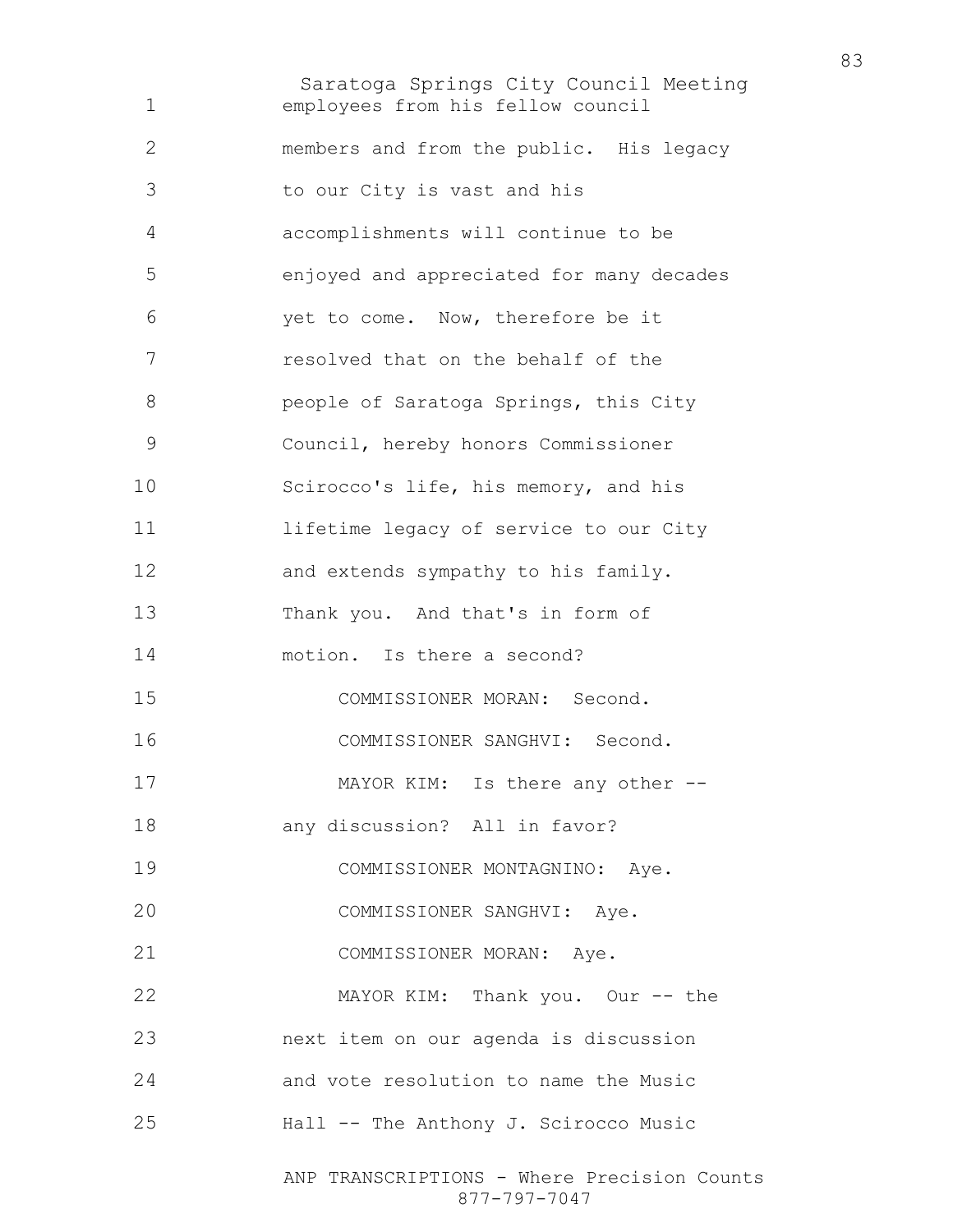Saratoga Springs City Council Meeting 1 Hall. Whereas Anthony J. Scirocco, Commissioner of Public Works for Saratoga Springs died on April 6, 2022, just over three months after beginning what would've been his 23rd year as an elected officer of the City. And whereas Commissioner Scirocco always 8 respected our city's historic buildings. He worked frequently with historians and preservationists to make sure that repairs and renovations to historic structures were done carefully and responsibly. One of his outstanding achievements in is the recent renovation of this Music Hall on the third floor of City -- Saratoga Springs. The Music Hall's careful and thoughtful restoration, which will be enjoyed by 19 the public for many years, is part of the legacy that Commissioner Scirocco leaves to us. And whereas Commissioner Scirocco was also a talented and popular musician who for many years entertained audiences by playing the music he loved. Now, therefore be it resolved that on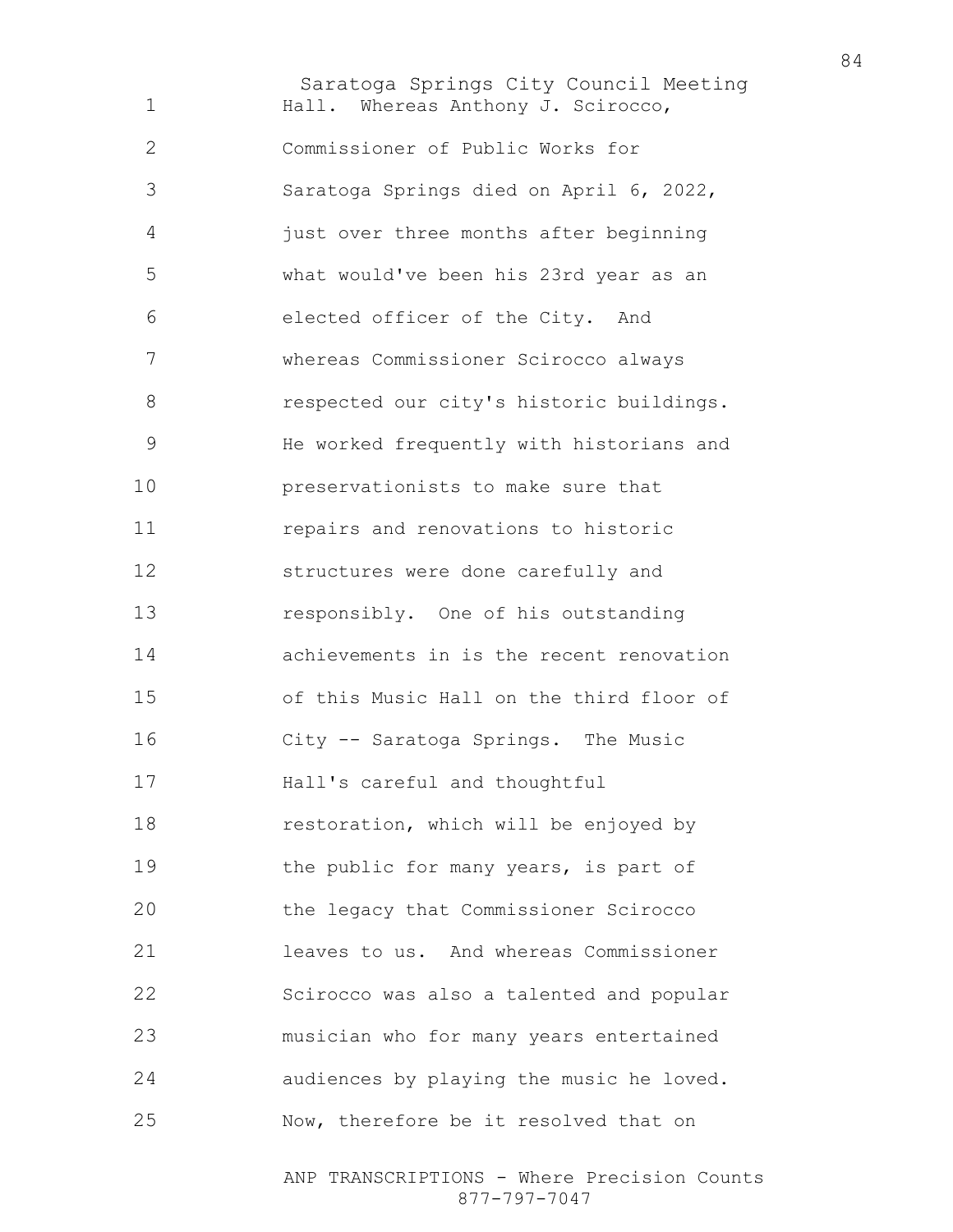Saratoga Springs City Council Meeting ANP TRANSCRIPTIONS - Where Precision Counts behalf of the people of Saratoga Springs, this City Council hereby establishes that the historic Music Hall area on the third floor of Saratoga Springs City Hall shall be, and hereby is designated and named, The Anthony J. Scirocco Music Hall. The Council further directs that appropriate signage be installed forth with -- to indicate this designation. That's in a form of motion. Do I have a second? COMMISSIONER MONTAGNINO: Second. COMMISSIONER MORAN: Second. COMMISSIONER SANGHVI: Second. MAYOR KIM: Any discussion? All in favor, aye. COMMISSIONER SANGHVI: Aye. 18 COMMISSIONER MONTAGNINO: Aye. COMMISSIONER MORAN: Aye. MAYOR KIM: Thank you. The Mayor's third item is a discussion and vote to create a Commissioner Public Work Search Committee. We are basically in a unusual situation, not unprecedented, there have been historical situations

877-797-7047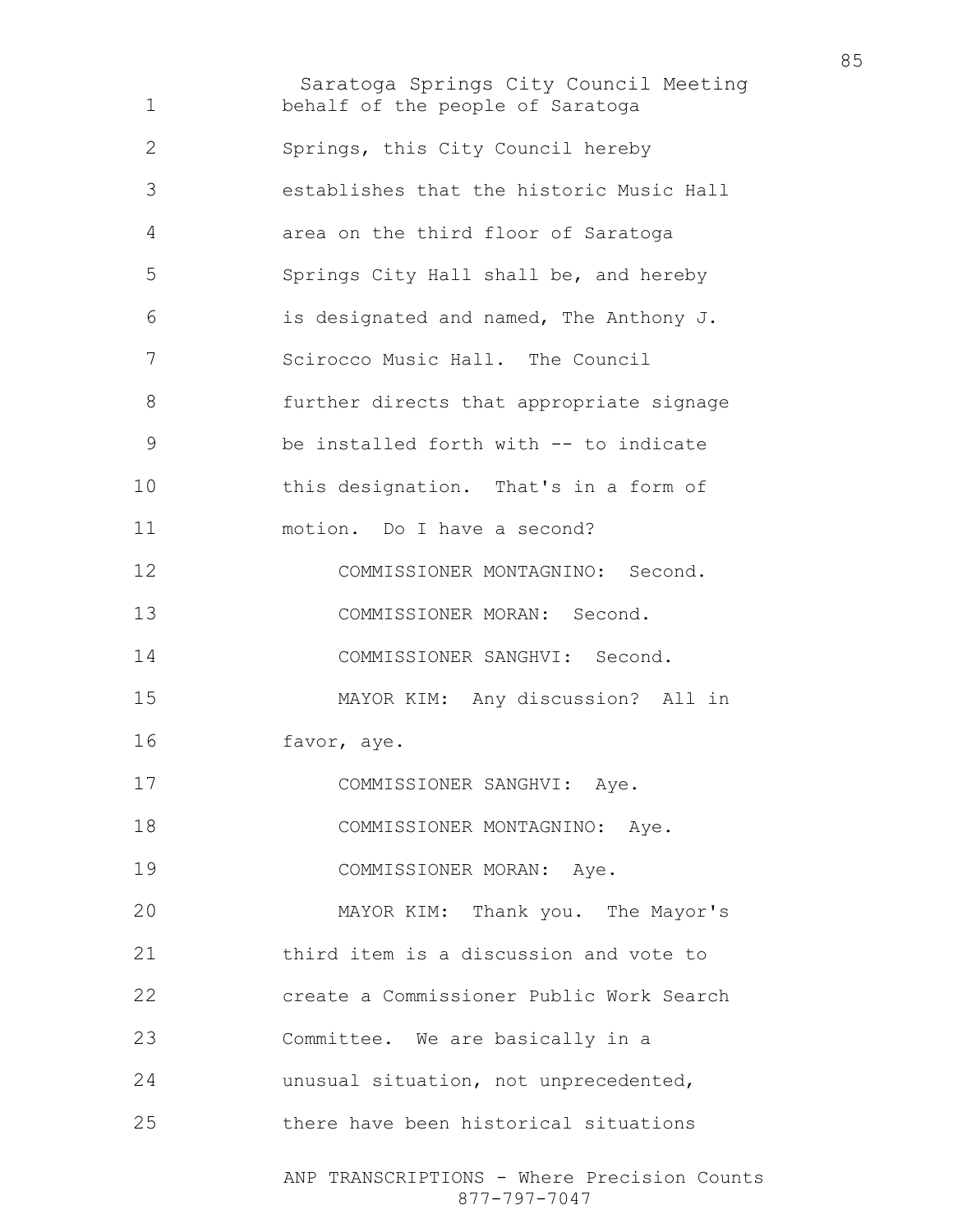Saratoga Springs City Council Meeting where this occurred, where we are going to -- have to replace the irreplaceable, but attempt to do our best at replacing Commissioner Scirocco and -- and -- and find a replacement for the temporary terms. So I'm gonna read the resolution 7 and then we'll, --we'll talk -- we'll have an opportunity for City Council to 9 -- to talk -- discuss it. Whereas Commissioner Anthony "Skip" Scirocco, has recently passed away during his elected term of office. And whereas Section 2.4 of the City Charter provides that when a vacancy in elective office occurs other than by expiration of term, the City Council shall appoint a person to fill such vacancy until the end of 18 the official year in which said vacancy occurred. And whereas while Section 2.4 of the Charter does not establish standards or procedures for the council 22 to adhere to when temporarily filling such vacancy, the Council finds that it is in a public interest to create a process that invites qualified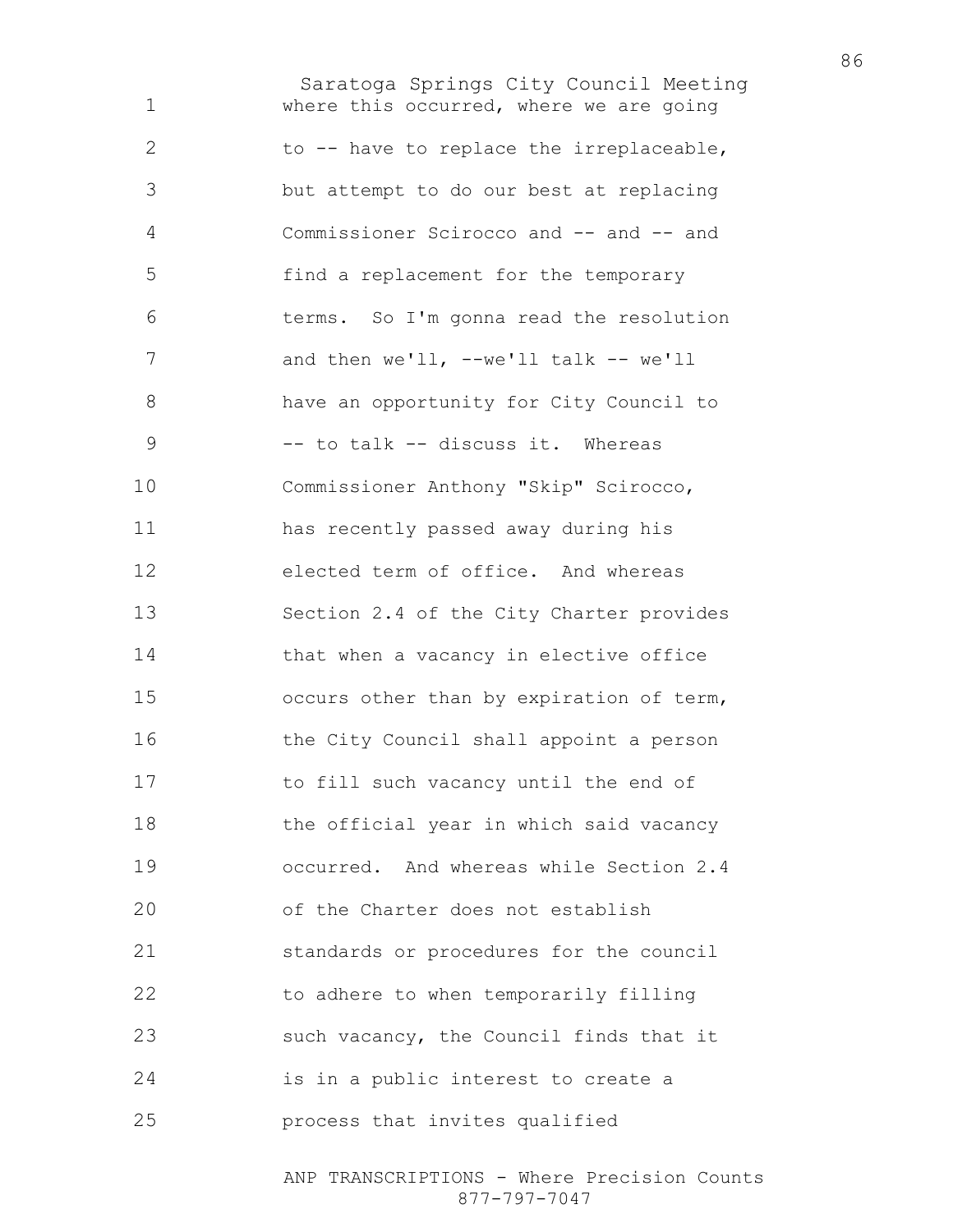Saratoga Springs City Council Meeting candidates to be interviewed and fairly considered. Section 2.2 of the City Charter provides that this council may create such ad hoc committees and appoint members there to as deem necessary in the public interest. Now, therefore the Council hereby resolves as 8 follows; one, this council shall create the commissioner department of public work search committee. The committee for the purpose of interviewing candidates for the temporary appointment to the position of commissioner public works as such temporary appointment is authorized by City Charter, Section 2.4.2. The committee shall consist of five members. The Mayor and the commissioners of finance, public safety and accounts shall each appoint one member. The City Council shall designate the fifth member, the chair and the chair shall have the administrative powers to call, schedule, organize, and conduct meetings to request information from City staff, and

ANP TRANSCRIPTIONS - Where Precision Counts 877-797-7047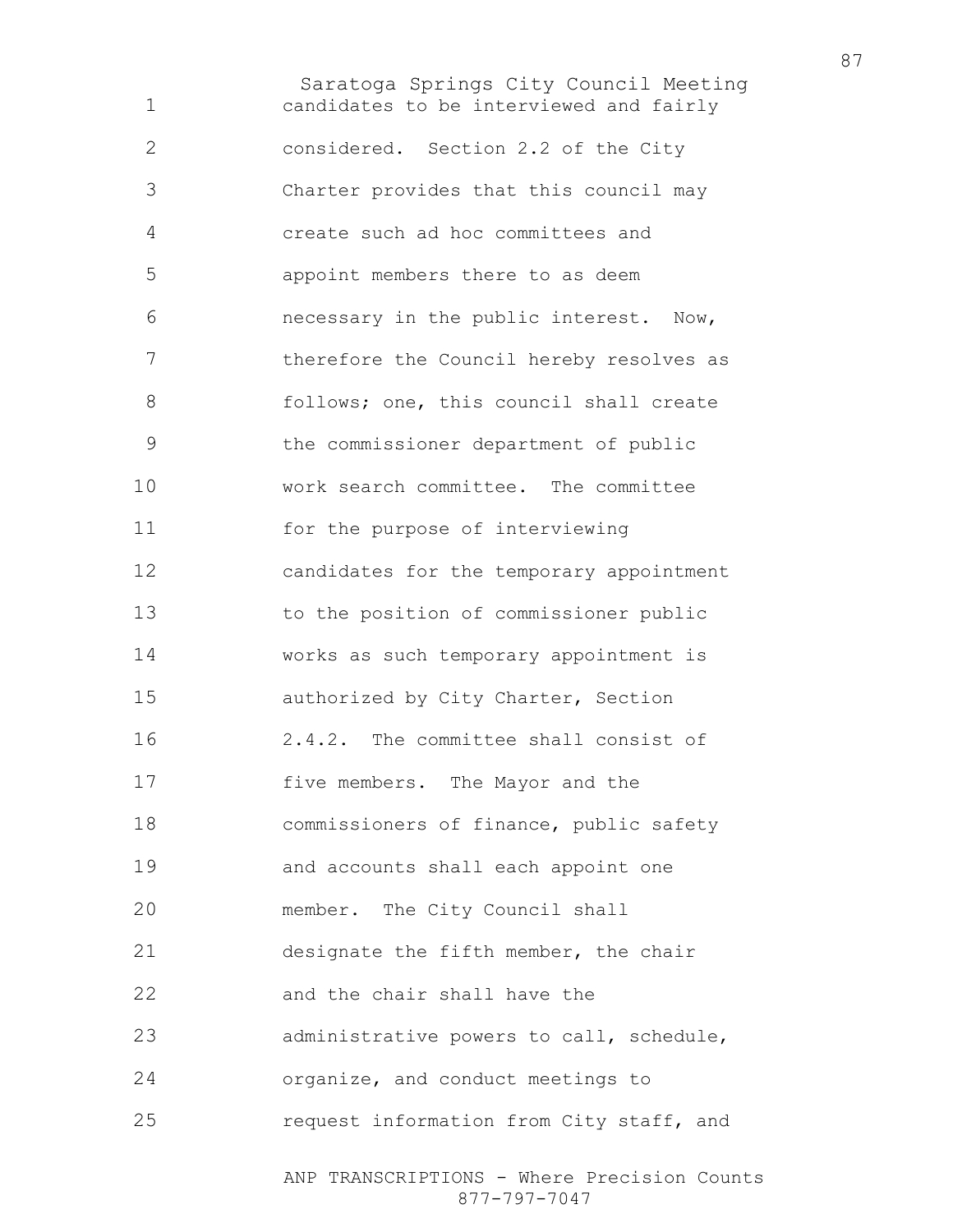Saratoga Springs City Council Meeting to 'cause minutes to be taken and kept. Three, the committee shall be advisory only and shall have no authority to exercise any of the powers of the City Government. At the end of its review of all candidates, dean qualified, the committee shall make a recommendation to 8 the council as to a person best qualified for the appointment. The council shall not be bound by the committee's recommendation. Four, the committee's meeting shall be open to the public however, there'll be shall -- there shall be no public comment taken during the meetings. The public shall be invited to provide comments in writing or electronically at any time. Five, the committee's responsibilities and its authority shall end when it makes recommendation to the council. That is a resolution that's in a form of a motion. And I'll ask for a second and then we can have a discussion. COMMISSIONER SANGHVI: Second. COMMISSIONER MORAN: I'll second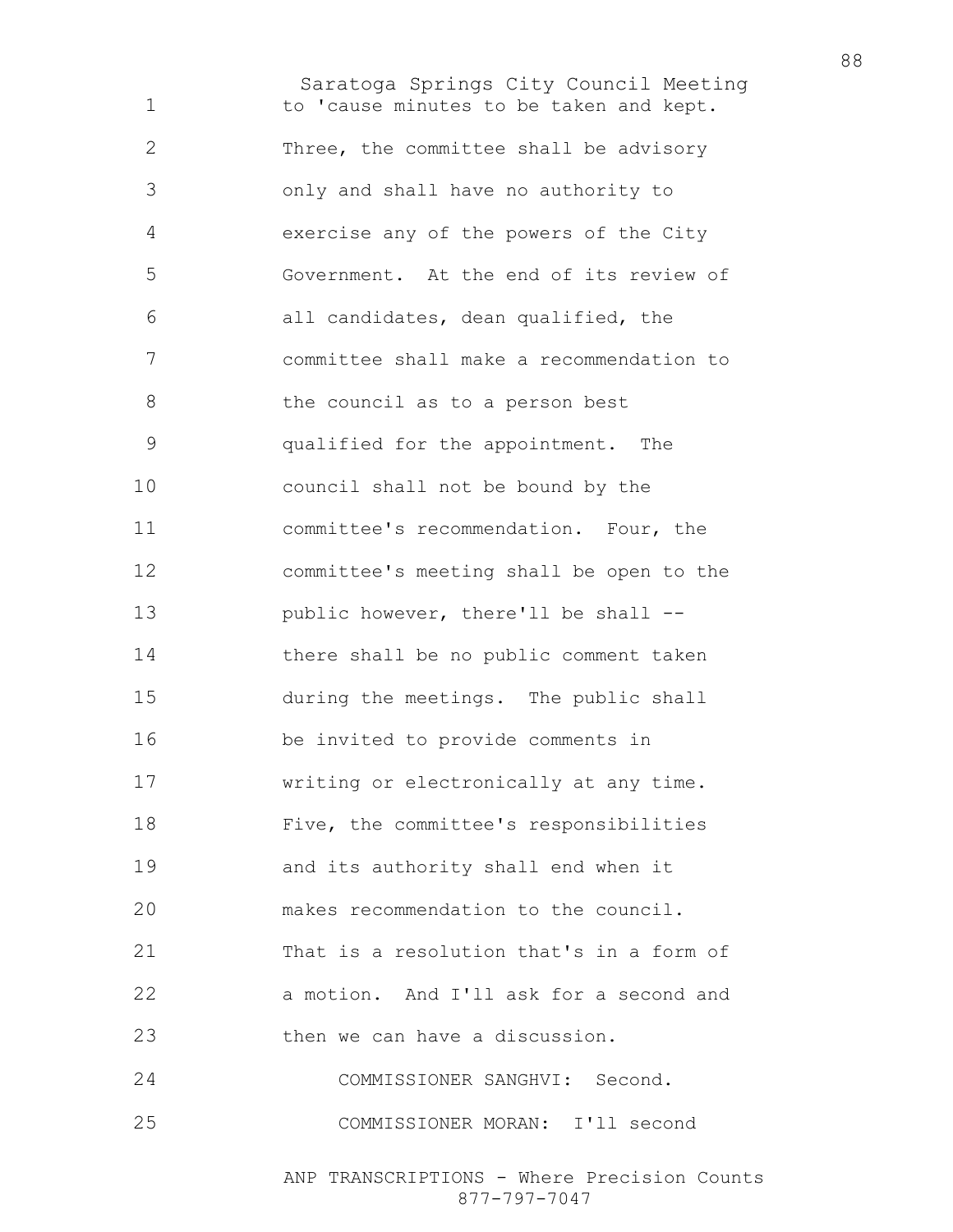Saratoga Springs City Council Meeting ANP TRANSCRIPTIONS - Where Precision Counts 1 that. COMMISSIONER MONTAGNINO: Second. MAYOR KIM: Any City Council members wish to comment on the proposal? COMMISSIONER MORAN: I'd like to speak about Item 4 Commissioner -- Mayor. 8 MAYOR KIM: Yep. COMMISSIONER MORAN: I believe there absolutely needs to be open 11 transparency, but this is a fairly contentious issue. And I particularly have concern given just some of the outbursts that -- that have occurred over the last couple years during public meetings that any of our candidates could potentially be impacted by the 18 actions of -- of folks in the gallery. And while I understand the Mayor's desire to -- to make this as open as possible, I think we also have to consider the fairness of the process to the individuals who are gonna be participating and as such I would hate for anybody to have their -- their

877-797-7047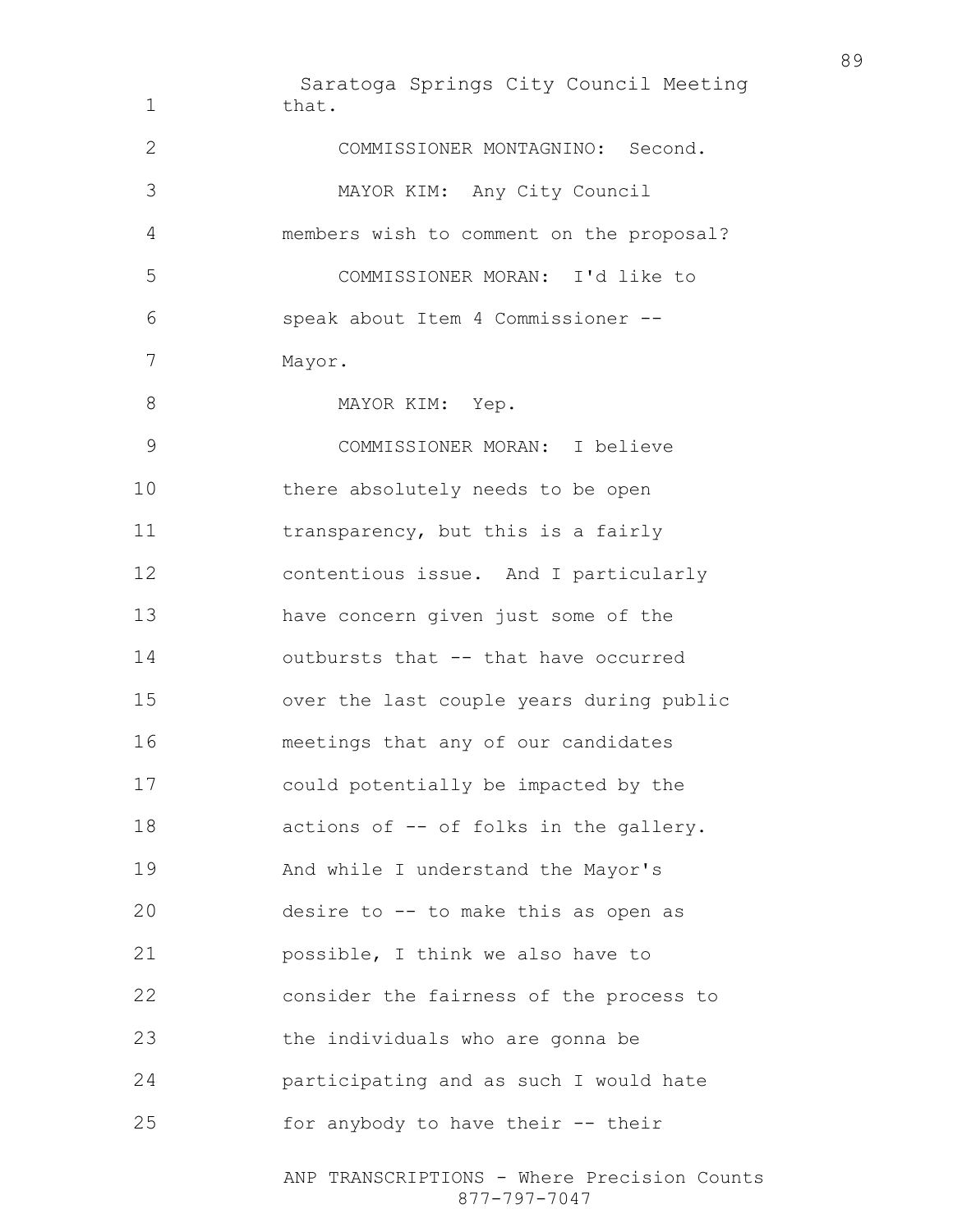Saratoga Springs City Council Meeting ANP TRANSCRIPTIONS - Where Precision Counts 877-797-7047 opportunity to speak with this committee flustered or -- or overtaken by perhaps comments, you know, directed towards them or at them, or about their candidacy. MAYOR KIM: And Commissioner, I 7 think one of the things that -- once 8 this is adopted if -- if the Council chooses to. One of the things that our -- the chair -- the designated chairperson has done is made some recommendations as to how it would be conducted. Of course, that committee would -- and I can review some of those I had a conversation with him. But -- but I -- I think the idea here is that there would be -- it would be transparent. It would be open to the public. But there would basically be -- people could observe but not basically participate. COMMISSIONER MORAN: So how do we stop that in practice? 24 MAYOR KIM: Well, I -- I think one of the ideas here, which we've -- we've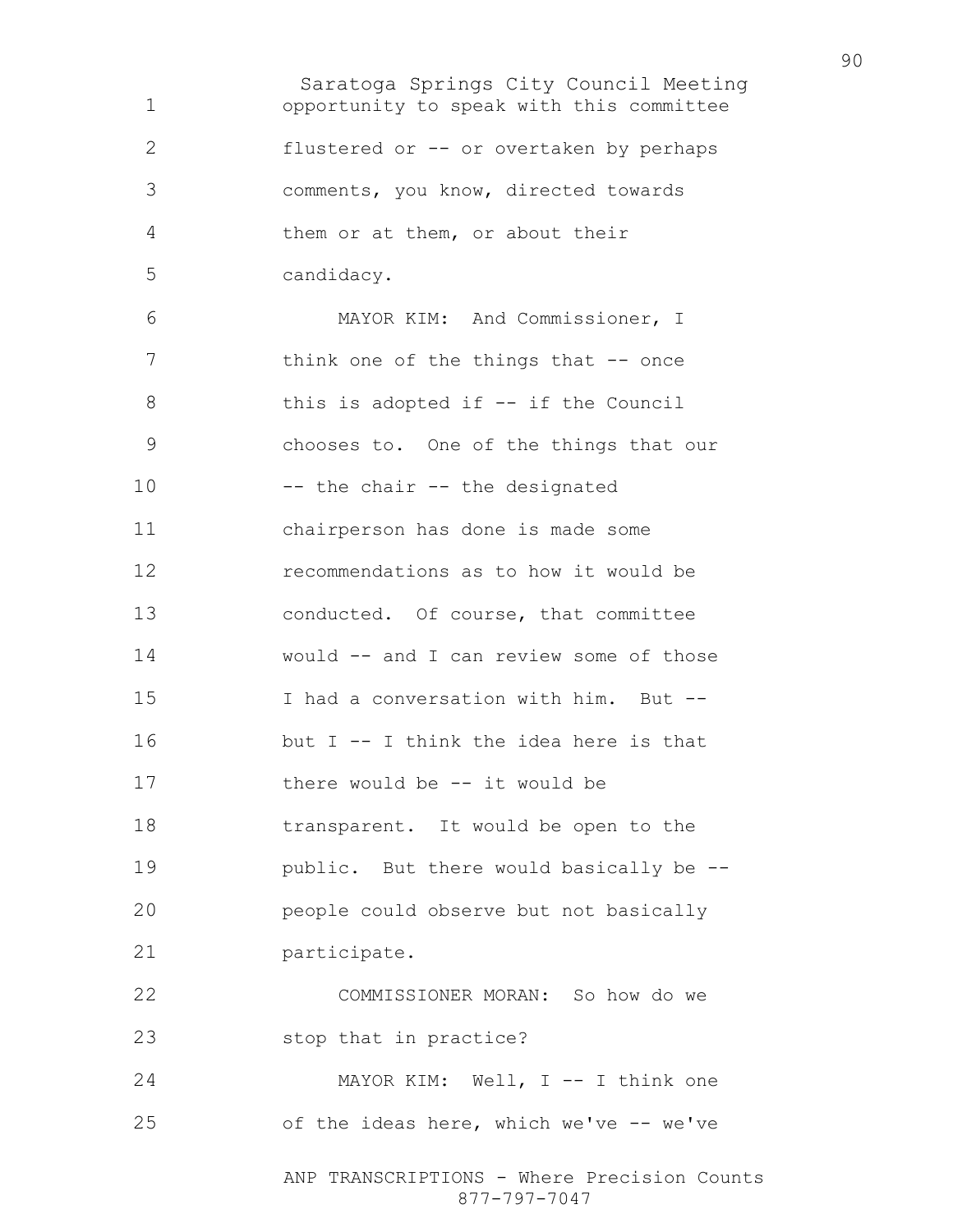Saratoga Springs City Council Meeting looked at is that there could be live zoom -- a live zoom feed or live Facebook feed to, so the people can -- COMMISSIONER MORAN: Absolutely -- MAYOR KIM: Watch it. But that basically there there's nobody that can sort of participate. 8 COMMISSIONER MORAN: If -- if -- if that's the approach that -- that completely satisfies my concern. Again I'm -- I'm worried about the in-person outburst that puts somebody off their 13 game, that in some way, disrupts the process and is unfair to everybody participating. So that's the heart of my concern and if that's the approach, that's okay with me. 18 MAYOR KIM: In fact, what I can do -- if -- it -- I -- I don't know if each of the City Council members wants to name their designee at this point, and 22 then we can go through the rules that have been subscribed. I -- I -- the -- for  $-$  for the  $-$  the chair  $-$  the  $-$ -the City Council have all agreed that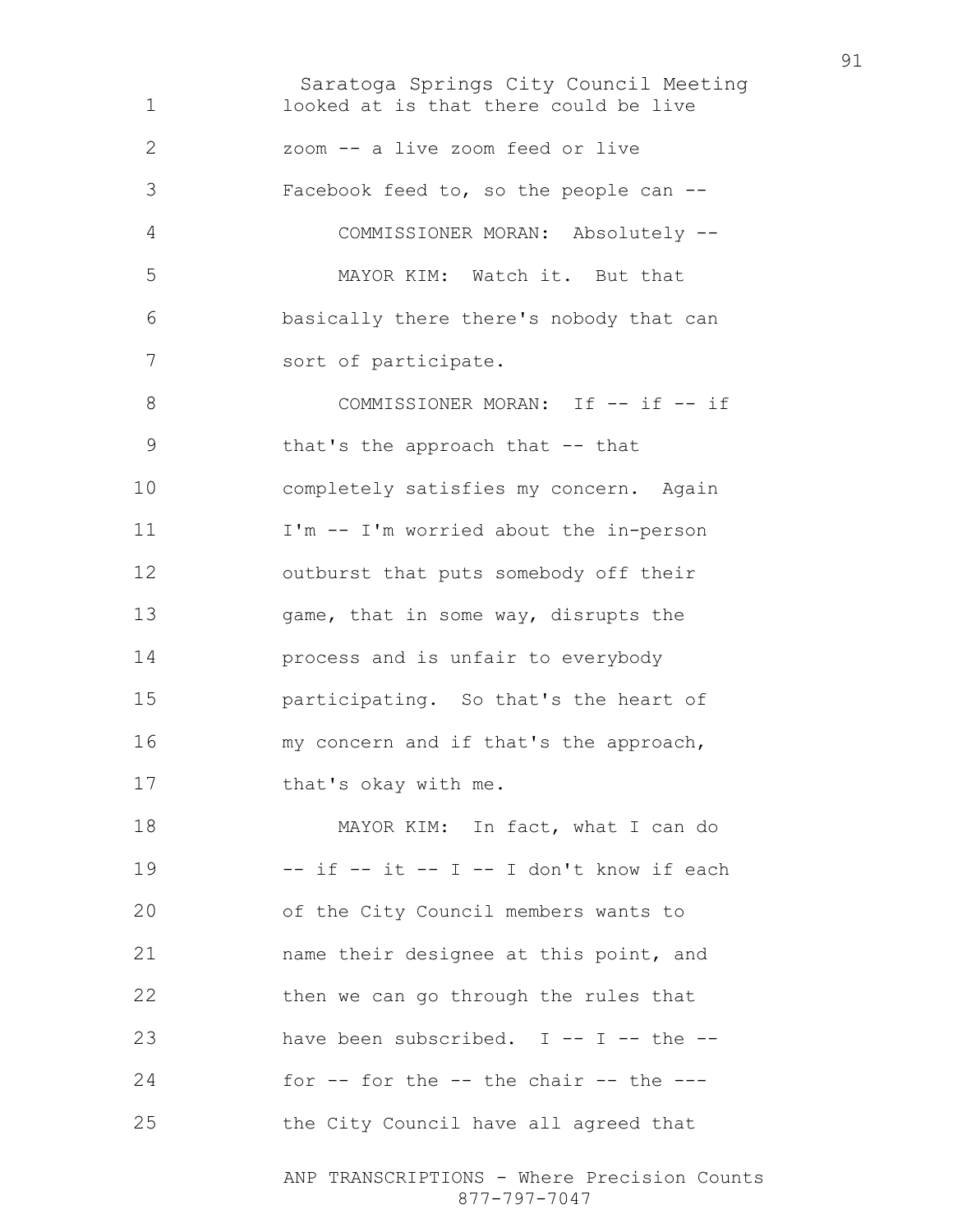Saratoga Springs City Council Meeting ANP TRANSCRIPTIONS - Where Precision Counts the former Commission of Accounts, John Franck will chair the commission. So I don't know if anybody else wants to announce who they they're selecting, relating to this. COMMISSIONER MORAN: I'm prepared to do so. COMMISSIONER SANGHVI: Yeah. Sure. COMMISSIONER MORAN: I'll be naming 10 Kristen Dart as my opponent or -- as my opponent -- as my -- as my appointment 12 to the -- to the committee. COMMISSIONER SANGHVI: I will name Barbara Thomas, who was the past president of the League of Women Voters and a former Treasurer for the NAACP, as well as the senior advisory senior -- advisory Committee for the Aging in the Mayor's office. So she's had a lifetime of community work here, and I think she would be a great appointment to this committee. COMMISSIONER MONTAGNINO: I would like to choose as my designee to the committee Timothy Holmes who's well

877-797-7047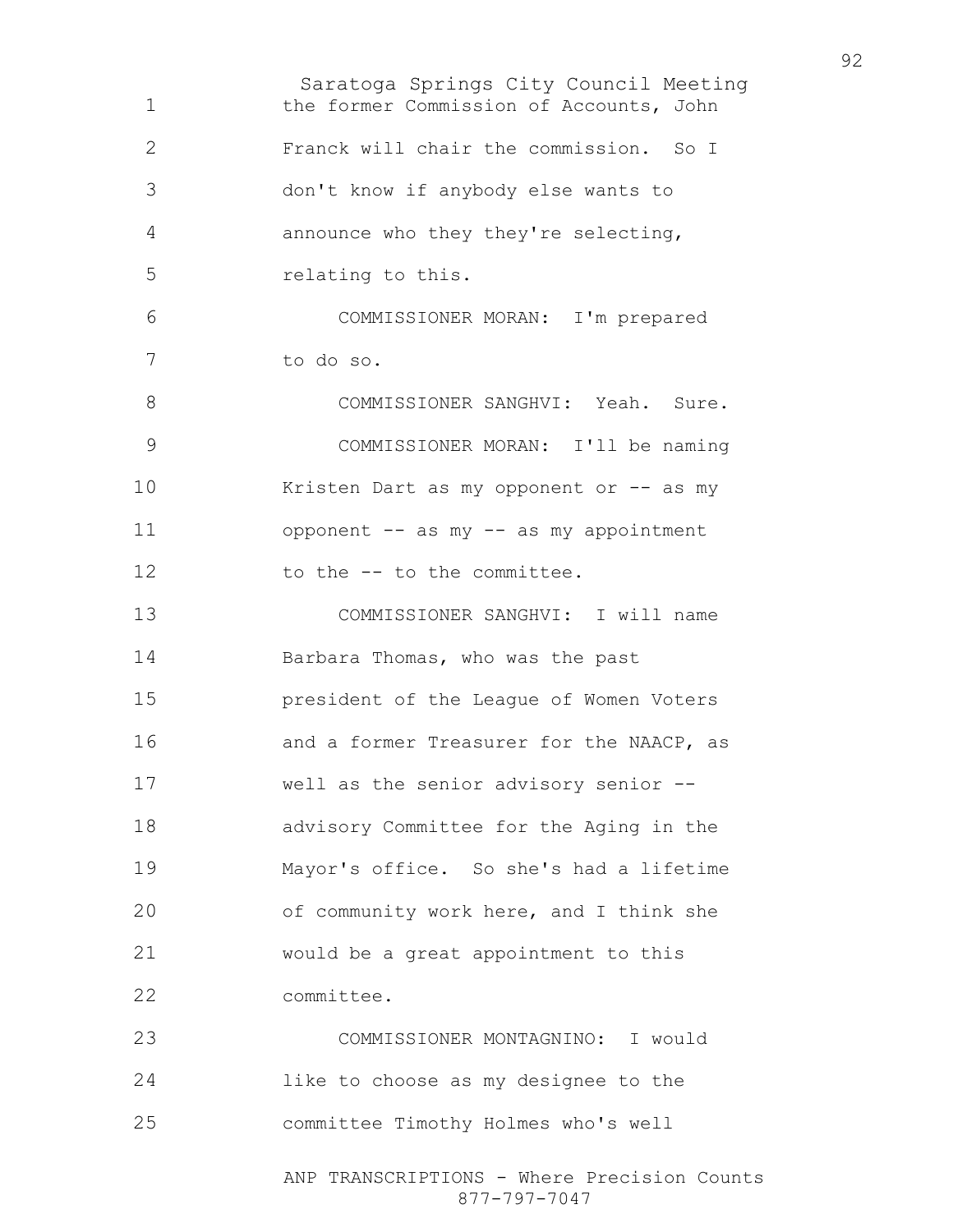Saratoga Springs City Council Meeting ANP TRANSCRIPTIONS - Where Precision Counts 1 known in -- in the City. He's been active in local politics. He happens to be a member of the Republican Party. He brings some -- some balance and some common sense approach to day-to-day life. And I think he would be someone whose opinion would be worth hearing by the other members of the committee. And therefore he's my choice. MAYOR KIM: And my choice is Alexis Brown. Who's been a local activist in the City and been also active in local politics. So there is a five-member committee, and I don't know if there are any other. We have the motion on the 16 table. We can call the vote at this **point.** We have a second. COMMISSIONER MONTAGNINO: I would 19 second that, sir. MAYOR KIM: All in favor? COMMISSIONER MONTAGNINO: Aye. COMMISSIONER SANGHVI: Aye. COMMISSIONER MORAN: Aye. MAYOR KIM: Opposed. The motion carries. So now that we have the -- the

877-797-7047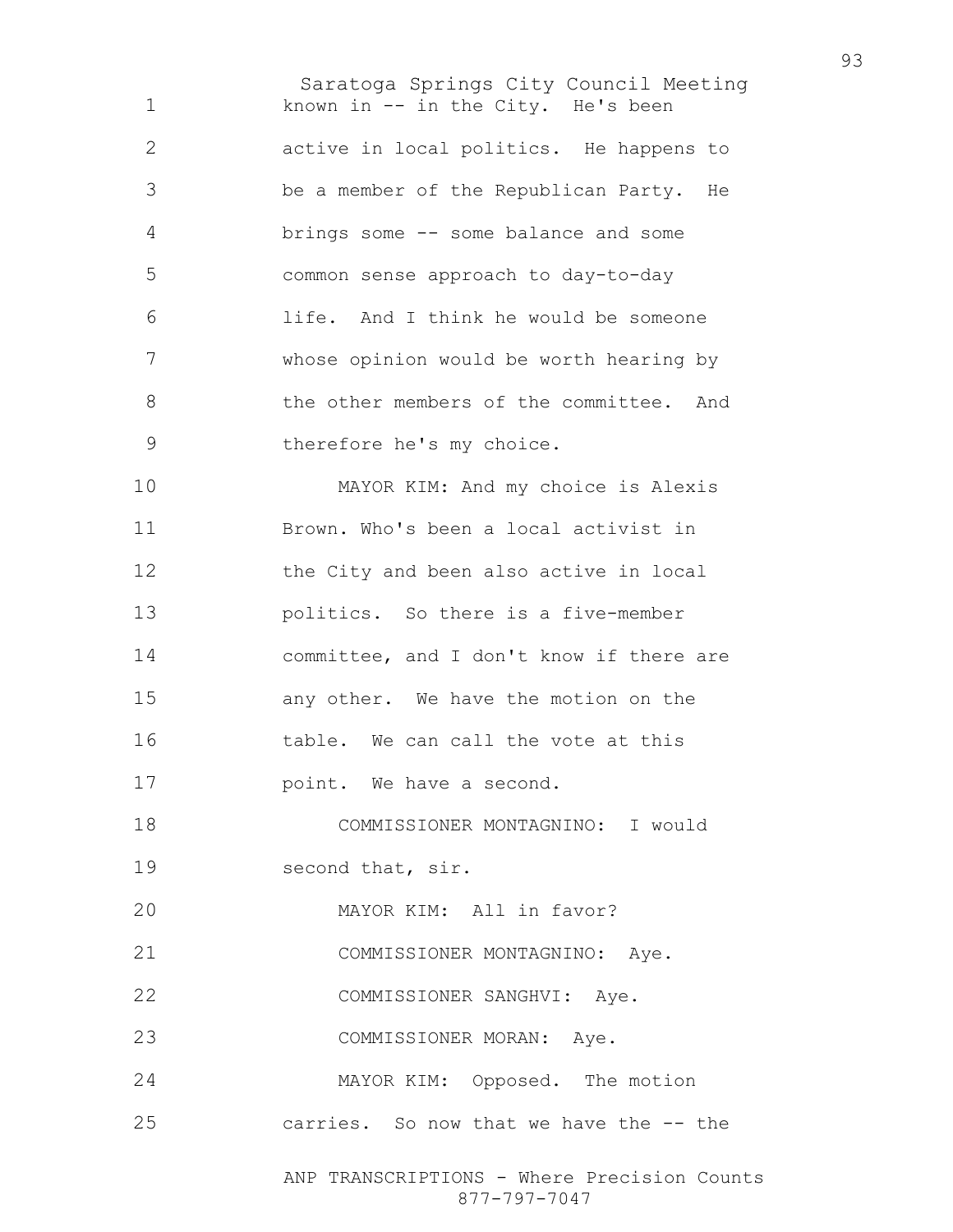Saratoga Springs City Council Meeting 1 -- the -- the structure, I'll -- I'll **just talk about some rules that this** committee will consider in terms of how they will go about this process. The job interviews will be held in the City Council room. Their -- the schedule probably will be sometime next week. 8 The chairman John Franck will -- will have -- is still getting in touch with the proposed members. The group job interviews will be live streamed. So 12 the public can observe in real time. The questions and answers will -- will be recorded so that people also can -- can see those if they're not available 16 for the particular time that the meeting has occurred. Prior to the start of the interviews, the candidates, they're -- they're gonna propose a process where the candidates will basically draw a lot to determine who goes first et cetera. So that there's sort of a fair, no advantage as to the interviews. And we'll -- we'll ask the candidates who are waiting to be sequestered. They'll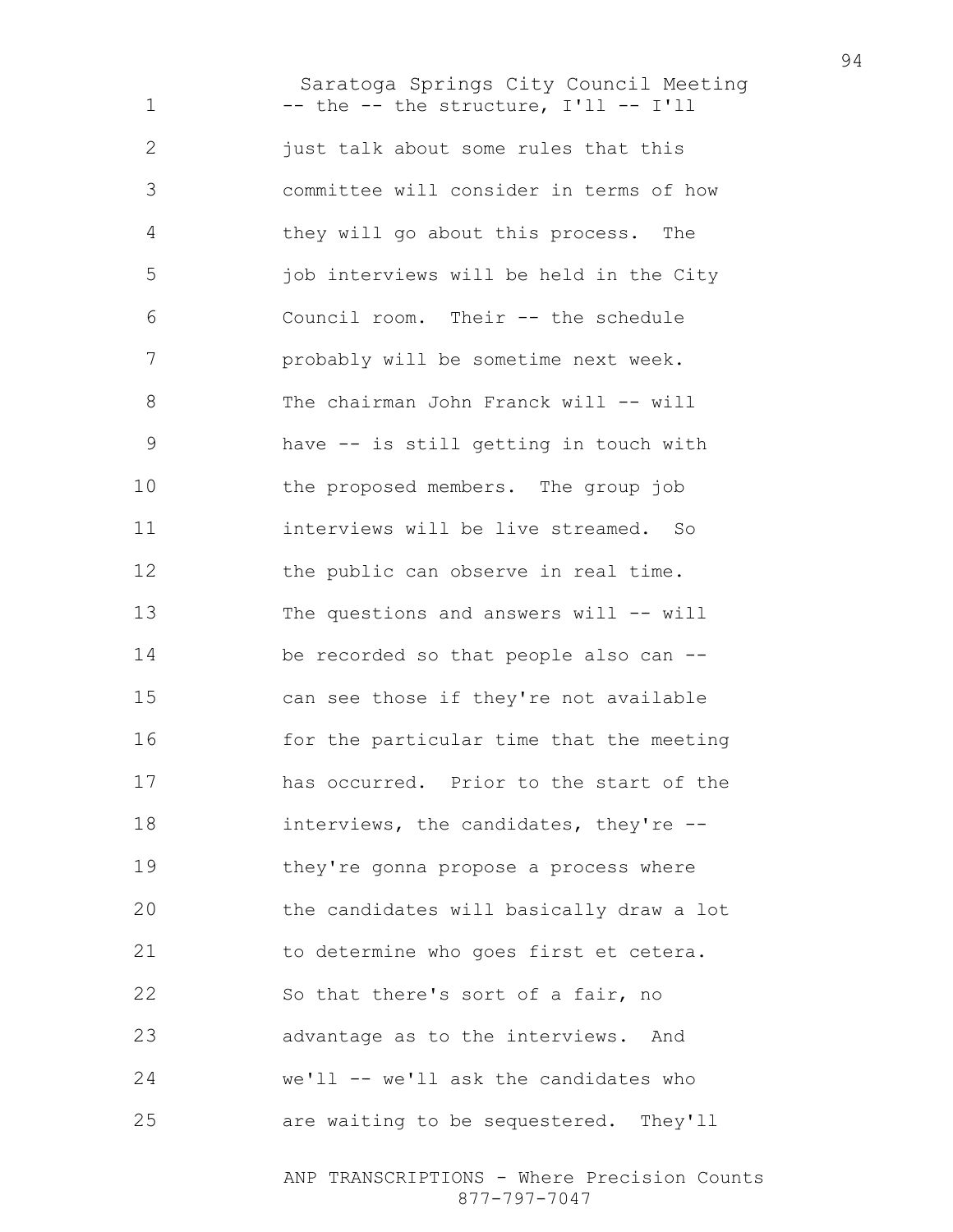Saratoga Springs City Council Meeting probably be in the Mayor's office away from City Council chambers so that they don't -- they have no advantage of hearing all the questions. The -- the - - the ideas that as -- as former Commissioner Franck proposed, was that 7 they would each get similar -- same --8 the same questions from the committee members, and will have a certain amount of time to respond. He thinks that the interviews will probably go 30 to 45 minutes. Finally, the City Hall has currently received four expressions of interest from members of the public for this position. They are Jason Golub, Anthony Scirocco, Robert Bullock, and Billy McTygue. We are also setting that if anyone else is interested submit a letter, resume no later than April 25th. So you've got basically to close a business on next Monday. And submit 22 that to the Mayor's office. We'll pass it onto the committee and you'd be considered. So that's the process. Of course the committee will also probably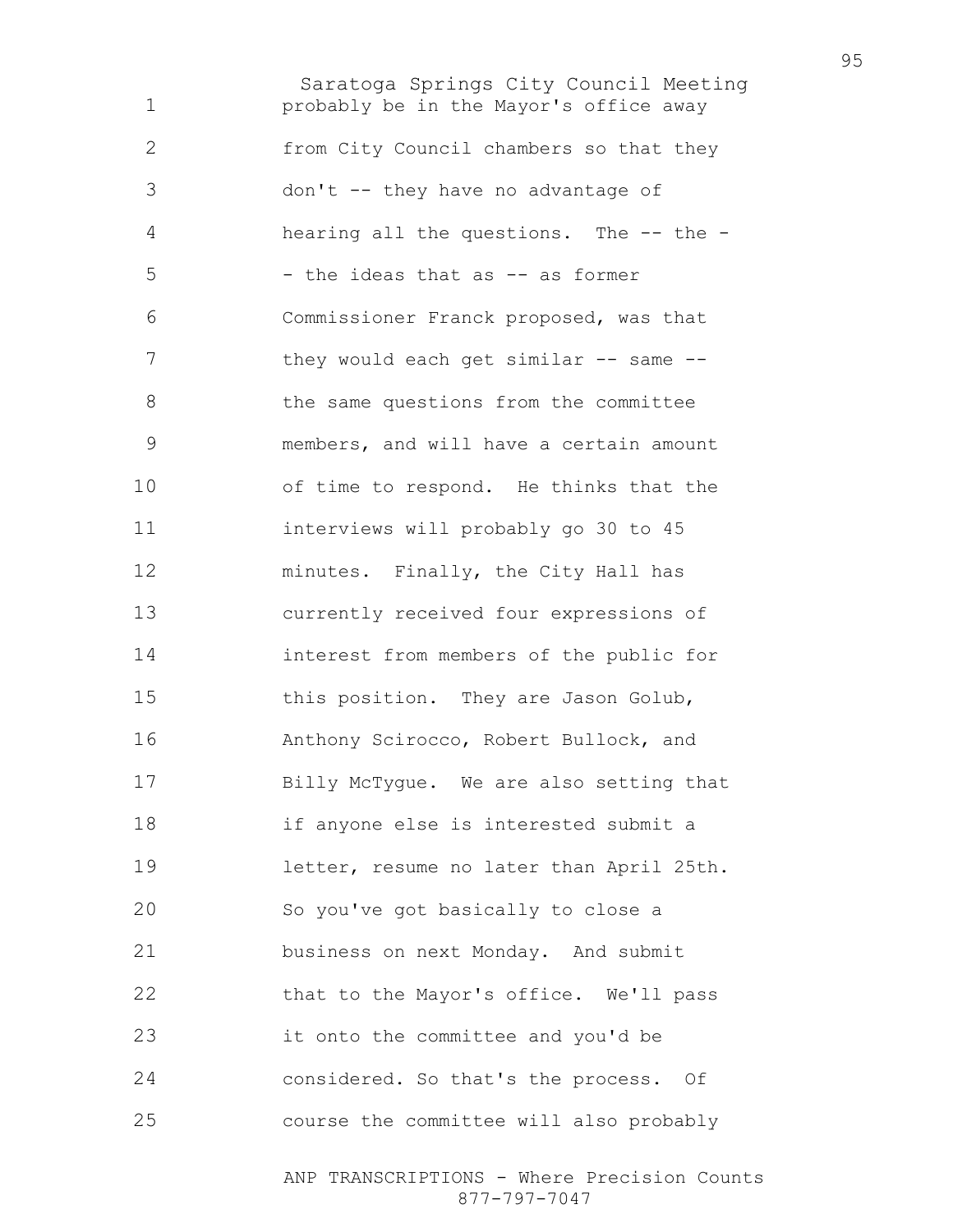Saratoga Springs City Council Meeting 1 adopt some of their own rules and that -2 - I don't know if there are any other questions from the City Council members. Great. We'll now go on to the Mayor's fourth agenda item. Is a discussion and vote on Interim -- on Interim Department of Public Works agendas? The -- obviously since we won't have a commissioner of Public Works, we -- for 10 a few weeks, we wanted to make sure that that doesn't hobble the Department's management. We have a great deputy here through Joe O'Neill. So we are -- I'm proposing a resolution that essentially these -- the -- the -- the agendas be allow -- that we allow the agendas to be advanced by the Mayor's office until 18 time as there is an appointment as commissioner of Public Works. I'm gonna **read the resolution, whereas** Commissioner Anthony J. Scirocco has recently passed away during his elected term of office. And whereas Section 2.4 of the City Charter provides that when a vacancy in elected office occurs other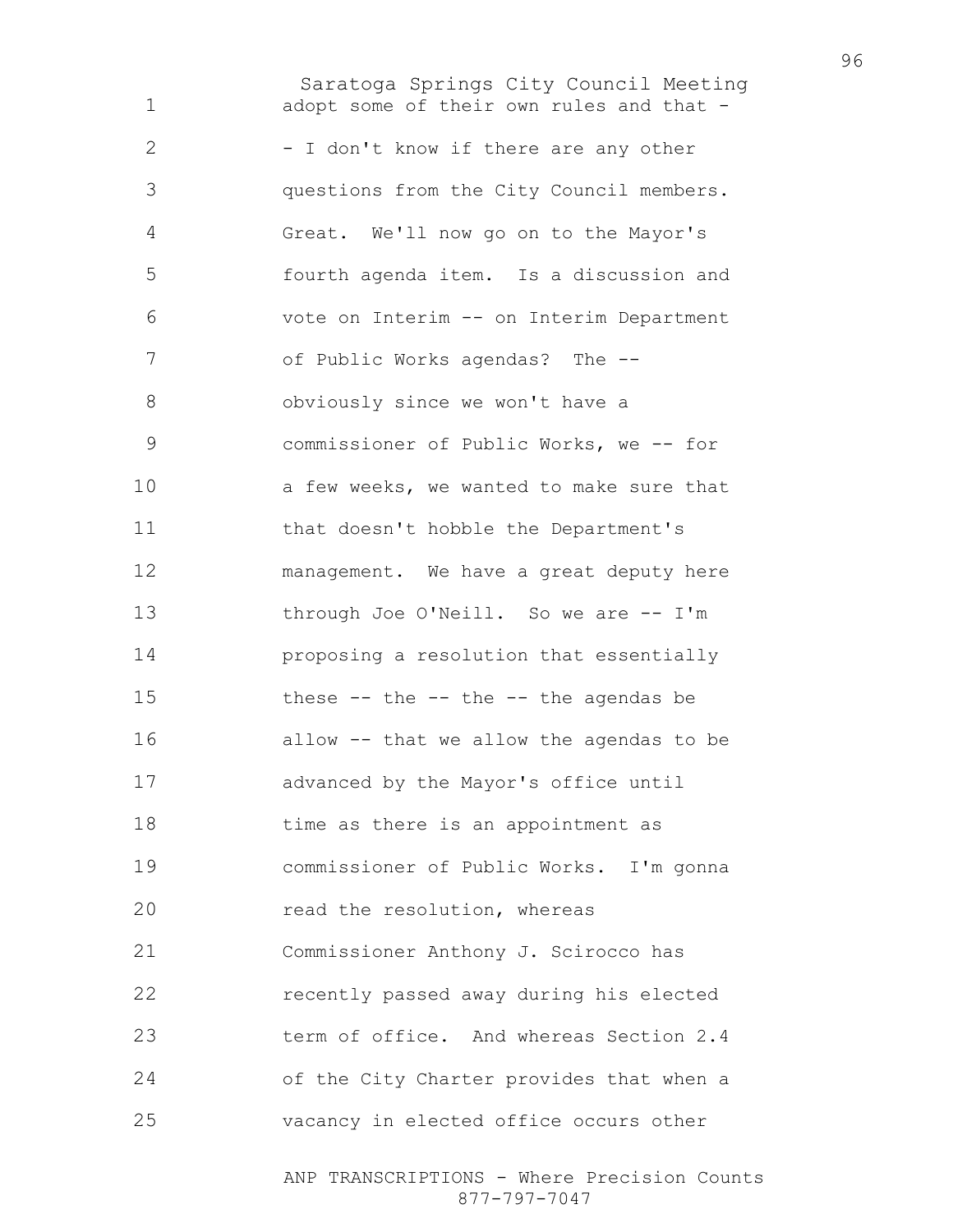Saratoga Springs City Council Meeting 1 than by expiration of term, the City Council shall appoint a person to fill such vacancy until end of the official year in which said vacancy occurred. And whereas while the Council shall act to fill the vacancy, as soon as possible. The appointment of Commissioner Scirocco's successor required, requires reasonable time for due consideration. And during that 11 time, it is in the public interest for the daily business that the Department of Public Works to continue without **interruption.** Now, therefore be it resolved as follows. The -- one, the managerial and supervisory staff of the Department of Public Work show forth with submit all agenda items for their department to the Mayor's office prior to each meeting of the City Council. Such items shall be processed along with each agenda in the usual manner. The Mayor shall consult with staff at The Department of Public Works as it deems, necessary for the effective scheduling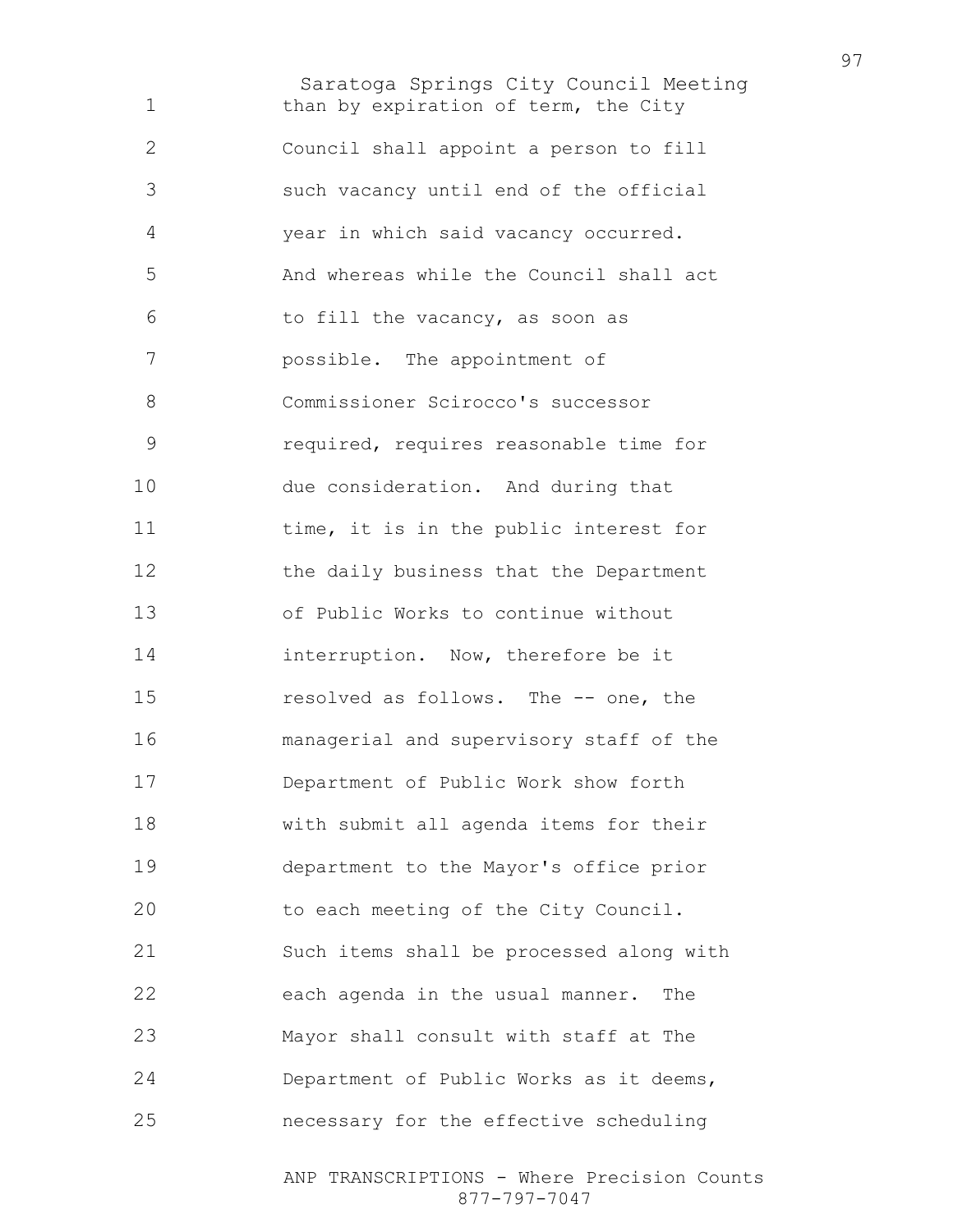Saratoga Springs City Council Meeting ANP TRANSCRIPTIONS - Where Precision Counts of each item submitted. Two, the Mayor shall introduce each item from the public works agenda at each Council meeting, and the Council shall act upon them as a deem appropriate. Three, this procedure shall remain in effect until a succession to the Commissioner Scirocco has been appointed by the Council has filed and oath of office. And that's in 10 a form of a motion. Is there any --COMMISSIONER SANGHVI: I second. MAYOR KIM: Any discussion on this motion? COMMISSIONER MONTAGNINO: The reported one item Mr. Kim, would -- would this -- if adopted, would this procedure recognize Mr. O'Neill in his 18 status as deputy, that -- that it seems 19 that by definition, the deputy would fill in -- in the absence of the principle for -- for whom he or she would serve. So would he be essentially the point person here. MAYOR KIM: Add this discussion and the charter doesn't seem to allow for

877-797-7047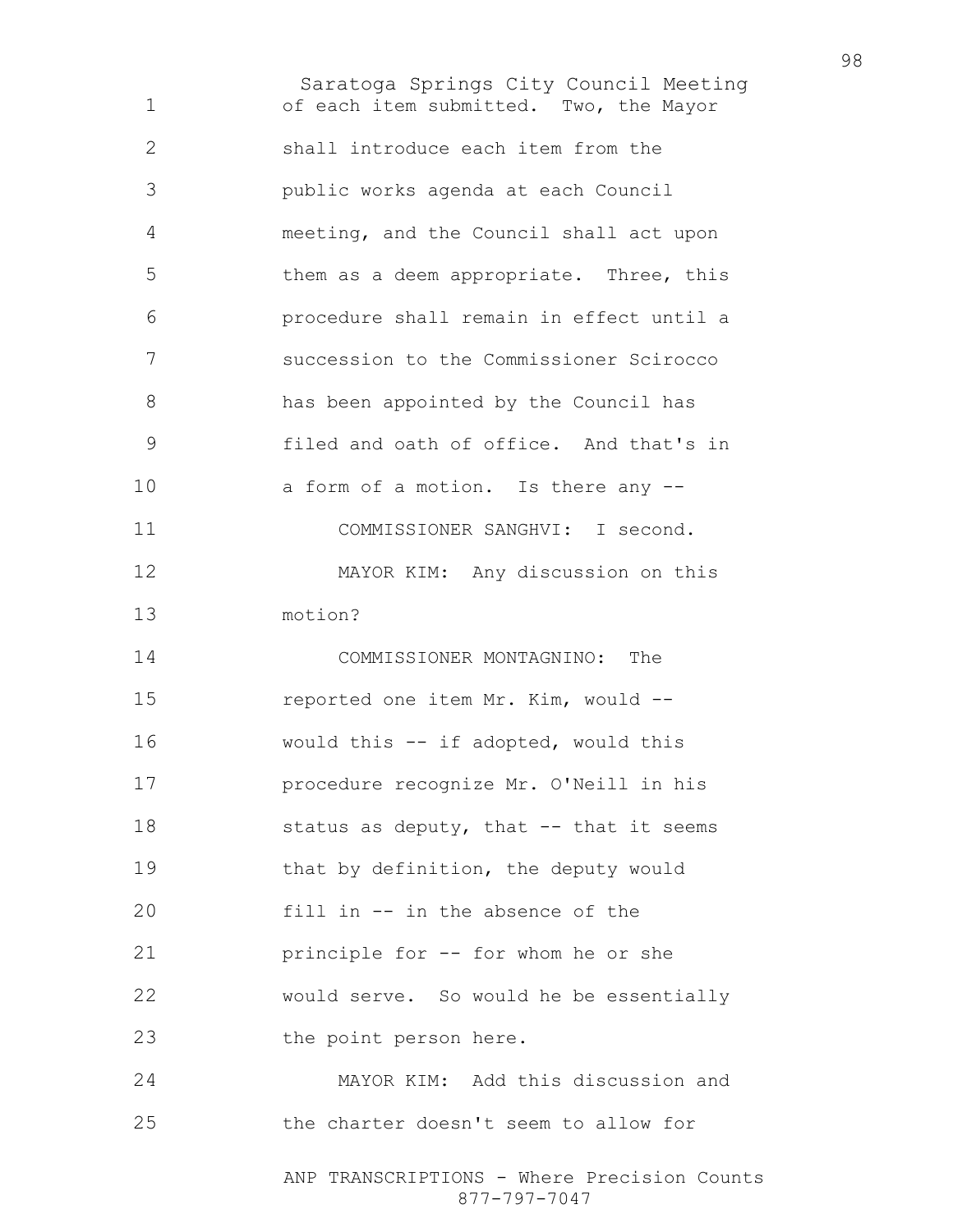Saratoga Springs City Council Meeting the deputy or any deputy to present at 2 this -- to -- to -- to essentially present an agenda at the Council table. But it's not completely clear when you - - Tony, I don't know if you wanna make a comment about this? 7 MR. TONY: The -- the Charter's 8 essentially silent on that point, Commissioner. The deputy is the -- deputies are mentioned in a separate section. The deputy basically derives any authority from the Commissioner or Mayor who appoints him or her when 14 there's a vacancy, other than by expiration of term. There's maybe some question as to exactly what authority 17 the deputy has. This resolution is intended to resolve any -- any discrepancies and -- and make things clearer. And -- and the council has the authority, I believe, to enact such a resolution so that there's no -- no question about exactly who has what authority to do what. It clarifies things.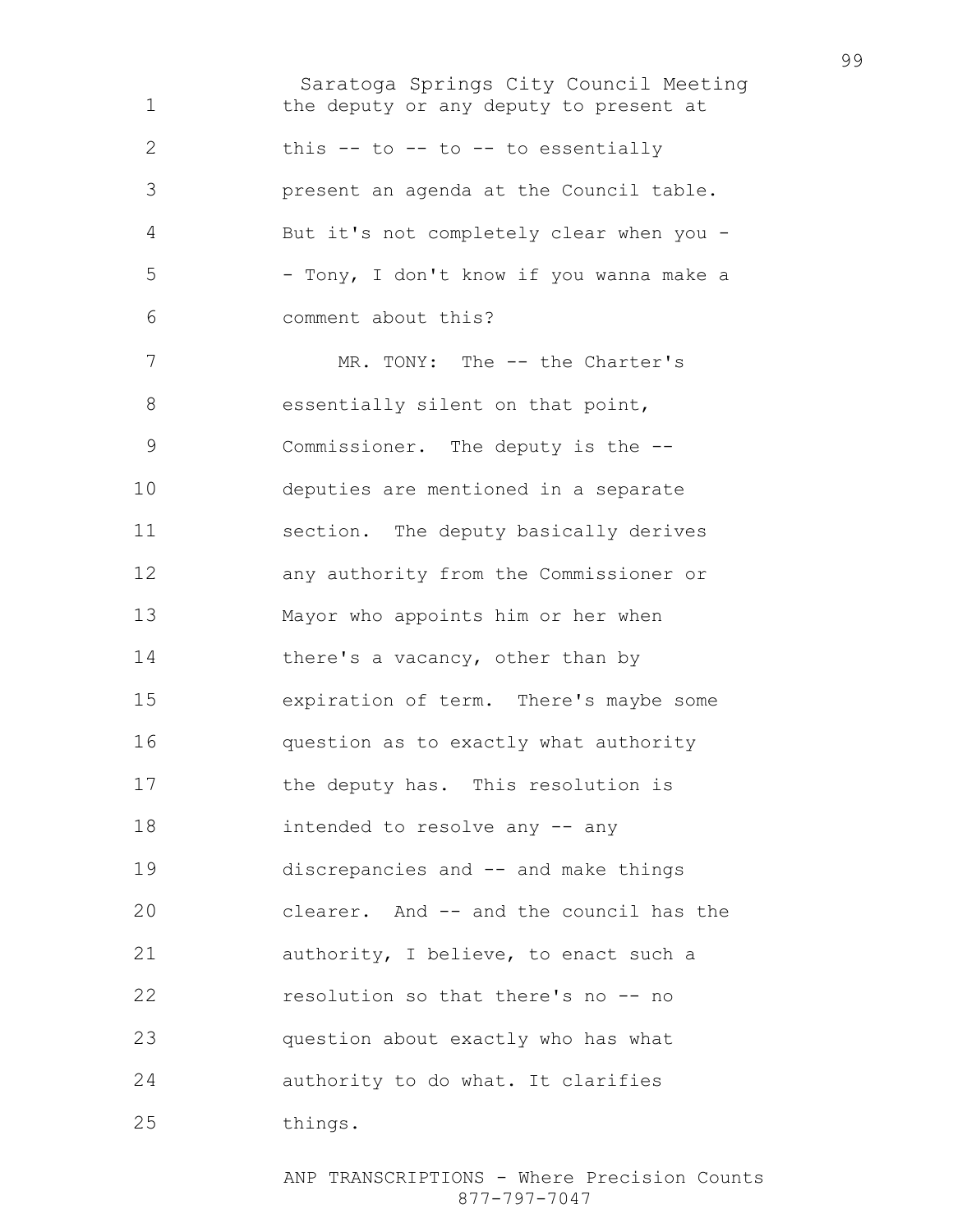Saratoga Springs City Council Meeting MAYOR KIM: And two points to that. First, it's my intention is -- I'll -- I'll be getting the agenda from their staff. I'm not -- I'm not making this agenda. They're basically Joe O'Neill and -- and Mike Veitch would be the people who would tell me this is what 8 the department wants. So I -- I don't - $9 - and - and also we -- we think this$ should be wrapped up by the first meeting in May. So that we hope that actually there will be a commissioner 13 sitting here at that point. And -- and, so it's really just in case we need that authority for the Department to operate. It's -- it's not intended to be a long - 17 - a lengthy process. COMMISSIONER MONTAGNINO: I'm -- I'm satisfied with that explanation. Thank you very much. MAYOR KIM: Any other questions? Motion's been seconded, all in favor. COMMISSIONER MONTAGNINO: Aye. COMMISSIONER SANGHI: Aye. COMMISSIONER MORAN: Aye.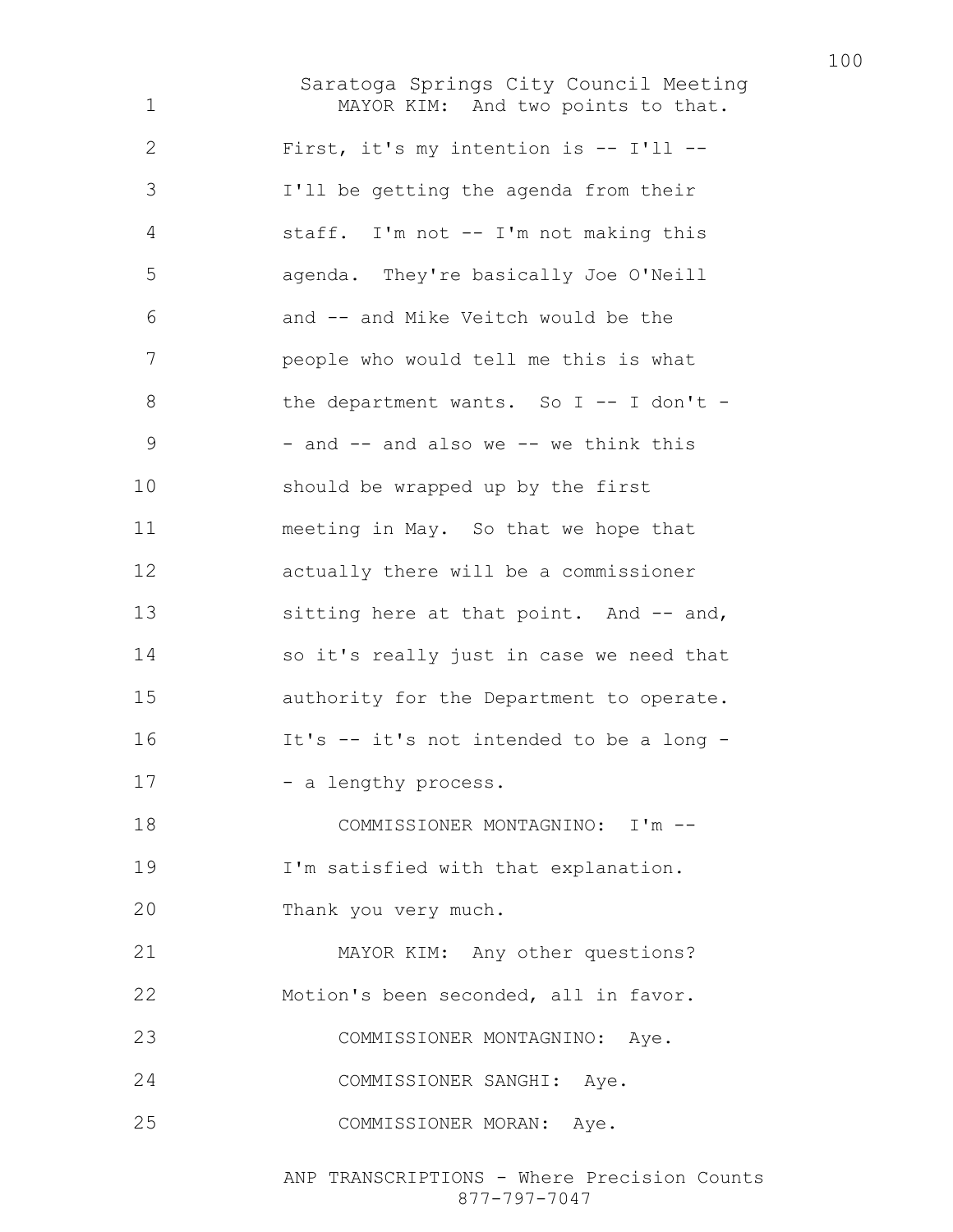Saratoga Springs City Council Meeting MAYOR KIM: Opposed. Motion carries. The fourth item is a discussion and vote -- I'm sorry. This is a fifth item. There's discussion and vote resolution on City Attorney. The -  $6 - I've without -- the -- the -- the, the$ 7 resolution is on -- whereas on February 8 15, 2022, the Mayor appointed Anthony J. Izzo to the position of interim City attorney. And this council unanimity of unanimously approved a resolution **relative to that position.** And whereas the Council finds it appropriate to make certain amendments to that resolution. Now, therefore be it resolved as follows; One, the City Council acknowledged that the Mayor's appointment of Anthony J. Izzo as City attorney. Set appointment to supersede his previous appointment as interim City attorney and the Council hereby amends 22 its prior resolution of February 15, 2022 to replace all references there from interim City attorney to City attorney. Two, the council acknowledges

ANP TRANSCRIPTIONS - Where Precision Counts 877-797-7047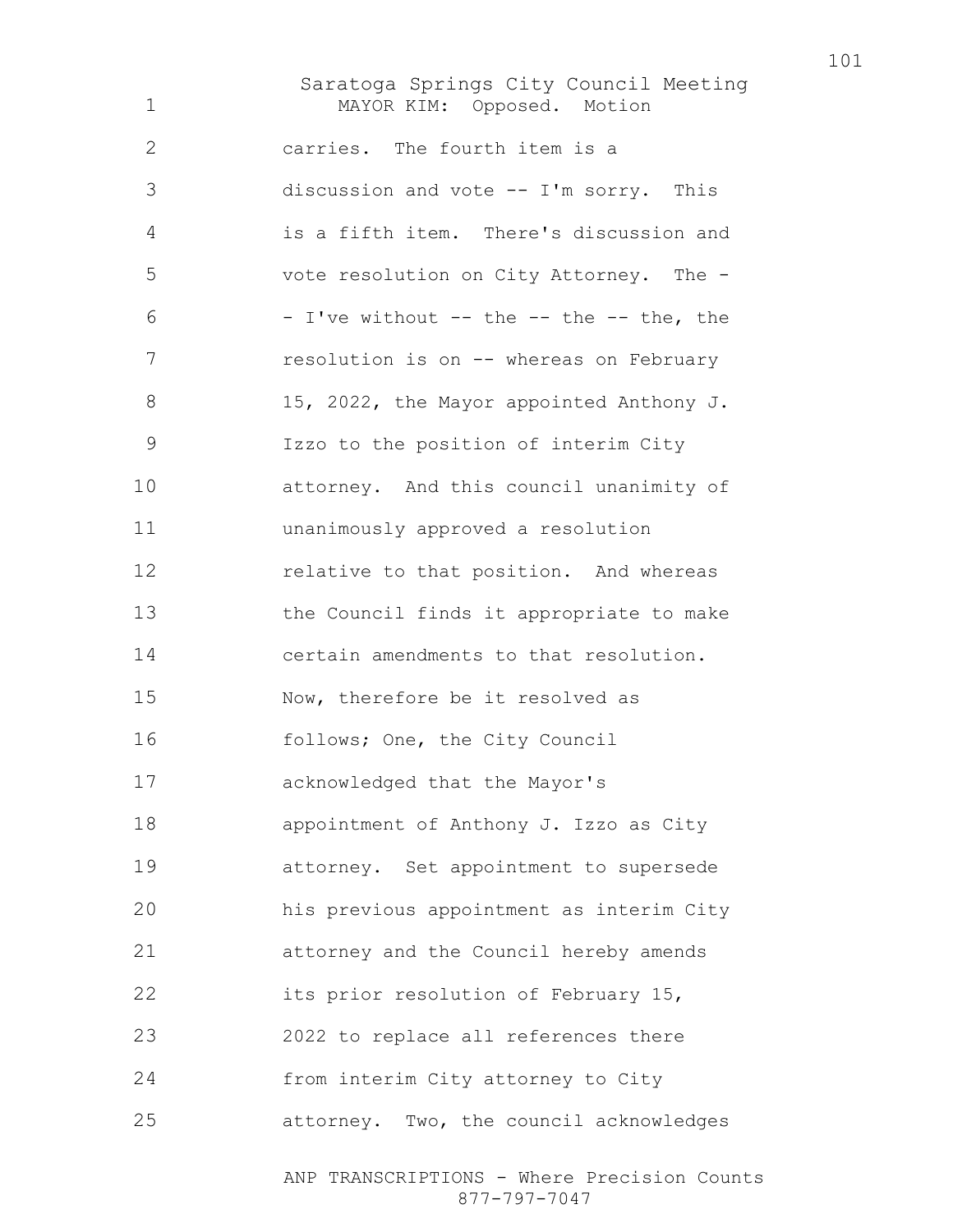Saratoga Springs City Council Meeting ANP TRANSCRIPTIONS - Where Precision Counts 877-797-7047 the Mayor's appointment of Anthony J. Izzo as City attorney for a term to continue through December 31, 2023, subject to -- subject to the charter. Three, all other items contained in the February 15, 2022 resolution shall continue in full force and effect. And that's in a form of motion. Is there a second? COMMISSIONER MORAN: Second. COMMISSIONER SANGHVI: Second. MAYOR KIM: Any discussion? All in favor? COMMISSIONER MONTAGNINO: Aye. COMMISSIONER SANGHVI: Aye. COMMISSIONER MORAN: Aye. MAYOR KIM: Opposed? Motion carries. The fifth item is a discussion and vote resolution requesting state legislation to expand residency requirement for City attorney. I'll read the resolution, then I'll explain sort of the -- the impetus behind this. Whereas Section 3 of the public officers law -- law requires that local officers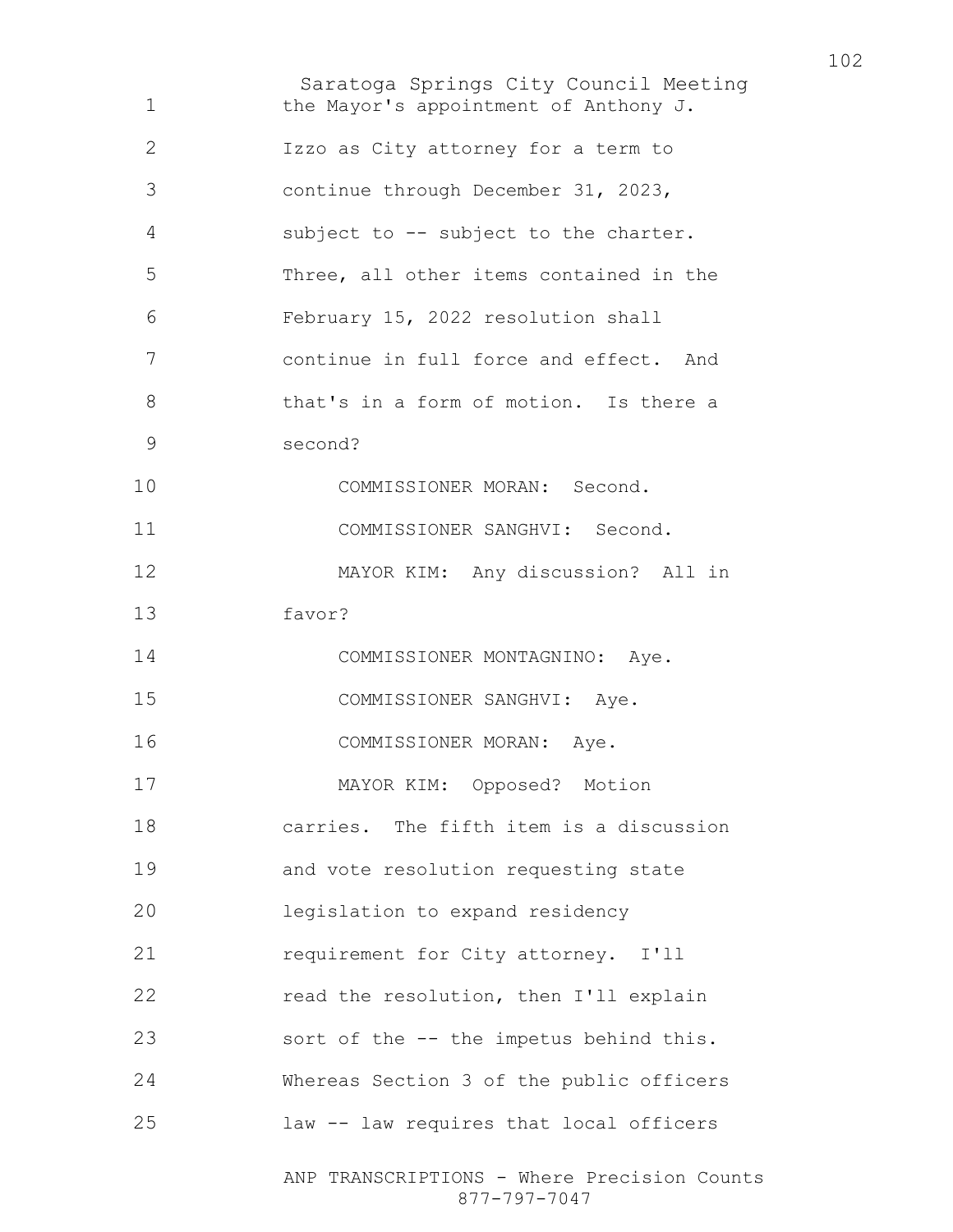Saratoga Springs City Council Meeting must be residents of a political subdivision or municipal corporation for which he or she shall be chosen or within which he or she will be required to exercise official functions. And whereas the government of the City of Saratoga Springs includes a City attorney who is appointed by the Mayor and who serves as a general legal advisor to all City departments and entities. And whereas because of the residency language in the public officer's law, all City attorneys, so appointed here -- here too far have resided in the City at Saratoga Springs. This has significantly restricted number of qualified persons available for this important position. And whereas the opportunity for council members to seek qualified individuals for this position from anywhere in Saratoga County or any adjoining county would result in a significant benefit to the public. And whereas the Council is aware that many municipalities have already sought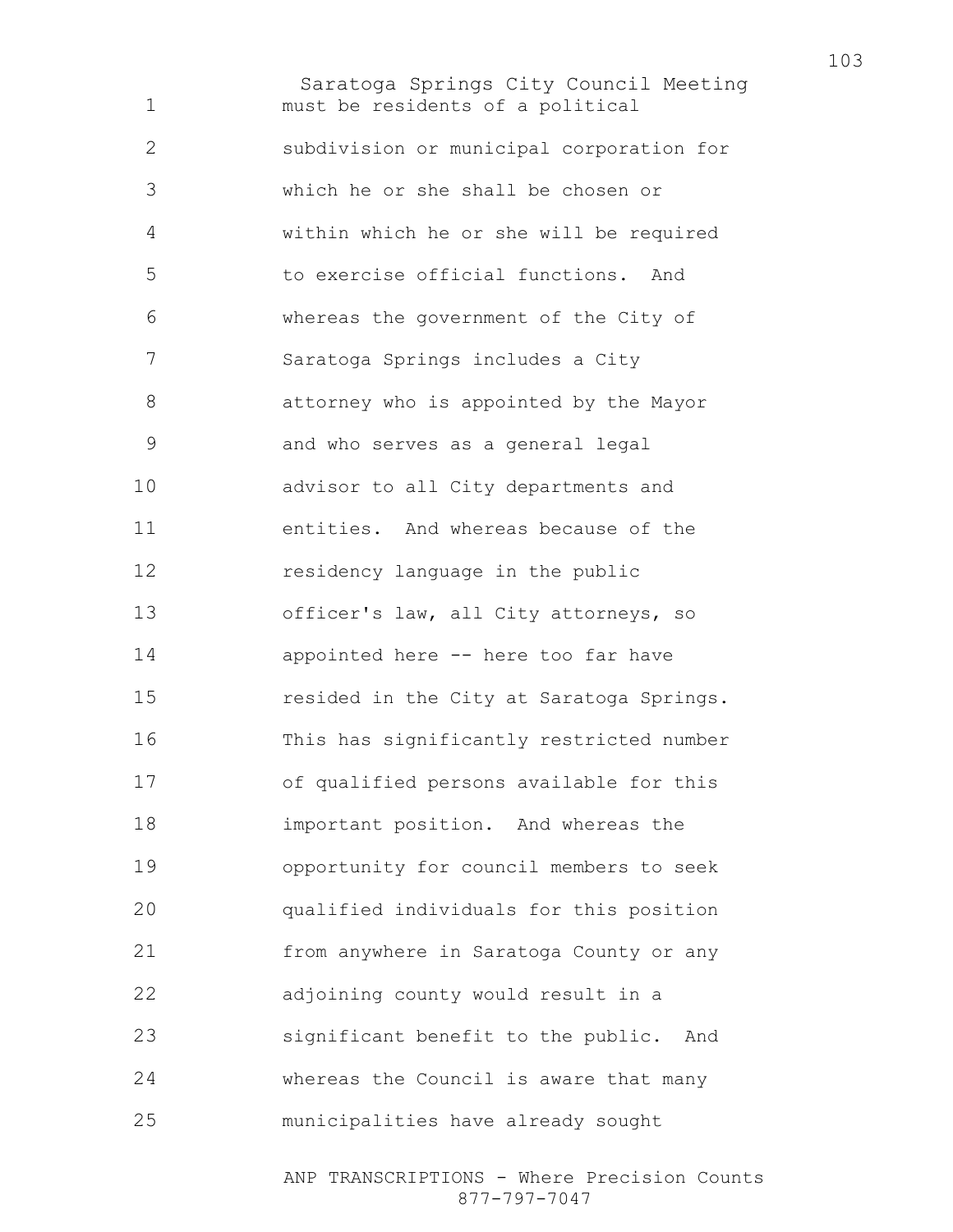Saratoga Springs City Council Meeting exceptions to the residency language for designated local officers, including several City attorneys throughout the State and the State legislator. Legislature has granted more than 70 such exceptions in Section 3 of the public officer's law. Now, therefore 8 this Council finds that legislation specifically allowing the appointment of persons residing in the County of Saratoga or in an adjoining county within the State of New York to the position of City attorney as reasonable, practical, and consistent with the City's goals. The Council hereby declares its intention to submit a proposal for such legislation to the office of Senator Daphne Jordan, and Assembly Woman, Carrie Woerner, for submittal to the state legislature as soon as practical. The Council directs 22 that a copy of this resolution be immediately forwarded to the offices of Senator Jordan and Assembly Woman Woerner and that's in the form of a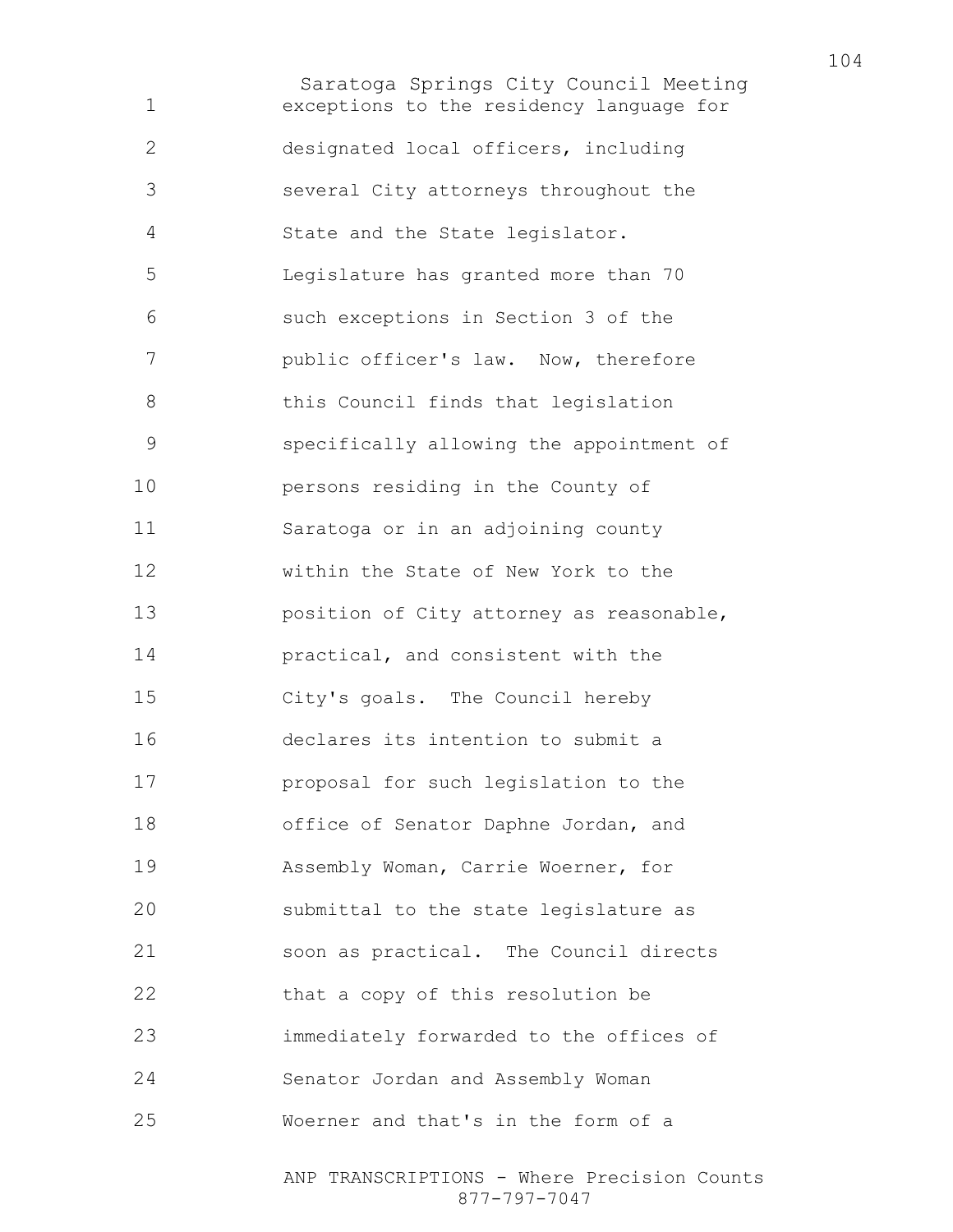Saratoga Springs City Council Meeting motion. Do I have a second? COMMISSIONER MONTAGNINO: Second. MAYOR KIM: Is there any discussion, any questions? All in favor? COMMISSIONER MONTAGNINO: Aye. COMMISSIONER SANGHI: Aye. 8 COMMISSIONER MORAN: Aye. MAYOR KIM: Opposed? Motion carries. The seventh item on the Mayor's is to set a public hearing on an 12 amendment to the UDO. We, we are gonna be setting four public hearings. They are all amendments to the UDO will wanna hear from the public on these items and then move forward on the consideration of them. The first public hearing is on 18 UDO Amendment 1, to remove uses from the Greenbelt. This is essentially a proposal to remove within the RR1 District certain uses and then the Gateway commercial rule, the GCR zoning District. And I'll -- I believe we'll need about five minutes for this public hearing. I -- next item is to set a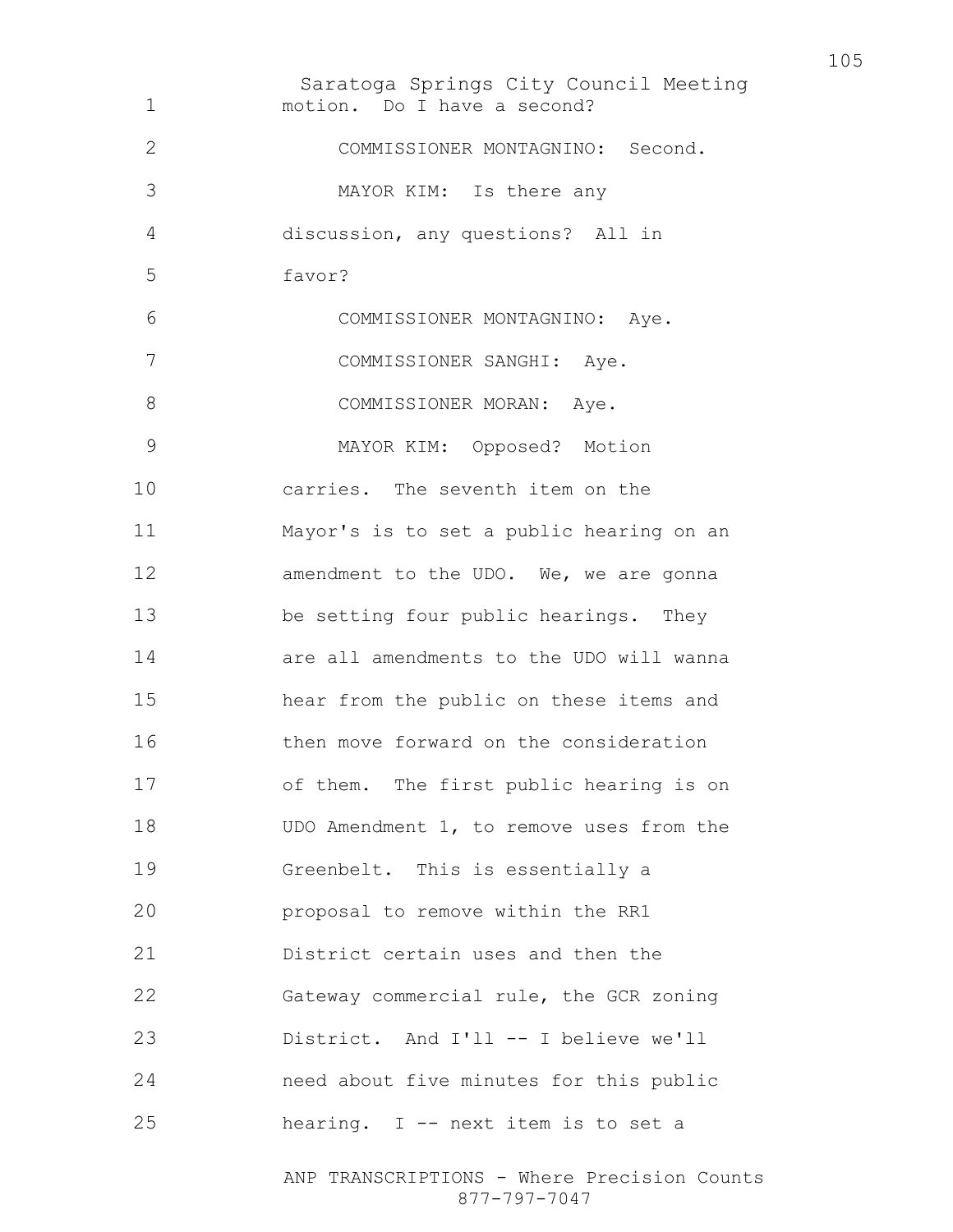Saratoga Springs City Council Meeting public hearing on UDO Amendment 2. This is amendment that would essentially read into the UDO definitions and criteria for the Greenbelt that will assist the Design Review and Planning Board in how to evaluate projects. And I believe this would also require about a five-minute public hearing. The third amendment and the ninth item on the Mayor's agenda is amendment that would propose enhanced stream and wetland protections for the -- basically it's 100 foot buffer for streams and wetland protections. And that'll also be a five-minute public hearing. The final public hearing we're gonna set is for -- 17 to amend a land disturbance activity **permit.** Essentially this is -- goes to an issue of when a landowner or -- or somebody who is -- is cutting down trees or clearing land. It -- it's a -- a protection to make sure that the purpose of why they have done that remains is essentially identified in the original application. And that's again, a five-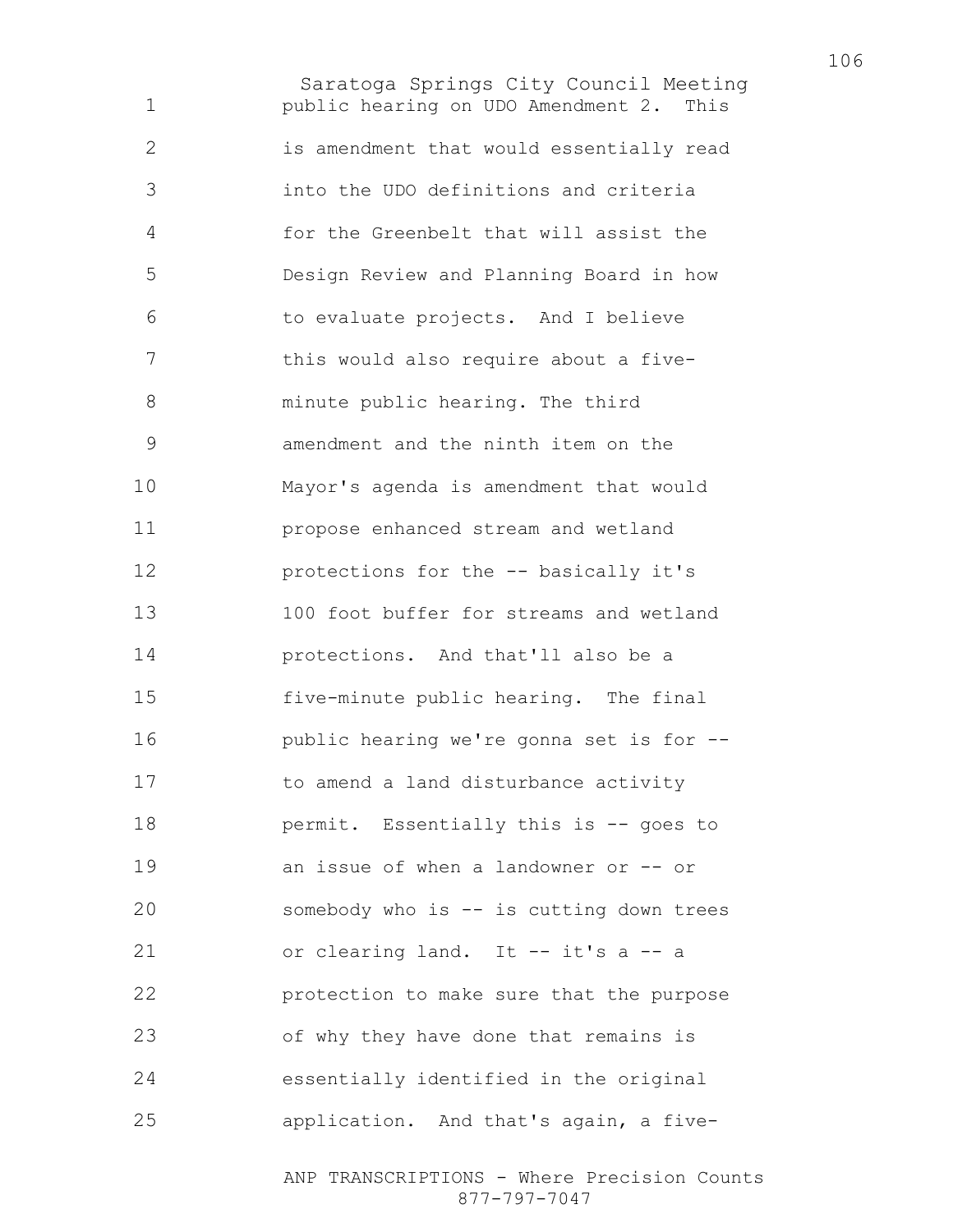Saratoga Springs City Council Meeting minute public hearing. My 11th item is a discussion and vote resolution to support the New York State crash victims' rights and safety act. I'm gonna wave the reading of this long resolution. It was published with the agenda. I'll -- I'll -- I'll ask --- I'll just describe it essentially. There's a packet of bills before the -- the eight separate bills before the State Legislature that would essentially enhance protections for bike riders, motorists, and they're everything from allowing municipalities like us -- like ours, the ability to regulate speed limits in certain circumstances, which we cannot do now. To also advocating a crash victim's rights and safety act. So I'll put this resolution in form of motion, wave the reading and ask for a second. COMMISSIONER MORAN: Second. MAYOR KIM: Is there any discussion or questions on this? COMMISSIONER SANGHVI: I strongly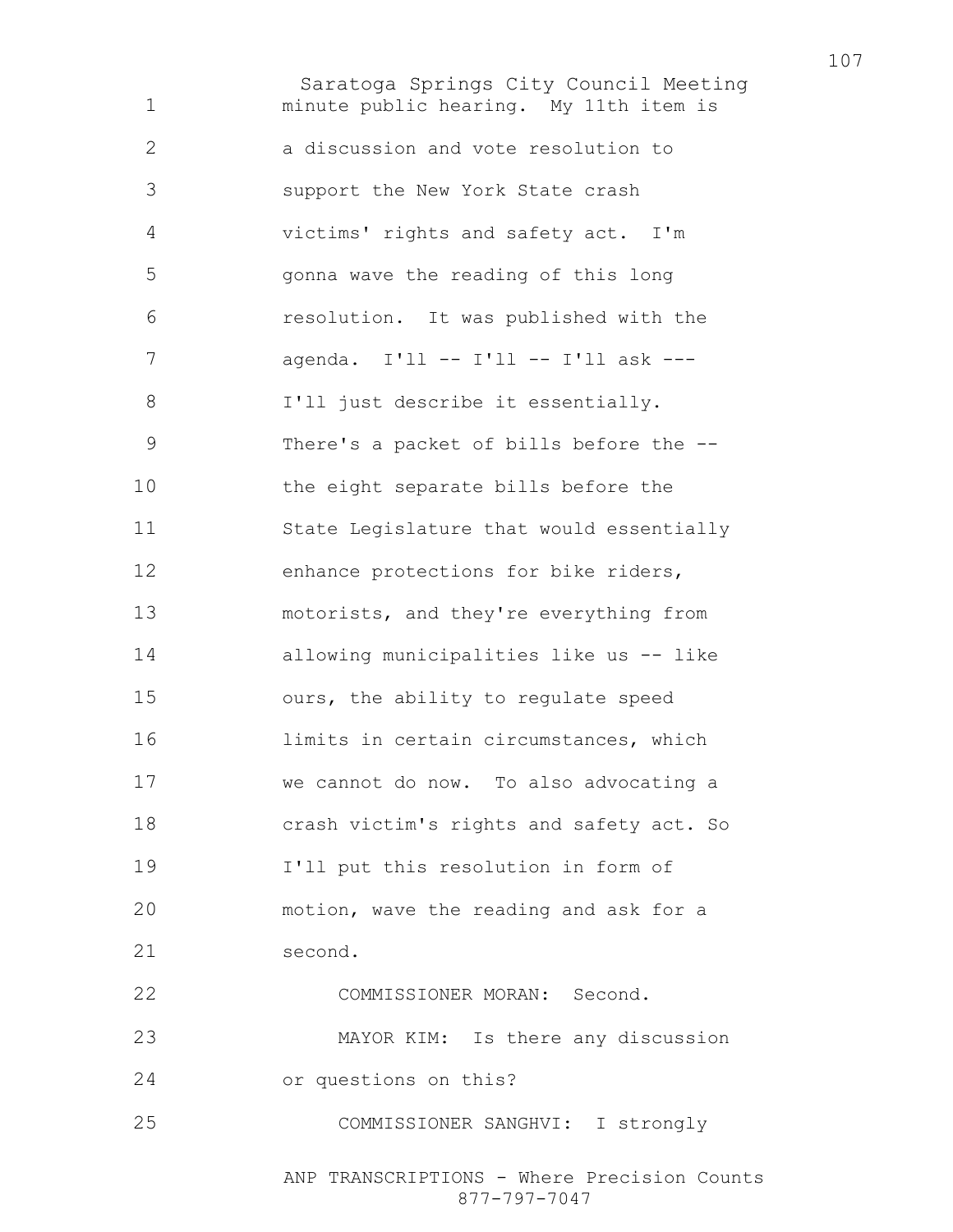Saratoga Springs City Council Meeting ANP TRANSCRIPTIONS - Where Precision Counts 877-797-7047 support it. I think it's a great idea. It enhances the -- the quality of life and makes our community safer. And I'm really glad that we are supporting this. MAYOR KIM: Thank you, Commissioner Sanghvi. Any other comments? All in favor? 8 COMMISSIONER MORAN: Aye. COMMISSIONER MONTAGNINO: Aye. 10 COMMISSIONER SANGHVI: Aye. MAYOR KIM: Opposed? Motion carries. My 12th item is I'm -- I'm downsizing my office -- moving my office and we have four file cabinets that my - 15 - the Mayor's office could use and we save money if I don't have -- we don't 17 have to buy them. So I'm donating them. 18 It's about, I think about \$300. And I -- so I'm asking in the form of a motion to approve the donation of four file cabinets from the law offices of Ronald J. Kim and that's in a form of motion. Do I have a second? COMMISSIONER MORAN: Second. MAYOR KIM: Any discussion? All in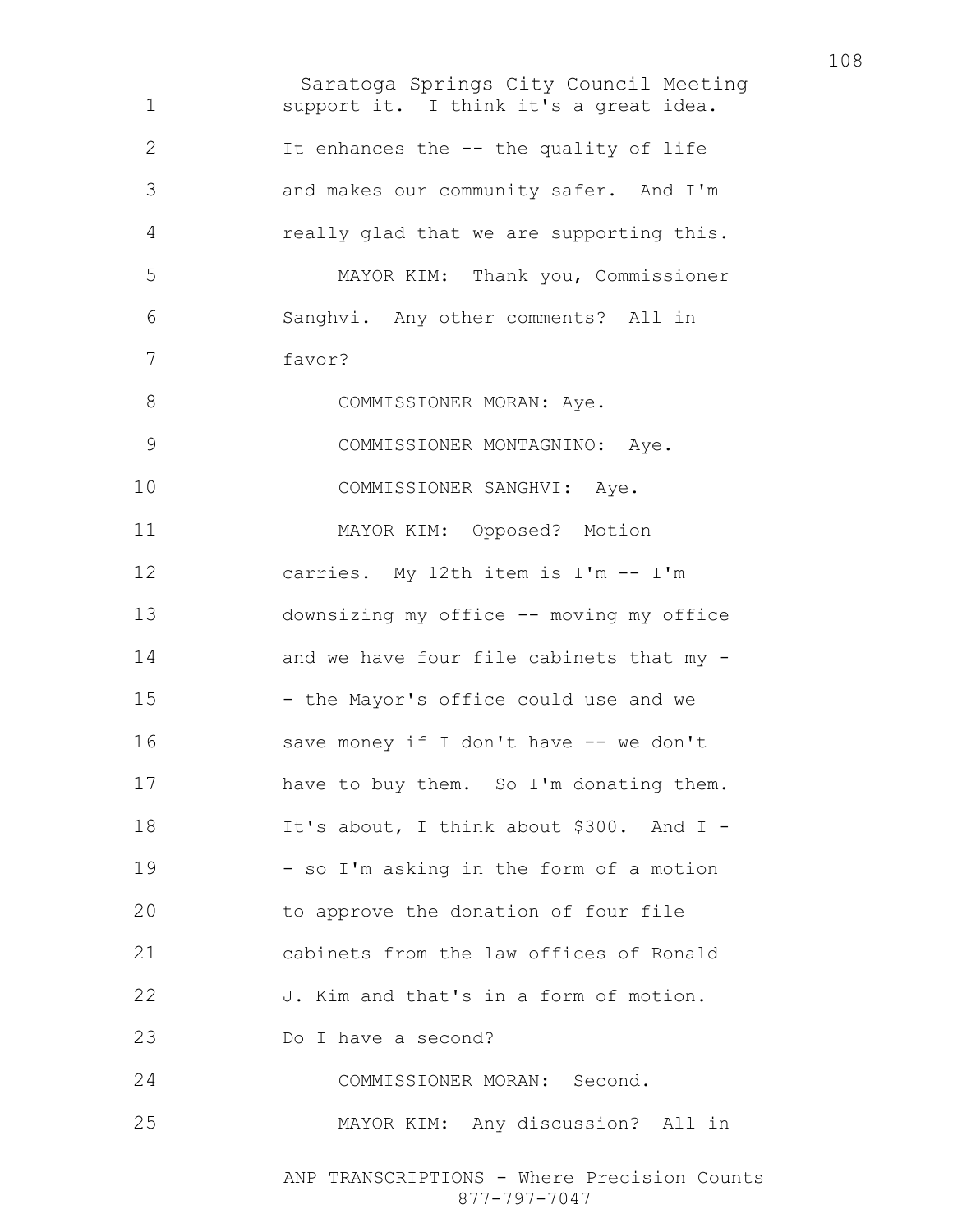Saratoga Springs City Council Meeting favor, aye. COMMISSIONER MORAN: Aye. COMMISSIONER SANGHVI: Aye MAYOR KIM: Opposed? Motion carries. The 13th item is the approval of the CDGB funding grants that have been recommended by our committee. I'm 8 gonna briefly go through these, but very briefly we have the total allocation this year is \$298,000. We are the -- 11 the committee through their hard work is recommending about an \$18,000 grant to Saratoga Affordable Housing Group for a case manager. Also 20,000 to the Salvation Army for a case manager. 75,000 to rebuilding Saratoga County for housing rehabilitation. Another 57,000 to Saratoga Affordable Housing Group. Again for rehabilitation of affordable housing units. 40,000 to Franklin Community Center to replace a roof. 15,000 to Mother Anderson, mother -- Mother Anderson-Women and Childrens' Shelter for a cooling system. 20,000 to RISE Housing and Support Services for

> ANP TRANSCRIPTIONS - Where Precision Counts 877-797-7047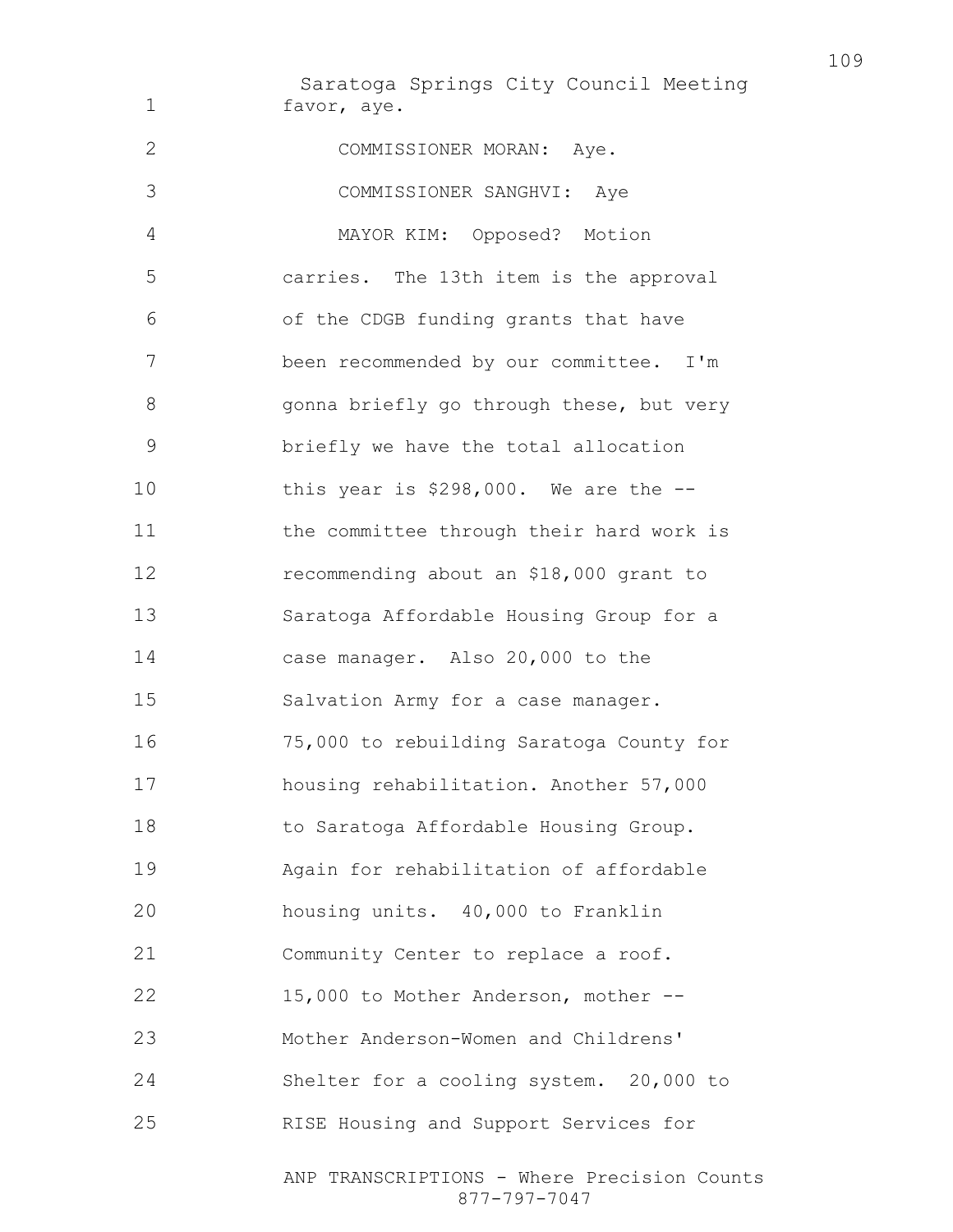Saratoga Springs City Council Meeting ANP TRANSCRIPTIONS - Where Precision Counts 877-797-7047 **repairs to -- to flooring in their** building. And then 53,000 to fund our Community Development Program administrator, who -- who do -- does a lot of the work in supporting this committee. So I'm -- I'm asking the City Council to approve the -- these distributions to -- of the 2022 CDBG funding. And that's in a form of motion. COMMISSIONER MONTAGNINO: Second. 12 MAYOR KIM: Is there any discussion? COMMISSIONER SANGHVI: I -- I have a question. Do we -- when we make these recommendations, do we look at sort of past history of discrimination against certain groups, for example, Salvation Army and it's discrimination against the LGBTQ individuals and stuff like that. So I'm not saying that, you know, we should, but I'm -- I'm asking in general in terms of process. MAYOR KIM: You know, Commissioner Sanghvi I -- I don't know if they have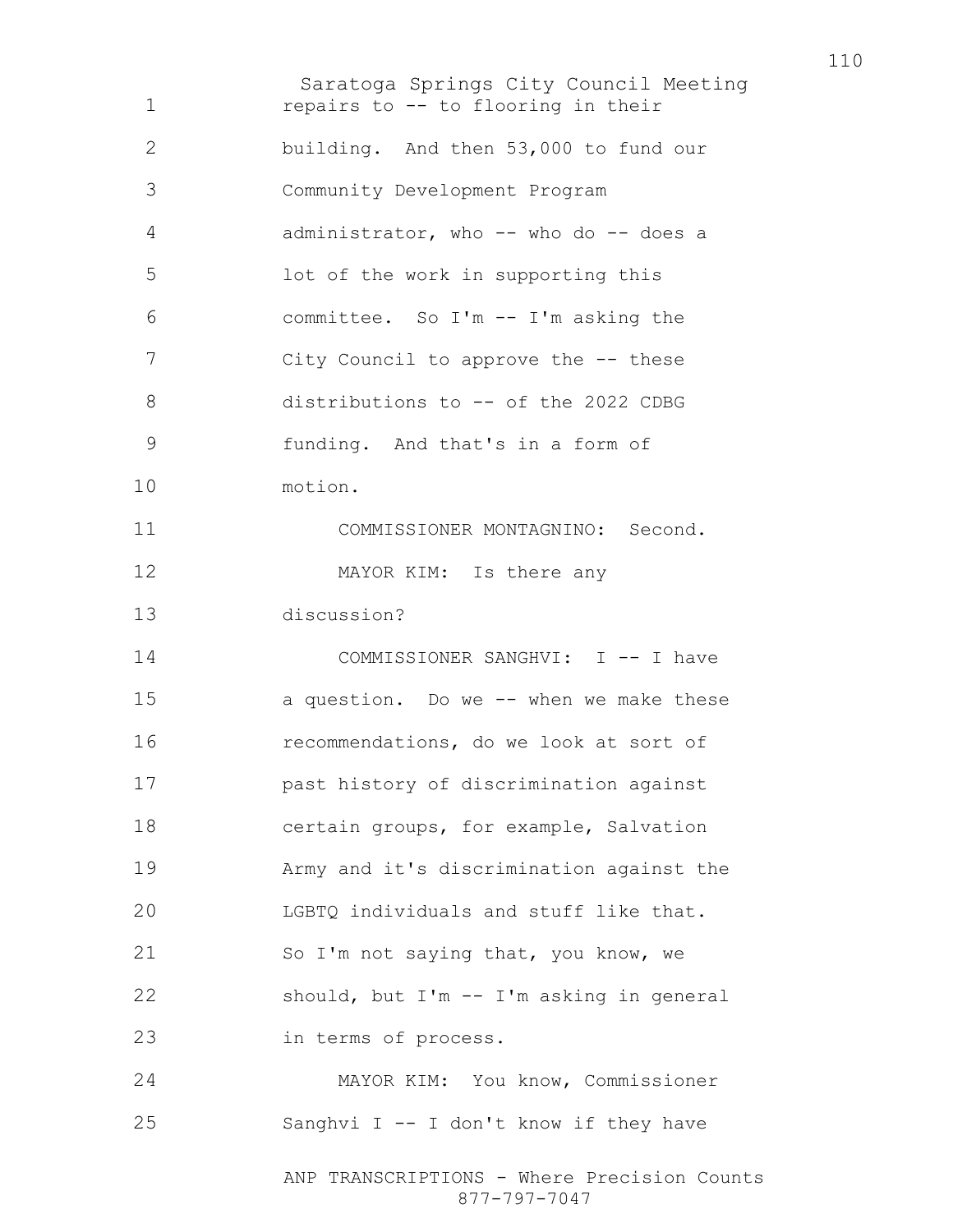Saratoga Springs City Council Meeting asked that question. I think the -- the one thing that I'm -- I do know is that the committee does come together and I - - it's a public hearing. So I suppose if -- if it's an issue that somebody wanted to raise, they could certainly do that. I don't know if in this situation 8 they did do that. COMMISSIONER SANGHVI: Mm-hmm (affirmative). MAYOR KIM: But there's the -- the 12 -- one of the -- one of the things that 13 I think every year when this group does 14 get together, they're -- they have far more applications than they have money, and that's certainly something that maybe should be considered in the public hearing. COMMISSIONER SANGHVI: Okay. Thank you. MAYOR KIM: Thank you. Any other questions? All in favor of the motion? COMMISIONER MONTAGNINO: Aye. COMMISSIONER MORAN: Aye. COMMISSIONER SANGHVI: Aye.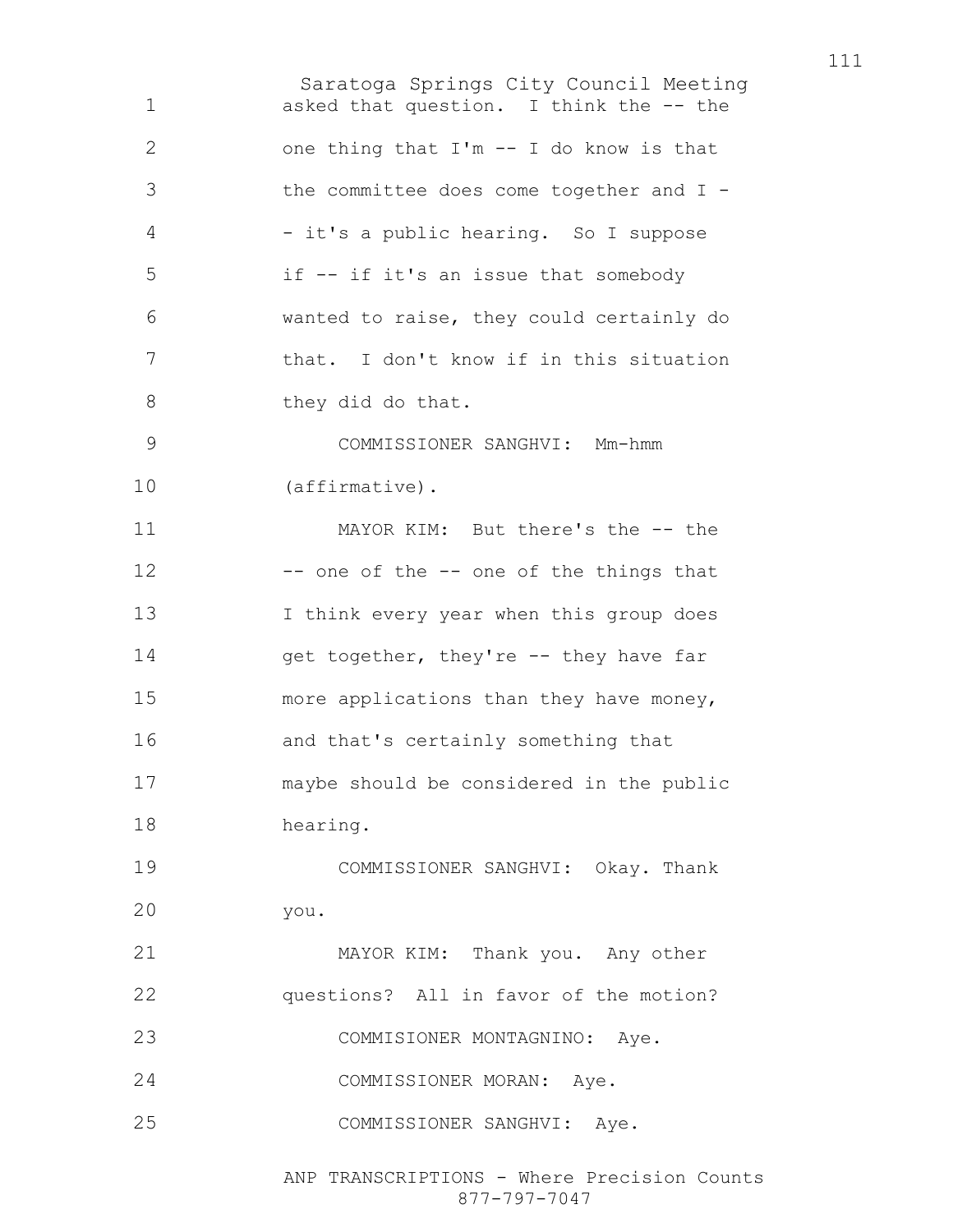Saratoga Springs City Council Meeting MAYOR KIM: Opposed? Motion carries. The next few items are all donations that we are accepting for Saradac for the -- for Camp Saradac through our Rec Department. So I'm gonna go quickly as possible through these. They're all discussion and votes. We're accepting donation from Saratoga County Children's Committee to this is a scholarship for -- for Camp Saradac and then that's in a form of motion. All -- COMMISSIONER SANGHVI: Second. MAYOR KIM: Second. All in favor. COMMISSIONER SANGHVI: Aye COMMISSIONER MONTAGNINO: Aye MAYOR KIM: Opposed? Motion carries. The next item is to accept a donation again for Camp Saradac from stewards of \$5,500. And that's in the form of a motion. COMMISSIONER SANGHVI: Second. MAYOR KIM: Any discussion? All in favor? COMMISSIONER MONTAGNINO: Aye.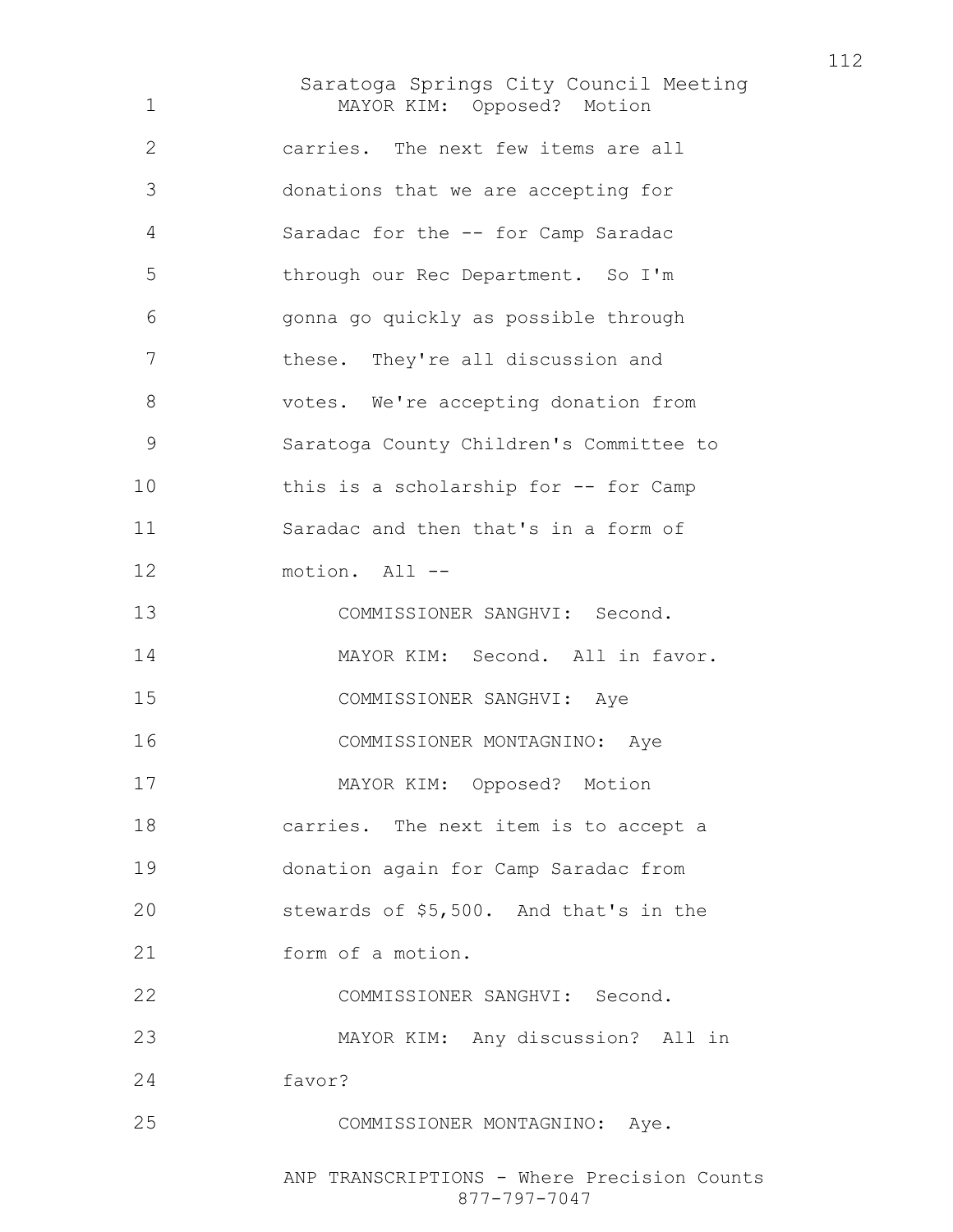| 1             | Saratoga Springs City Council Meeting<br>COMMISSIONER MORAN: Aye. |
|---------------|-------------------------------------------------------------------|
| $\mathbf{2}$  | COMMISSIONER SANGHVI: Aye.                                        |
| 3             | MAYOR KIM: The next item is                                       |
| 4             | accepted \$2000 donation from George and                          |
| 5             | Martha Parker, again for camp                                     |
| 6             | scholarships and that's in a form of                              |
| 7             | motion. Is there a second?                                        |
| 8             | COMMISSIONER SANGHVI: Second.                                     |
| $\mathcal{G}$ | COMMISSIONER MORAN: Second.                                       |
| 10            | MAYOR KIM: Any discussion? All in                                 |
| 11            | favor?                                                            |
| 12            | COMMISSIONER MORAN: Aye.                                          |
| 13            | COMMISSIONER SANGHVI: Aye.                                        |
| 14            | COMMISSIONER MONTAGNINO: Aye.                                     |
| 15            | MAYOR KIM: Opposed? Motion                                        |
| 16            | carries. The next is to accept \$1,000                            |
| 17            | donation from The Rotary Club of                                  |
| 18            | Saratoga Springs again for Camp Saradac                           |
| 19            | and that's in a form of a motion. Is                              |
| 20            | there a second?                                                   |
| 21            | COMMISSIONER SANGHVI: Second.                                     |
| 22            | COMMISSIONER MORAN: Second.                                       |
| 23            | MAYOR KIM: Any discussion?                                        |
| 24            | COMMISSIONER SANGHVI: I -- I'm                                    |
| 25            | really wanting to say thank you to all                            |
|               | ANP TRANSCRIPTIONS - Where Precision Counts<br>877-797-7047       |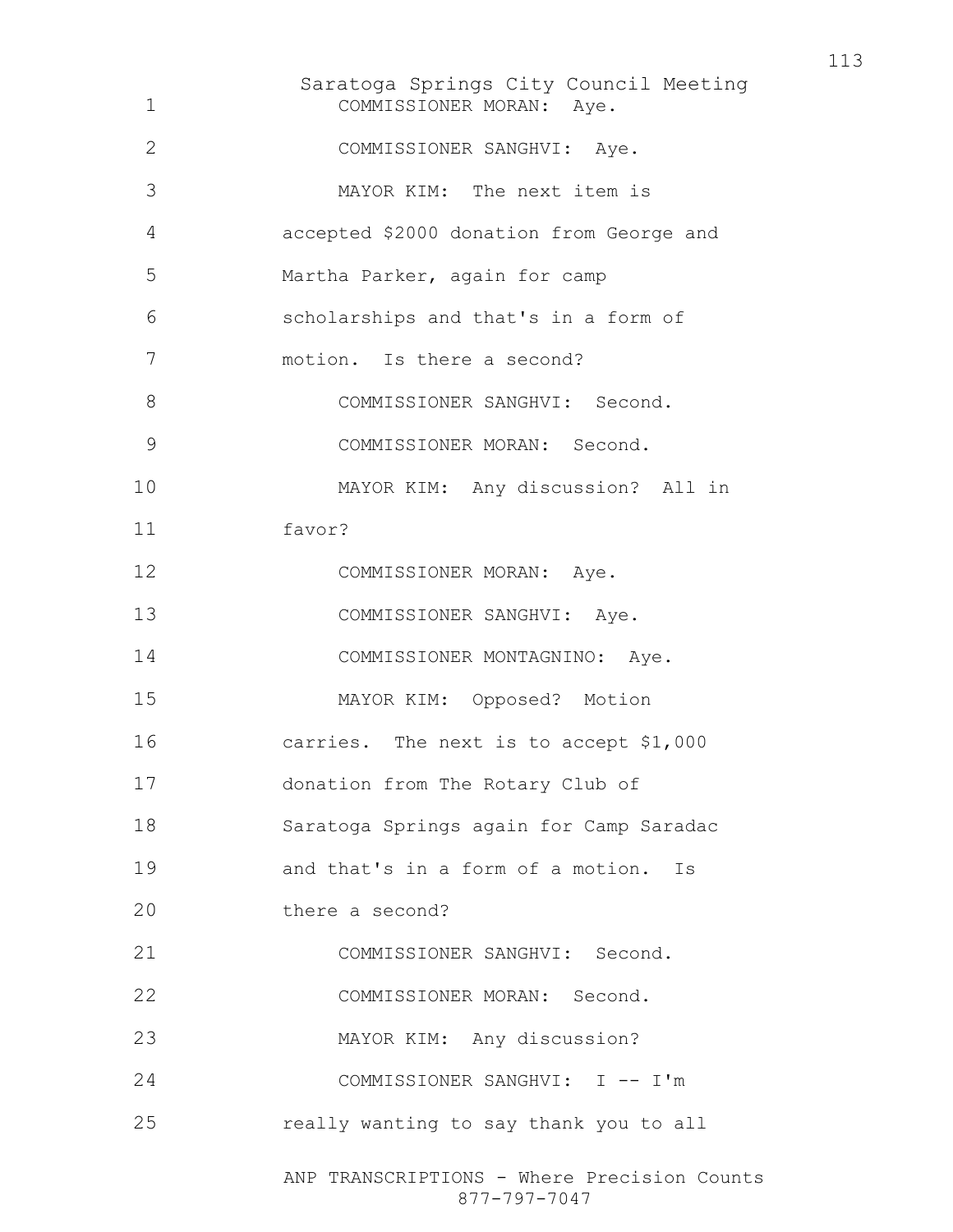Saratoga Springs City Council Meeting of the organizations as well as individuals who have given to Camp Saradac. Thank you. COMMISSIONER MORAN: As someone who attended Camp Saradac throughout his childhood I don't think you'd quite understand as a kid, what it stands for 8 and -- and again, Commissioner Sanghvi takes the words right out of my mouth. Thank you for this. MAYOR KIM: Any other comments? All in favor, aye. COMMISSIONER SANGHVI: Aye. 14 COMMISSIONER MORAN: Aye. MAYOR KIM: Opposed? Motion carries. The next item is discussion about authorization for the Mayor to sign the 2022 health department renewal application for a permit to operate Camp Saradac. And that's in form of a motion. Do I have a second? COMMISSIONER MORAN: Second. MAYOR KIM: Any discussion? All in favor? COMMISSONER MORAN: Aye.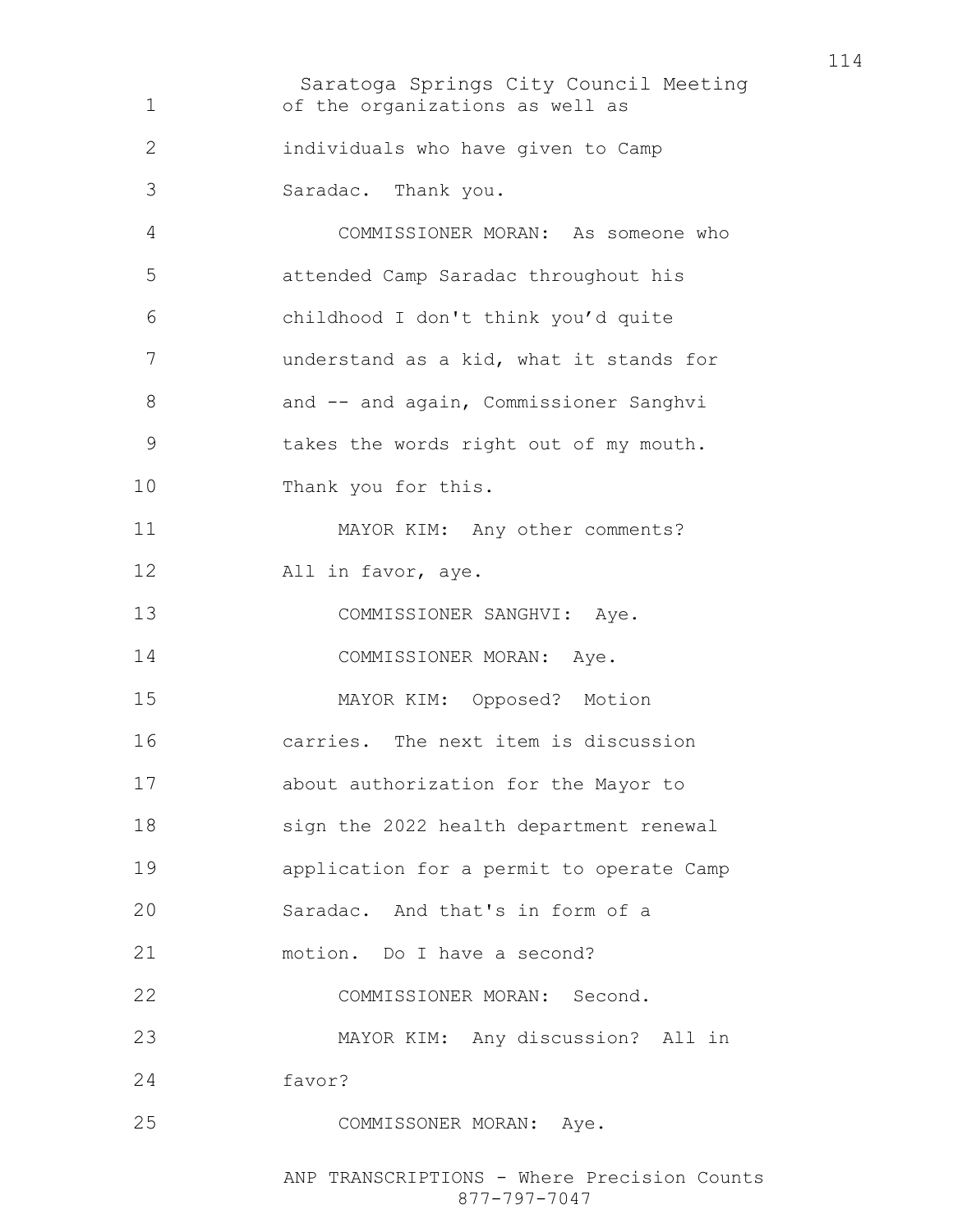Saratoga Springs City Council Meeting ANP TRANSCRIPTIONS - Where Precision Counts COMMISSIONER MONTAGNINO: Aye. COMMISSIONER SANGHVI: Aye. MAYOR KIM: Opposed? Motion carries. The next item is the approval of the 2022 Camp Saradac trips and programs. The Rec Department's requesting approval of the 2022 camp field trips and programs. The trips and programs will be purchased out of Account Number A356715454500 programs and bus trips. And which was part of the 2022 adopted budget. The amount is \$18,420. And it-- it -- that's in a form of a motion. Do I have a second? COMMISSIONER MORAN: Second. MAYOR KIM: Any discussion? All in favor? 18 COMMISSISSIONER MORAN: Aye. COMMISSIONER MONTAGNINO: Aye. COMMISSIONER SANGHVI: Aye. MAYOR KIM: Opposed? Motion carries. The next is to authorize The Mayor to sign the Spa State Park bus permit application. This is again relating to Camp Saradac and basically I

877-797-7047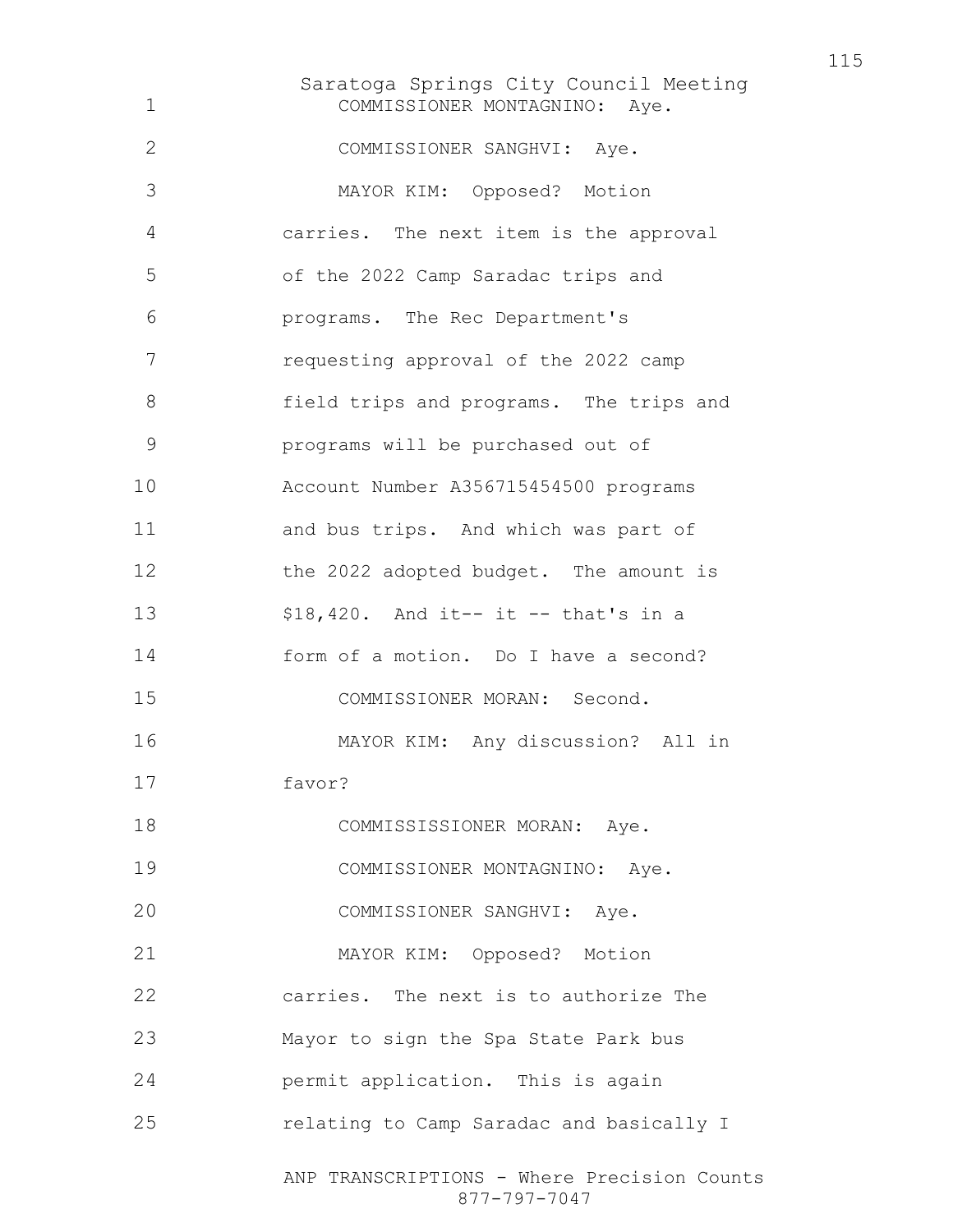Saratoga Springs City Council Meeting 1 -- the Camp Saradac goes to the Peerless Pool at the Saratoga Spa State Park two times, total cost is \$420 and the -- the pool trips will be out of the account number A356715454350. And it is in the adopted budget. And that's in a form of motion. Do I have a second? 8 COMMISSIONER SANGHVI: Second. 9 MAYOR KIM: Second. All in favor, aye. 11 COMMISSIONER SANGHVI: Aye. COMMISSIONER MONTAGNINO: Aye. 13 COMMISSIONER MORAN: Aye. MAYOR KIM: Opposed? Motion carries. Next item is authorization for The Mayor to sign its claim time LLC service agreement. This is a climbing wall that the -- they use for Camp Saradac and it is an amount of 1425 and is included in the budget at A356715454500 and is essentially for -- the total budget line is \$18,420. And 23 that's in a form of motion. COMMISSIONER SANGHVI: I second. COMMISSIONER MORAN: Second.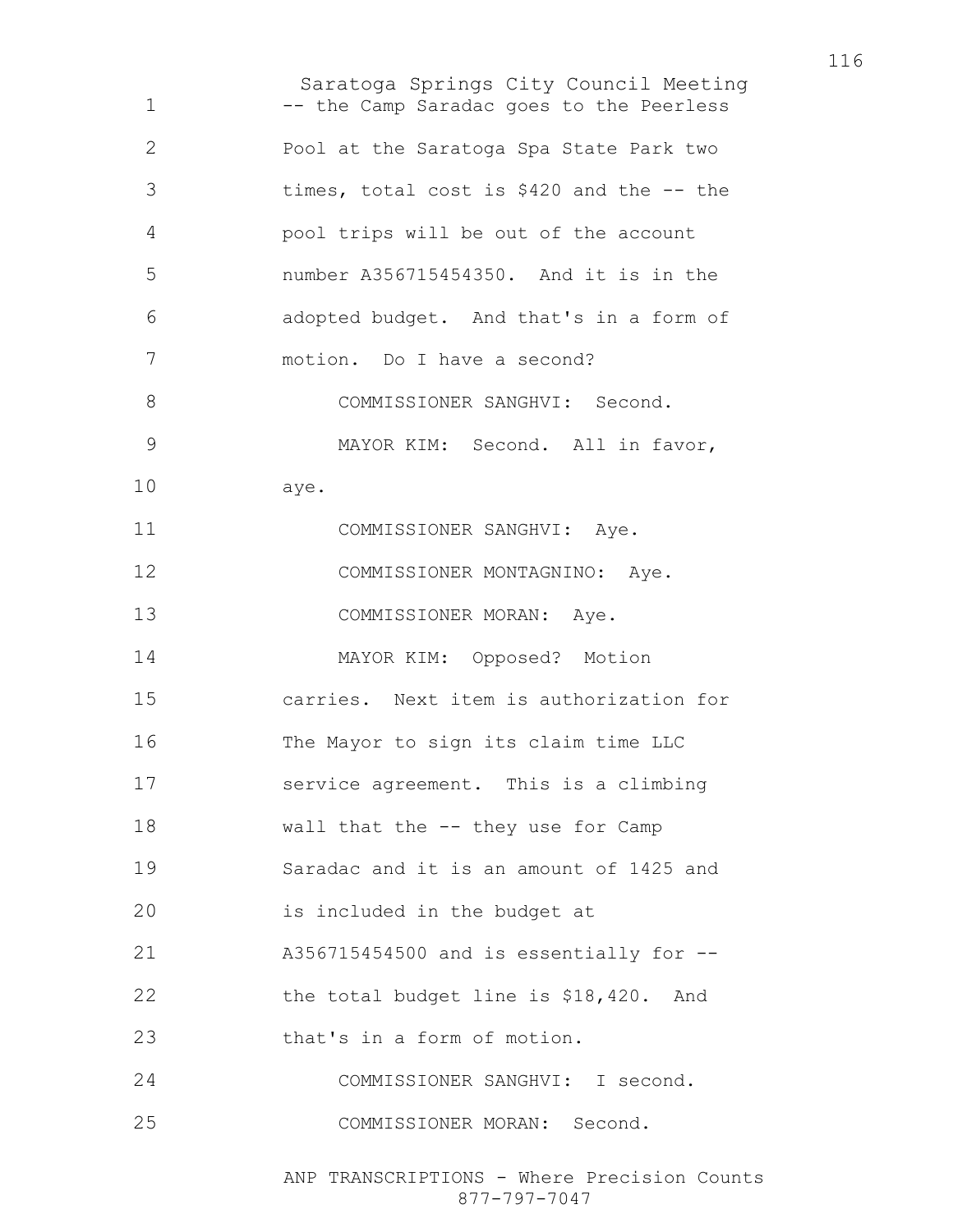Saratoga Springs City Council Meeting 1 MAYOR KIM: All in -- all in favor. COMMISSIONER MONTAGNINO: Aye. COMMISSIONER MORAN: Aye. COMMISSIONER SANGHVI: Aye. MAYOR KIM: Opposed? Motion carries. The next item is for The Mayor to sign an authorization with the 8 department of -- New York State Department of Health to renew their concession stand operation. And that's in a form of motion. Is there a second. COMMISSIONER MORAN: Second. MAYOR KIM: Any discussion? COMMISSIONER SANGHVI: Where will this be again? COMMISSIONER MORAN: Rec Center. MAYOR KIM: This is actually in the Rec Center. So this -- COMMISSIONER SANGHVI: Okay. COMMISSIONER SANGHVI: They -- I guess they need to license their -- any other discussion? COMIISSIONER MORAN: No. MAYOR KIM: All in favor. COMMISSIONER MORAN: Aye.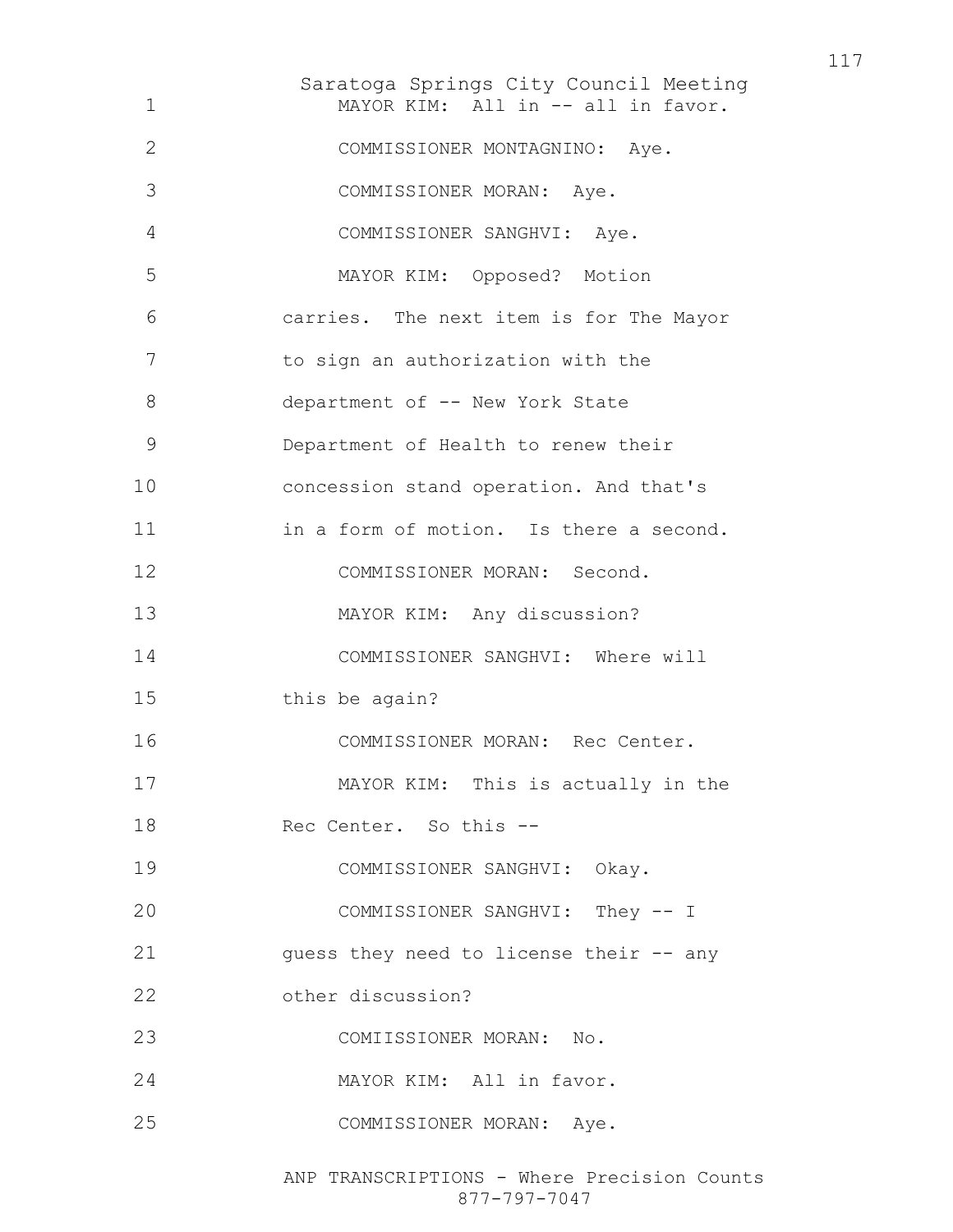Saratoga Springs City Council Meeting ANP TRANSCRIPTIONS - Where Precision Counts COMMISSIONER SANGHVI: Aye. COMMISSIONER MONTAGNINO: Aye. MAYOR KIM: Opposed? Motion carries. My 23rd item is to authorize Mayor to sign Pitney -- Pitney Meadows Community Farm facilities use agreement. This is agreement with The Rec Department who runs a running program each year through the summer and the -- it -- it's through from June 27th to August 20 -- 20th. There is no fee and that's in a form of a motion. COMMISSIONER MORAN: Second. 14 MAYOR KIM: All in -- any discussion? All in favor? COMMISSIONER SANGHVI: Aye. COMMISSIONER MORAN: Aye. 18 COMMISSIONER MONTAGNINO: Aye. MAYOR KIM: Opposed? Motion carries. That concludes my agenda. And we can now move on to Commissioner Moran's Accounts Department. COMMISSIONER MORAN: Thank you, Mr. Mayor. I'd like to congratulate you on the 24th item agenda. That seems to be

877-797-7047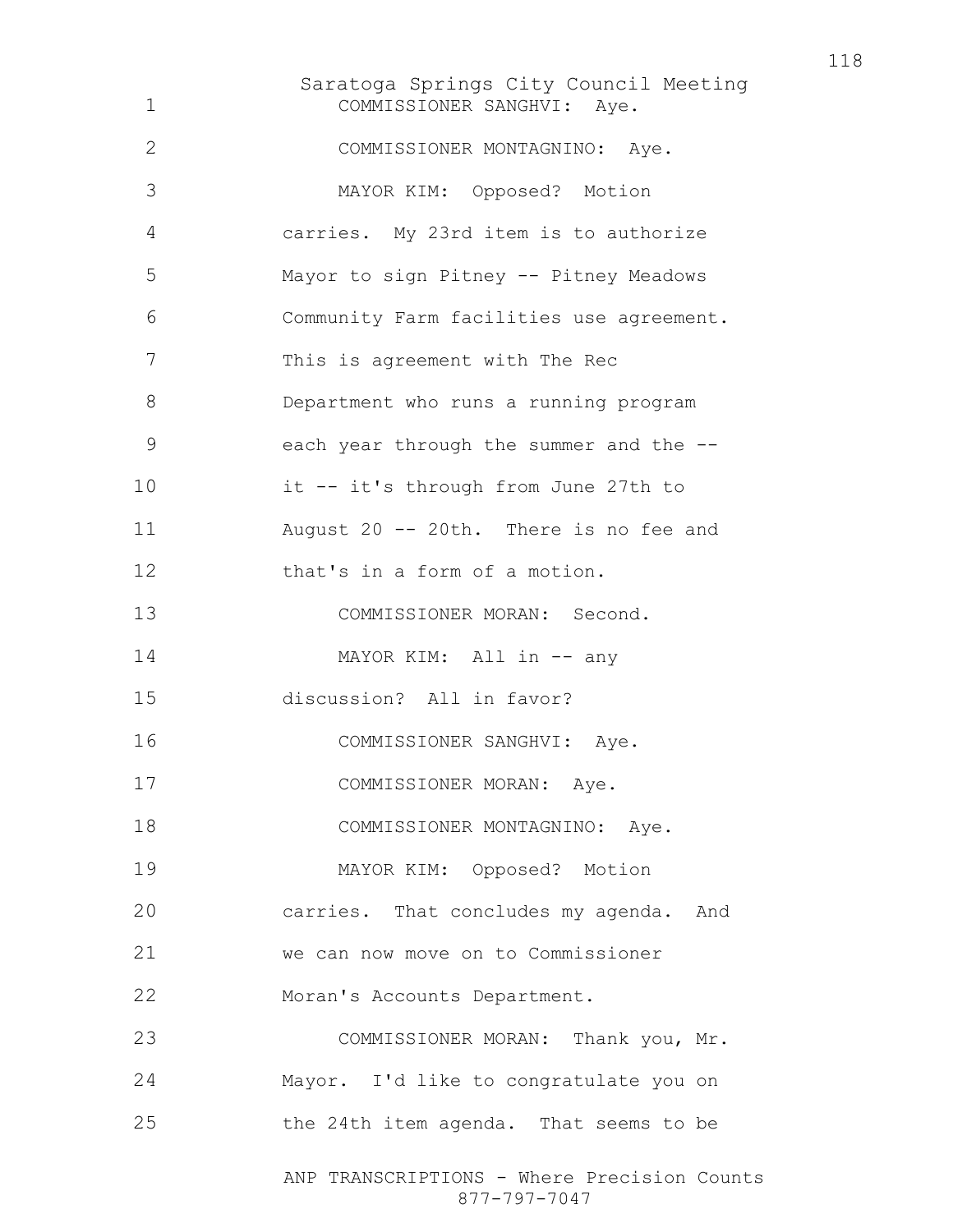Saratoga Springs City Council Meeting 1 the record that I've been able to discern so far. First announcement is this upcoming Friday, April 22nd happens to be Earth Day. I think a lot of folks understand its importance and often do various things themselves in recognition 7 of -- of our I think implicit 8 requirement to treat the earth with respect and -- and do everything that we can within ourselves to recognize the 11 influence we have on the environment. It's shocking to me actually that up **until now, the City has never formally** recognized Earth Day and simply announcing today that we'll be forming a committee to have a proper Earth Day event going forward in 2023. And I will be seeking out folks to -- to join in on that and make sure that going forward, we have a proper day celebrating Mother Earth. My second item on my agenda is an announcement. The Tree Toga event with Sustainable Saratoga is coming up on April 30th. Again in line with what I just spoke about. Our urban forest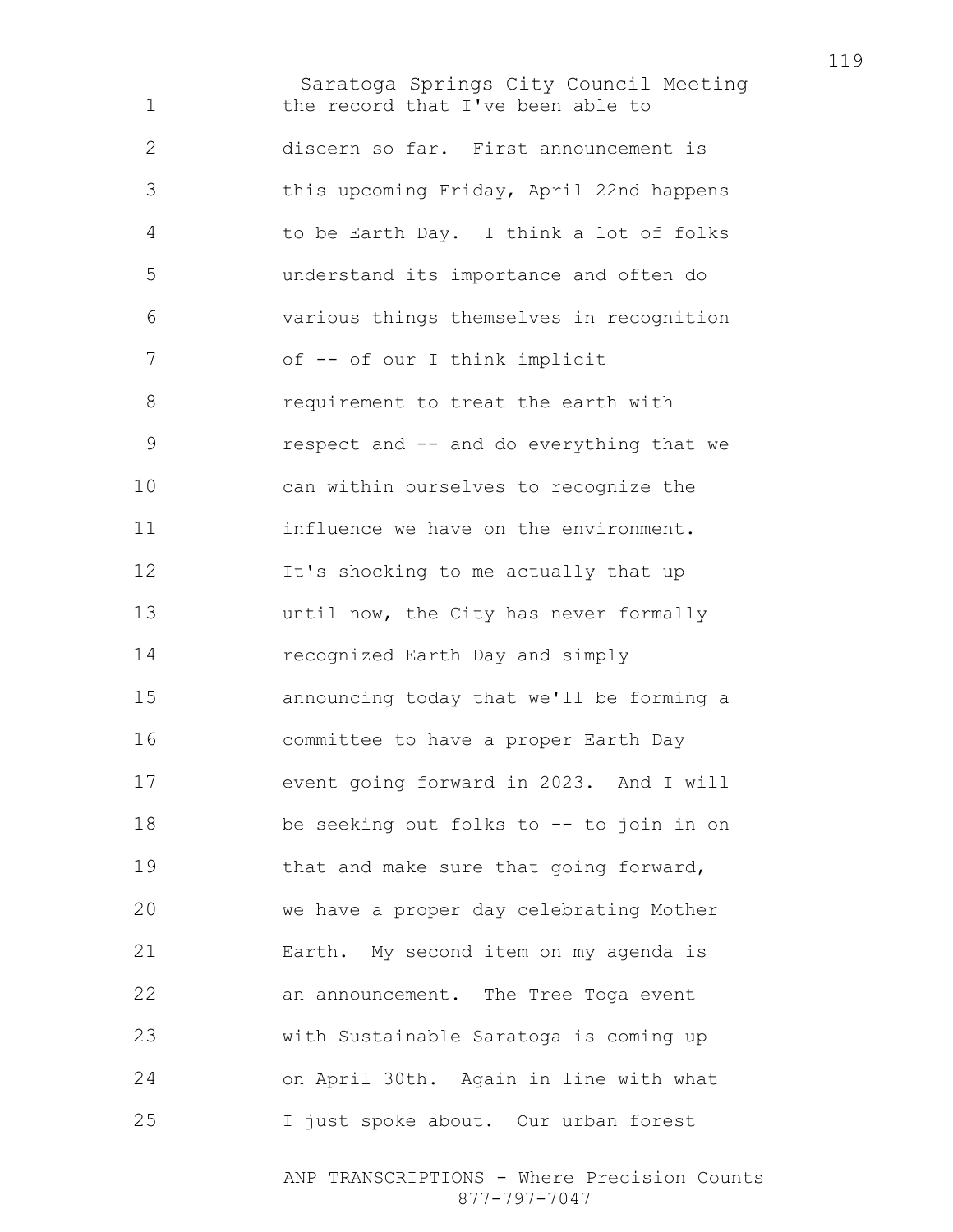Saratoga Springs City Council Meeting has been under attack because of the pressures of development and everyday life in a city. Over the last 12 or 15 years, I believe Sustainable Saratoga has identified that were down roughly 7,000 trees. The Tree Toga event I've taken part in for roughly a decade. It is one of the greatest events I do you know, with my wife, just as a community event, it's really fun. You get to meet a lot of different people and we plant trees. This year is a relaunch after the obvious slowdown related to COVID, we'll be planting 53 trees this year. That's a record. All of those sites have been designated. So if you are interested in participating, Sustainable Saratoga is asking that you sign up for next year's event. But the event will be taking place at Pitney Meadows. That is a change from prior years where we take place or start the event rather at the Farmers' Market. So please everyone come out, enjoy an incredibly fun day and again help bring some more greenery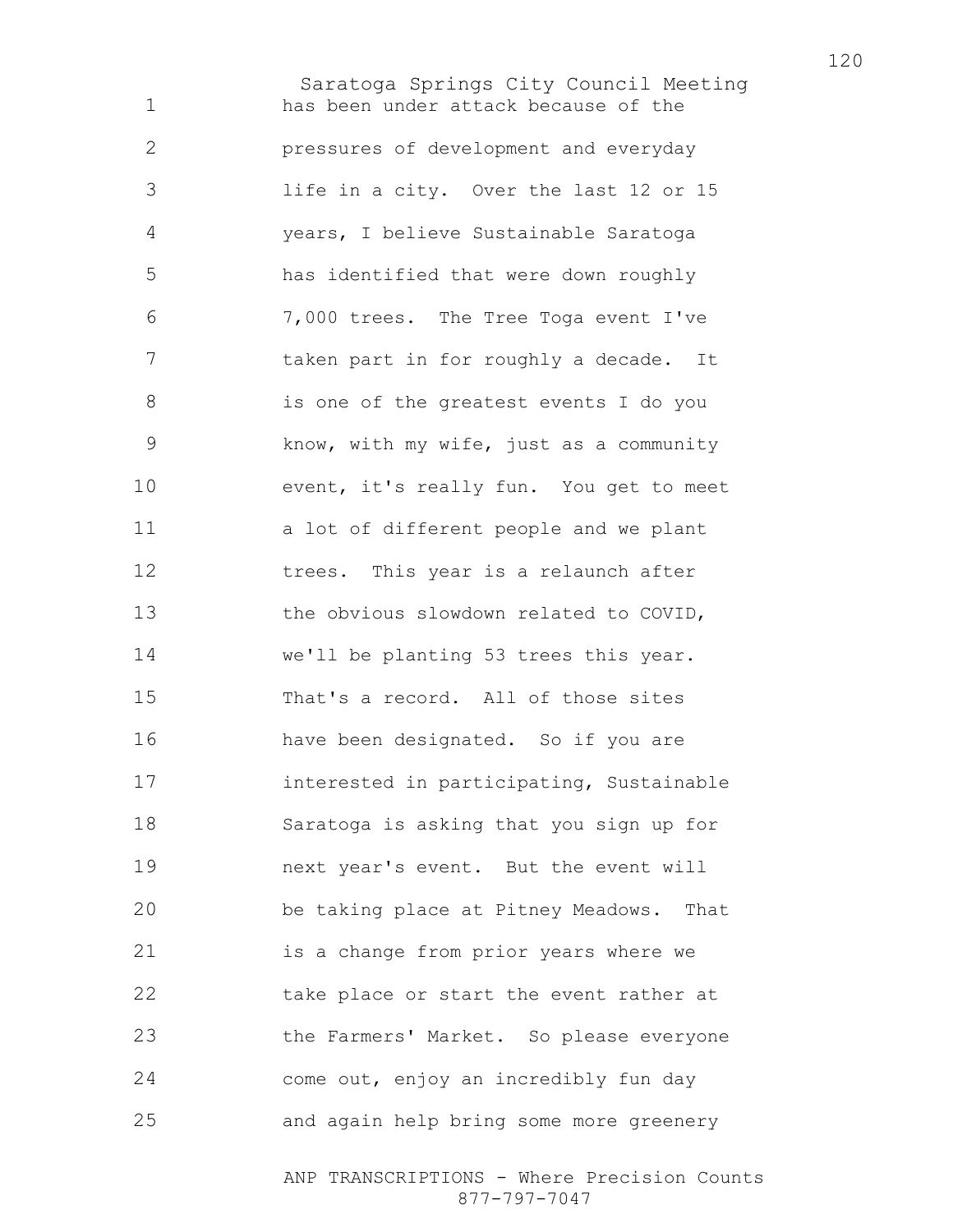Saratoga Springs City Council Meeting ANP TRANSCRIPTIONS - Where Precision Counts 877-797-7047 and trees to the urban forest. COMMISSIONER SANGHVI: So Megan, that's my wife and our son when he was about three, four years old before COVID we planted a tree. COMMISSIONER MORAN: I remember. Yeah. 8 COMMISSIONER SANGHVI: And this year, again, we have signed up to plant a tree, so we'll see you. COMMISSIONER MORAN: Awesome. COMMISSIONER SANGHVI: Yeah. 13 COMMISSIONER MORAN: That's great. 14 I -- I strongly encourage everybody to do it. I've planted them at all my family's houses, my neighbor's houses and I'm gonna continue going. And 18 again, it -- it's -- it's a great course. And these are trees that are along the -- the -- generally along the right of way. They do have a tough life being near plows, being near vehicles. I encourage you, if you are property owner within Saratoga Springs, plant native trees in your backyard and let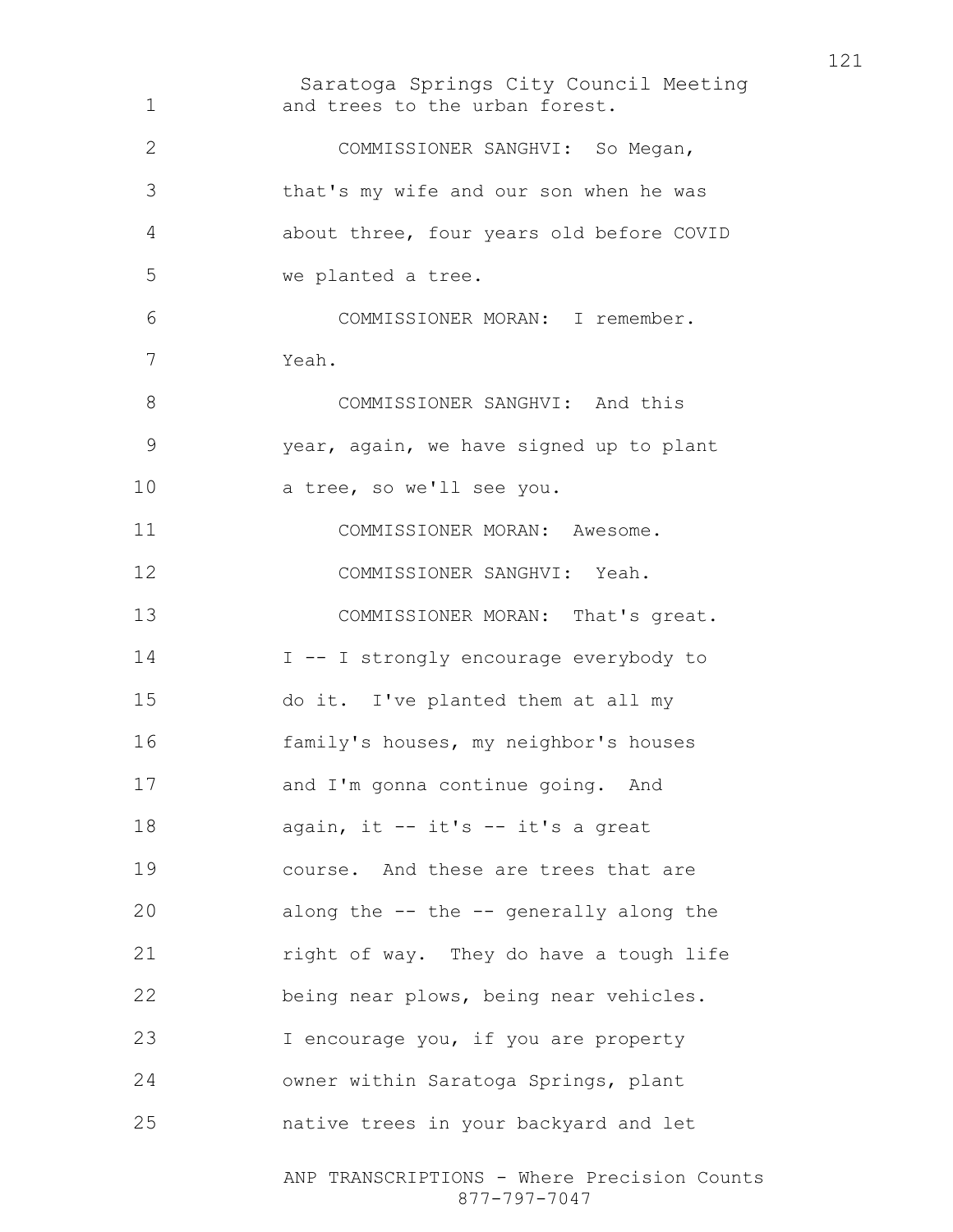Saratoga Springs City Council Meeting them grow. That is the best chance that we have to continue to refroze this City and maintain that City and the forest appeal that we all know and love. Next item on my agenda is an announcement. So assessments is a large piece of our - 7 - our job here in the accounts department. My predecessor Commissioner John Franck again, was the first person that really opened up the grievance process for the citizens of Saratoga Springs. In addition to making the assessment data available online, he also ran training classes. Those have continued 'til this day. Our grievance class training is on May 10, 2022 and grievance day itself is on May 24, 2022. The grievance class will be held on Tuesday, May 10, 2022 at 5:30 p.m. in the City Council room. Residents are invited to attend and learn how to correctly fill out the application to grieve their assessments and understand the process. There's no sign up for this class. You can just attend. And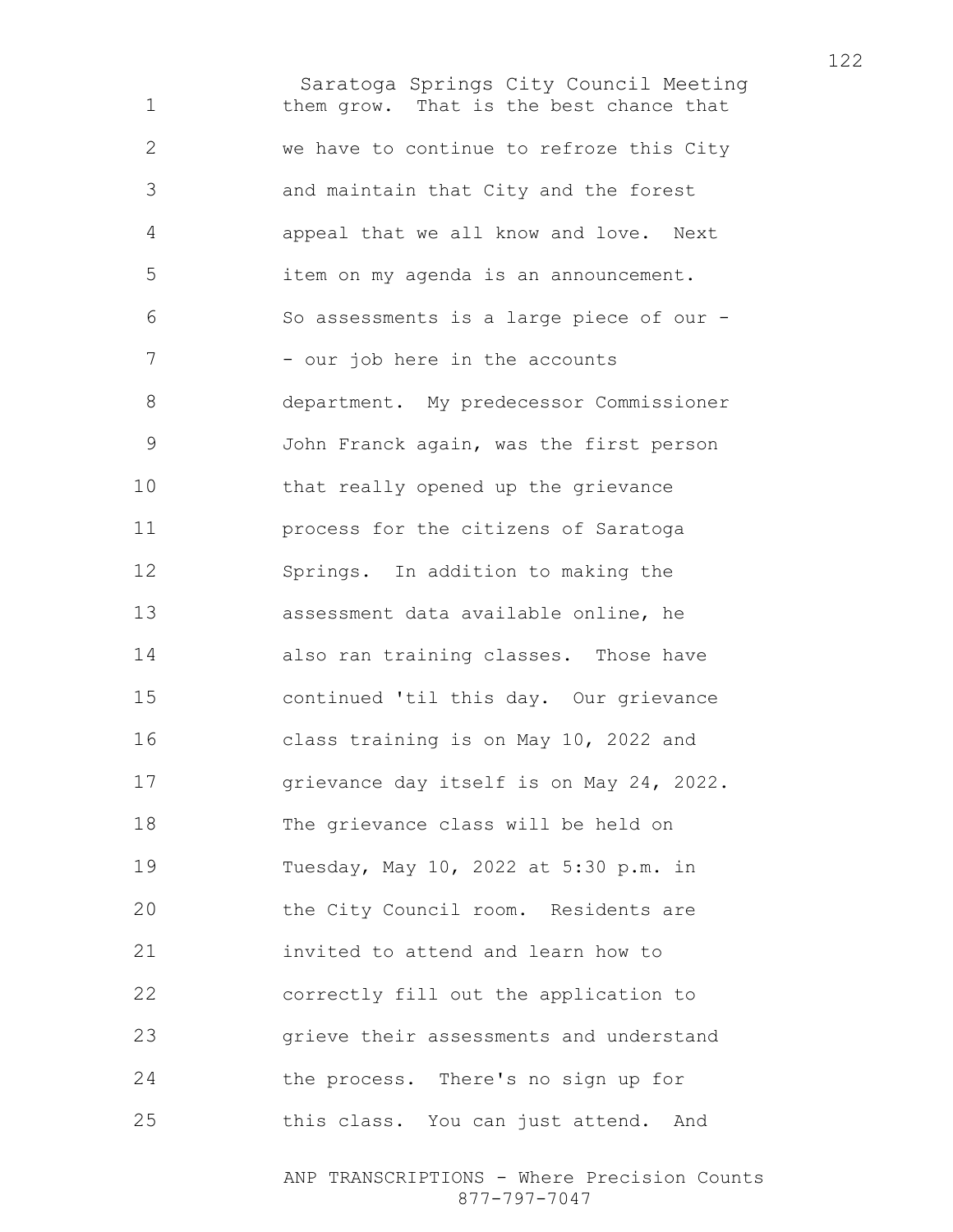Saratoga Springs City Council Meeting again, I wanna reinforce, if you feel that something is awry with your assessment, if you have questions about how your valuation relates to others around you, the data's available to you. It is entirely within your right to 7 grieve your assessment. And what we will be doing this year is we will be memorializing this training class via video, and we will have that training class available online. In case folks can't make it to the class, they'll have the ability to at least gather that information on their own time via the internet. Grievance day is Tuesday, May 24, 2022. Residents do not need to be **present to grieve their assessment.** If a resident wishes to appear before the board of assessment review, the residents completed application and documentation must be submitted to the Assessment Department prior to the start of the hearing session. At that time, the resident can receive a time to appear before the board. For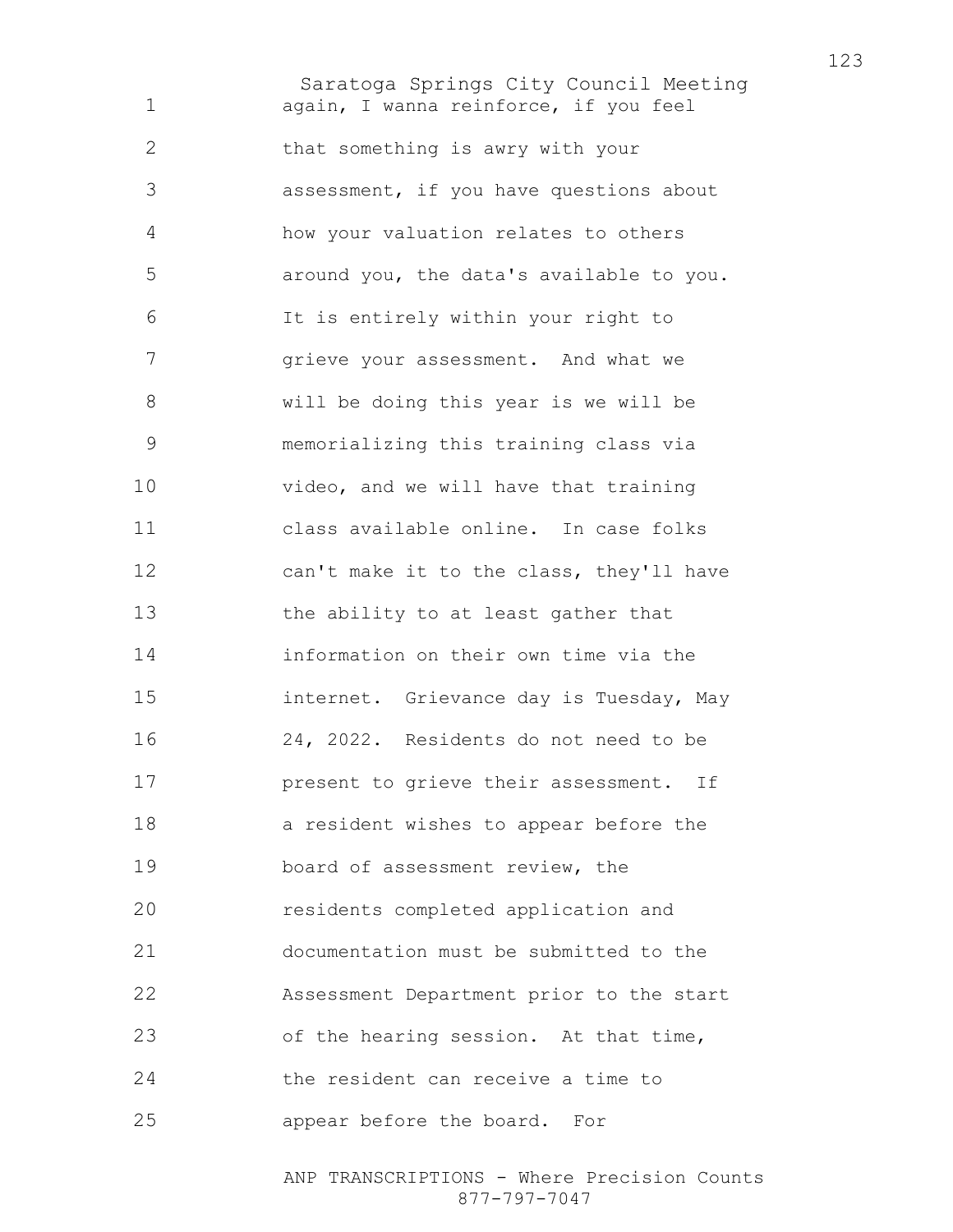Saratoga Springs City Council Meeting information, please contact the city's webpage, or you can certainly call the Assessment Office within the Accounts Department. We're here to answer your questions again, this is a -- a -- a very important function. It relates directly to taxation, which I think is near and dear to everybody's heart. And all of the work that I will be doing within the accounts department and with the assessment function is to be collecting inventory and driving fairness and completeness within our assessment role. And again, I can't stress enough, the importance of fairness. The fourth item on my agenda. It's the award of a bid. Bid extension of laboratory services to Pace Analytical Services, LLC, formally known as CNA Environmental. Because this organization was bought out CNA Environmental by pace analytical services. We need to redraft this agreement with them upon the recommendation of the Department of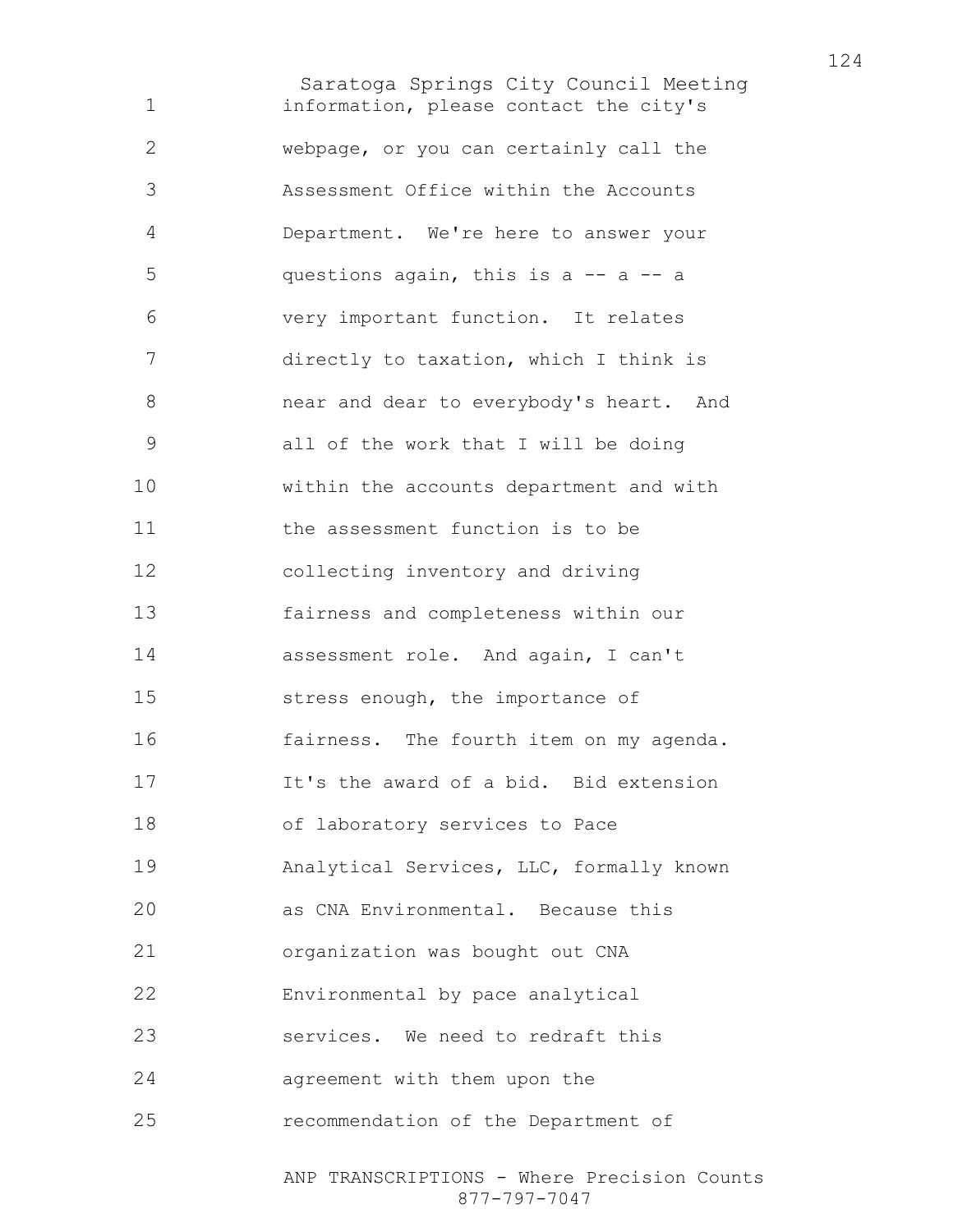Saratoga Springs City Council Meeting ANP TRANSCRIPTIONS - Where Precision Counts 877-797-7047 Public Works. I moved to extend the bid for laboratory services to Pace Analytical Services, LLC, formally known as CNA Environmental for an additional year under the same terms, conditions and prices as awarded under Bid Number 7 two -- or rather 2020-06. Again, that was Bid Number 2020-06. And I put that forward in a form of a motion. 10 MAYOR KIM: Is there a second? COMMISSIONER MONTAGNINO: Second. MAYOR KIM: Any discussion? All in favor, aye. 14 COMMISSIONER MONTAGNINO: Aye. COMMISSIONER MORAN: Aye. MAYOR KIM: Opposed? Motion carries. 18 COMMISSIONER MORAN: The next it on my agenda is setting of a public hearing. We're going to be discussing amending The City Code RE, alcohol sales and use. As we have done earlier this year, we are extending the capability of our restaurants to extend their patios or outdoor dining opportunities into the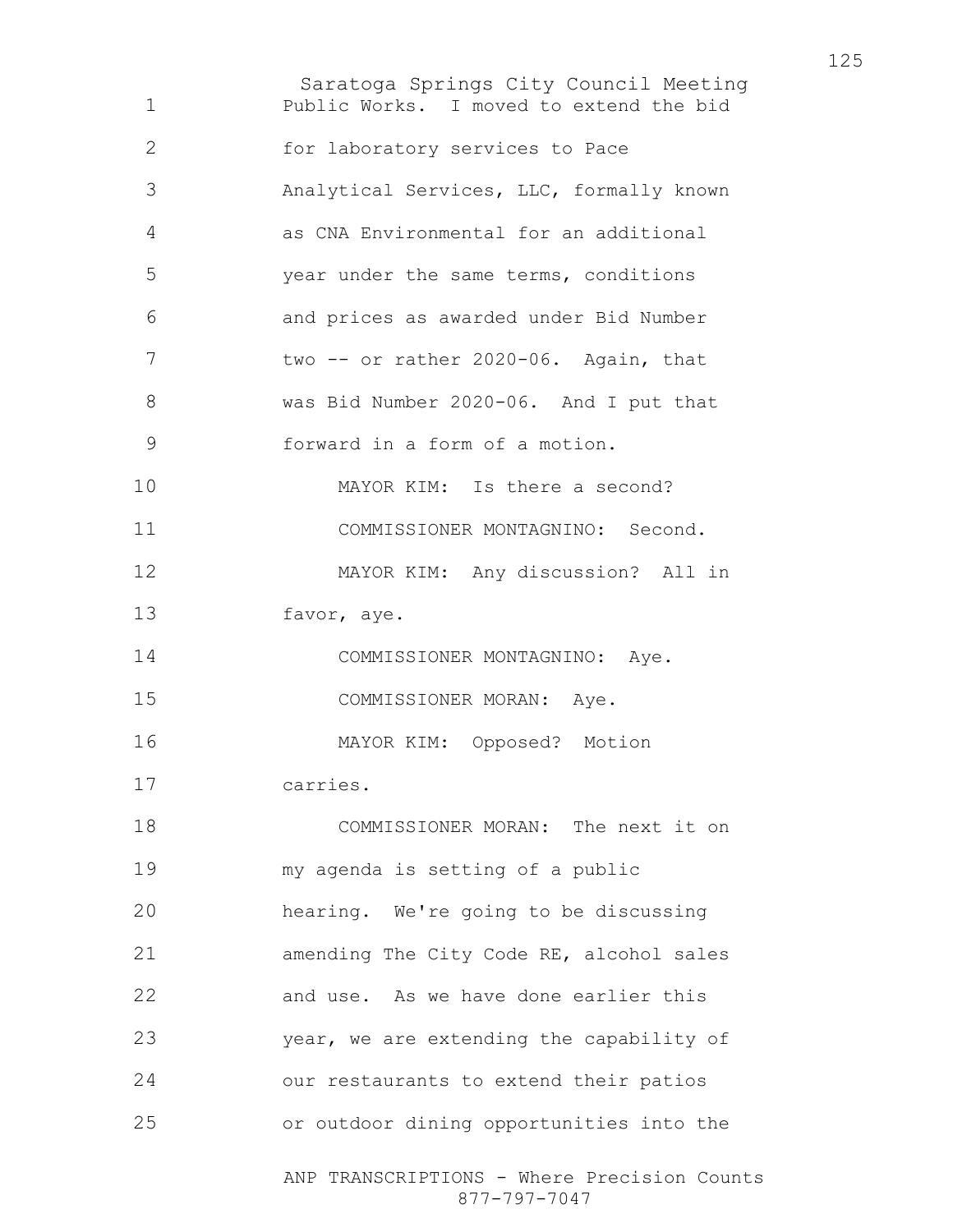Saratoga Springs City Council Meeting public space. Under the authorization of state leg -- currently existing state legislation. This also gives the ability for their liquor license to be extended out into the space. That may or may not be supported going long term into the future. But instead of being 8 at the whim of the state, I feel it is much more important that we gain local control over that type of a situation. And so in amending our code to facilitate the use of alcohol and sale of alcohol within these extended dining 14 spaces, which we have already done through our outdoor dining legislation, we're going to ensure that our city's restaurants can continue to provide 18 their full complement of services. Again, notwithstanding this supports literally millions of dollars in revenue to the city and the lifeblood of our identity. And so this is a logical step in continuing to support them as well as gain local control, which is always best for everyone. The other item that we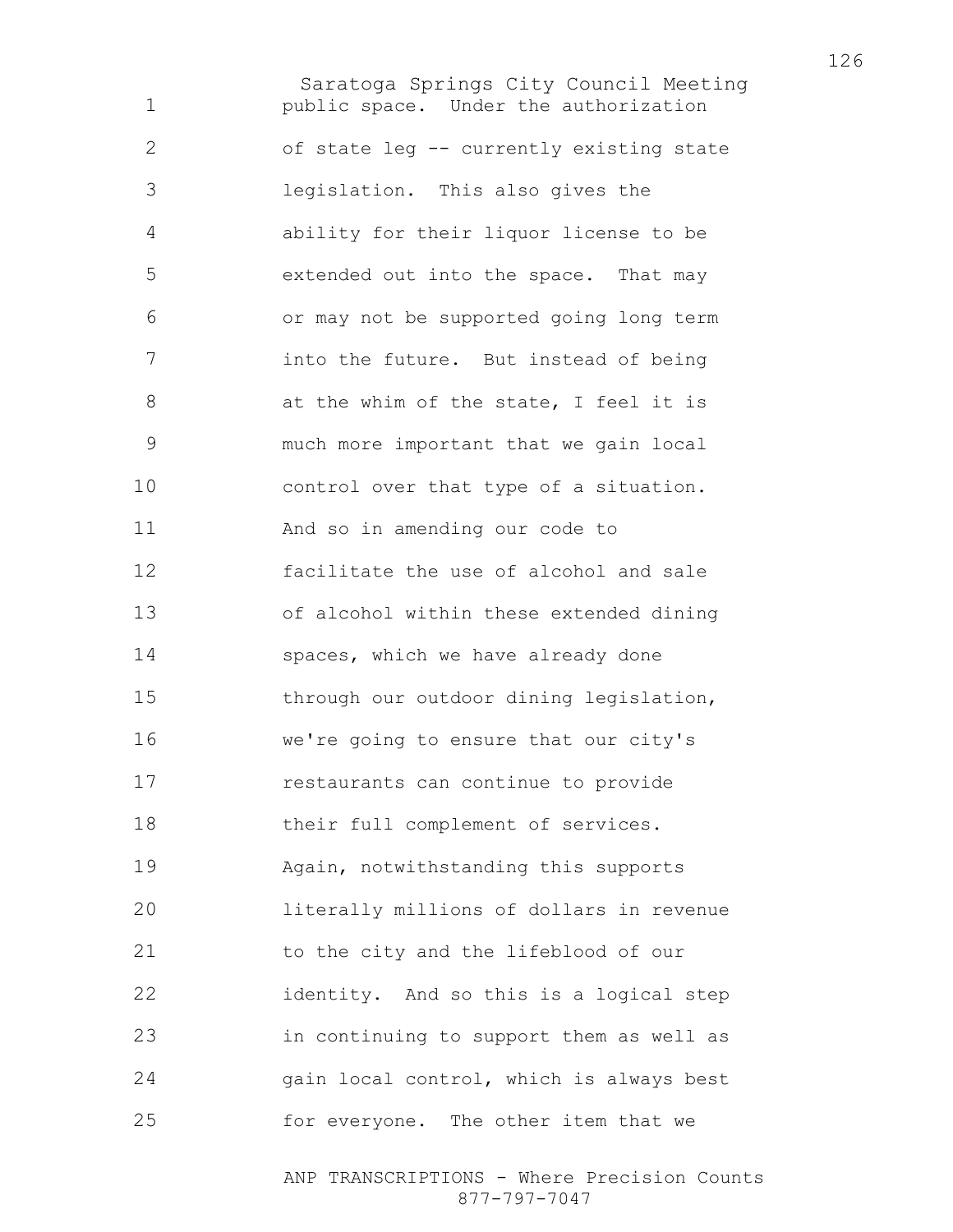Saratoga Springs City Council Meeting are going to also discuss is the ability to license and rather consume alcohol under the special event permit process. It's very common these days, for instance, for a road race or an outdoor concert that is sponsored or exists within a public fear -- sphere that 8 there would be a beer garden -- be a beer truck at the end of a race that is 10 literally the way these things are run. 11 It is a very, very normal function within communities all around us. We're a little bit behind the time. And -- and so I'm looking really just to put us on that same par such that when those 16 requests come in, we have the ability to 17 administer, requlate and frame that use. The intent is not to create a bourbon street north simply -- simply not the case, but rather just again, to allow us to provide some of those common amenities that are available everywhere, because we do understand it's better off to be meeting and gathering outdoors. The last little bit of this is Congress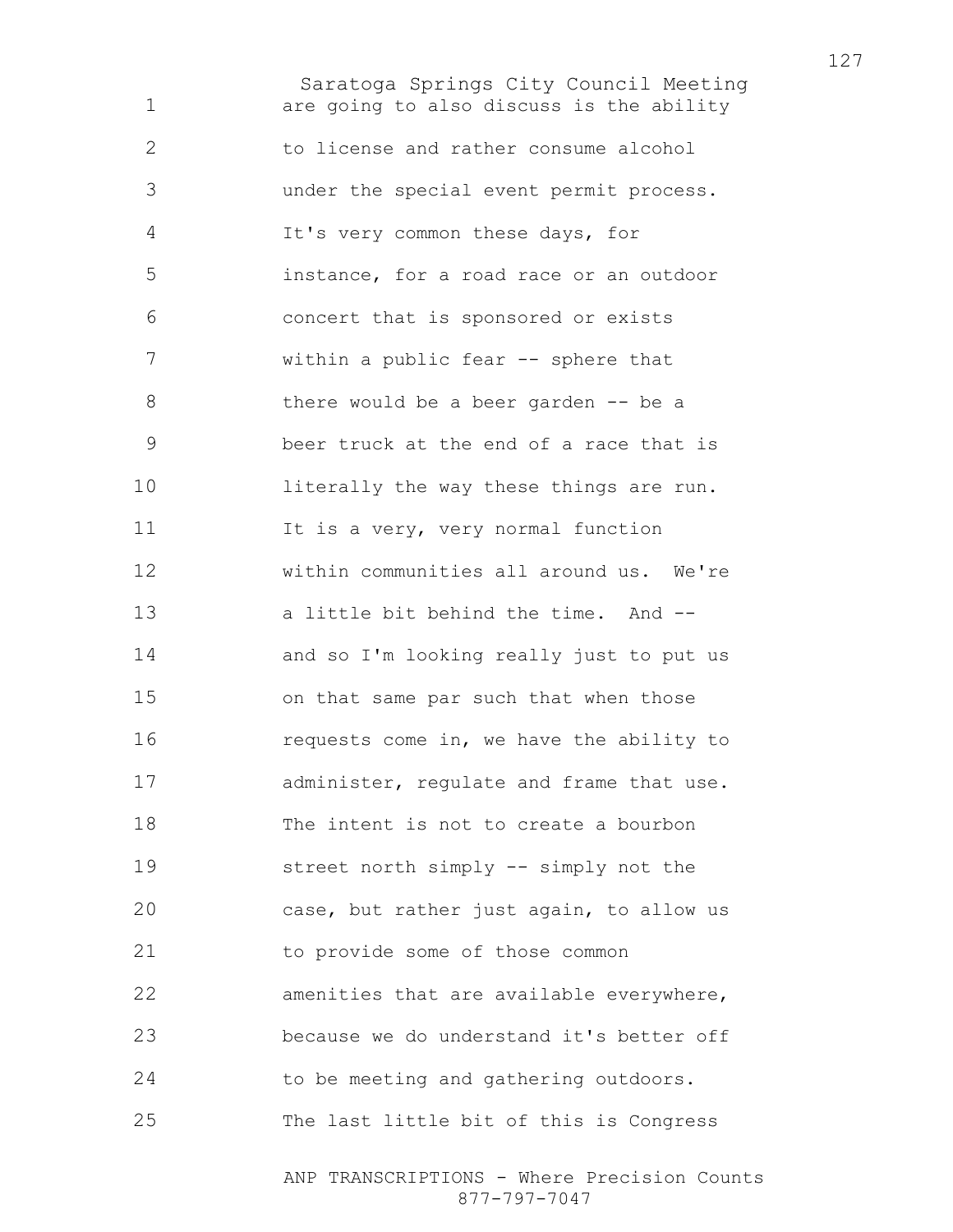Saratoga Springs City Council Meeting Park is one in the Casino within Congress Park is one of the only places that is public property -- that is City property that's authorized to have the sale and -- and consumption of alcohol. If someone is having an event at the -- at the Casino and they want to extend out and have a champagne toast as a part of a wedding someplace in Congress Park, I think that's completely okay. And I think that's in line with the type of programming we hope to continue through with the Casino. This is not intended 14 to allow for beer festivals, large scale concerts, or any of those things to take place in Congress Park. In fact, I will look to make sure there's a carve out that does not allow that type of kinetic event within the -- the -- the confines of -- of a historic park. And so where there would be any consternation related to some of those things. Hopefully my comments have allowed you to understand 24 the better -- better, rather the scope. I'm currently working with City Attorney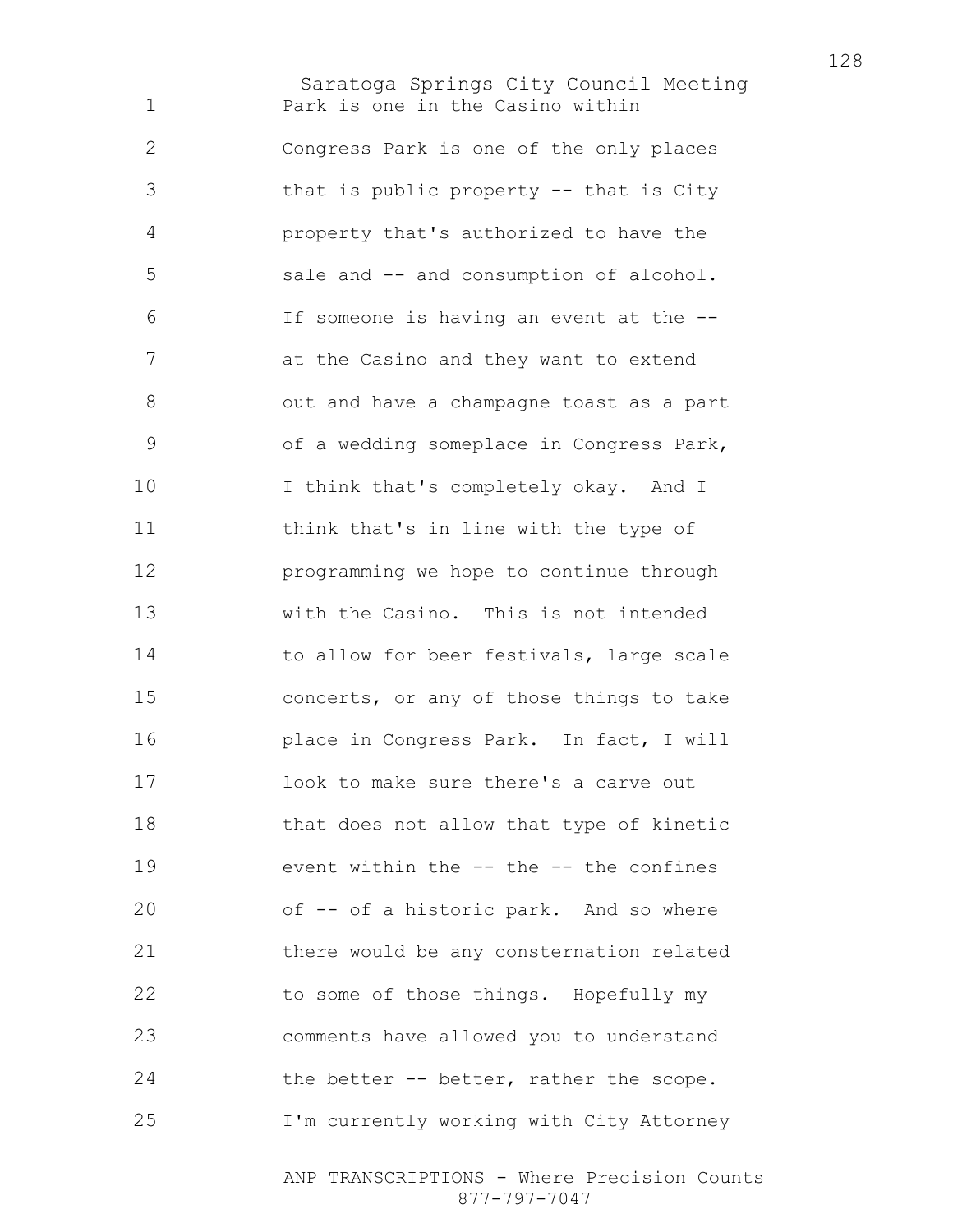Saratoga Springs City Council Meeting Izzo to determine all of the areas in the code that we need to address, but it is simply a means of -- of giving us control over that process as it relates to special events and outdoor dining. I'm looking at May 3rd. And what do you 7 think Mr. Mayor, 5 -- 10 minutes you 8 think that would be more contentious where we would want more time? 10 MAYOR KIM: I -- I think that we --what it tends to be is that we have several public hearings and so we can sort of -- COMMISSIONER MORAN: Okay. MAYOR KIM: If we say it's five and it goes over. COMMISSIONER MORAN: Okay. Great. Then we'll set it for May 3rd for five minutes and we'll see what goes from there. And last, just a quick -- quick COVID update. I think Supervisor Gaston did a great job really expressing where we are today. There are reasons to be concerned and there are reasons to be cautious. We still have at our disposal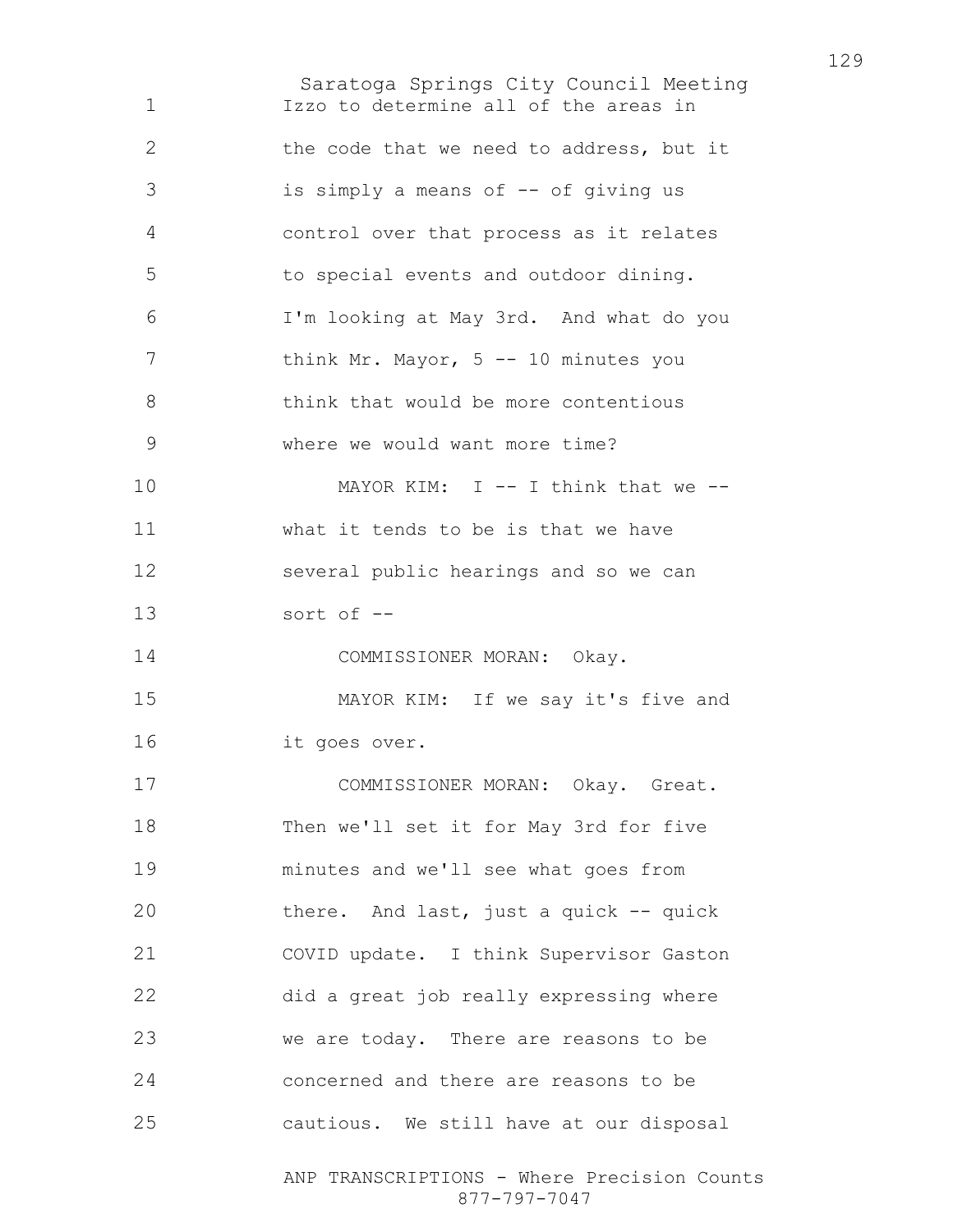Saratoga Springs City Council Meeting vaccinations and boosters and rapid testing. And these are tools that should allow us to feel comfortable going out into the world, regaining the freedom of our normal lives but we should remain cautious. And towards 7 that end, I just want to let everyone 8 know we still have about 1800 test kits that we can distribute from the City. If there are any events going on where you would like to have them, please contact us. We'd be happy to give them to you. They are available for distribution for free from our firehouses. And these tests do have a June expiration coming up on them. So we would love to get them into your hands and get them used. Again, rapid tests are not spare tires. They're not 20 there in the case of emergency, but rather they're there to use every day to 22 give us the confidence that we need to -23 - to go on and carry our lives out. So 24 that being said, that is the end of my agenda. I appreciate it. Thank you,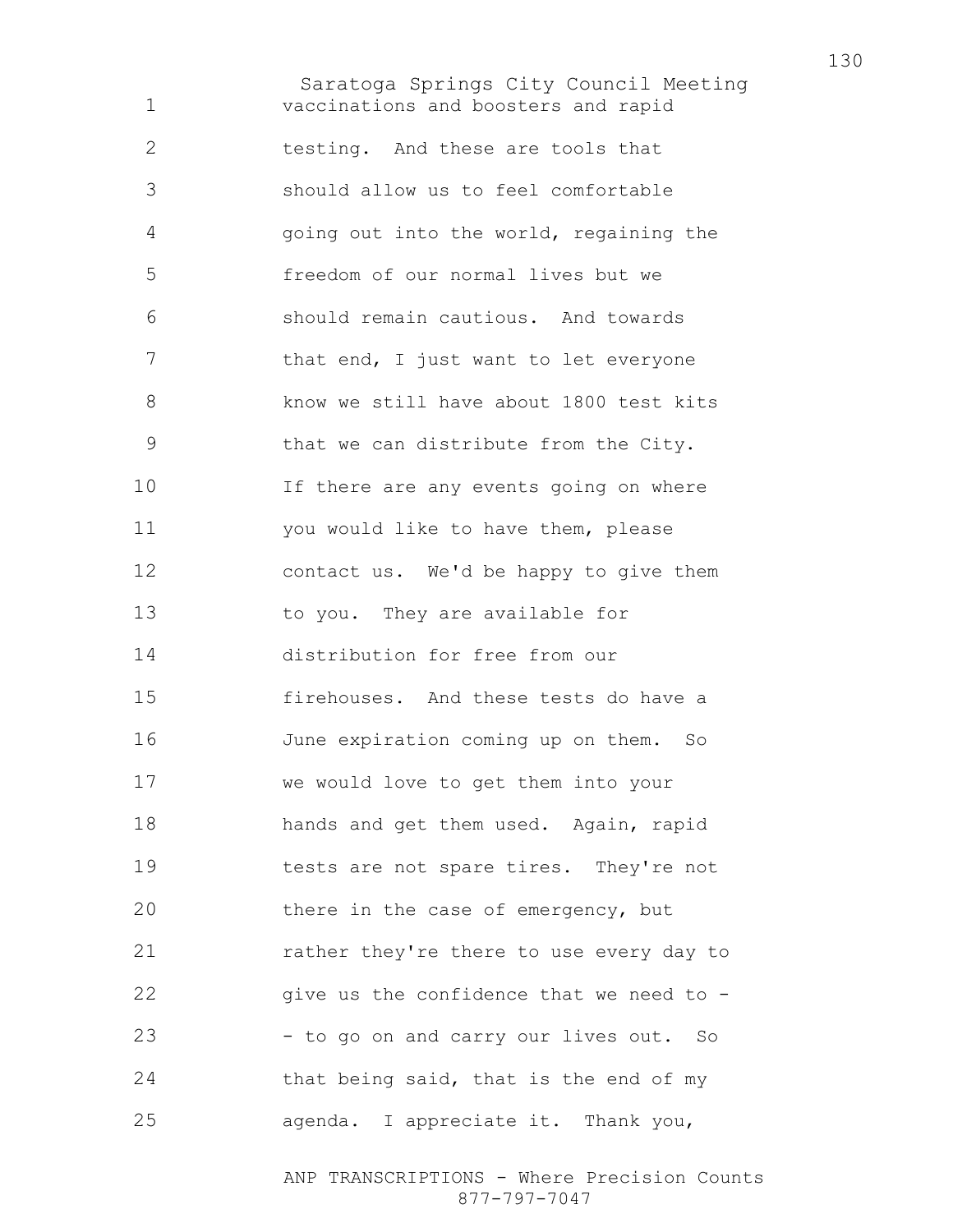Saratoga Springs City Council Meeting ANP TRANSCRIPTIONS - Where Precision Counts 877-797-7047 sir. MAYOR KIM: Thank you, Commission Moran. Now Commissioner Sanghvi, the Finance Department. Would you like to - -COMMISSIONER SANGHVI: Yes, please. 7 MAYOR KIM: Thank you. 8 COMMISSIONER SANGHVI: Thank you, Mr. Mayor. The items on my agenda start with the announcement of participatory budgeting. We had one very successful 12 meeting at the Senior Center. We are working on more meetings with neighborhood associations. So if any neighborhoods would like me to come and 16 talk to you all about participatory budgeting, please contact me. I'm happy to come over. We're also looking for people to join our committee. We've started getting applications for committee members as well as we got our first proposal for a project. It is somebody who thinks we should have curling in Saratoga Springs. That sounds fun. And -- and so, you know, we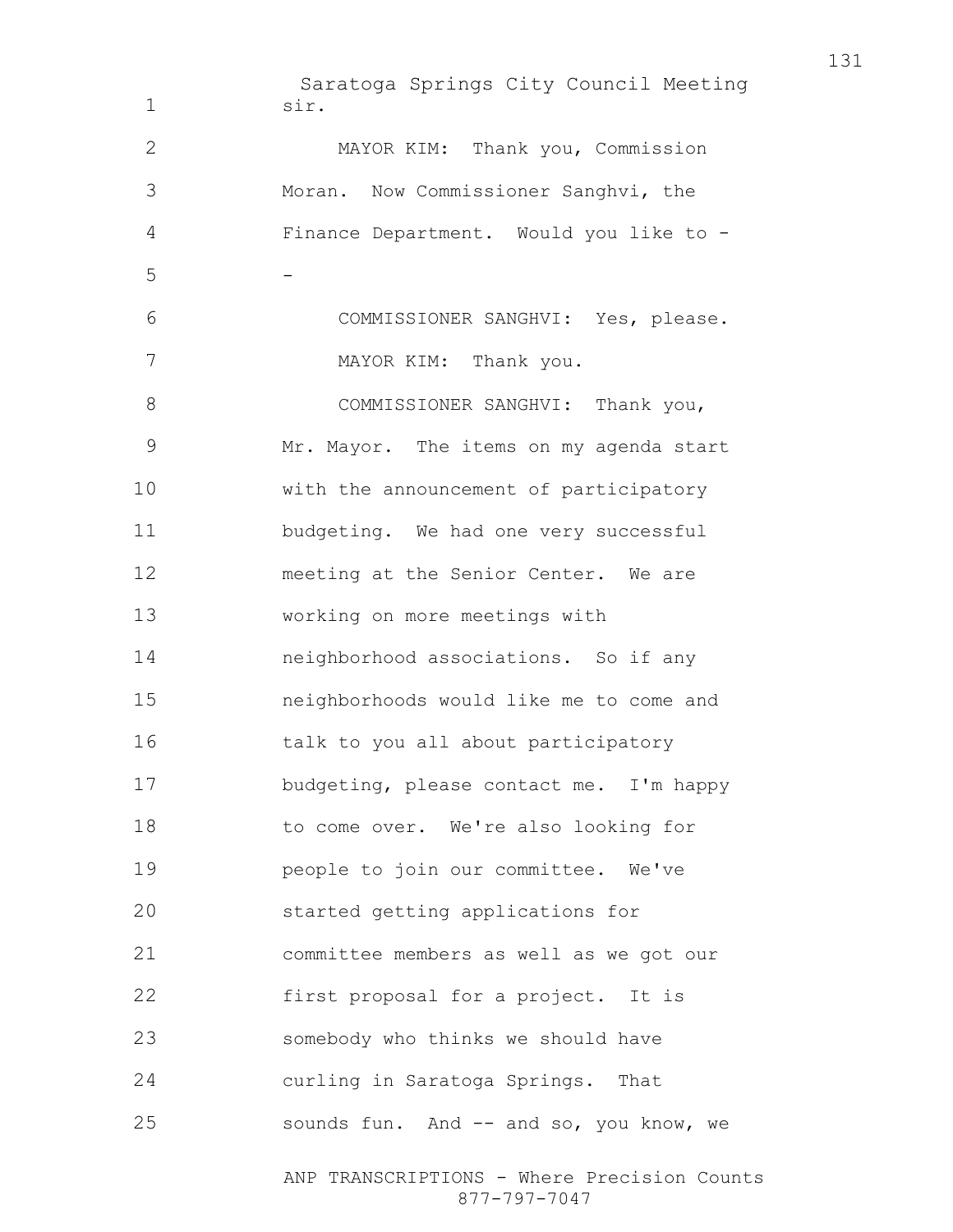Saratoga Springs City Council Meeting 1 -- we want more projects, we want great ideas. So please submit your applications. As I've explained before, participatory budgeting gives everyone a seat at the table. It creates sort of an inclusive budget process. It promotes sustainable public good and increases civic engagement. So this is something we are really excited about in 10 the Finance Department. We are mostly, you know, just nerding out about it all there. Our second public forum will be on Tuesday, April 26th in the Music Hall 14 at 6:00 p.m. So -- so next Tuesday at 6 o'clock here, I have put out some 16 flyers. So if -- if you see them, please take one and -- and join us. And I'm happy to provide more finance updates as well as talk about participatory budgeting on that day. The second item on my agenda is finance updates, like always, you know, I try to get everybody abreast on where we are in our city finances. Like you saw the clear Gov presentation. You will soon

> ANP TRANSCRIPTIONS - Where Precision Counts 877-797-7047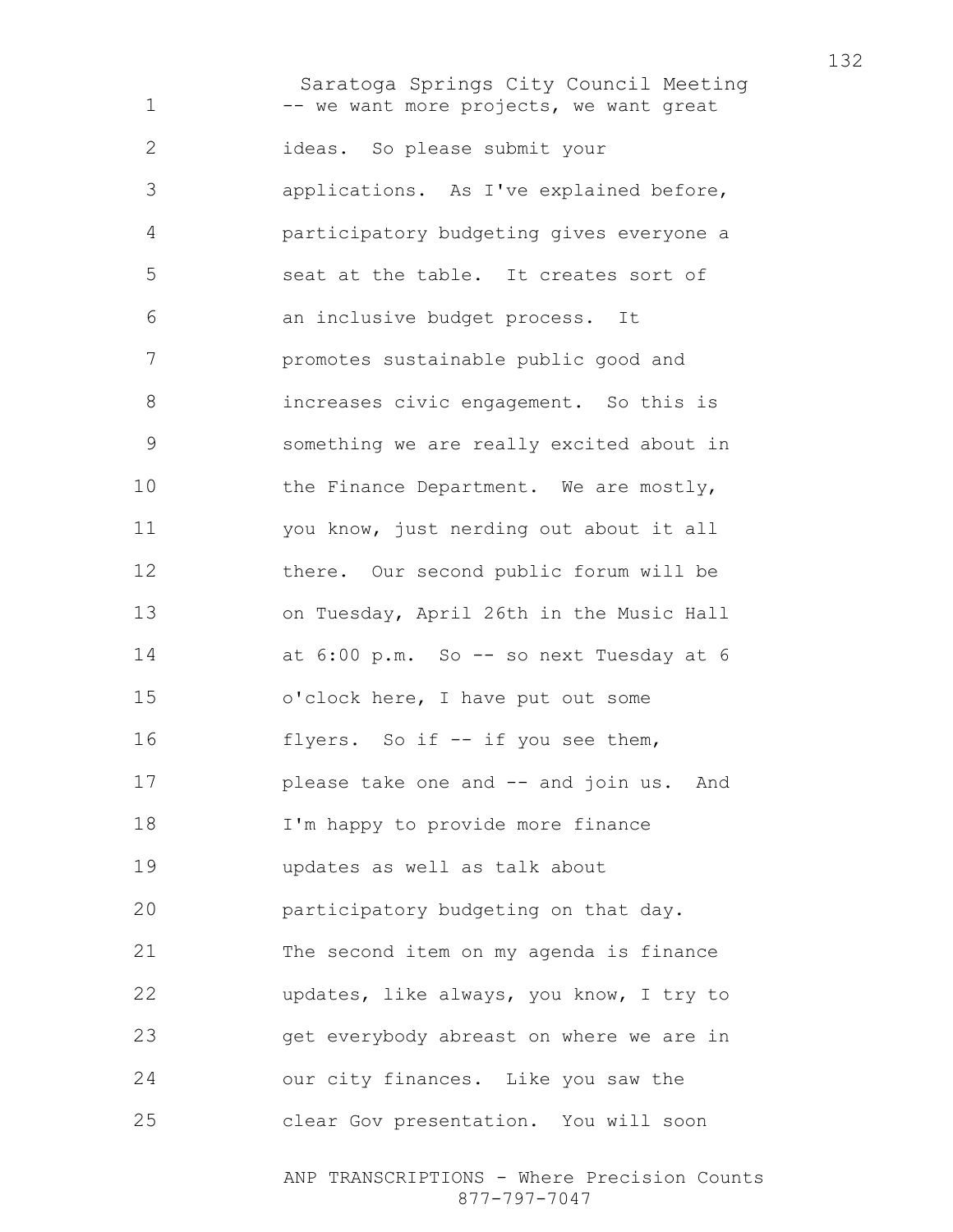Saratoga Springs City Council Meeting have a lot more at your fingertips. Our sales tax for 2022 remain strong. This is important because in our 2022 budget. COMMISIONER SANGHVI: We got 3.9 million from the federal APA funds and we're not going to have that. So 7 7 percent of our budget will -- will not be available to us in 2023. So -- so that's a big hole that we have to fill. Plus, we have to fund the EMS station that I am certain Commissioner Montagnino is going to be asking for soon. And so having a good sales tax year is essential so that we can sort of **plan ahead and -- and fill that 7 percent hole.** Just so -- we are all on the same page. Our sales tax year to date were 13.7 percent higher than 2021. So that's good news. Our occupancy tax, we got our first occupancy tax report for 2022. It covers data through February and is provided for by the County. I've explained this before, but we get 1 percent. County gets 1 percent. The city center gets 2 percent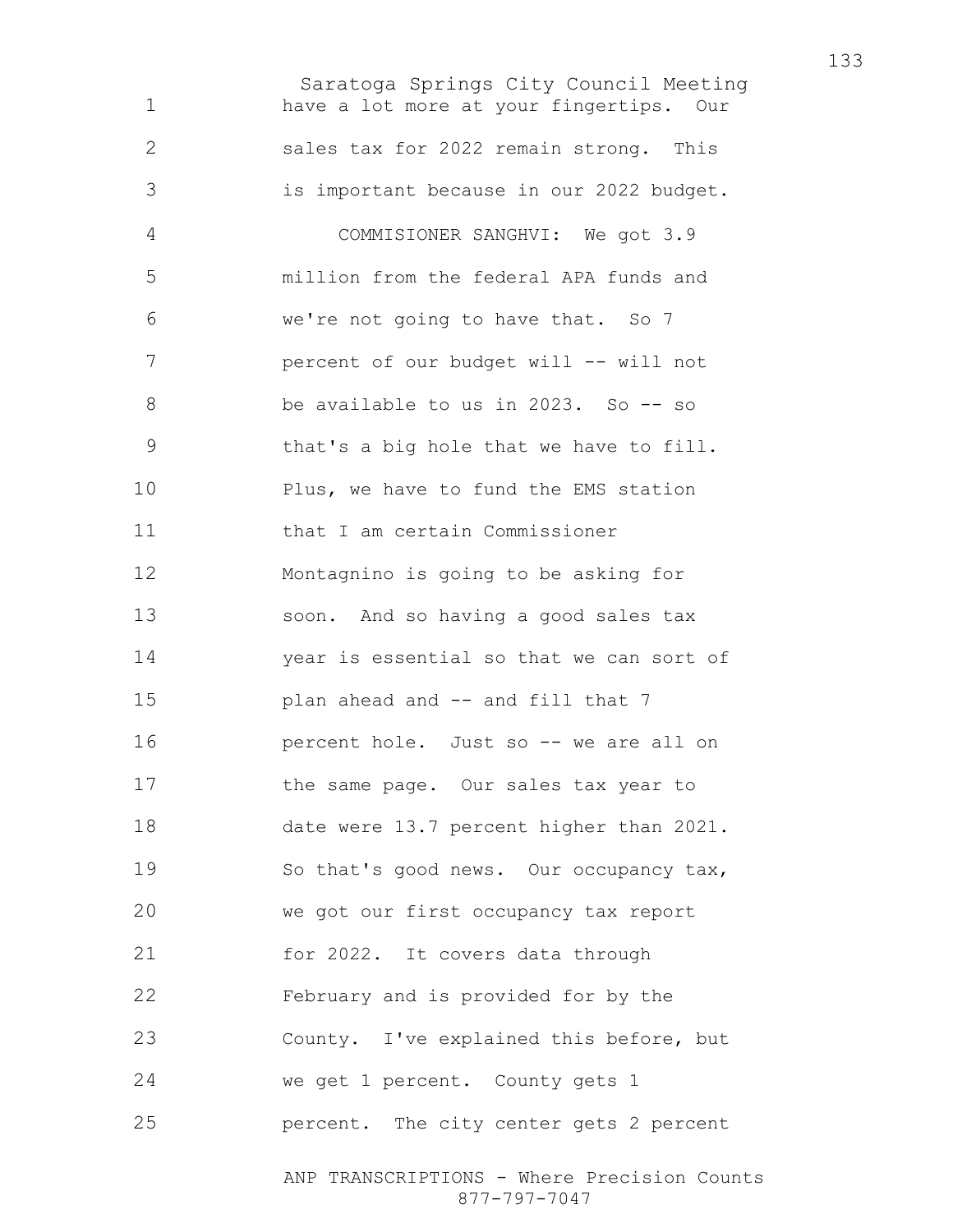Saratoga Springs City Council Meeting and the visitor center, that discover Saratoga gets 2 percent. And so the city center got \$149,978. As to the visitor center, we got 1 percent, which is \$74,989. This is again higher than 2021, and it so far indicates a good start to our tourism cycle. I'm cautiously optimistic that if we continue this trend we will hopefully have a -- a good robust tourism season. Again, to, you know make sure that we have -- we don't have a hole going into the 2023 budget season. The third item on my agenda is the authorization for The Mayor to sign an agreement with Quadient for postage -- for a postage machine and service. This is backed by popular demand, a male postage machine for all City departments will be located near the locked mailboxes and is password protected by department and sub department. This contract has been approved by all required departments, legal risk, and safety purchasing and finance. I moved that the City Council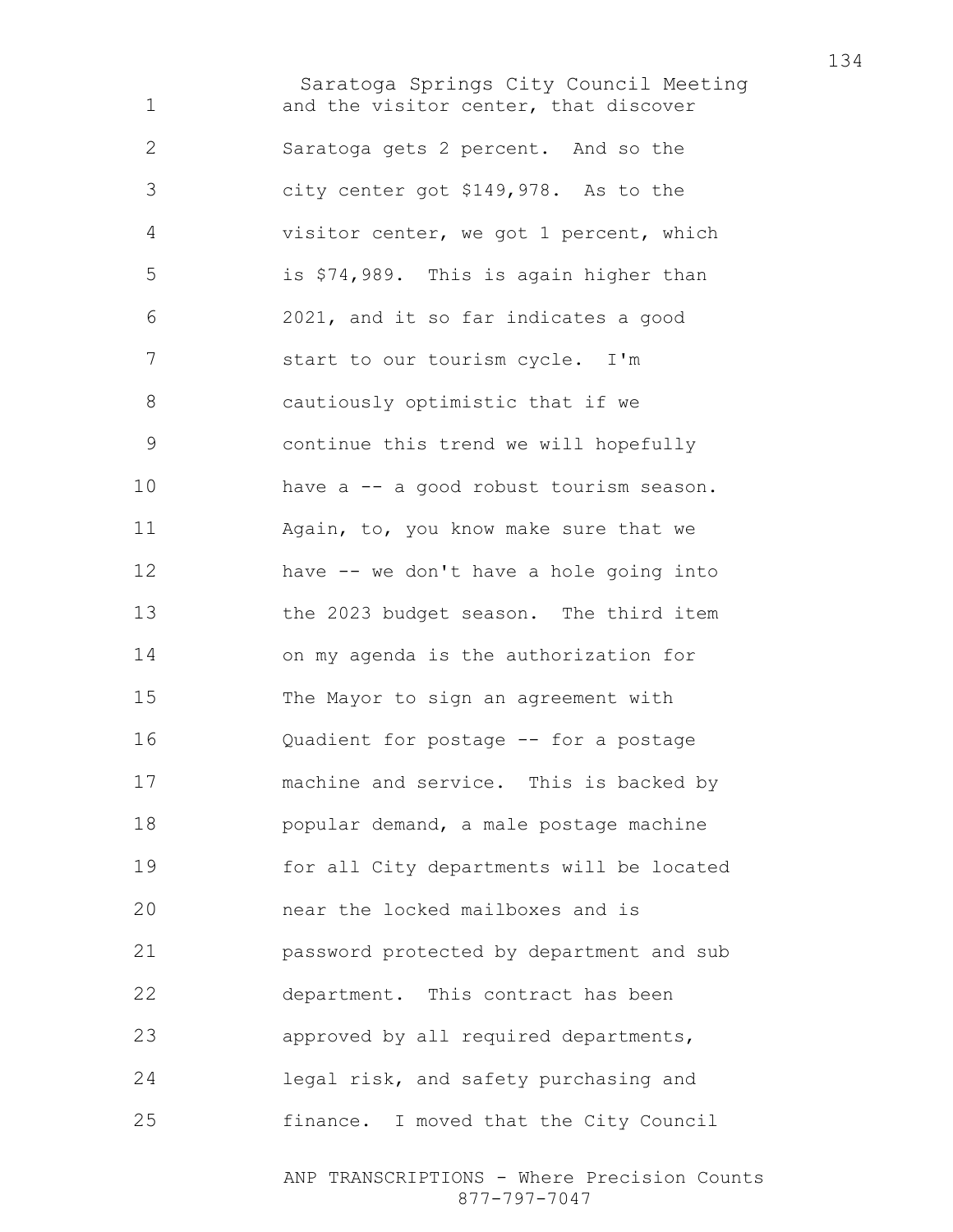| 1  | Saratoga Springs City Council Meeting<br>authorized the Mayor to sign the |
|----|---------------------------------------------------------------------------|
| 2  | agreement with Quadient for postage                                       |
| 3  | machine and service as included in the                                    |
| 4  | agenda. This is a motion.                                                 |
| 5  | MAYOR KIM: Is there a second?                                             |
| 6  | COMMISSIONER MONTAGNINO: Second.                                          |
| 7  | MAYOR KIM: Any discussion? Who is                                         |
| 8  | demanding it? Just kidding.                                               |
| 9  | COMMISIONER SANGHVI: It's actually                                        |
| 10 | our deputies.                                                             |
| 11 | MAYOR KIM: Any discussion --                                              |
| 12 | COMMISIONER MORAN: Definitely not.                                        |
| 13 | MAYOR KIM: All in favor --                                                |
| 14 | COMMISIONER MORAN: Whatever they                                          |
| 15 | want.                                                                     |
| 16 | MAYOR KIM: All in favor?                                                  |
| 17 | COMMISIONER SANGHVI: Aye.                                                 |
| 18 | COMMISIONER MONTAGNINO: Aye.                                              |
| 19 | COMMISSIONER MORAN: Aye.                                                  |
| 20 | MAYOR KIM: Opposed? Motion                                                |
| 21 | carries.                                                                  |
| 22 | COMMISIONER SANGHVI: All right.                                           |
| 23 | The fourth item on the agenda is a                                        |
| 24 | discussion and vote. It's an                                              |
| 25 | authorization for The Mayor to sign an                                    |
|    | ANP TRANSCRIPTIONS - Where Precision Counts<br>877-797-7047               |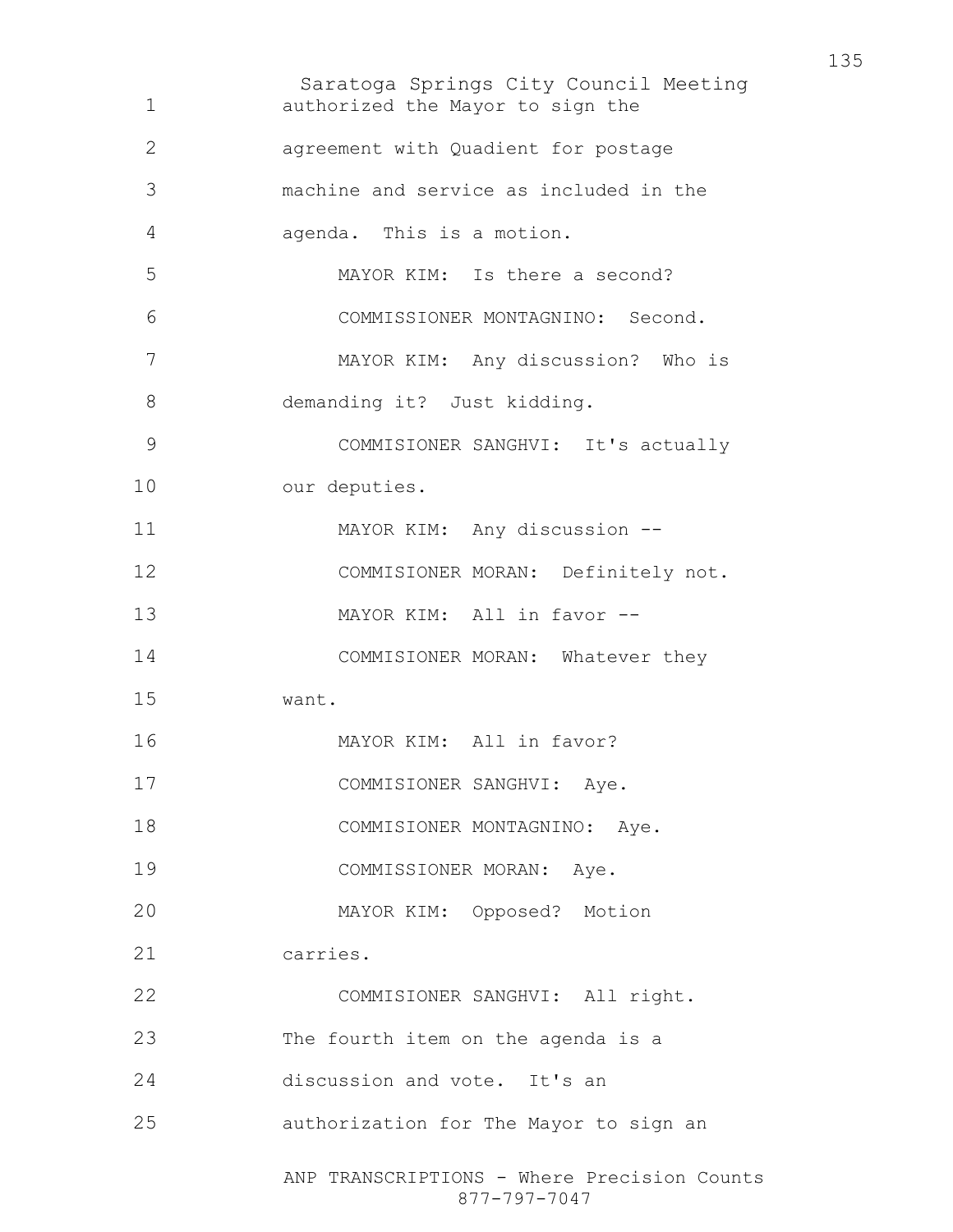Saratoga Springs City Council Meeting extension addendum to -- to CivicPlus Agreements for City Web Services. These were sort of put in motion before we came on. And we have an expiration date. We are hoping to extend the expiration date. This has been approved by legal finance risk and safety and **burchasing.** So yes, I moved that the City Council authorized the Mayor to sign Addendum 2, to CivicPlus agreements for city web services, as included with 12 the agenda. I have a quick note here. 13 It is no -- it is not no cost. There is a cost, it is about \$10,500 for 2023 that we will put in and in for the 2022 budget it's already budgeted for and -- 17 and has aligned for it. In -- in --sorry, this is a motion. MAYOR KIM: Is there a second? COMMISSIONER MORAN: Second. MAYOR KIM: Any discussion on the motion? All in favor, aye. COMMISSIONER MORAN: Aye. COMMISIONER MONTAGNINO: Aye. COMMISIONER SANGHVI: Aye.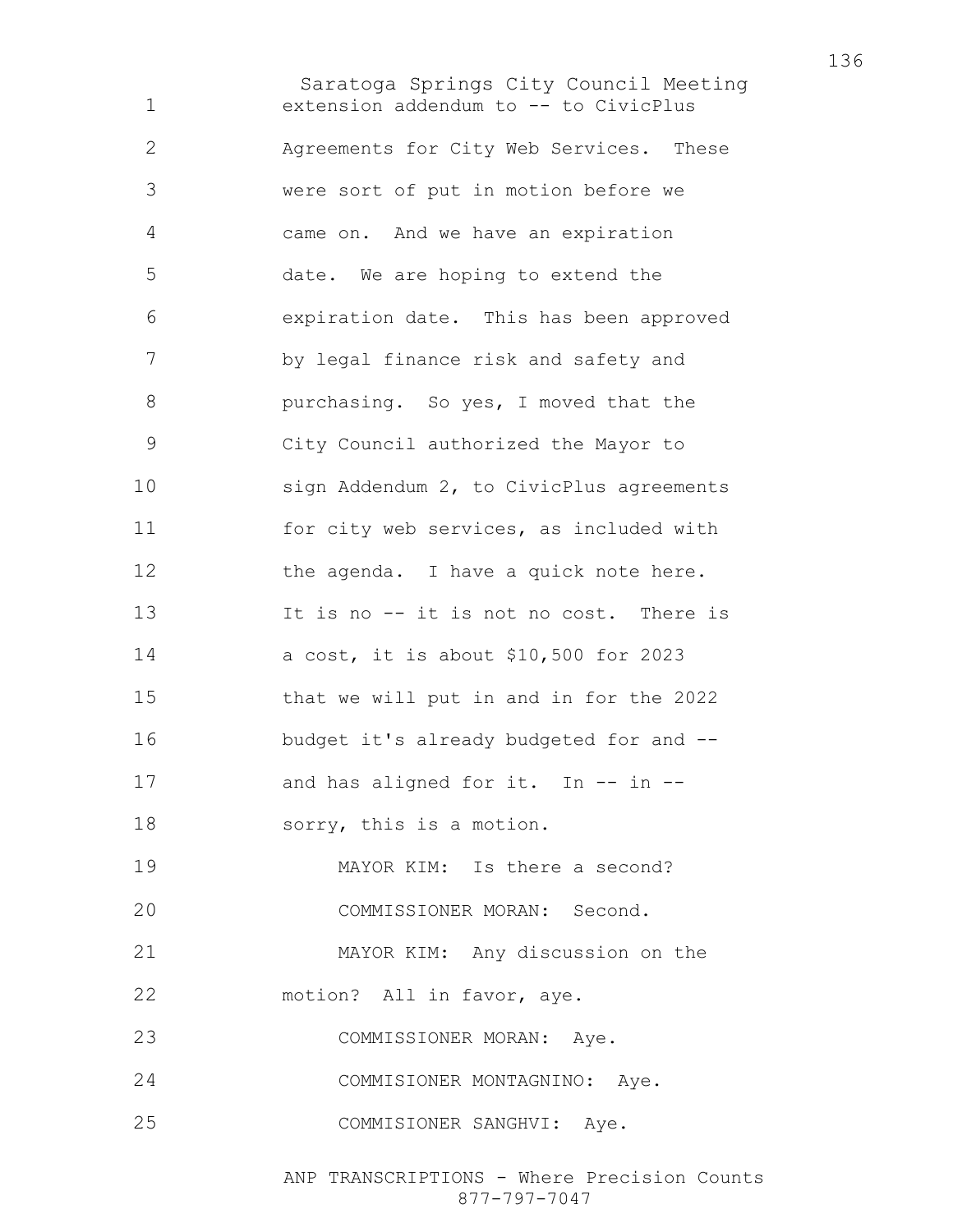Saratoga Springs City Council Meeting MAYOR KIM: Opposed? Motion carries. COMMISIONER SANGHVI: The fifth item on my agenda is budget transfers for payroll. We do this for transparency and accountability. Lines one to seven are transfer funds to Police Department overtime from various Police Department wage, identification clerk, and code enforcement lines in the amount of \$170,041. And Lines 8 to 14 are transfer funds to preservation, open space sustainability historic preservation, posh grant assistant for wage insurance and benefits from the assistant city attorney wage line in the amount of \$57,260.14. I move that the City Council approved the budget transfers payroll as included with the agenda. This is a motion. MAYOR KIM: Is there a second? COMMISSIONER MONTAGNINO: Second. MAYOR KIM: Any discussion? All in favor, aye. COMMISSIONER MORAN: Aye.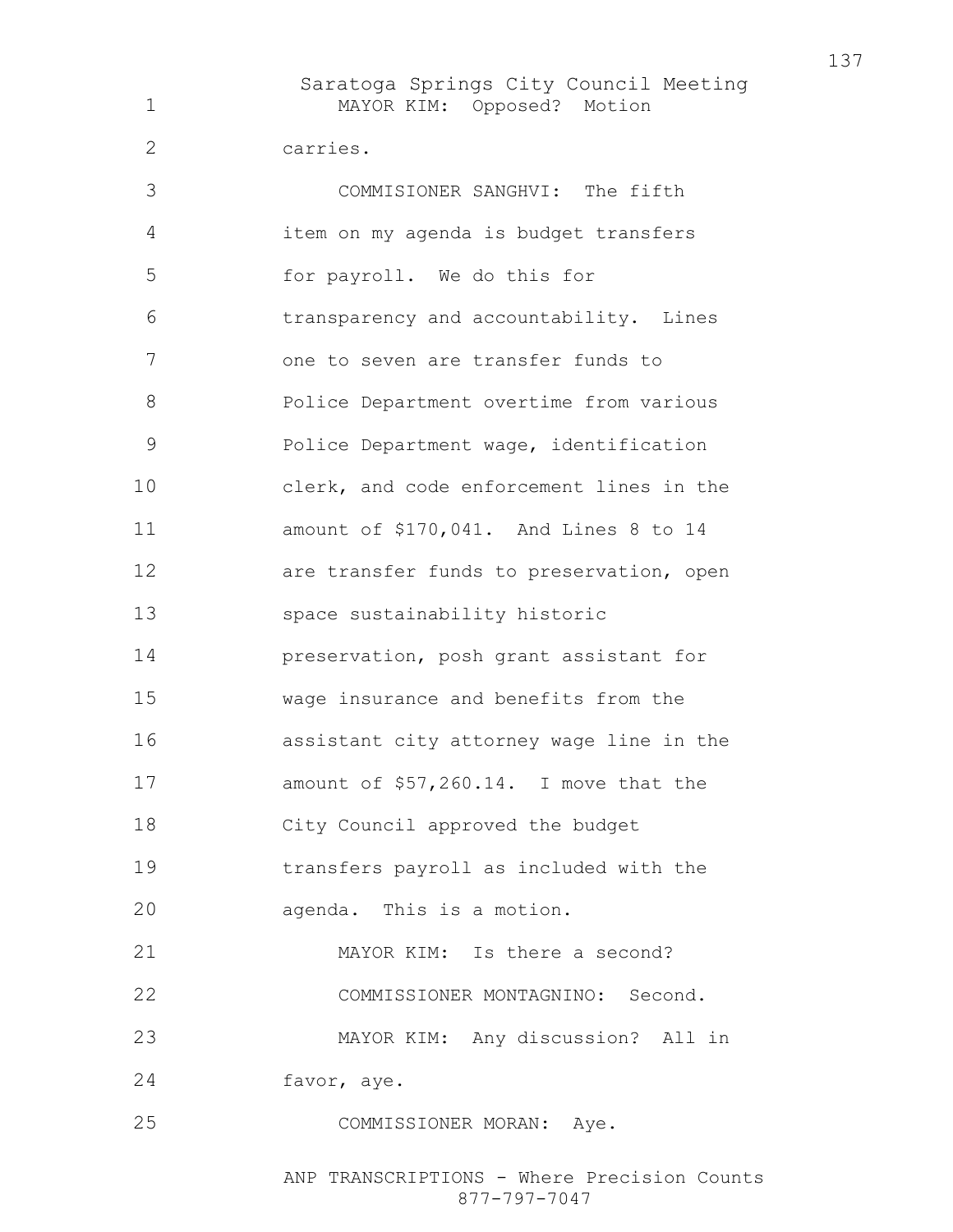Saratoga Springs City Council Meeting COMMISIONER SANGHVI: Aye. COMMISIONER MONTAGNINO: Aye. MAYOR KIM: Opposed? Motion carries. COMMISIONER SANGHVI: The sixth item on my agenda is a discussion and vote for budget transfers for contingency funds. I am presenting one small standard request that signifies a positive city situation per the City Charter Title 4, Section 4.14 a discount in the amount of 2.25 percent is paid to all taxpayers who pay the -- for all four tax installments by March 1st deadline for the first tax installment. So basically if you pay a property taxes all in lump sum, we give you a 2.25 percent discount. And this has encouraged a lot of people to provide us the lump sum. It helps us with paperwork, it you know, gets us the money a lot sooner. And the program has been very successful. As my wife would put it, we are victims of our own success. So the finance budget --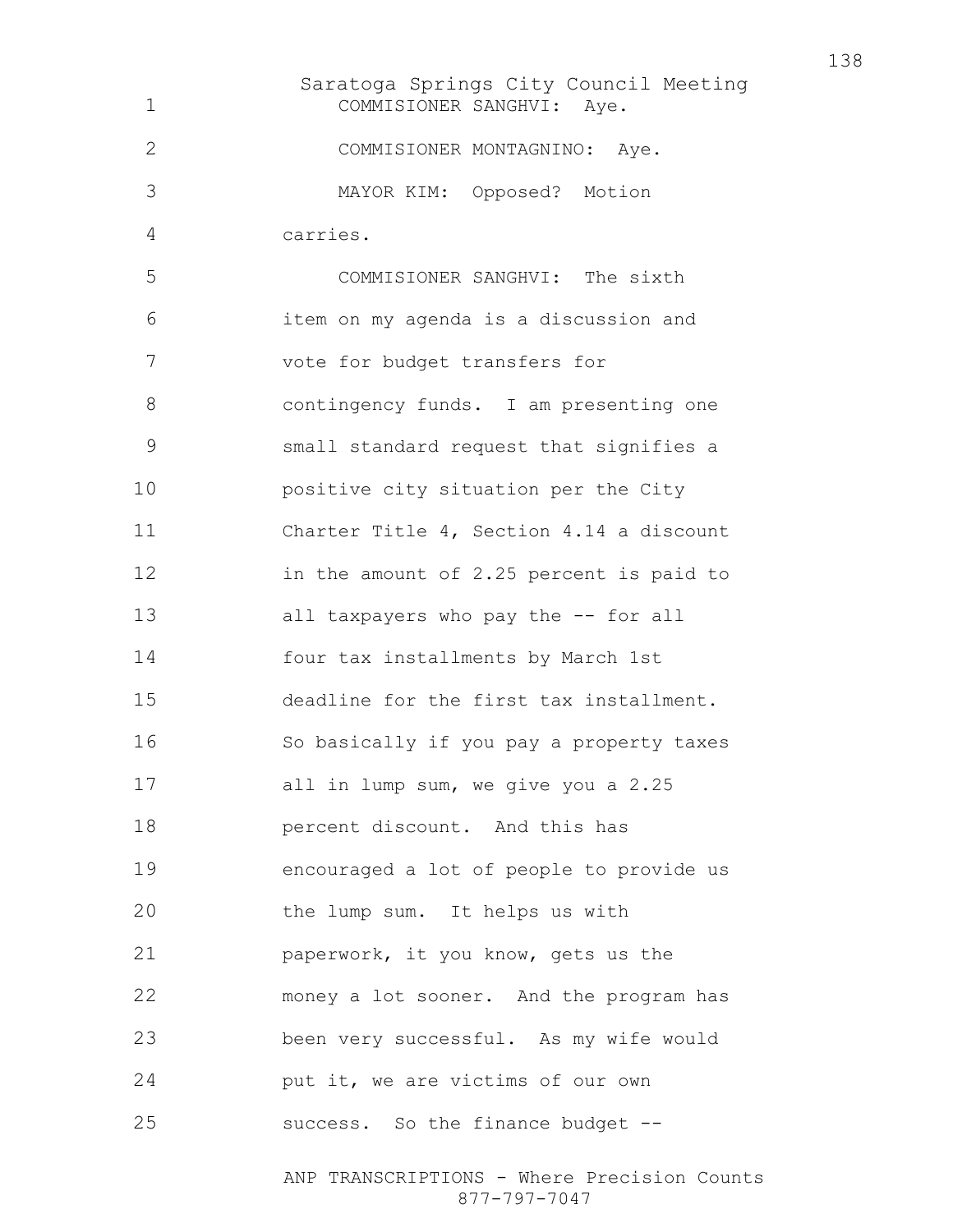Saratoga Springs City Council Meeting ANP TRANSCRIPTIONS - Where Precision Counts budgets this line with careful consideration for the tax rate and the economy this year, we had many taxpayers participate and require a nominal amount compared to the benefits. So we need to transfer \$6,294.6. Prior to these 7 transfers, the contingency appropriation 8 for our city was held at \$250,000. Subsequent to these transfers, there will still remain \$243,705.94. I moved 11 that the City Council approved the budget to transfer contingency as included with the agenda. This is a motion. MAYOR KIM: Is there a second? COMMISIONER MORAN: Second. MAYOR KIM: Any discussion? COMMISSIONER MORAN: Yeah, just a quick question. Do you know how many properties that was? COMMISIONER SANGHVI: I do not -- COMMISSIONER MORAN: Or how many 23 have, like in total -- you don't --'cause we have approximately 9,800 residential properties. I'm just

877-797-7047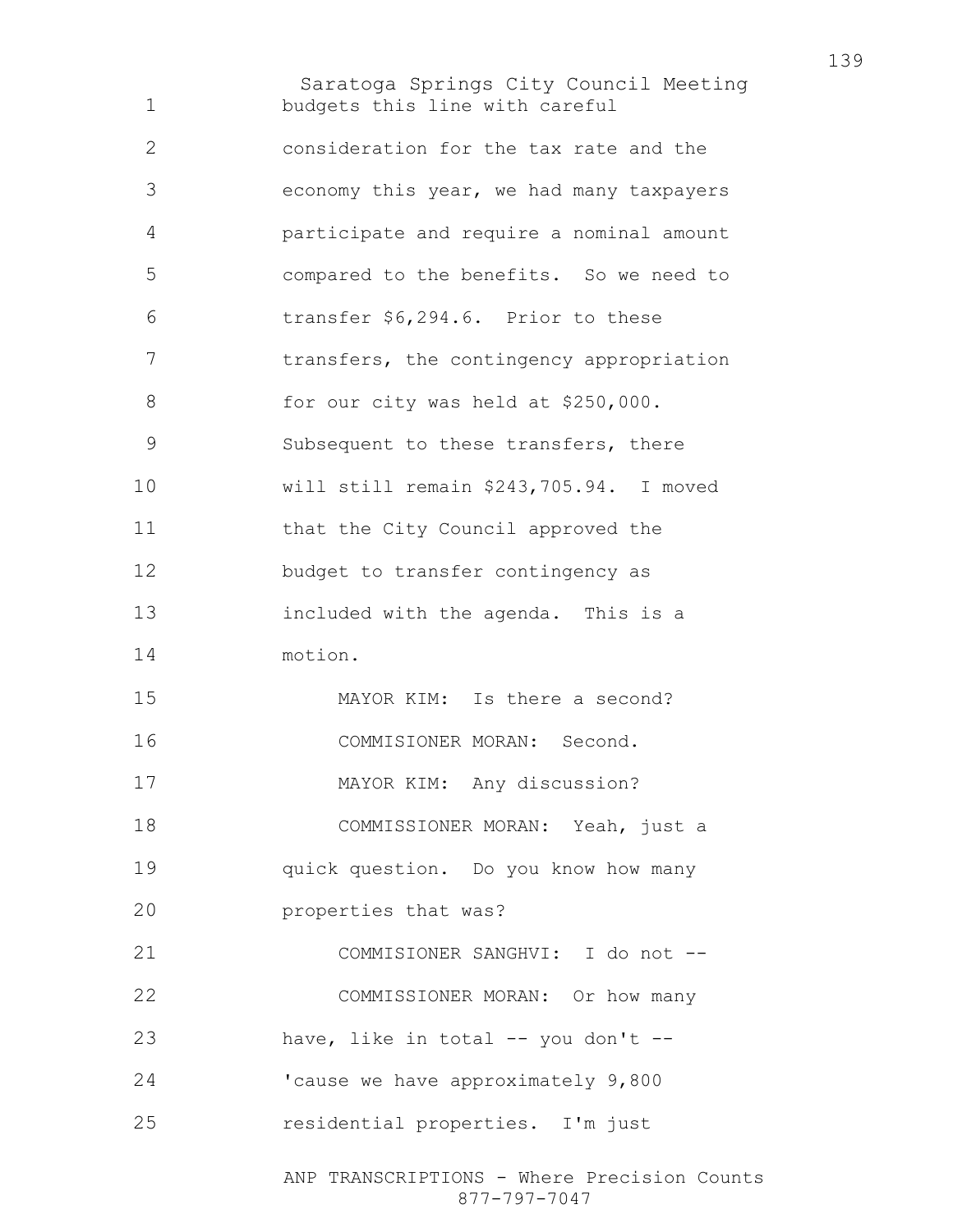Saratoga Springs City Council Meeting curious from a ratio per sort of standpoint. COMMISIONER SANGHVI: I don't have that information. I -- I know that a lot of people this year settled -- COMMISSIONER MORAN: No. It'd be good to know. I just love the -- 8 COMMISIONER SANGHVI: Oh no -- no. I -- I totally get it. And I'm certain that in some e-mail, Kristen has sent me that information. I just don't have it on the top of my tongue right now. 13 COMMISSIONER MORAN: No I agree. I 14 just -- again, curiosity. 15 COMMISIONER SANGHVI: I -- I will 16 get that information. COMMISSIONER MORAN: Thank you. 18 COMMISIONER SANGHVI: I -- I will be happy to share it with you. Sorry. I guess we need to vote on it. COMMISSIONER MORAN: Yeah. MAYOR KIM: Oh, I'm sorry. All in favor. COMMISIONER MONTAGNINO: Aye. COMMISIONER SANGHVI: Aye.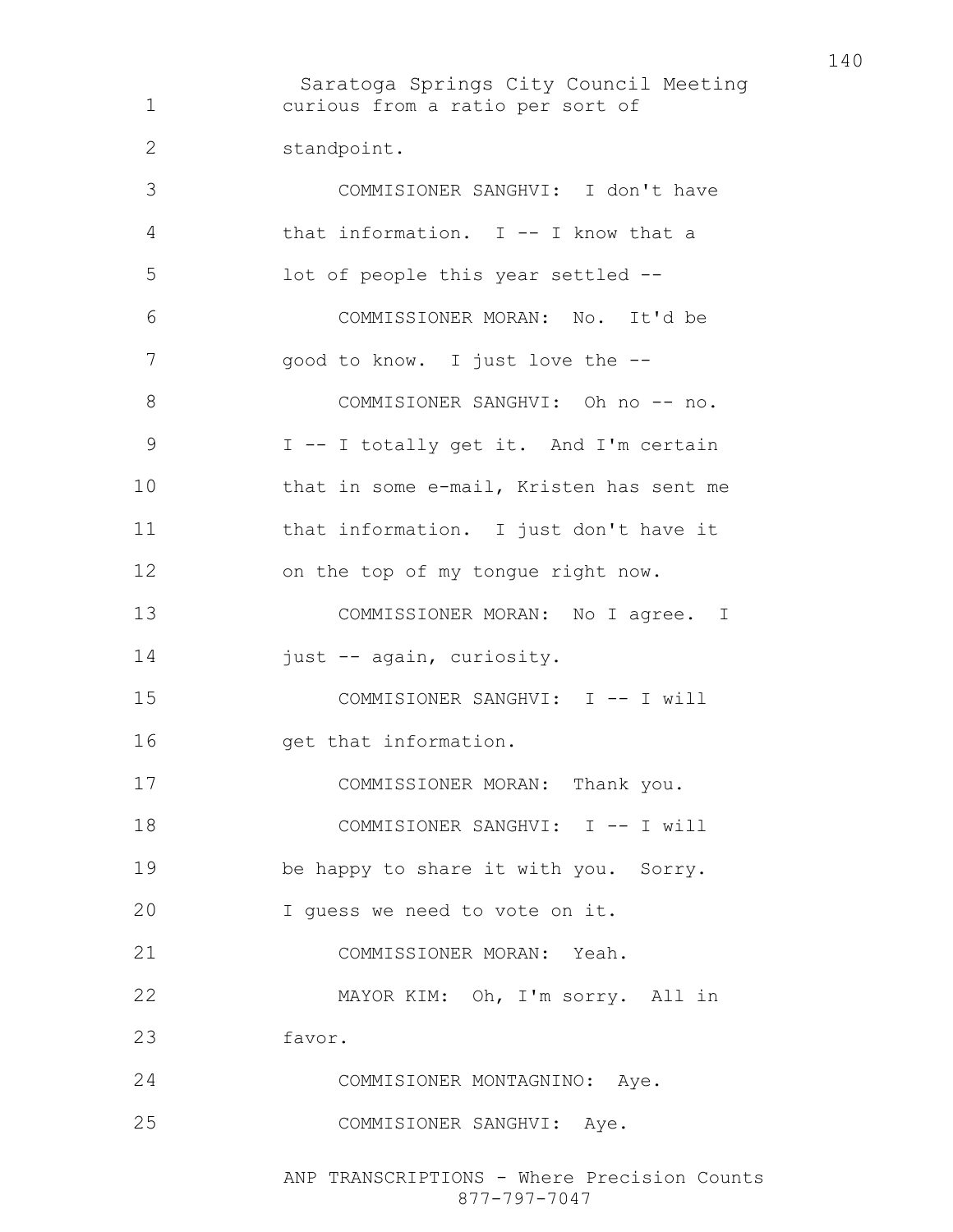Saratoga Springs City Council Meeting COMMISSIONER MORAN: Aye. MAYOR KIM: Opposed? Motion carries. COMMISIONER SANGHVI: Thank you, Mr. Mayor, that's the end of my agenda. MAYOR KIM: Thank you, Commissioner Sanghvi. We are moving on to The Public Works Department agenda and pursuant to the earlier resolution by The City Council, I'll be presenting The Public Works Department's agenda based on information that their staff provided me earlier this week. The first item on the public works agenda is a discussion and vote authorization for The Mayor to sign an agreement with Green Ridge Cemetery. This is a long term relationship between the city of Saratoga Springs and the Green Ridge Cemetery Association, that's dates back to 1966. The city owns approximately eight acres from Lincoln Avenue through the Saket Gate. The cemetery contains approximately 3000 monuments along with fencing, curbing trees and shrubs that

> ANP TRANSCRIPTIONS - Where Precision Counts 877-797-7047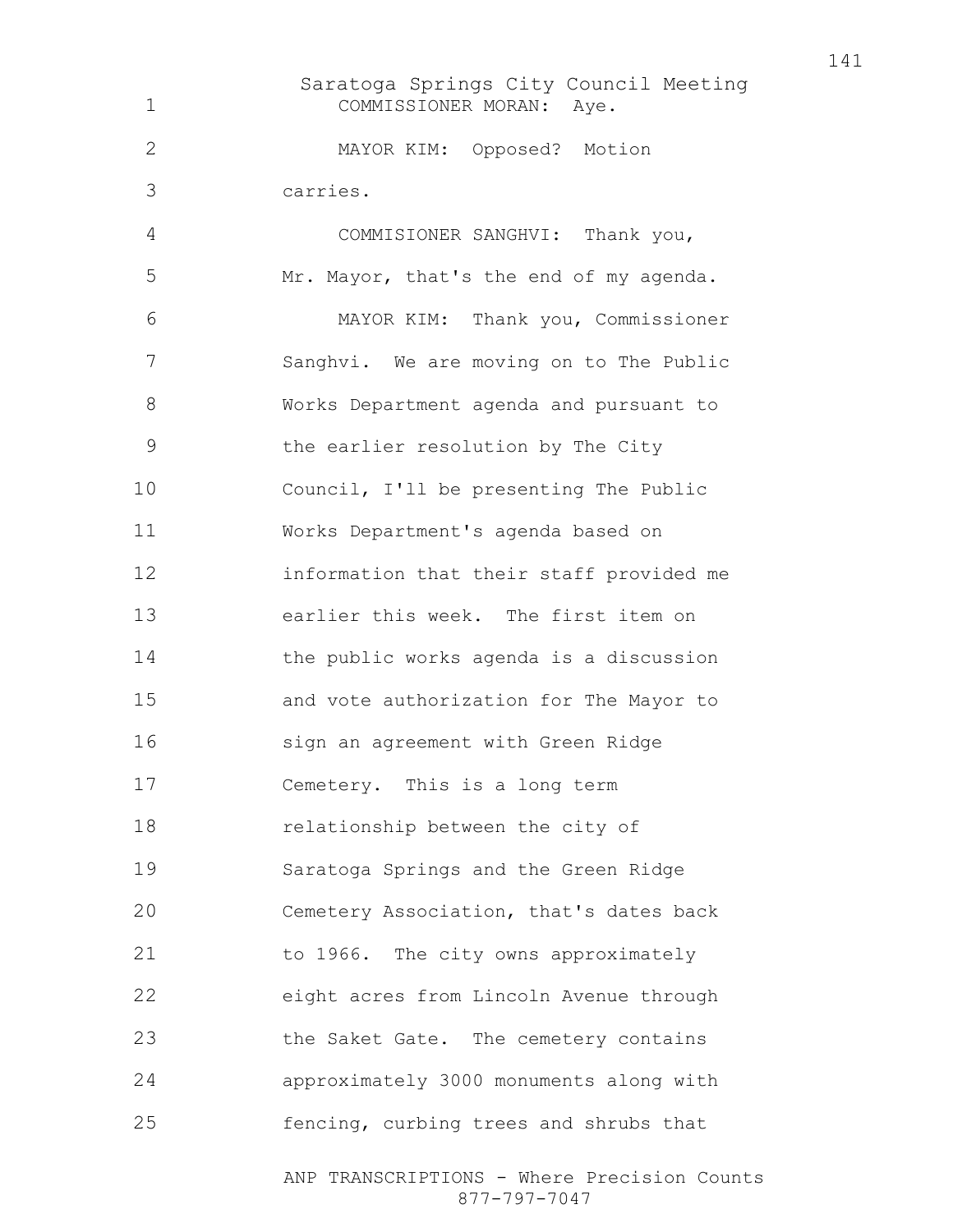Saratoga Springs City Council Meeting need tripping many times throughout the year. There are three large hills that require continual mowing and over 200 feet of sidewalk frontage on Lincoln Avenue that needs summer every winter. The trees located in the cemetery require hours of raking and leaf 8 removal. The city of -- The Department of Public Works doesn't have the manpower nor can we price -- be price competitive for this annual maintenance agreement. And so they've reached an agreement of \$31,907 to maintain Green Ridge Cemetery. So I am moving for The Mayor to sign an agreement with Green Ridge Cemetery in the amount of \$31,907.06. And that's a motion. Do I have a second? COMMISSIONER MORAN: Second. COMMISIONER MONTAGNINO: Second. MAYOR KIM: Is there any discussion on this? All in favor? COMMISIONER MONTAGNINO: Aye. COMMISSIONER MORAN: Aye COMMISIONER SANGHVI: Aye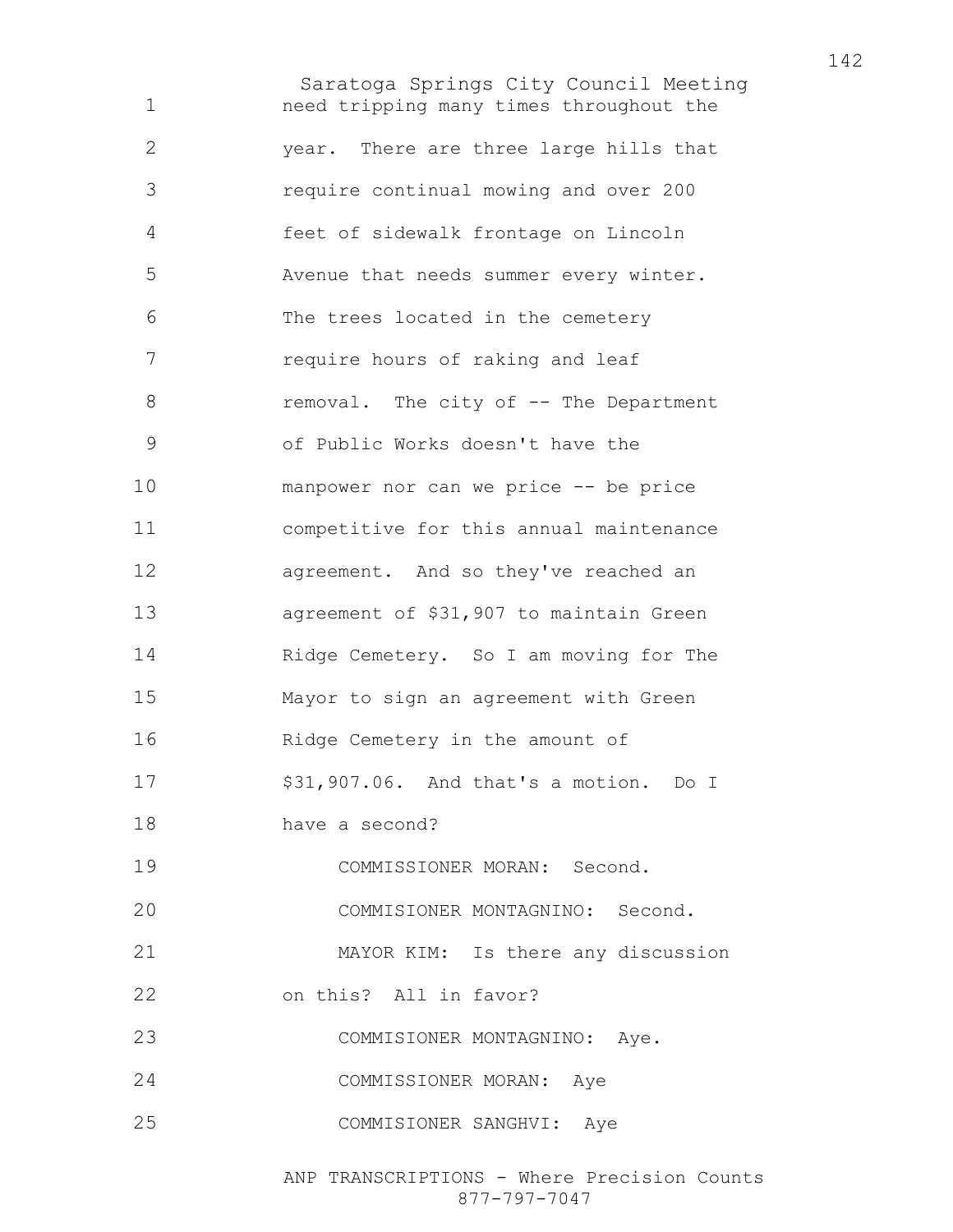Saratoga Springs City Council Meeting MAYOR KIM: Opposed? Motion carries. The second item on the public works agenda is a proclamation on the city of Saratoga Springs Arbor Week. Whereas for more than a century Arbor Day and Arbor Week celebrations have been held in communities across the United States principles of forestry conservation and environmental responsibility are an important part of our nation's heritage. And whereas the preservation of trees and forests is an issue of great concern to all of us. We in Saratoga Springs can be especially proud of the majestic Elm trees that graced our city streets and great numbers during the 19th and early 20th centuries today, the city's department of public works, maintains a partnership with Sustainable Saratoga's Tree Toga planting program. We are proud to confirm a new or commitment to conserve, maintain repair, and restore our trees and to recognize them as part of what makes our city a unique and special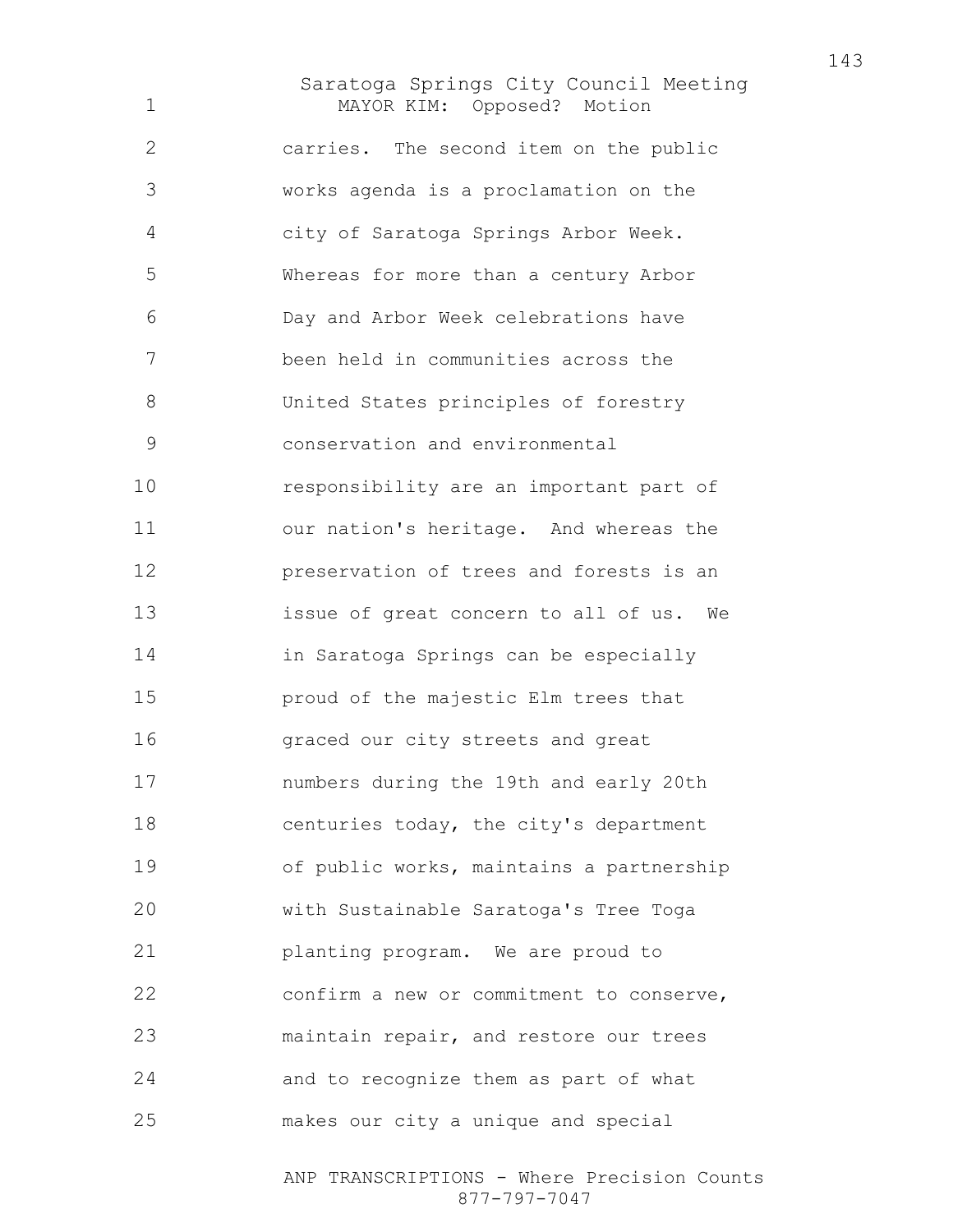Saratoga Springs City Council Meeting place. Now, therefore, The Public Works Department with The City of Saratoga Springs are pleased to join with our city colleagues and with all Saratogians in proclaiming the week of April 24th to April 30, 2022, Arbor Day. Thank you. The second item is a discussion in boat 8 to accept note -- donation from Sustainable Saratoga for trees, the city of Saratoga Springs will be accepting a donation of trees to be planted on city property from Sustainable Saratoga. The value of their total gift may be up to \$5,000. The trees that will be donated will be planted in prominent locations within the city of Saratoga Springs at different dates during the year, the first date will be April 30th for Tree Toga 11. We expect that Sustainable Saratoga tree donations will be an ongoing program for years to come. 22 Therefore, I move to authorize the council to accept a donation of trees from Sustainable Saratoga in the valued amount, up to \$5,000. That's a motion.

> ANP TRANSCRIPTIONS - Where Precision Counts 877-797-7047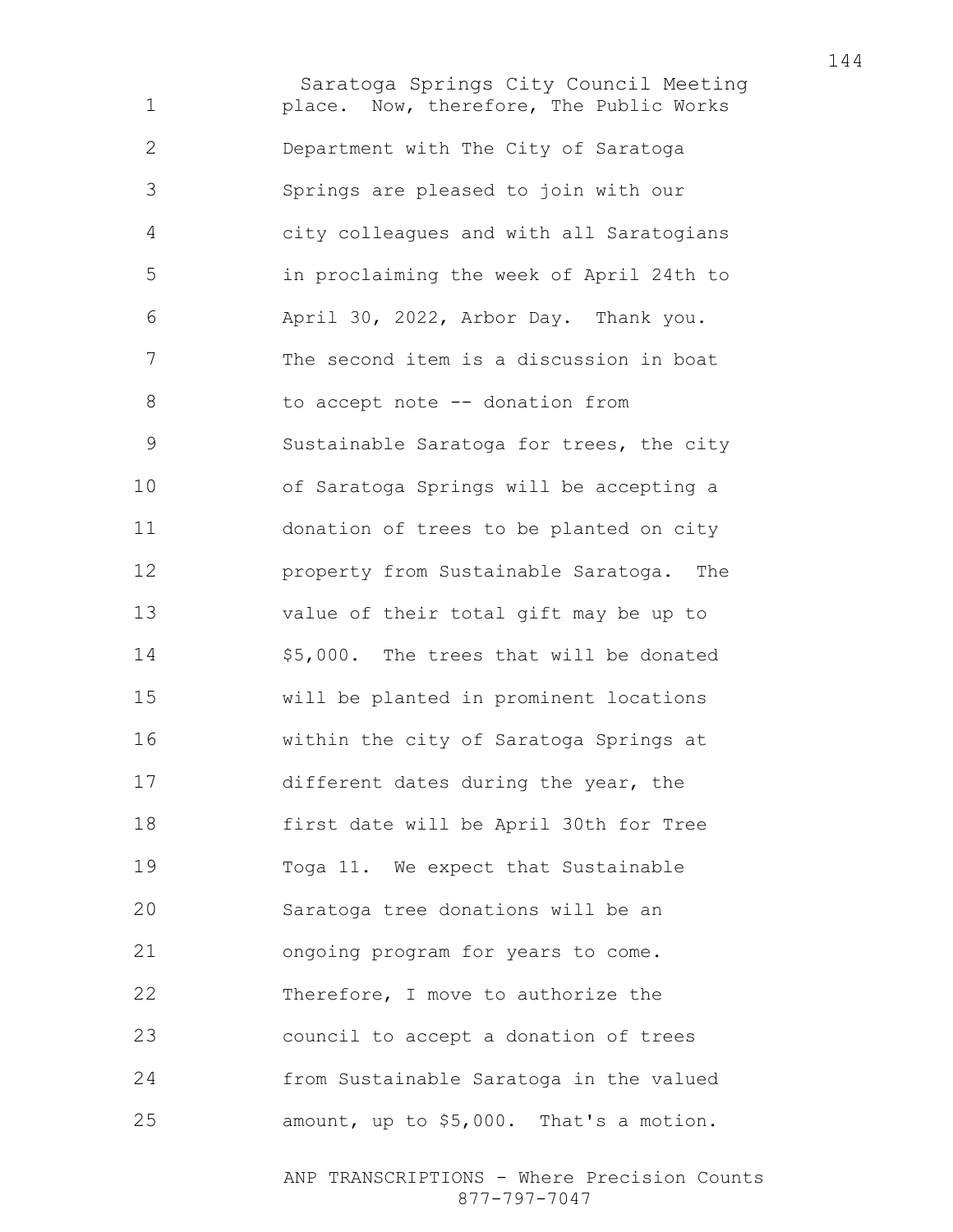Saratoga Springs City Council Meeting ANP TRANSCRIPTIONS - Where Precision Counts 877-797-7047 Do I have a second? COMMISIONER MONTAGNINO: Second. COMMISSIONER MORAN: Second. MAYOR KIM: Any discussion? All in favor, aye. COMMISSIONER MORAN: Aye. COMMISIONER SANGHVI: Aye. 8 COMMISIONER MONTAGNINO: Aye. MAYOR KIM: Opposed? Motion carries. The fourth item on the public works agenda is announcement regarding milling and paving throughout the City. The 2022 department of public works chips, milling and paving season will begin in May. Monday, May 9th mill -- milling will begin at Vanderbilt Avenue from Lincoln Avenue to Finland street. Monday, May 9th milling will be from Green Ridge place from Lincoln Avenue to the cemetery entrance. Tuesday May 10th milling will be at Nelson Avenue from Gridley Street to Crescent Avenue. Wednesday, May 11th paving will be done from Vanderbilt Avenue, from Lincoln Avenue to Finland Street. Wednesday May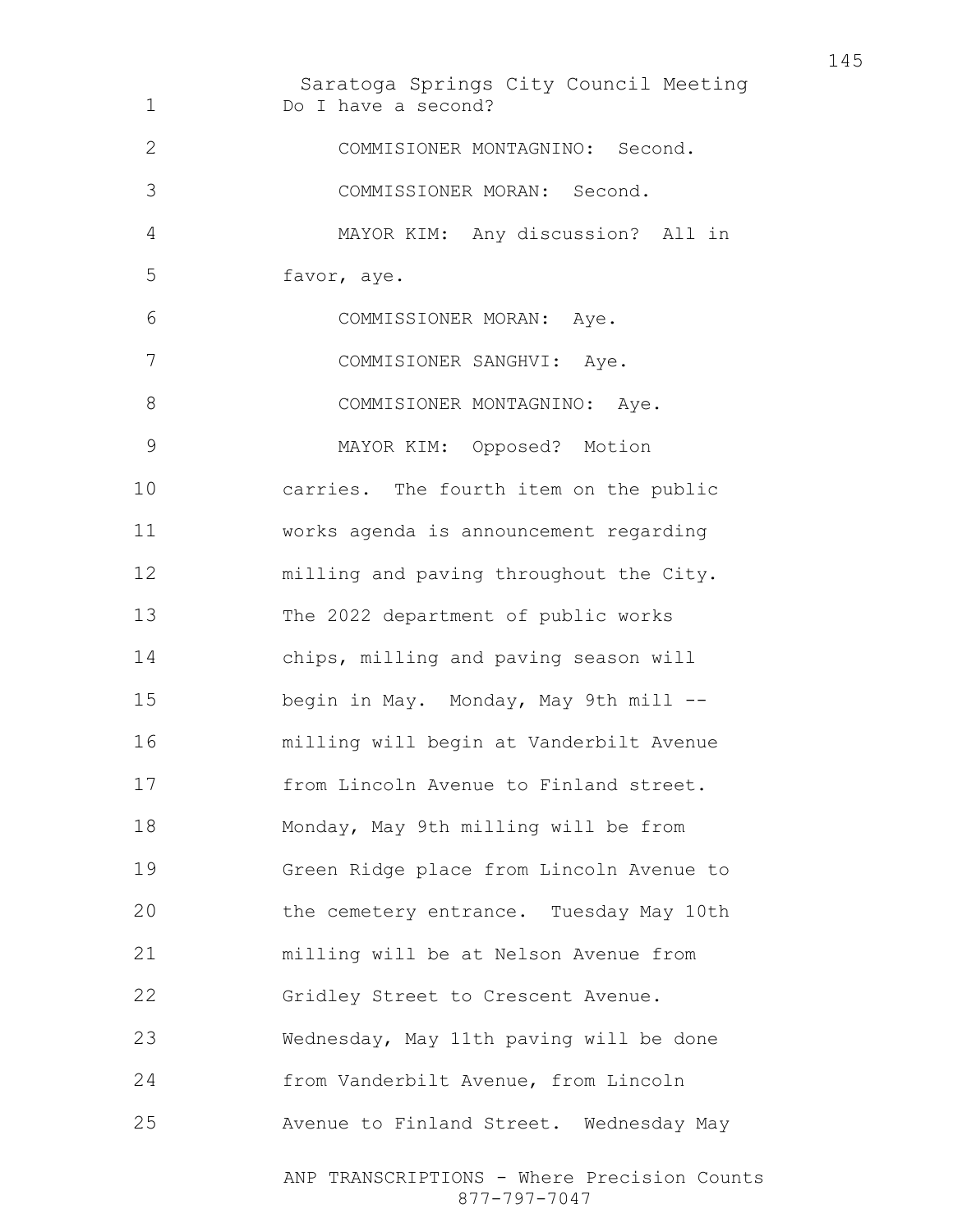Saratoga Springs City Council Meeting 11th paving will be done from Greenwich place from Lincoln Avenue to Cemetery Entrance. And then Thursday, May 12th paving from Nelson Avenue to Gridley Street from -- I'm sorry, paving from Nelson Avenue from Gridley Street to Crescent Avenue. The Department recommends that further information can be found on the -- the city's website on this -- this milling and paving schedule. The final fifth item is a discussion in vote on the 2021, 2022, MS4 Annual Report. The draft 2021, 2022 annual report on the city's municipal separate storm sewer system. Otherwise known as MS4 will be available on the city website for a 30-day public review and comment period beginning May 1, 2022. The MS4 program is administered statewide by The New York State Department of Environmental Conservation and requires annual updates on specific requirements designed to prevent storm water pollution in order to protect water bodies and ecosystems, which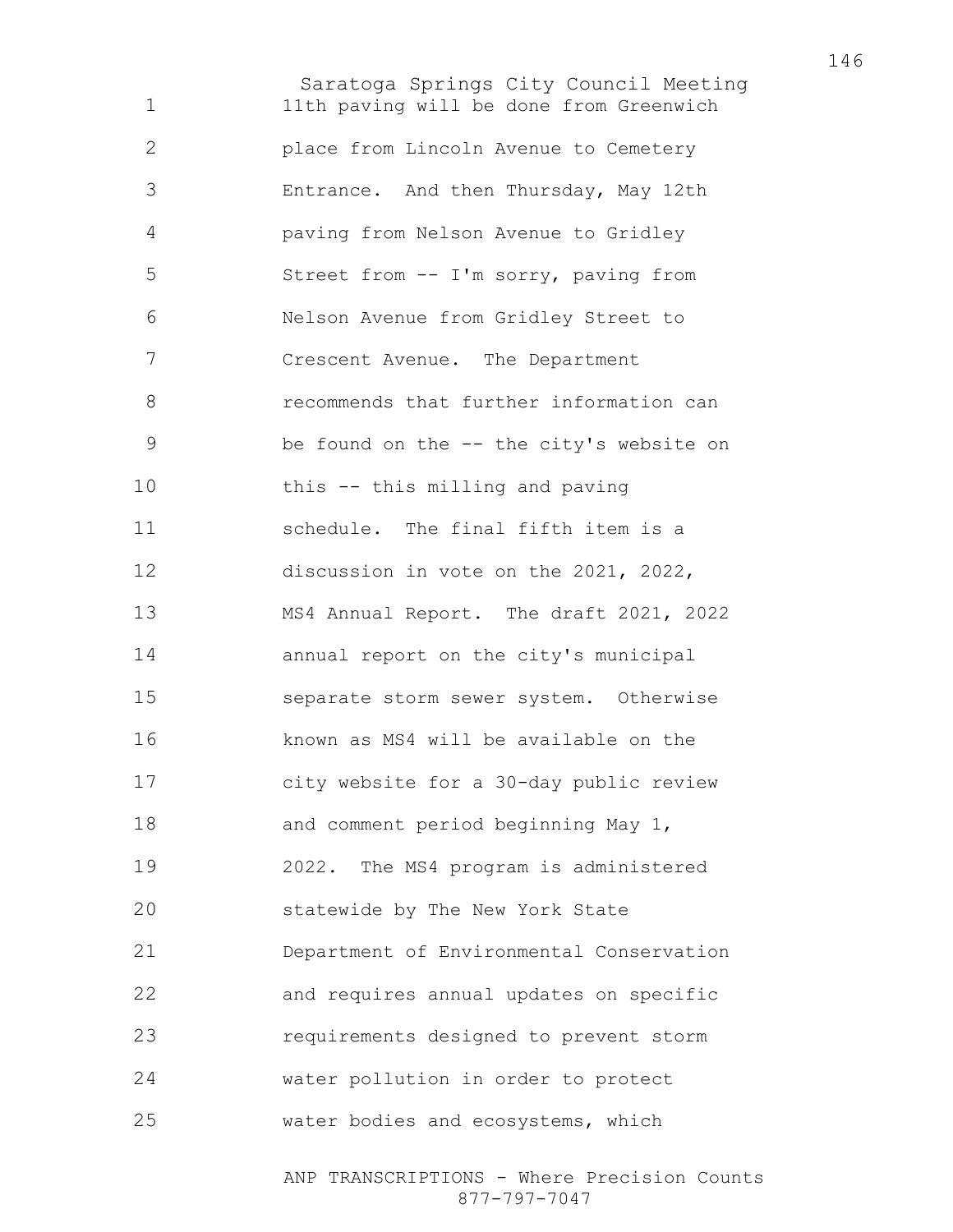Saratoga Springs City Council Meeting receive rain and snow melt discharge from the city's storm sewer system. Anyone wishing to comment on the draft report should contact the MS4 program coordinator in the city's engineer's office by telephone at 5185877098, Extension 2573, or using e-mail address 8 to al.flick@saratoga-springs.org. Written comments are encouraged and 10 that's  $--$  I'm  $--$  I'm sorry that  $--$ 11 that's an announcement. I -- I misstated it -- it's not a discussion and vote. And that is concludes the public works agenda, and I will turn it over to Commissioner Montagnino for The Public Safety Department. COMMISIONER MONTAGNINO: Thank you very much, Mr. Mayor. I'd like to begin with an announcement that doesn't appear on the agenda. I am very proud to

announce the promotion of Deputy

Commissioner Jason Tetu, from the rank

of major to the rank of Lieutenant

Colonel in the United States army

reserve.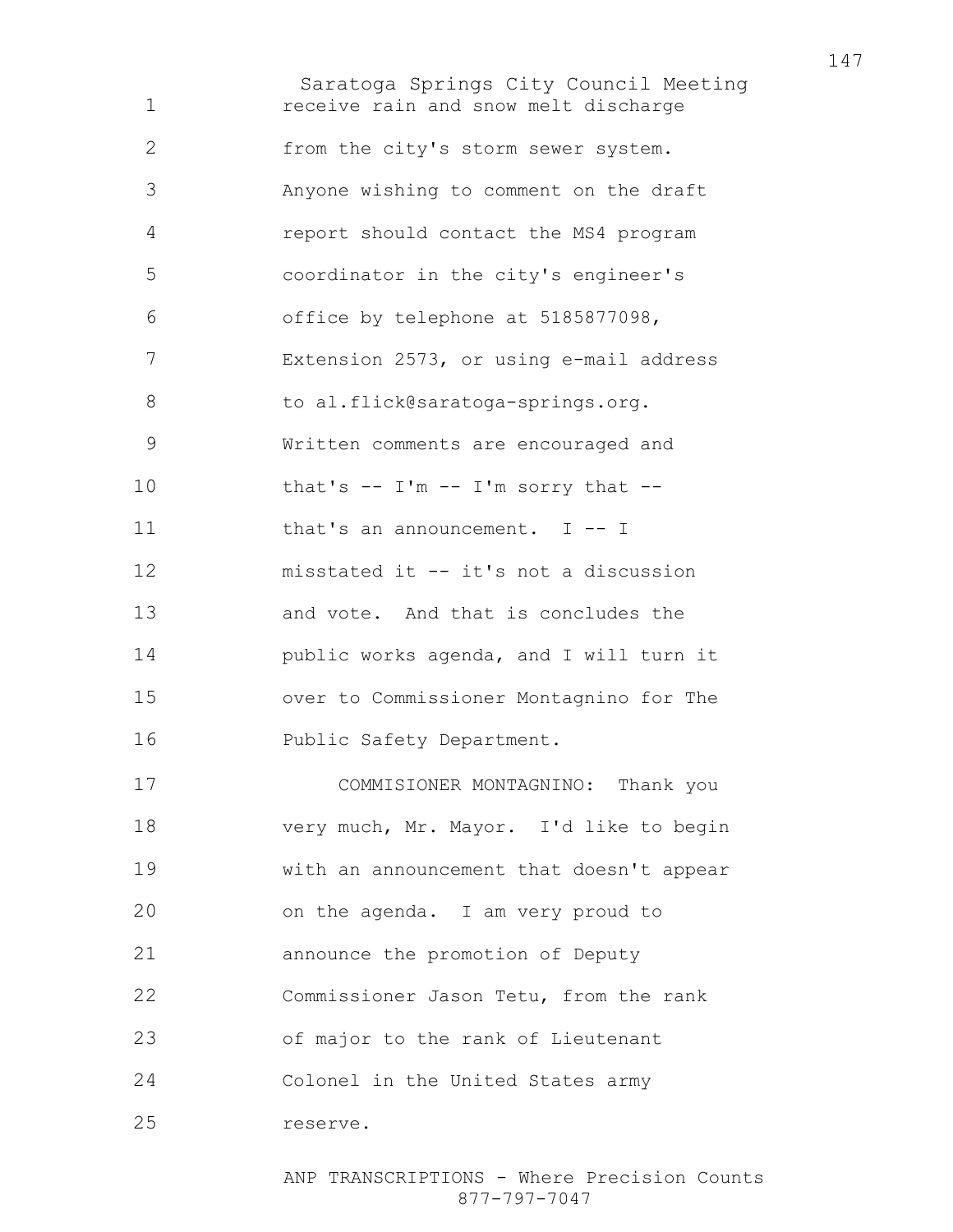Saratoga Springs City Council Meeting ANP TRANSCRIPTIONS - Where Precision Counts COMMISSIONER MORAN: All right, Colonel Potter. There you go, buddy. COMMISIONER MONTAGNINO: Deputy Commissioner Tetu, has served his Country for more than 30 years as a reserve officer. He served The City of Saratoga Springs for more than 25 years 8 as a police officer and a patrol Sergeant. And he now serves as Deputy Commissioner of Public Safety. In addition, Jason Tetu has served as Michelle's husband for almost a month now. MAYOR KIM: Commissioner, I do think that your deputy needs to find a better date than City Council chambers - -COMMISIONER MONTAGNINO: Our country and our city both benefit from Jason's dedication to service and excellence. Congratulations, Lieutenant Colonel Tetu on your promotion. Next item on the agenda's announcement regarding the draft ordinance on the civilian review board. We've had the

877-797-7047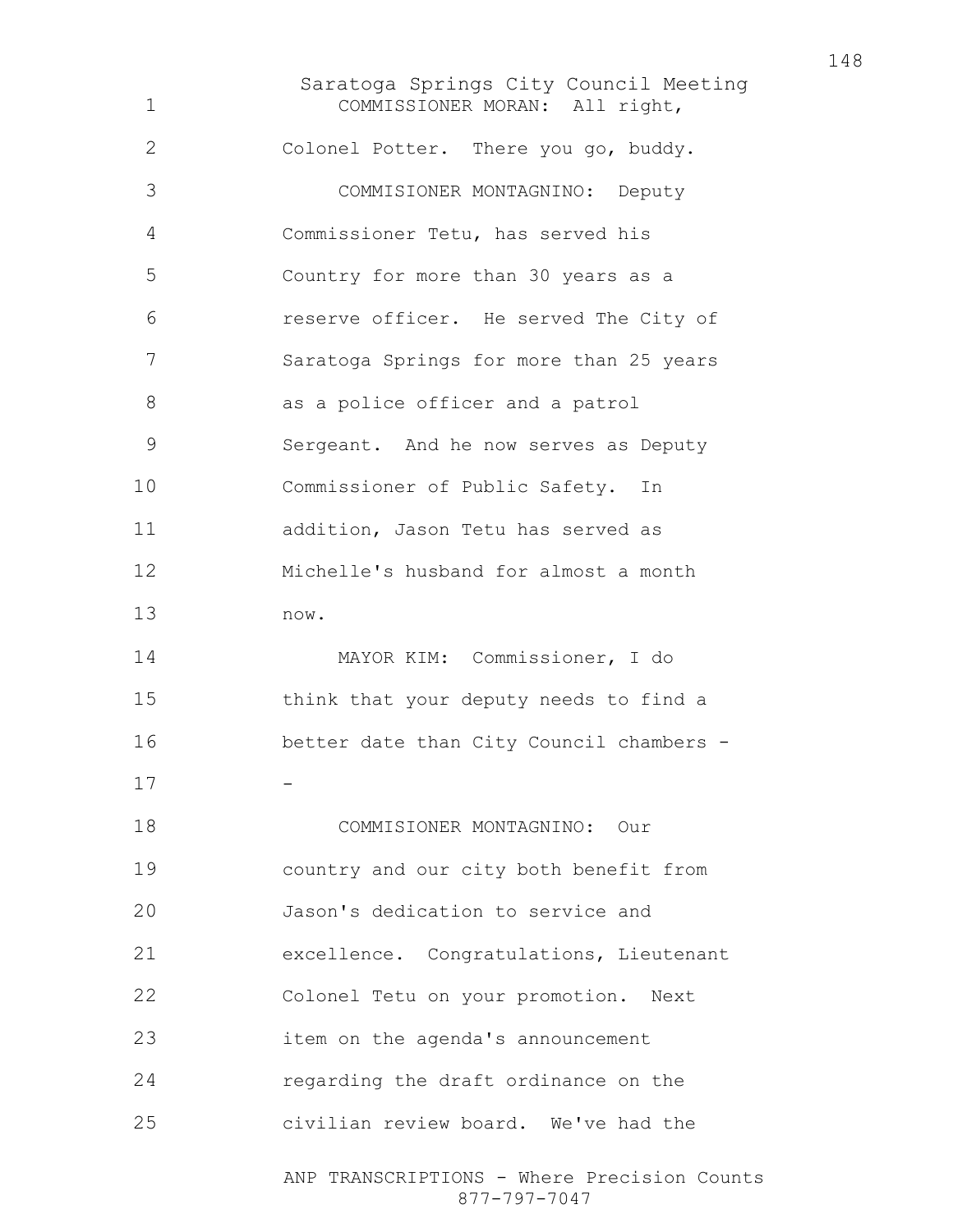Saratoga Springs City Council Meeting public hearing today which remains open for the next council meeting. I'm pleased to see that the responses have been in the break majority very positive. There have been some suggestions for some minor changes. I do wanna note that the ordinance creating a civilian review board for the city of Geneva was recently struck down by a decision of the Supreme Court in the fourth judicial district at The Trial Court level. I've reviewed that decision briefly, I'll be going over it more carefully just to see if there are any changes that might need to be made to our board to avoid some of the pitfalls that were experienced in the City of Geneva. In addition, by the 19 time of the next City Council meeting, I do plan to have changes in the form of paragraph section and subsection numbers added, but without any substantive changes to the language unless the review of the decision regarding Geneva should mandate it. Item number 2 --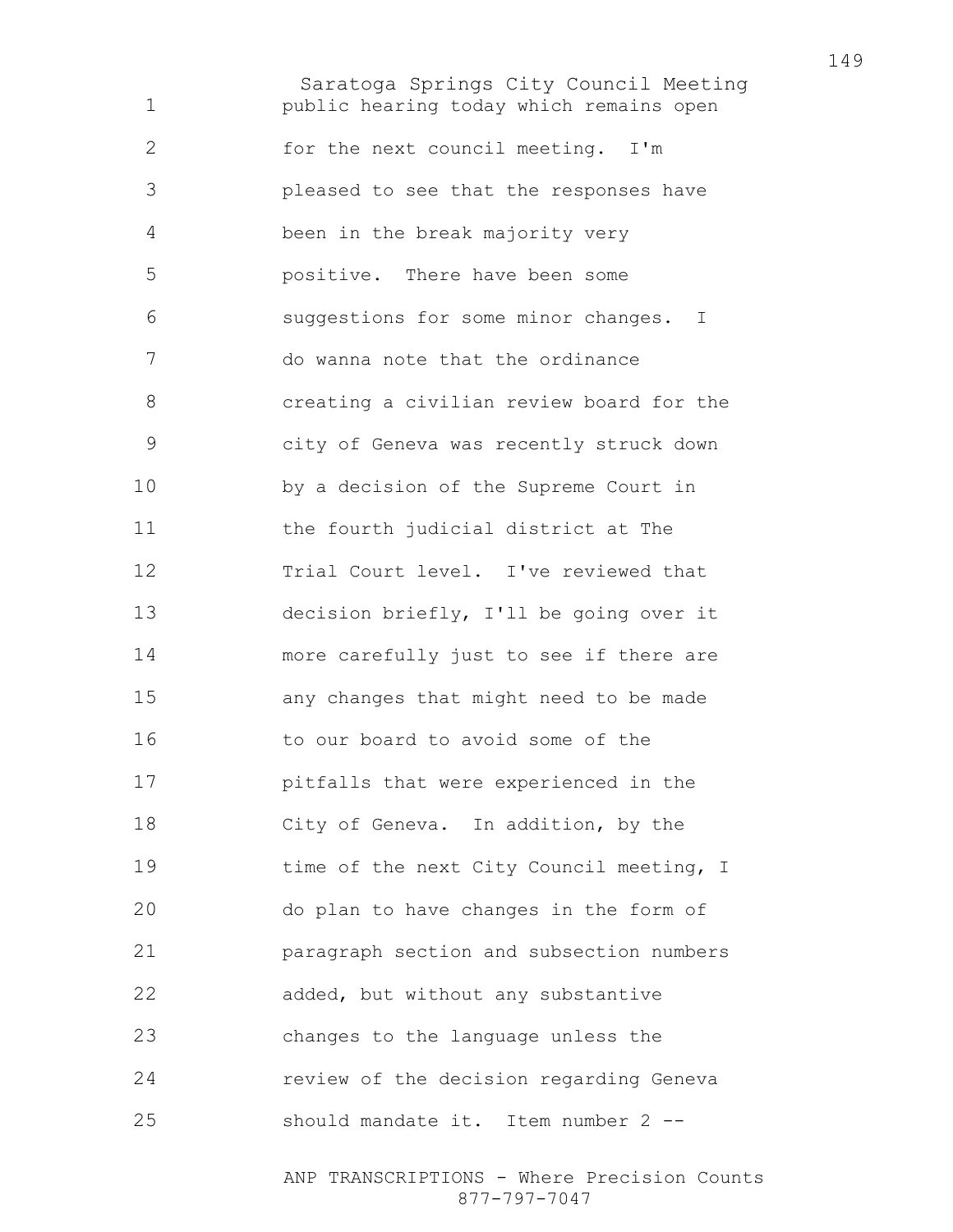Saratoga Springs City Council Meeting COMMISSIONER MORAN: Can I ask a question? COMMISIONER MONTAGNINO: Oh, I'm Sorry. Yes, sir. COMMISSIONER MORAN: Commissioner. COMMISIONER MONTAGNINO: Yes, of course. 8 COMMISSIONER MORAN: Just, I wanted to make it clear 'cause you and I were discussing this earlier and I think it's important to note the draft that you've brought forward uses as its baseline, the -- the ordinance or the -- let's 14 just say the framework that was suggested by the -- the -- the task force on police reform. But you have been listening to input over the last several meetings and you've incorporated 19 those thoughts into this document, correct. There are a couple instances that might be worthwhile noting just to reflect that again, public hearings do matter. We are listening and we are bringing those ideas forward, correct? 25 COMMISIONER MONTAGNINO: That --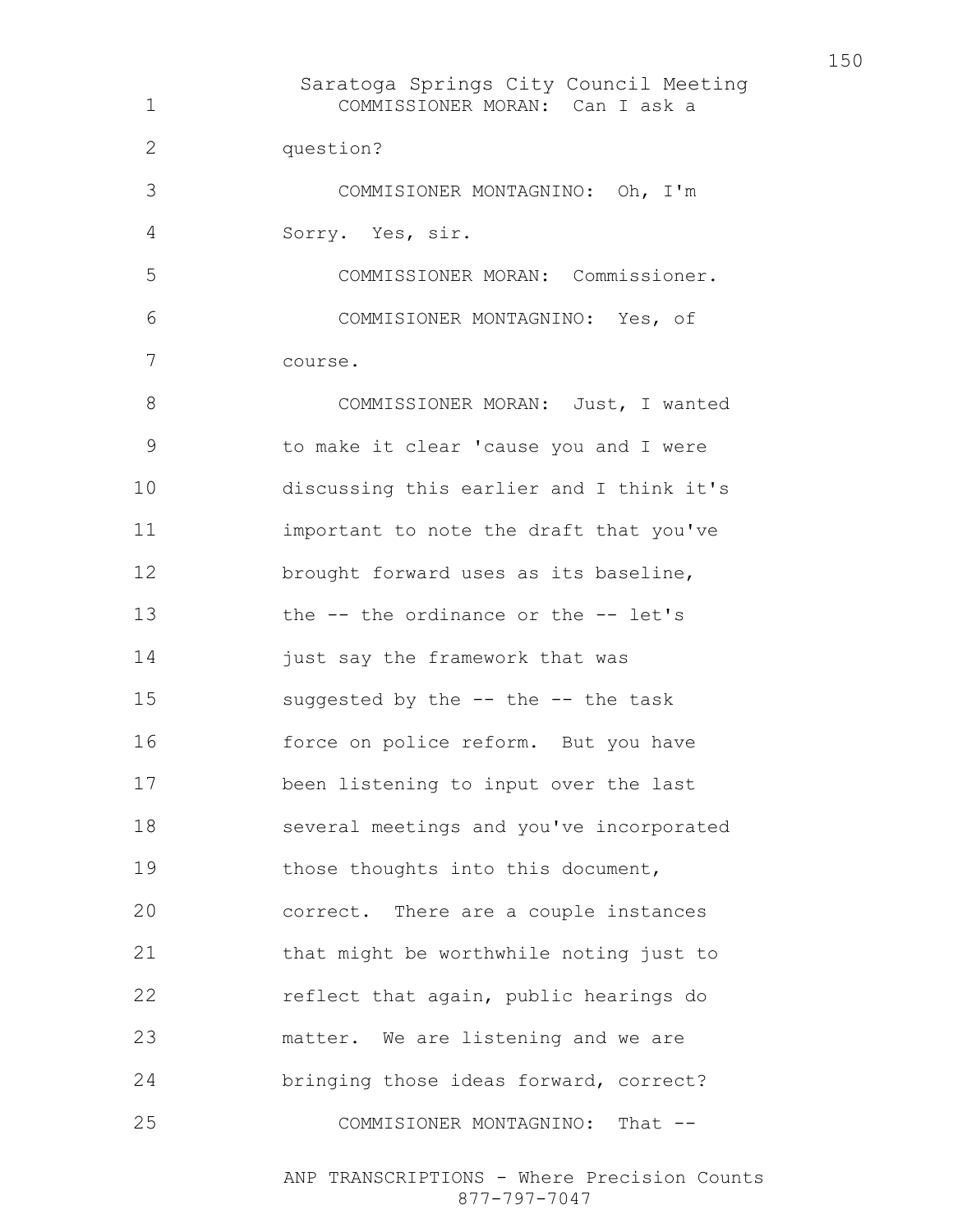Saratoga Springs City Council Meeting that's absolutely correct Commissioner. The -- the bulk of the proposal mirrors the language of the recommendations of the police reform task force, at the public hearing, certain items were discussed. I'll -- I'll give a few examples, the task force recommendation considered or proposed mandatory mediation. And we discussed at the public hearings that there are certain circumstances in which a complainant would be deterred from bringing a complaint if mandatory mediation were an essential element of the process, in the proposed ordinance, mediation is optional at the option of the complainant. Also there was discussion at the public hearing about the fact that the recommendations of the task force had the standard rules of evidence apply that would apply in a civil lawsuit. And that was found to be overly burdensome to a person who is not an attorney and does not afford or could not afford to be represented by Council.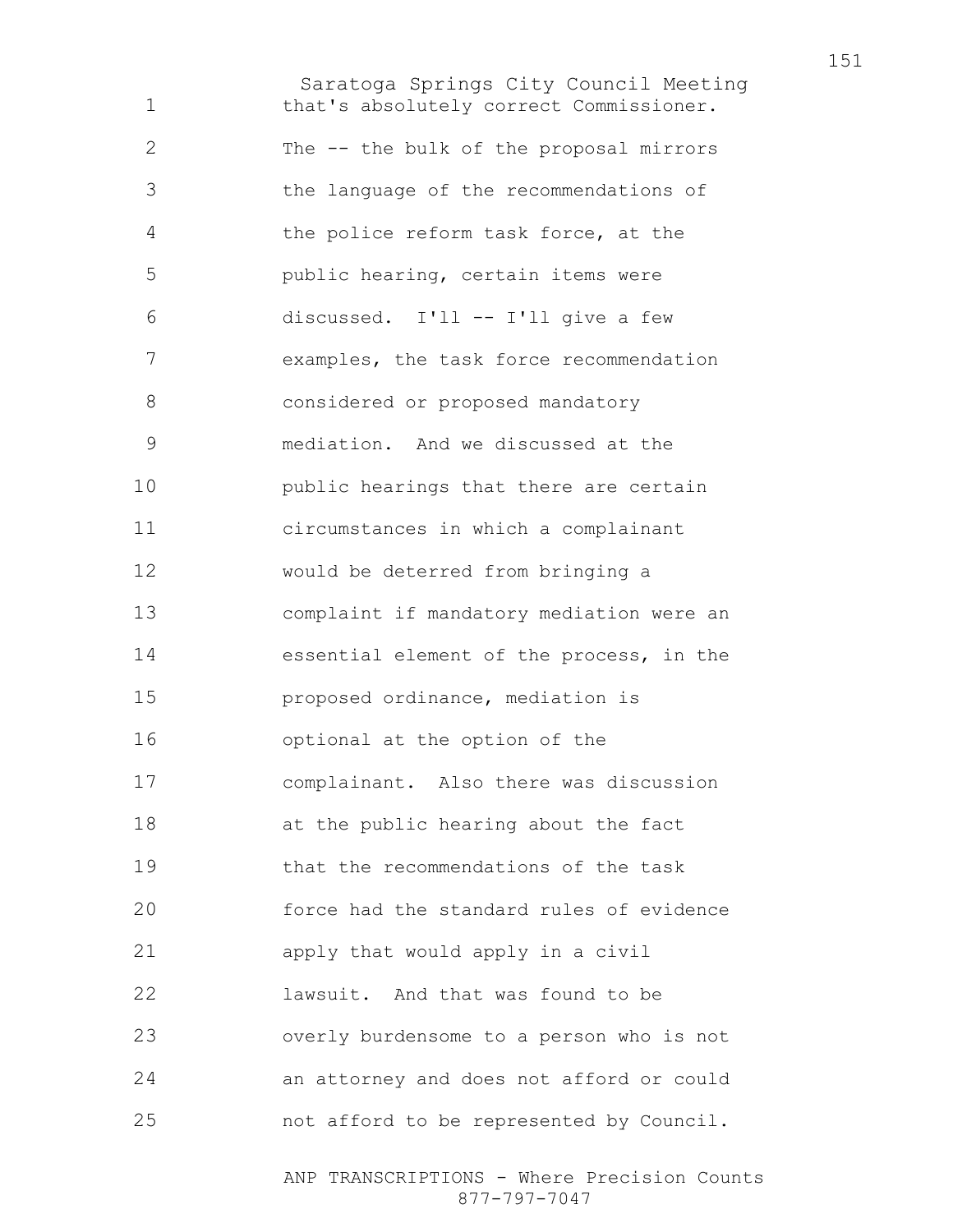Saratoga Springs City Council Meeting ANP TRANSCRIPTIONS - Where Precision Counts And so the proposal suggests using the looser standard that appears in the administrative procedure act and also allows for certain circumstances where justice requires that the membership of the CRB themselves could elicit testimony from a witness should the need arise. That's some of the changes that were the result of the discussions that were held in this room over the course of several days of public hearings. COMMISSIONER MORAN: No. That's great Commissioner. I commend you for 14 that. Thank you. COMMISIONER MONTAGNINO: Thank you, sir. MAYOR KIM: Commissioner, do we need to -- if we were to adopt the CRB 19 the way it is, I assume those other issues don't pop up -- do we need to 21 bend the charter? COMMISIONER MONTAGNINO: The -- the way the task force did their job is they recognize that the charter vests in the commissioner of public safety the final

877-797-7047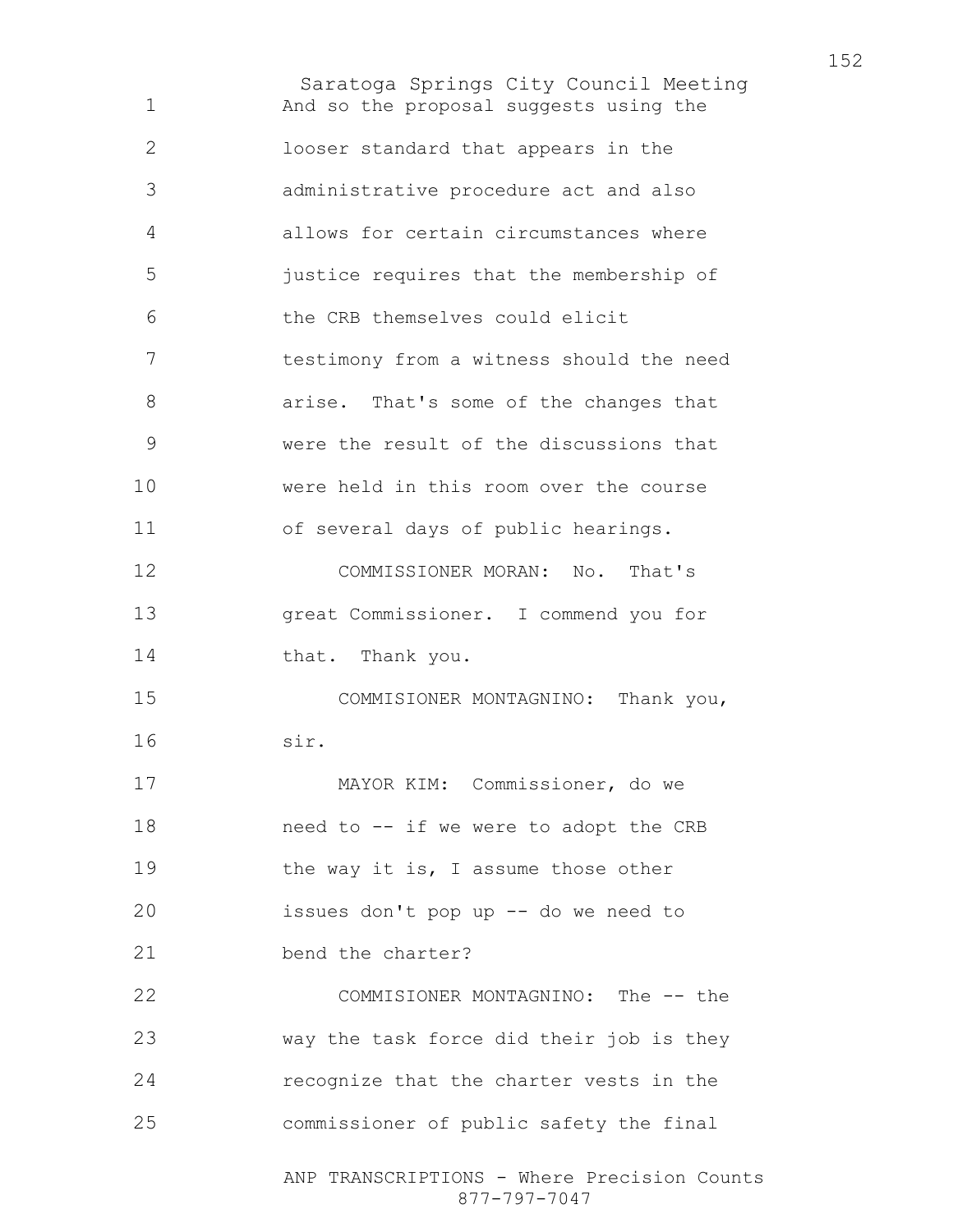Saratoga Springs City Council Meeting word on discipline of the uniform services. And because of that, the end result of the proceedings of the CRB is an advisory recommendation only. And so the commissioner preserves the powers that the charter grants to the commissioner, the proposal that I put forth has a list of the duties of the commissioner upon the receipt of the advisory recommendation, but doesn't in any way curtail the authority that the charter grants. 13 MAYOR KIM: So -- so we don't have 14 to amend the charter. Other question, collective bargaining agreements. Are 16 they inconsistent with any of the collective bargaining agreements? COMMISIONER MONTAGNINO: I added in my proposal, a specific proviso that says that, when the commissioner adopts or modifies a recommendation of the CRB, it must be with due consideration given to the terms of a collective bargaining agreement. So --so that's -- MAYOR KIM: So you wouldn't have to

> ANP TRANSCRIPTIONS - Where Precision Counts 877-797-7047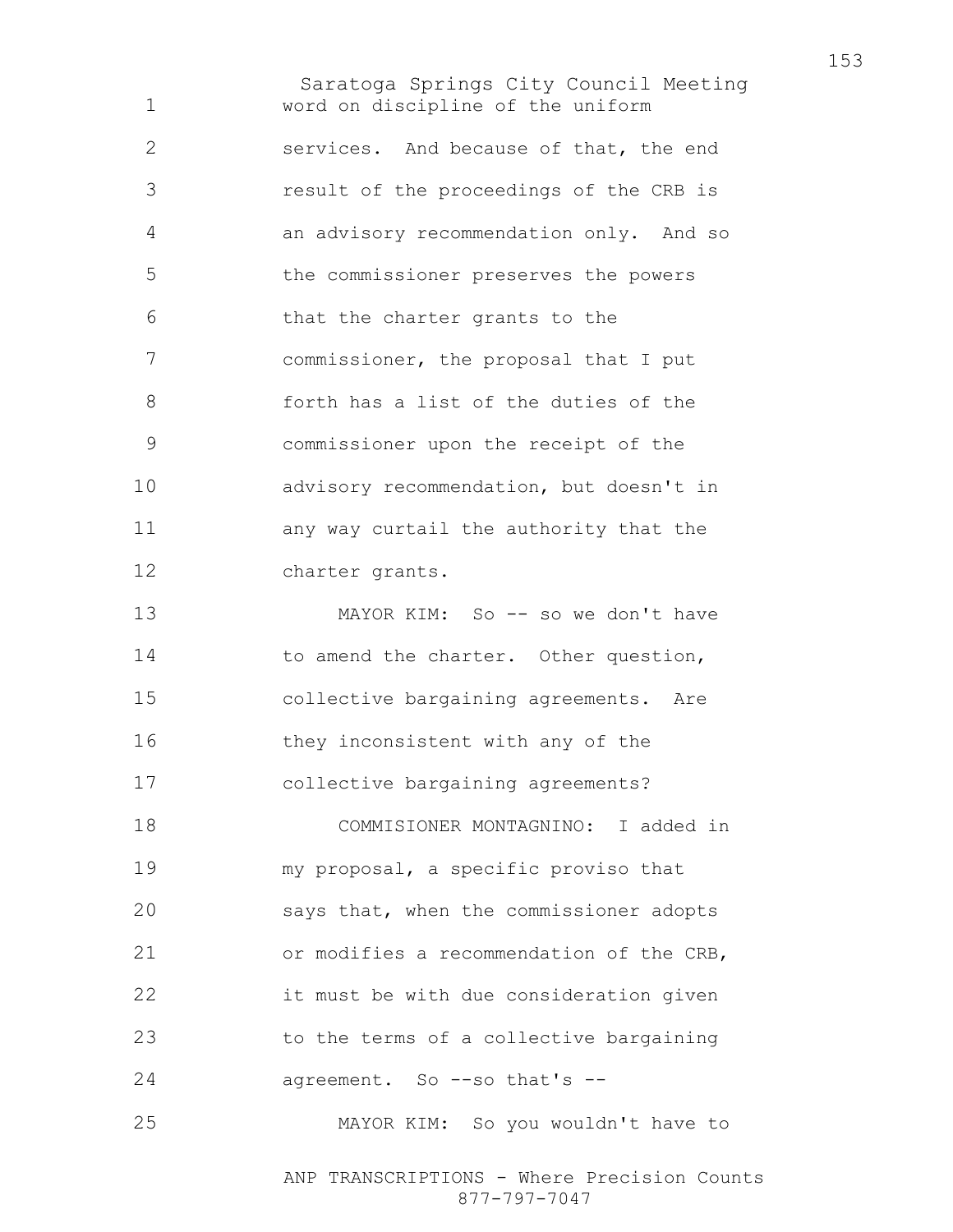Saratoga Springs City Council Meeting ANP TRANSCRIPTIONS - Where Precision Counts go to the -- we would have to negotiate 2 those contracts to -- to -- to pass this. They wouldn't -- they're not inconsistent. COMMISIONER MONTAGNINO: They -- they're right. The -- the language -- the language specifically requires that 8 the collective bargaining agreements terms be respected. MAYOR KIM: Because just for the 11 record prior the administration said, those two things would keep us from doing a CRB, but neither of them block us from doing it neither the charter nor 15 the collective bargain agreements. Correct? 17 COMMISIONER MONTAGNINO: That --18 that is correct. 19 MAYOR KIM: Thanks. COMMISIONER MONTAGNINO: Thank you. Second item discussion in vote and authorization for The Mayor to sign a contract with Empire Ambulance. For a number of years, Empire Ambulance has leased space at Fire Station 2, the

877-797-7047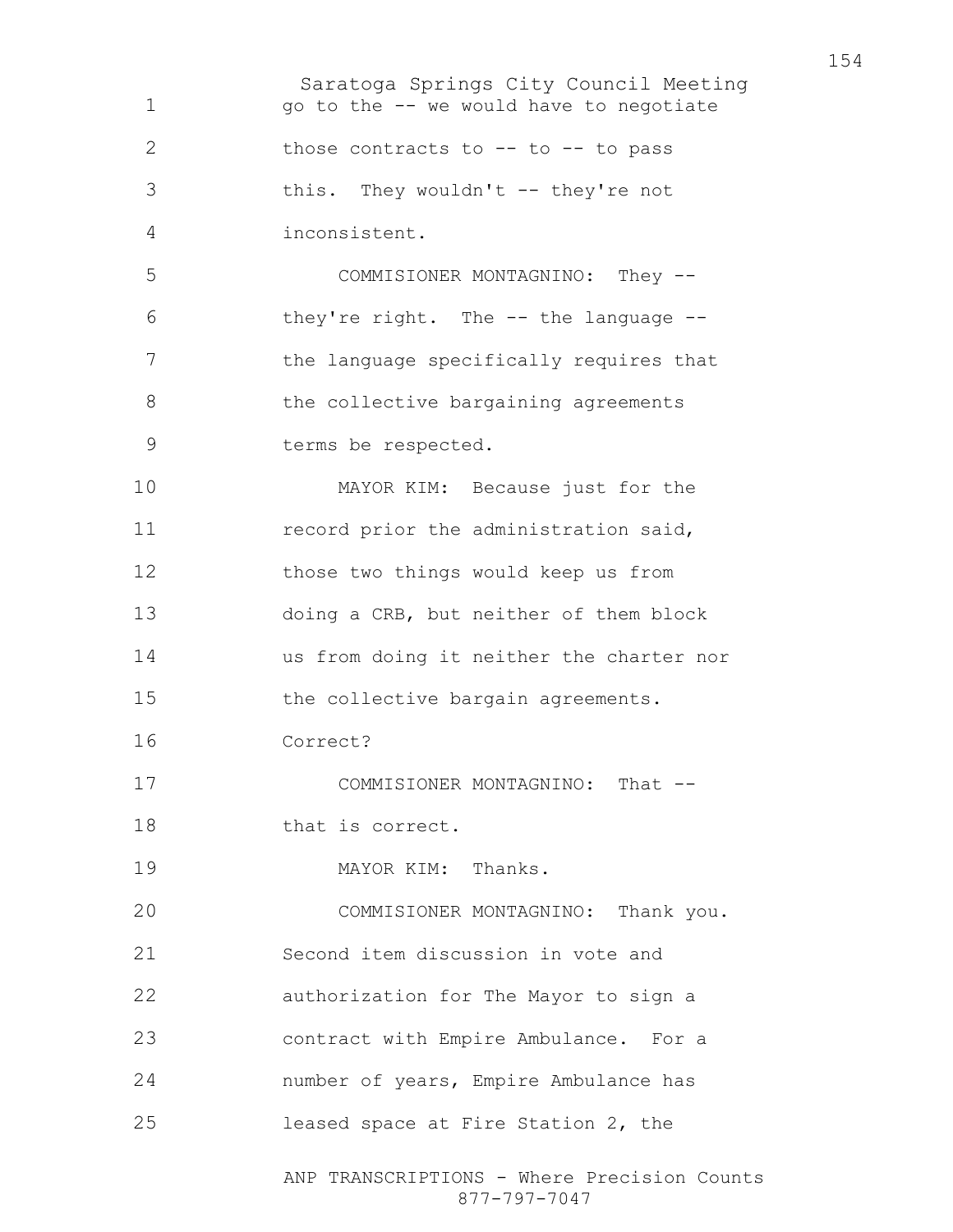Saratoga Springs City Council Meeting ANP TRANSCRIPTIONS - Where Precision Counts 877-797-7047 proposal would be that they would continue to lease space. They have been paying \$3,000 a month in rent. The discussions envision that the rent be increased to \$3,500 and the least term would be for calendar year 2022 would end December 31, 2022. Put this in the form of a motion. MAYOR KIM: Is there a second? COMMISIONER MONTAGNINO: Second. MAYOR KIM: Any discussion? All in favor, aye. 13 COMMISIONER SANGHVI: Aye. 14 COMMISIONER MONTAGNINO: Aye. COMMISSIONER MORAN: Aye. MAYOR KIM: Opposed? Motion carries. COMMISIONER MONTAGNINO: Number three on the agenda discussion and vote for the Caroline Street traffic safety ordinance. This was discussed earlier 22 today at the public hearing. The proposed traffic safety ordinance that's in the agenda is harmonious with the suggestions that were made both tonight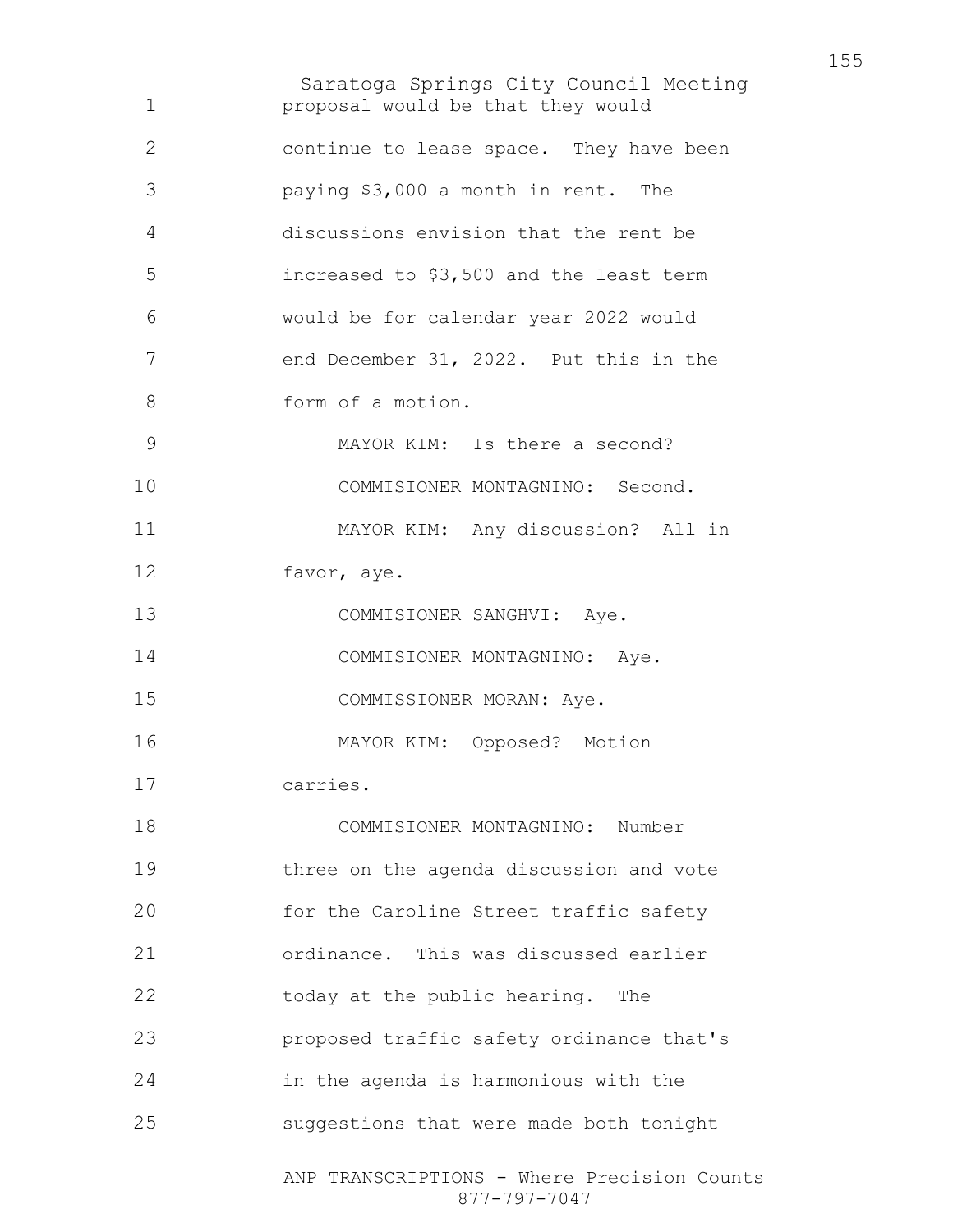Saratoga Springs City Council Meeting and at prior meetings. I will note that there was some discussion about the extension of the 15 mile an hour speed limit zone when this is -- assuming that this is passed, I'll see to it that the signage is such that it is coterminous with the state requirement for the maximum extension of the 15 mile an hour zone. That -- that was something specifically raised. In addition, there was a question about the eastbound traffic on Caroline Street that isn't in the proposed ordinance, but will be handled ad hoc by the crossing guard at the time of dismissals. With that understanding, I put this in the form of a motion. 18 MAYOR KIM: Is there a second? COMMISIONER MONTAGNINO: Second. MAYOR KIM: Any discussion? COMMISIONER SANGHVI: Can we see 22 the petitions that they submitted, I have not seen them? MAYOR KIM: I'm sorry. I didn't -- I didn't hear.

> ANP TRANSCRIPTIONS - Where Precision Counts 877-797-7047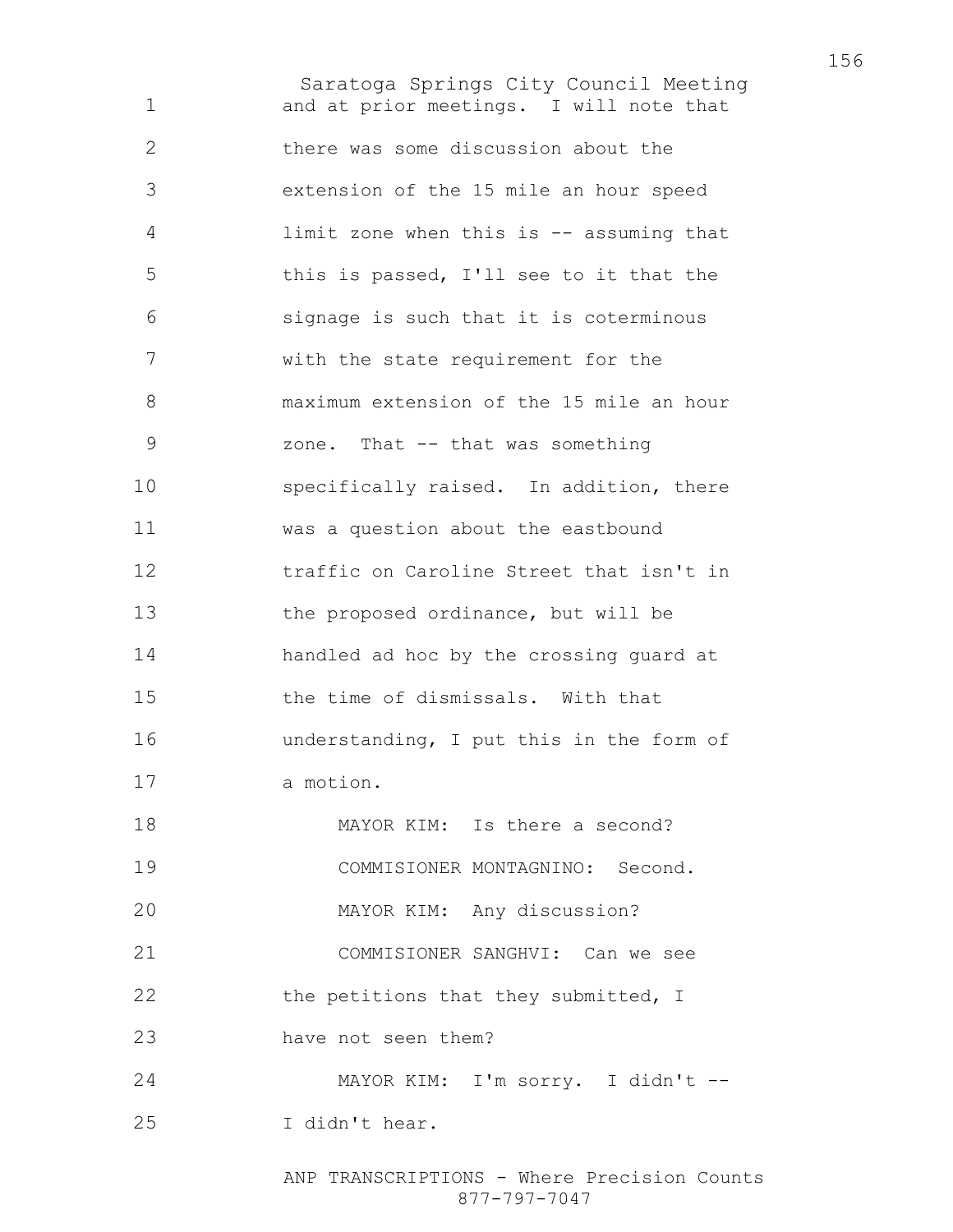Saratoga Springs City Council Meeting ANP TRANSCRIPTIONS - Where Precision Counts 877-797-7047 COMMISIONER SANGHVI: I believe somebody submitted petitions, right. Olivia O'Malley submitted petitions. Thank you. And -- and so we are following their -- their petition guidelines. COMMISIONER MONTAGNINO: Yes. Yes. 8 Under the emergency authority, there was an extension of the -- do not enter to 10 the east -- the -- the subsequent eastbound intersection and that's being removed. COMMISIONER SANGHVI: Okay. Okay. MAYOR KIM: Any other discussion? All in favor? COMMISIONER MONTAGNINO: Aye. 17 COMMISIONER SANGHVI: Aye. 18 COMMISSIONER MORAN: Aye. MAYOR KIM: Opposed? Motion carries. COMMISIONER MONTAGNINO: Item 4, discussion and vote and authorization for the Mayor to sign an affiliation agreement with SUNY Cobleskill. This is so that Cobleskill paramedic students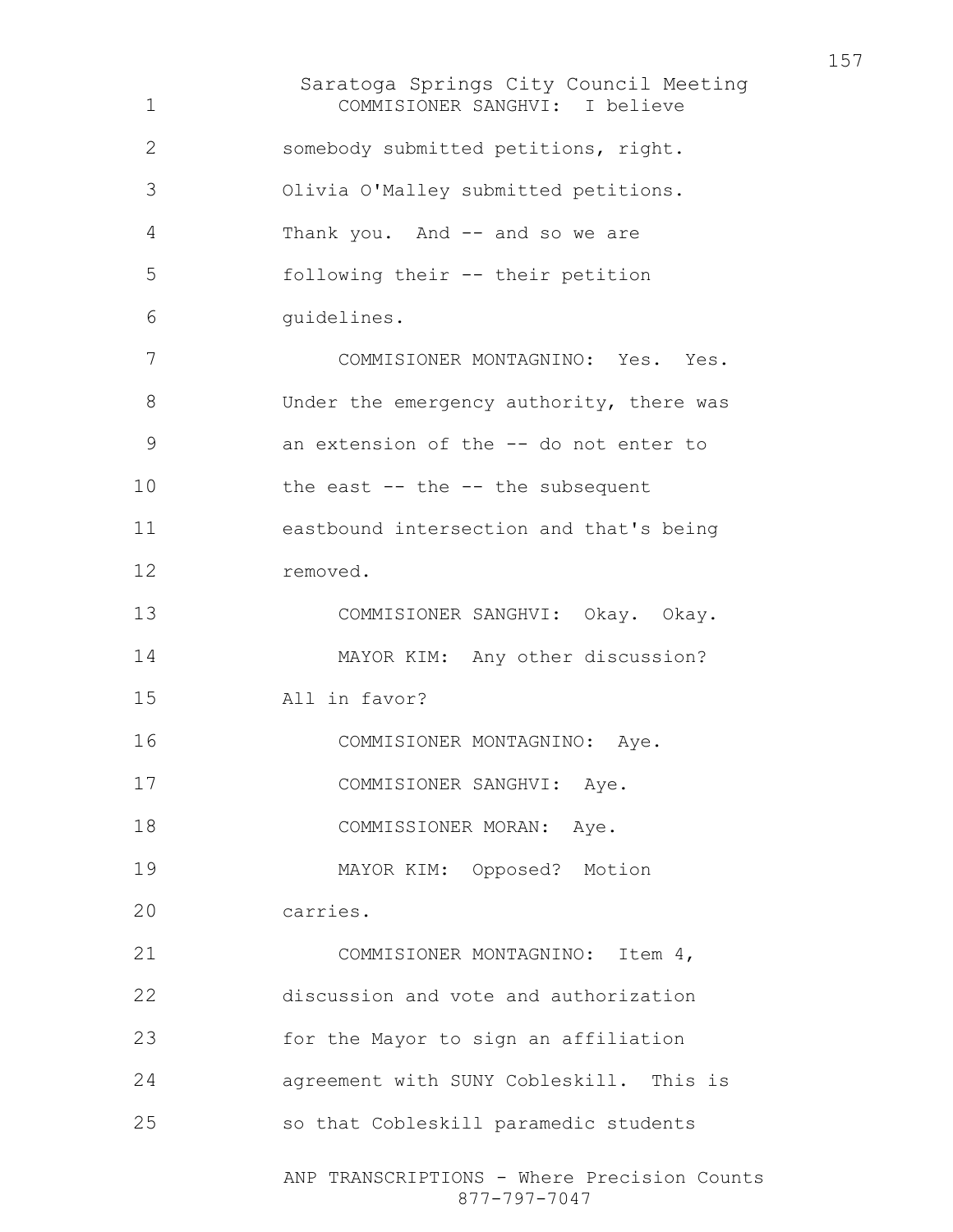Saratoga Springs City Council Meeting ANP TRANSCRIPTIONS - Where Precision Counts can ride as part of their training with The Saratoga Springs Fire Department. We currently have employee of The Saratoga Springs Fire Department who is a student at SUNY Cobleskill. There would be no cost to the city for this service and this affiliation agreement. I put this in the form of a motion. MAYOR KIM: Is there a second? COMMISIONER MORAN: Second. MAYOR KIM: Any discussion? All in favor, aye. 13 COMMISIONER MONTAGNINO: Aye. 14 COMMISSIONER MORAN: Aye. COMMISIONER SANGHVI: Aye. MAYOR KIM: Opposed? Motion carries. COMMISIONER MONTAGNINO: Item number 5, discussion and vote authorization for The Mayor to sign a contract with DeNooyer Chevrolet. This is for a Chevy Tahoe for the Fire Department. The intent of the vehicle is as a command car that would allow a captain or higher ranking officer to

877-797-7047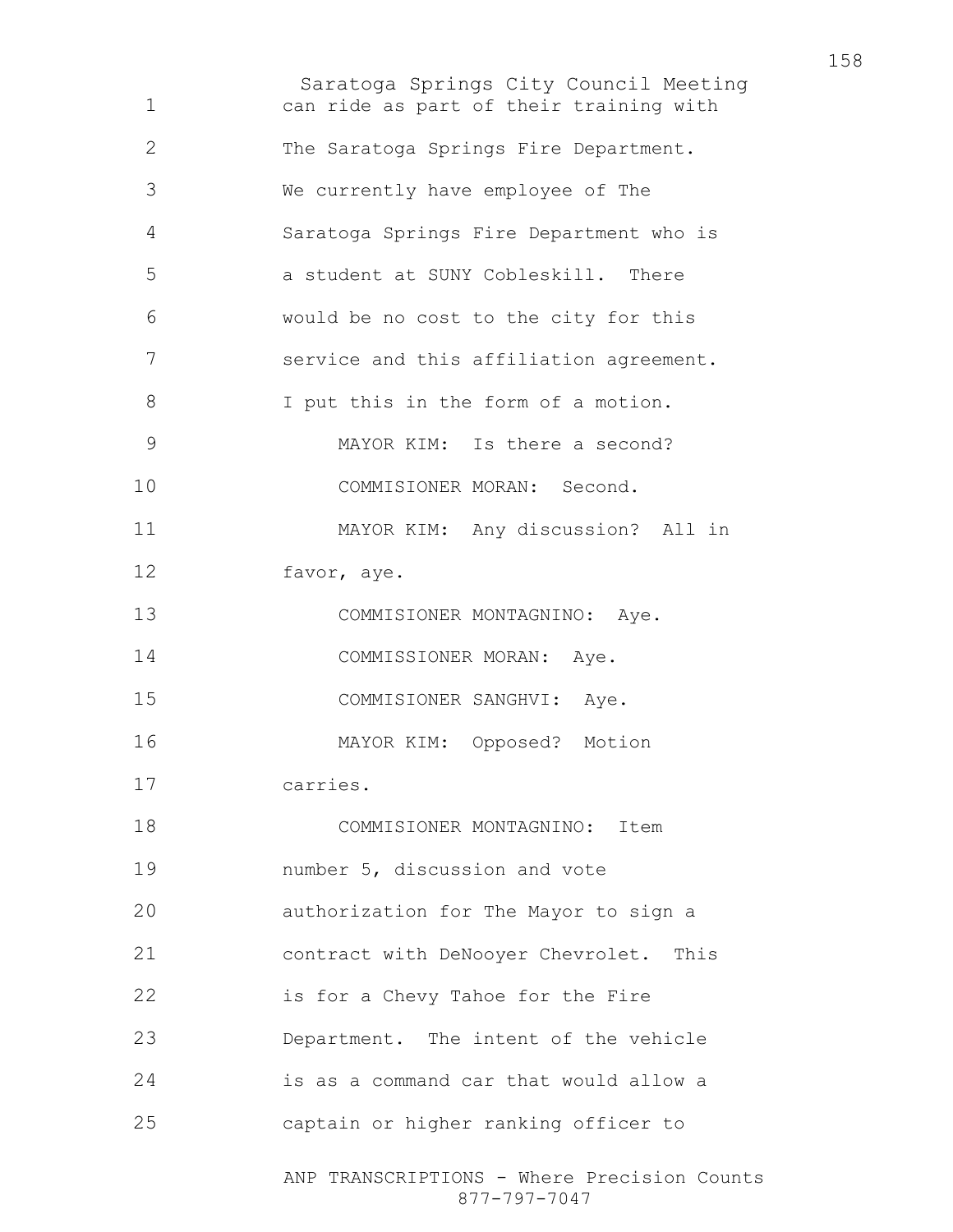Saratoga Springs City Council Meeting travel between multiple scenes when necessary. The money's in the budget line as item A314341252400, under the title of vehicles. The total cost is \$62,816.79. It was bid out through a state program. I do wanna bring to the attention of the public. The cost is significantly higher than what we paid recently for some new police cars, and the reason for that is that this number includes all of the accoutrements the 12 lights, the sirens et cetera, that are necessary to -- to equip this fully. Whereas the police cars were the base models, which are intended to be sent out to a different corporation for equipping with the light sirens and -- and other equipment. So that's part of the reason for the -- for the difference in the prices here. So I put that in 21 the form of a motion. MAYOR KIM: Is there a second? COMMISIONER SANGHVI: Second. MAYOR KIM: Any discussion? COMMISIONER SANGHVI: Commissioner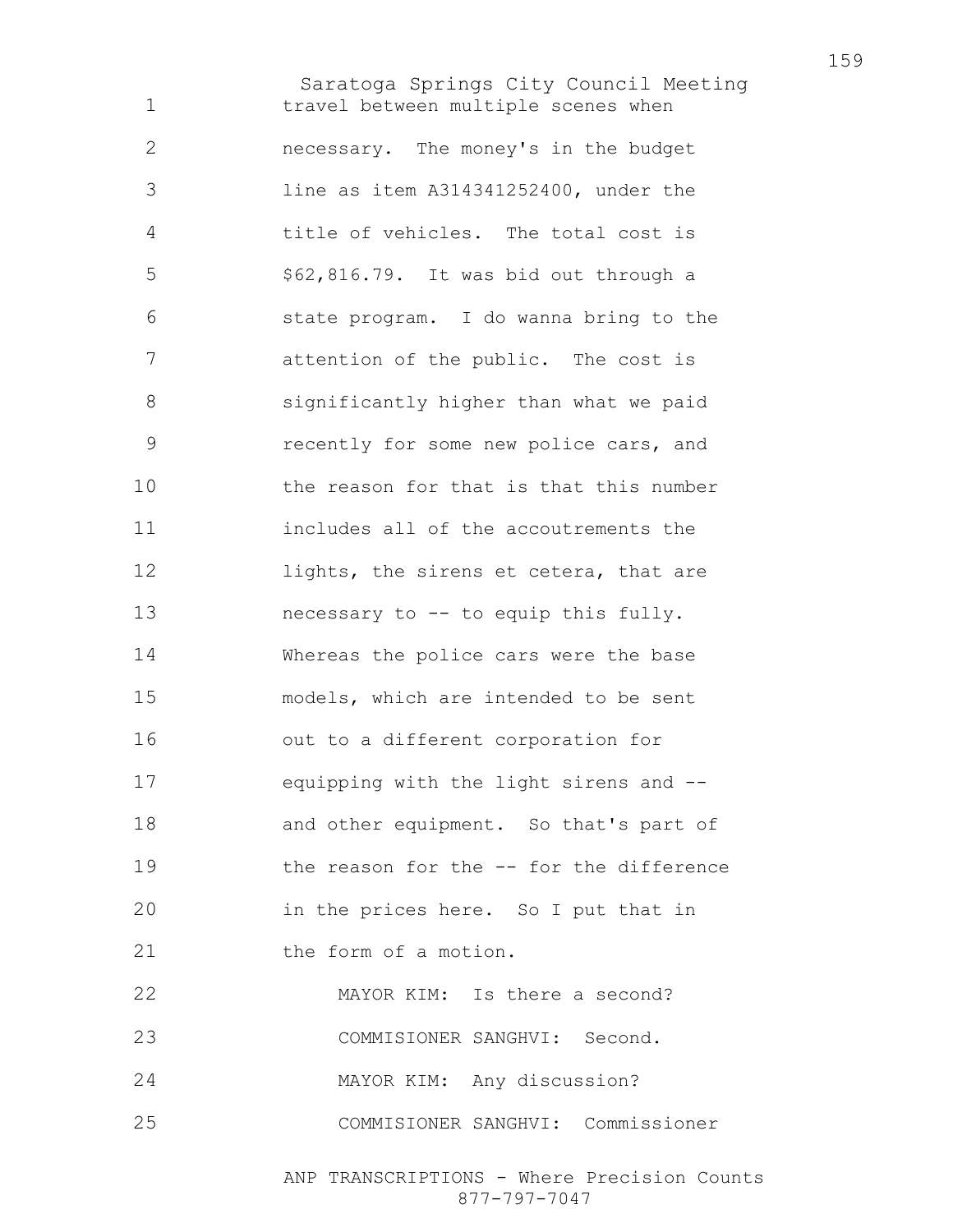Saratoga Springs City Council Meeting Montagnino, one of the things that I'd like to work with you over in the coming months is looking at hybrid cars when we move, you know, as -- as we change our fleet over the next few years you know, with the depreciation and all of that to 7 -- to consider hybrid cars and then 8 eventually at some point have a -- a plan to move to electric vehicles. I believe that's sort of the direction The New York State is moving in. And you 12 know, it -- it sort of would be great if Saratoga Springs was taking also steps in the right direction with that in mind. COMMISIONER MONTAGNINO: Oh I -- I agree completely. I am though -- I -- I've been following various trends. I know that at present with fuel prices being where they are, there is a lot of weight put on the grids in certain communities that do have a lot of electric vehicles. And so we do need to be sensitive to those needs.

COMMISIONER SANGHVI: Absolutely.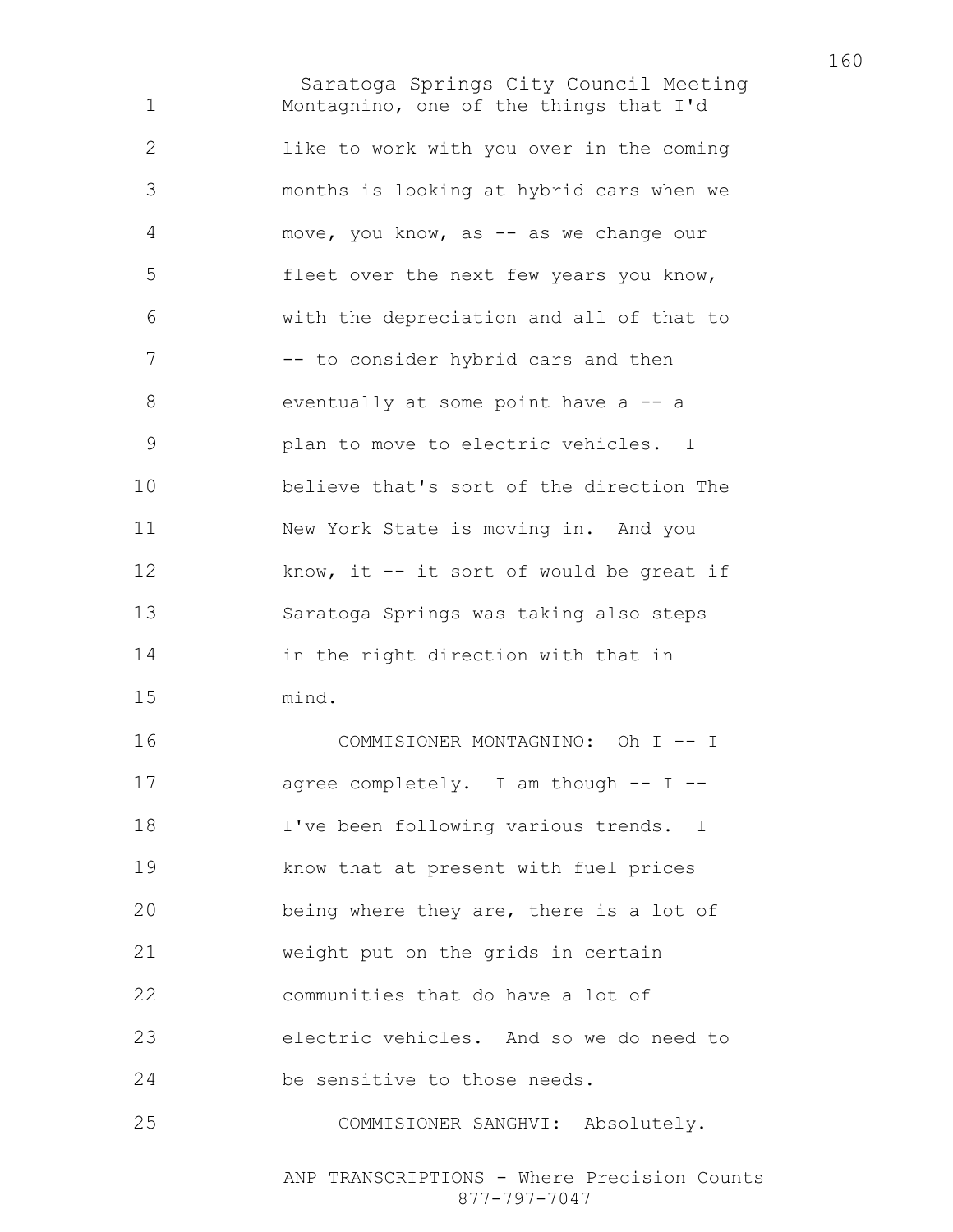Saratoga Springs City Council Meeting COMMISIONER MONTAGNINO: There can be a lot of infrastructure changes that would be needed. But -- COMMISIONER SANGHVI: Right. I mean, so we don't wanna move into electric vehicles, like, you know, cold 7 turkey. I think that's the phrase. We 8 -- we can, you know, move with like hybrid and then eventually to electric 10 once the sort of setup is done. But I think that is something we can and 12 should consider. And -- and I'm happy 13 to, you know, work with you and -- and your office to -- to think about sort of the financial implications of that. 16 COMMISIONER MONTAGNINO: Oh yeah, now the --17 the -- the thought process is already underway. In fact, Assistant Chief Dyer is himself pretty knowledgeable on some of the state of the art with regard to fire equipment that's hybrid or electric. We still have those discussions. COMMISIONER SANGHVI: Thank you so much. MAYOR KIM: Any other discussion? All in favor?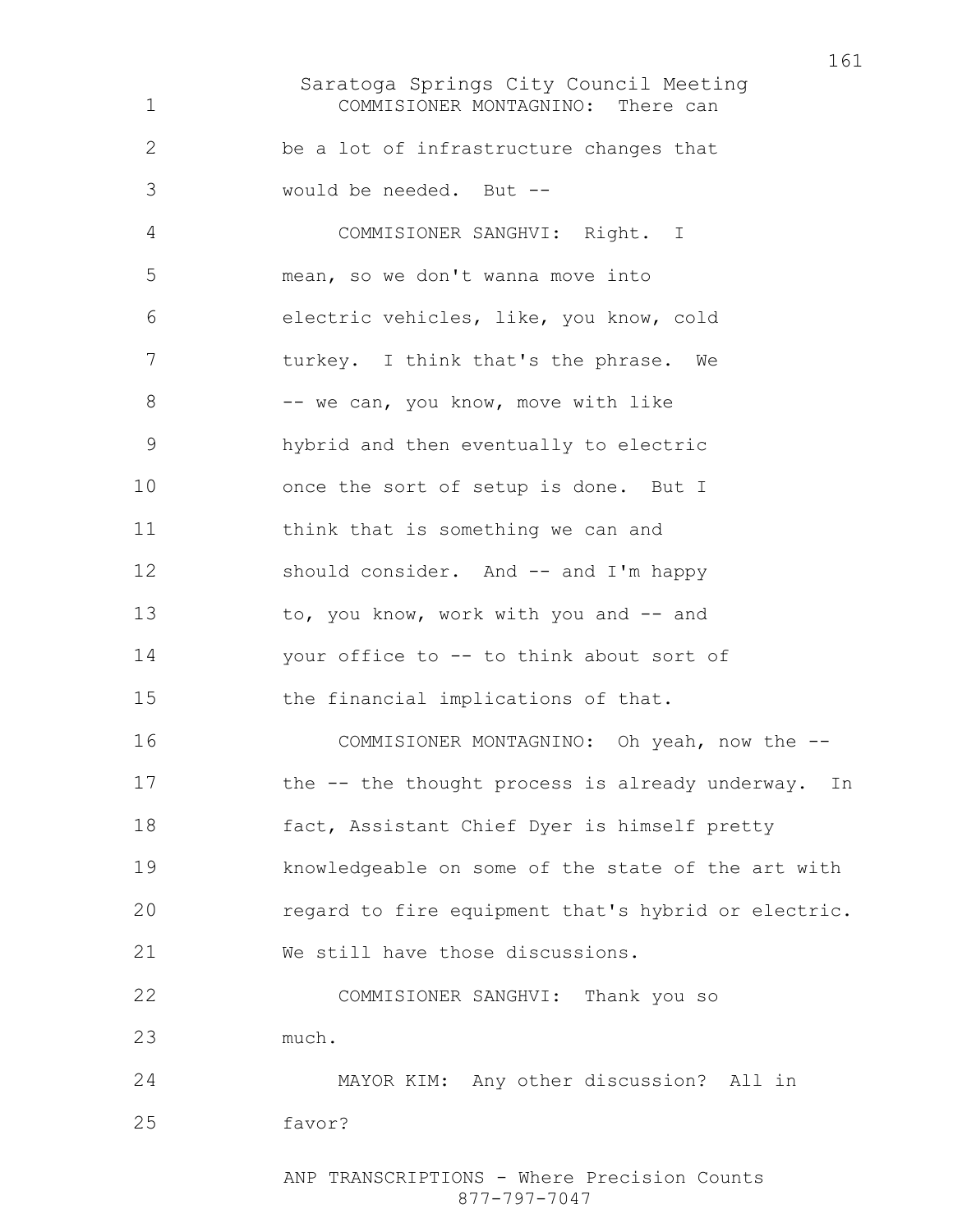Saratoga Springs City Council Meeting COMMISIONER MONTAGNINO: Aye. COMMISSIONER MORAN: Aye. COMMISIONER SANGHHVI: Aye. MAYOR KIM: Opposed? Motion carries. COMMISIONER MONTAGNINO: Final item on the agenda's discussion and vote for an authorization for The Mayor to sign New York state Department of Health Applications for the approval of plans 11 for public water, supply improvement and an application for a backflow prevention device. These two permit applications involve Fire Station 3, and they are based on the fact that the water main and sewer line exists only to the end of 5th Avenue and needs to be extended onto Henning Road as part of the construction of station three which as an aside, the RFPs are out and we have April 28th, as **the deadline for the submission of bids.** So we are well on the way to getting getting ground broken in the very near future. So these two applications are necessary in order to begin the process

> ANP TRANSCRIPTIONS - Where Precision Counts 877-797-7047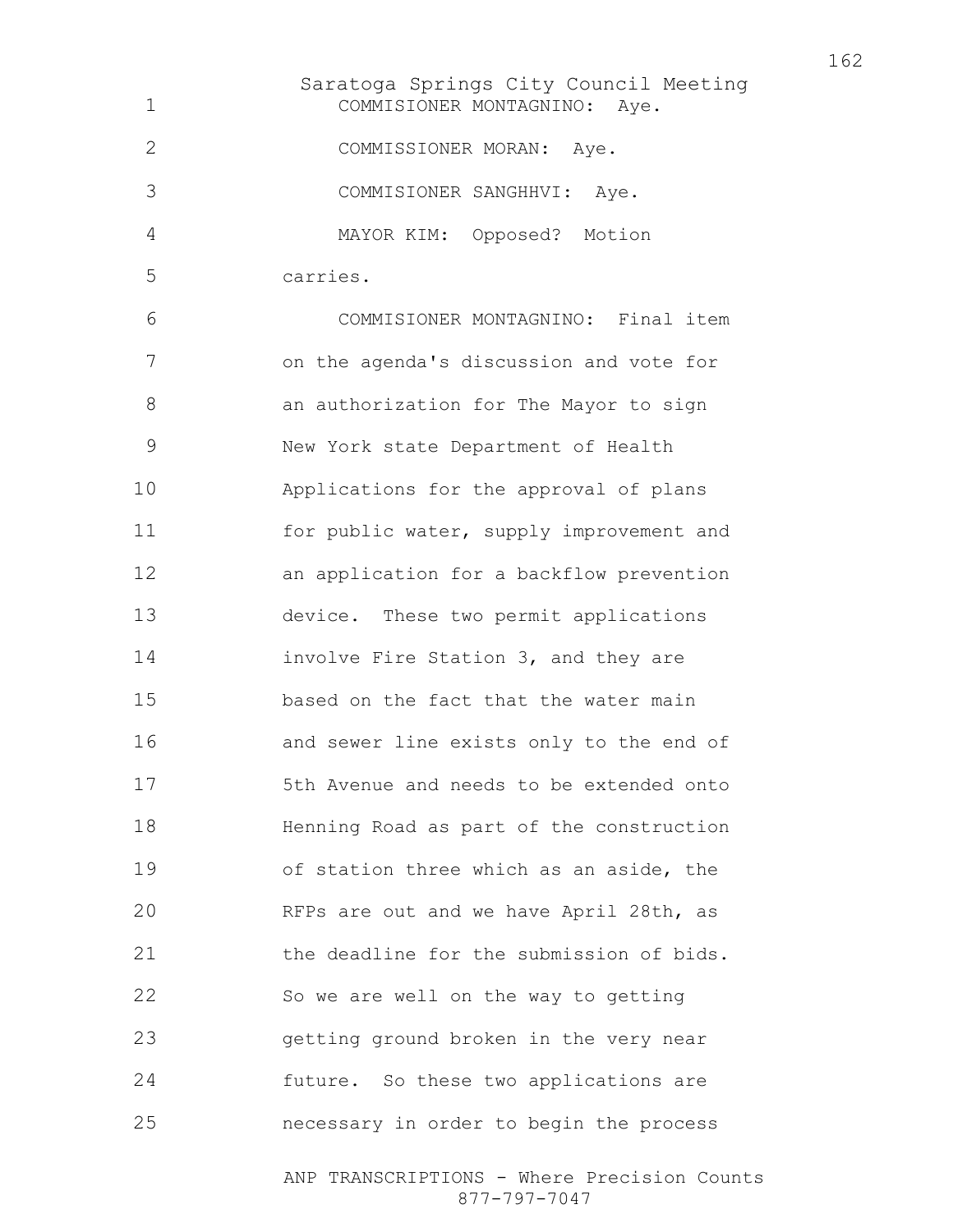Saratoga Springs City Council Meeting ANP TRANSCRIPTIONS - Where Precision Counts of extending the water and the sewer lines. And I put this in the form of a motion. MAYOR KIM: Is there a second? COMMISSIONER MORAN: I'll second, MAYOR KIM: Any discussion? COMMISSIONER MORAN: Nope. You 8 actually answered all the questions, Jim. Thank you. Obviously any time I 10 see water supply or backflow preventers, it peaks my interest. So you answered exactly why, so thank you for that. And very much looking forward to the results of those bids. MAYOR KIM: Any other discussion? All in favor? 17 COMMISSIONER MORAN: Aye. 18 COMMISIONER SANGHVI: Aye. COMMISIONER MONTAGNINO: Aye MAYOR KIM: Opposed? Motion carries. Any other matters before the City Council? COMMISIONER SANGHVI: Mr. Mayor, I make a motion to adjourn. MAYOR KIM: Is there second?

877-797-7047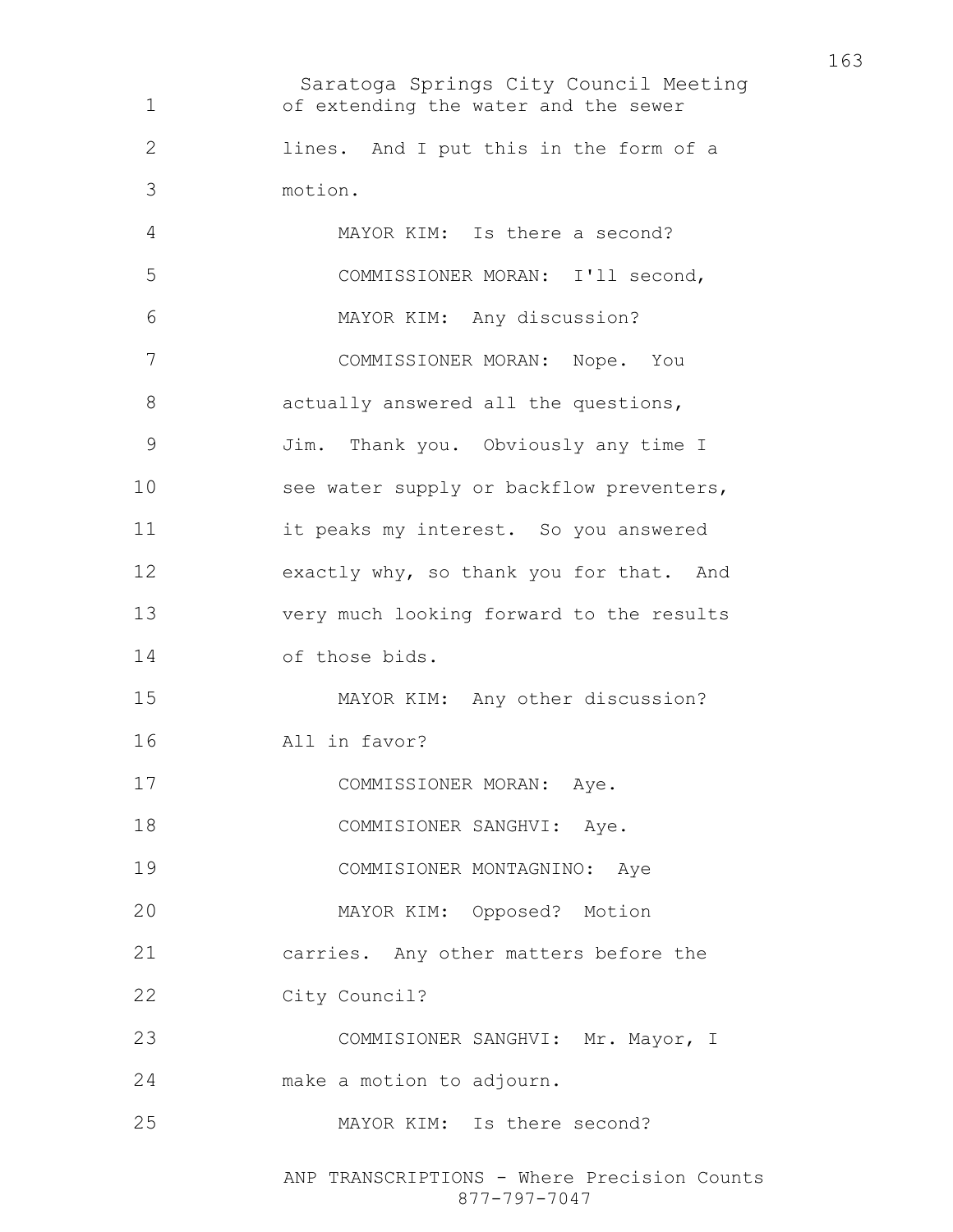| $\mathbf 1$    | Saratoga Springs City Council Meeting<br>COMMISSIONER MORAN: Second. |
|----------------|----------------------------------------------------------------------|
| $\mathbf{2}$   | MAYOR KIM: All in favor, aye.                                        |
| 3              | COMMISIONER SANGHVI: Aye.                                            |
| $\overline{4}$ | COMMISIONER MONTAGNINO: Aye.                                         |
| 5              | COMMISSIONER MORAN: Aye.                                             |
| $\epsilon$     | MAYOR KIM: Opposed? Motion                                           |
| 7              | carries.                                                             |
| $8\,$          |                                                                      |
| $\mathcal{G}$  |                                                                      |
| $10$           |                                                                      |
| $11\,$         |                                                                      |
| 12             |                                                                      |
| 13             |                                                                      |
| 14             |                                                                      |
| 15             |                                                                      |
| 16             |                                                                      |
| 17             |                                                                      |
| 18             |                                                                      |
| 19             |                                                                      |
| 20             |                                                                      |
| 21             |                                                                      |
| 22             |                                                                      |
| 23             |                                                                      |
| 24             |                                                                      |
| 25             |                                                                      |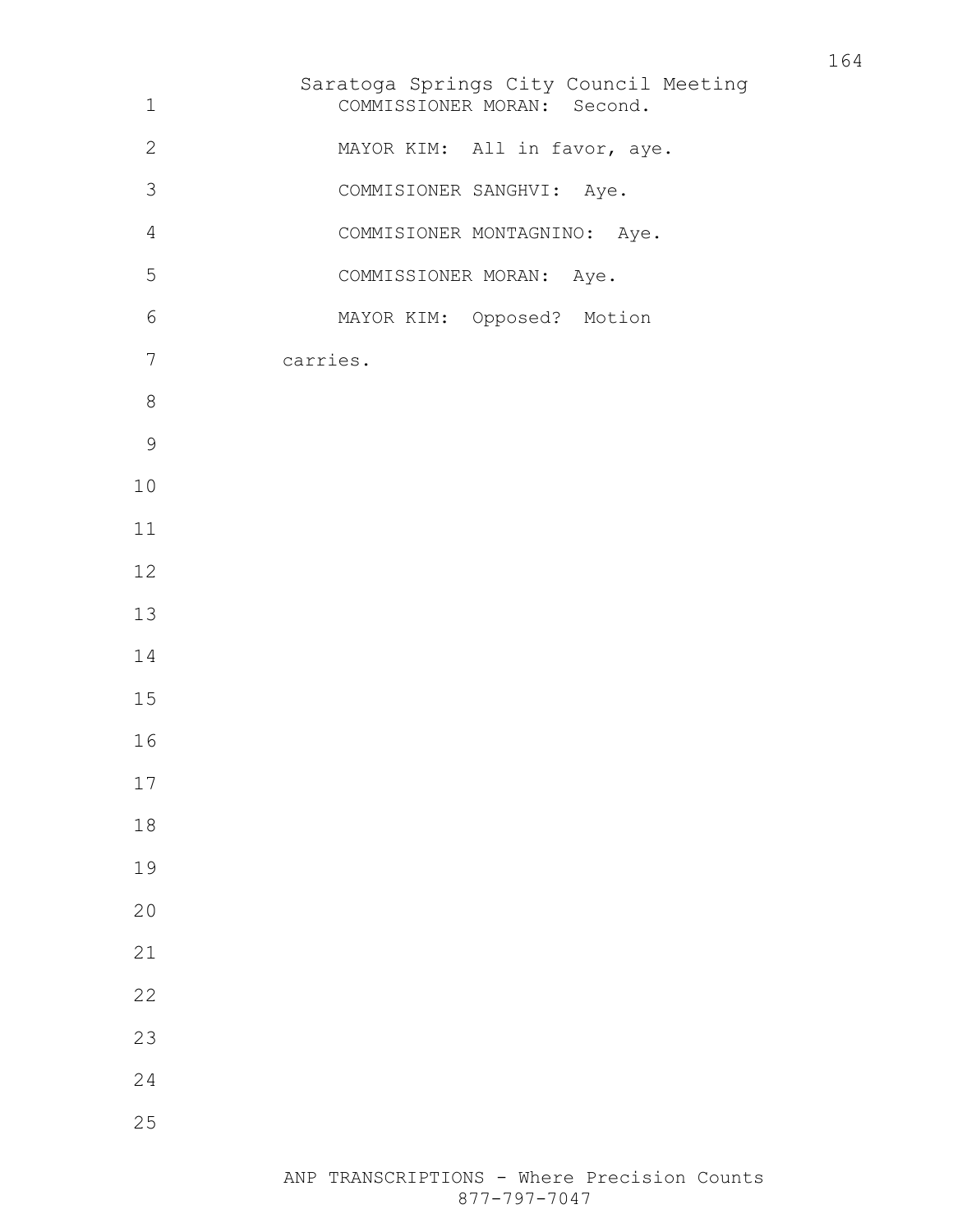|                | Saratoga Springs City Council Meeting<br>$1\,$ |
|----------------|------------------------------------------------|
|                | $\overline{2}$                                 |
| 3              | CERTIFICATION                                  |
| $\overline{4}$ |                                                |
| 5              | I, Hector Solomon, certify that                |
| 6              | the foregoing transcript is a                  |
| 7              | true and accurate record of the                |
| $\,8\,$        | proceedings.                                   |
| $\mathcal{G}$  |                                                |
| 10             | Dasglver                                       |
| 11             | Hector Solomon                                 |
| 12             |                                                |
| 13             | ANP Transcriptions                             |
| 14             | 135 WEST MOREHEAD STREET UNIT 11               |
| 15             | CHARLOTTE, NC 28202                            |
| 16             |                                                |
| 17             | Date: May 24, 2022                             |
| $1\,8$         |                                                |
| 19             | Approved: 6-7-2022                             |
| 20             | Vote: $4 - 0$                                  |
| 21             |                                                |
| 22             |                                                |
| 23             |                                                |
| 24             |                                                |
| 25             |                                                |